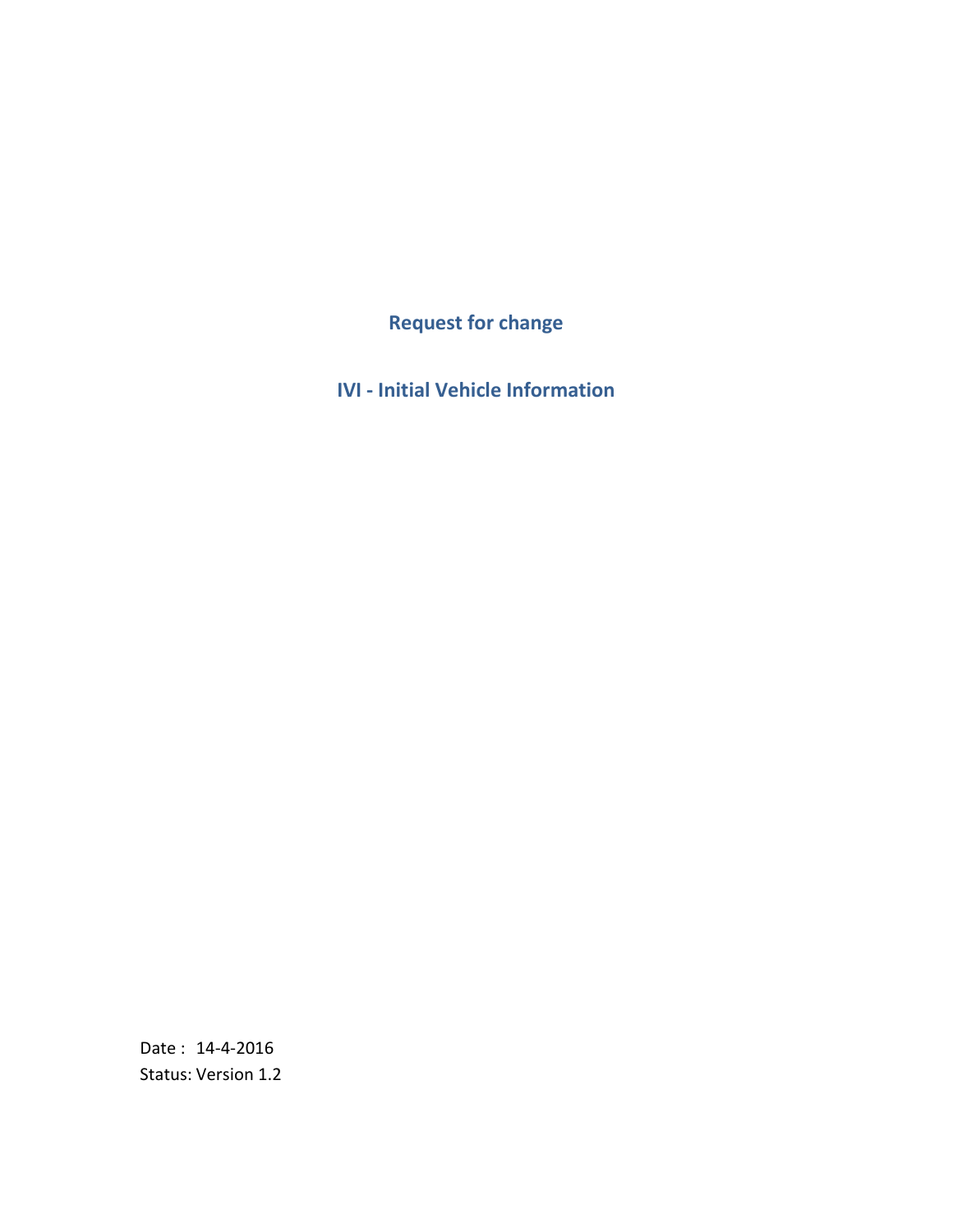### **Request for change : Messagebook text**

| <b>Change Request</b>    | Clarification existing field                                                                                                   |
|--------------------------|--------------------------------------------------------------------------------------------------------------------------------|
| Messageheader            | ExceedingDimensionsIndicator                                                                                                   |
| <b>Field description</b> | 2007/46/EC: change NA to NN                                                                                                    |
|                          | 371/2010: change NA to NN                                                                                                      |
|                          | 183/2011 IAC: change NA to NN                                                                                                  |
| <b>Usage</b>             | Mandatory if the vehicle dimensions are exceeding the 97/27/                                                                   |
|                          | change EG to EC (article 7).                                                                                                   |
|                          |                                                                                                                                |
|                          | Add text:                                                                                                                      |
|                          | If the vehicle is adjustable and all the measurements of the<br>vehicle stay within the 97/27/EC then state "N" or skip entry. |
|                          |                                                                                                                                |
|                          | If the vehicle is adjustable and all the measurements of the                                                                   |
|                          | vehicle exceed the 97/27/EC then state "Y".                                                                                    |
|                          | If the vehicle is adjustable and the minimum measurements of                                                                   |
|                          | the vehicle stay within the 97/27/EC and the maximum                                                                           |
|                          | measurements exceed the 97/27/EC, then state "Y".                                                                              |

| <b>Change Request</b> | Clarification existing field                                                          |
|-----------------------|---------------------------------------------------------------------------------------|
| Messageheader         | <b>IntendedCountryOfRegistrCode</b>                                                   |
| <b>Description</b>    | Enter the country code if the intended country of registration is                     |
|                       | known.                                                                                |
|                       | Change to:                                                                            |
|                       | Mandatory when the country code for the intended country of<br>registration is known. |
|                       | Change text and remove typing error in description:                                   |
|                       | Intented to Intended                                                                  |
|                       |                                                                                       |
|                       | Change text and remove typing error in usage:                                         |
|                       | intentteded to intended                                                               |
|                       |                                                                                       |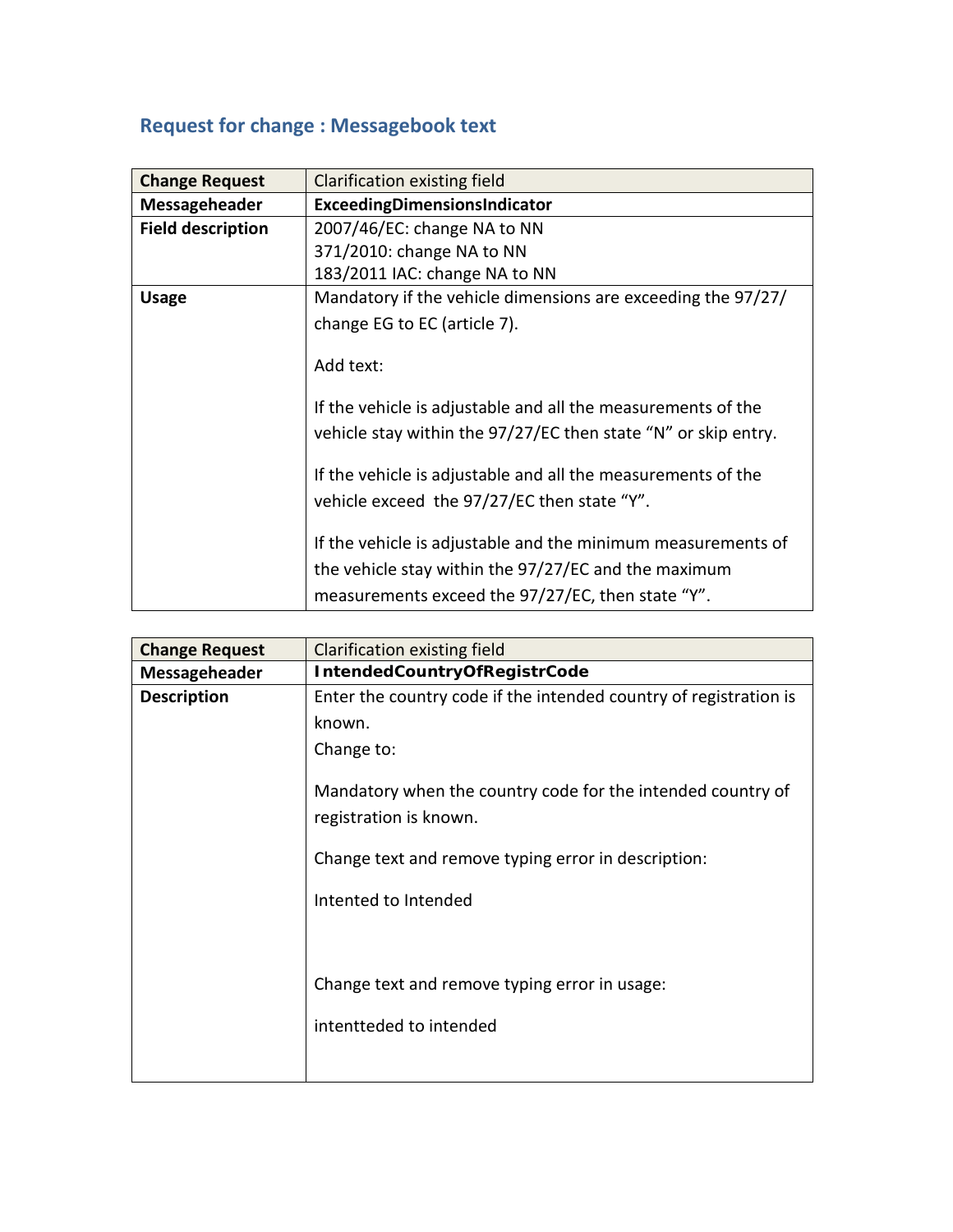| <b>Change Request</b> | Clarification existing field          |       |  |
|-----------------------|---------------------------------------|-------|--|
| Messageheader         | <b>CombinedFuelConsConditionA</b>     |       |  |
|                       | <b>CombinedFuelConsConditionB</b>     |       |  |
|                       | <b>ExtraUrbanConditionsFuelCons</b>   |       |  |
|                       | <b>UrbanConditionsFuelConsumption</b> |       |  |
|                       | WeightedCombinedFuelCons              |       |  |
|                       | <b>CombinedFuelConsumption</b>        |       |  |
| <b>Description</b>    | Add                                   |       |  |
|                       | 18 Ethanol E75                        | 00 km |  |

| <b>Change Request</b>    | Clarification existing field  |
|--------------------------|-------------------------------|
| Messageheader            | CouplingCharacteristicValueS. |
| <b>Field description</b> | Unit kN change to kg          |

| <b>Change Request</b>    | Clarification existing field  |
|--------------------------|-------------------------------|
| Messageheader            | <b>StageManufacturerName</b>  |
| <b>Field description</b> | 2007/46/EC: change NA to NN   |
|                          | 371/2010: change NN to NA     |
|                          | 183/2011 IAC: change NN to NA |
|                          | Add: 143/2013: NN             |
|                          | 2002/24/EC: change NN to NA   |
|                          | 2003/37/EC: change NA to NN   |

| <b>Change Request</b> | Clarification existing field                                                       |
|-----------------------|------------------------------------------------------------------------------------|
| Messageheader         | <b>CommercialName</b>                                                              |
| <b>Usage</b>          | Add text:                                                                          |
|                       | The field is mandatory. If no value is known please add N/A for<br>not applicable. |

| <b>Change Request</b> | Clarification existing field                                                                    |
|-----------------------|-------------------------------------------------------------------------------------------------|
| Messageheader         | MaxPermLadenMassTrafficRegul                                                                    |
| <b>Description</b>    | Intended registration/in service maximum permissible laden mass on<br>each axle - international |

| <b>Change Request</b> | Clarification existing fields |
|-----------------------|-------------------------------|
| Messageheader         | CouplingCharacteristicValueD  |
|                       | CouplingCharacteristicValueDC |
|                       | CouplingCharacteristicValueV  |
|                       | CouplingCharacteristicValueS  |
|                       | CouplingCharacteristicValueU  |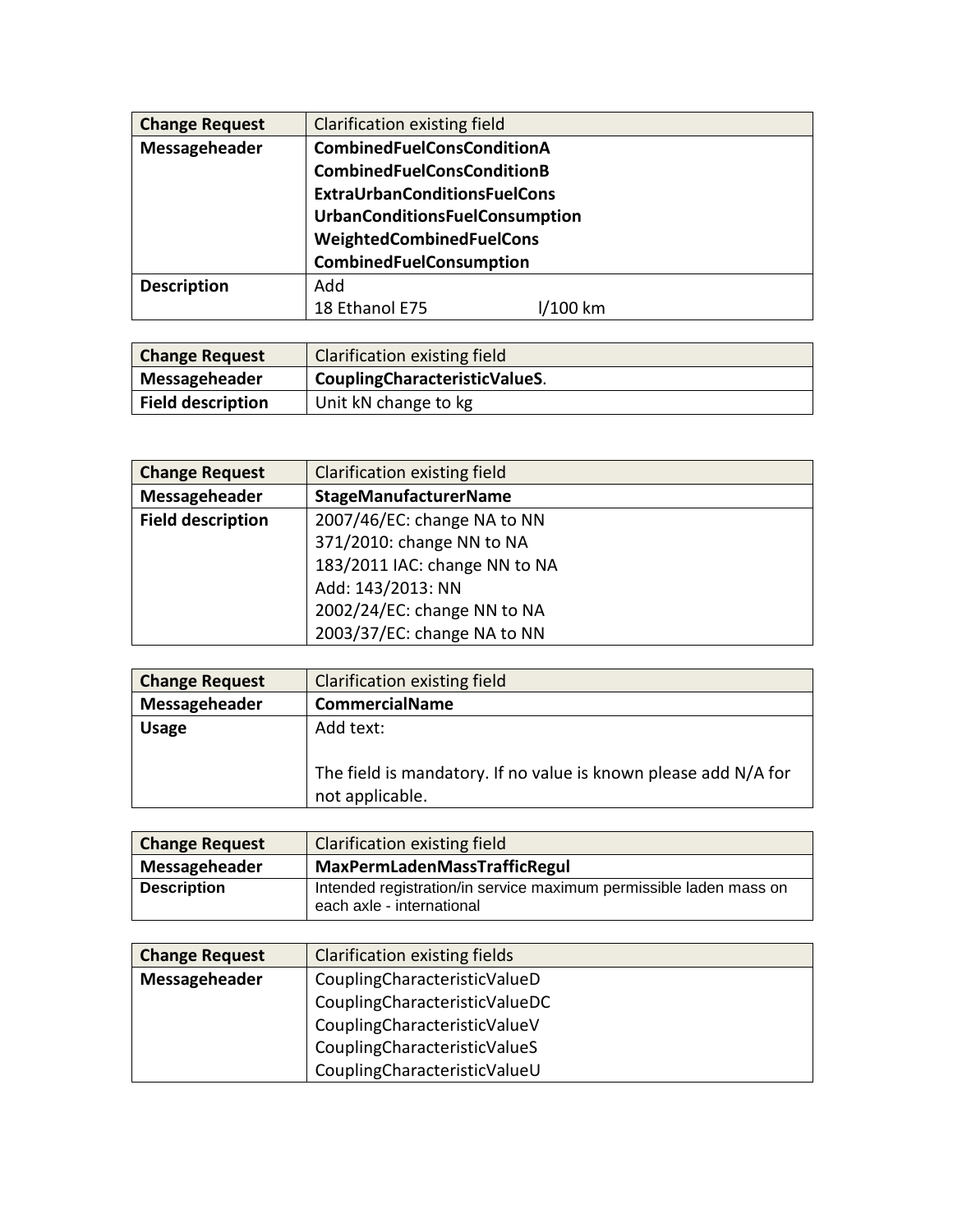| Add to Usage | For complete vehicles of the vehicle categories M2-M3, N and O |
|--------------|----------------------------------------------------------------|
|              | with a coupling device occurrence in every                     |
|              | MechanicalCouplingGroup at least one of the items              |
|              | CouplingCharacteristicValueD, CouplingCharacteristicValueDC,   |
|              | CouplingCharacteristicValueS, CouplingCharacteristicValueU,    |
|              | CouplingCharacteristicValueV must be present.                  |

| <b>Change Request</b> | Clarification existing field                                                                                                                                 |
|-----------------------|--------------------------------------------------------------------------------------------------------------------------------------------------------------|
| Messageheader         | <b>DistFrontVehCentreCouplDev</b>                                                                                                                            |
| Add to Usage          | Mandatory for complete vehicles of the vehicle categories N1,                                                                                                |
|                       | N2, N3 with type of bodywork BC and BD (CodeForBodywork).                                                                                                    |
|                       | In case of a complete or completed vehicle with coupling with<br>slider (adjustable) use DistFrontVehCentreCouplDevMin and<br>DistFrontVehCentreCouplDevMax. |

| <b>Change Request</b> | Clarification existing field                                   |  |
|-----------------------|----------------------------------------------------------------|--|
| Messageheader         | ElectricEnergyConsConditionA                                   |  |
|                       | ElectricEnergyConsConditionB                                   |  |
| Add to Usage          | Only for complete vehicles of the vehicle categories M1 and N1 |  |
|                       | for OVC-hybrid vehicles (Plug-in hybrids).                     |  |
|                       | Change to:                                                     |  |
|                       | Only for OVC-hybrid vehicles (Plug-in hybrids).                |  |
| Reason                | Also applicable for two-threewheel 168/2013                    |  |

| <b>Change Request</b> | Clarification existing field                            |
|-----------------------|---------------------------------------------------------|
| Messageheader         | <b>FifthWheelLead</b>                                   |
| Add to Usage          | This field (or FifthWheelLeadMinimum/                   |
|                       | FifthWheelLeadMaximum) is mandatory in case of complete |
|                       | vehicles with type of bodywork "BC" (CodeForBodywork).  |

| <b>Change Request</b> | <b>Clarification existing field</b>                             |
|-----------------------|-----------------------------------------------------------------|
| Messageheader         | FifthWheelLeadMinimum                                           |
| Add to Usage          | This field (or FifthWheelLead) is mandatory in case of Complete |
|                       | vehicle with type of bodywork "BC" (CodeForBodywork).           |

| <b>Change Request</b> | Clarification existing field                                    |
|-----------------------|-----------------------------------------------------------------|
| Messageheader         | FifthWheelLeadMaximum                                           |
| Add to Usage          | This field (or FifthWheelLead) is mandatory in case of Complete |
|                       | vehicle with type of bodywork "BC" (CodeForBodywork)            |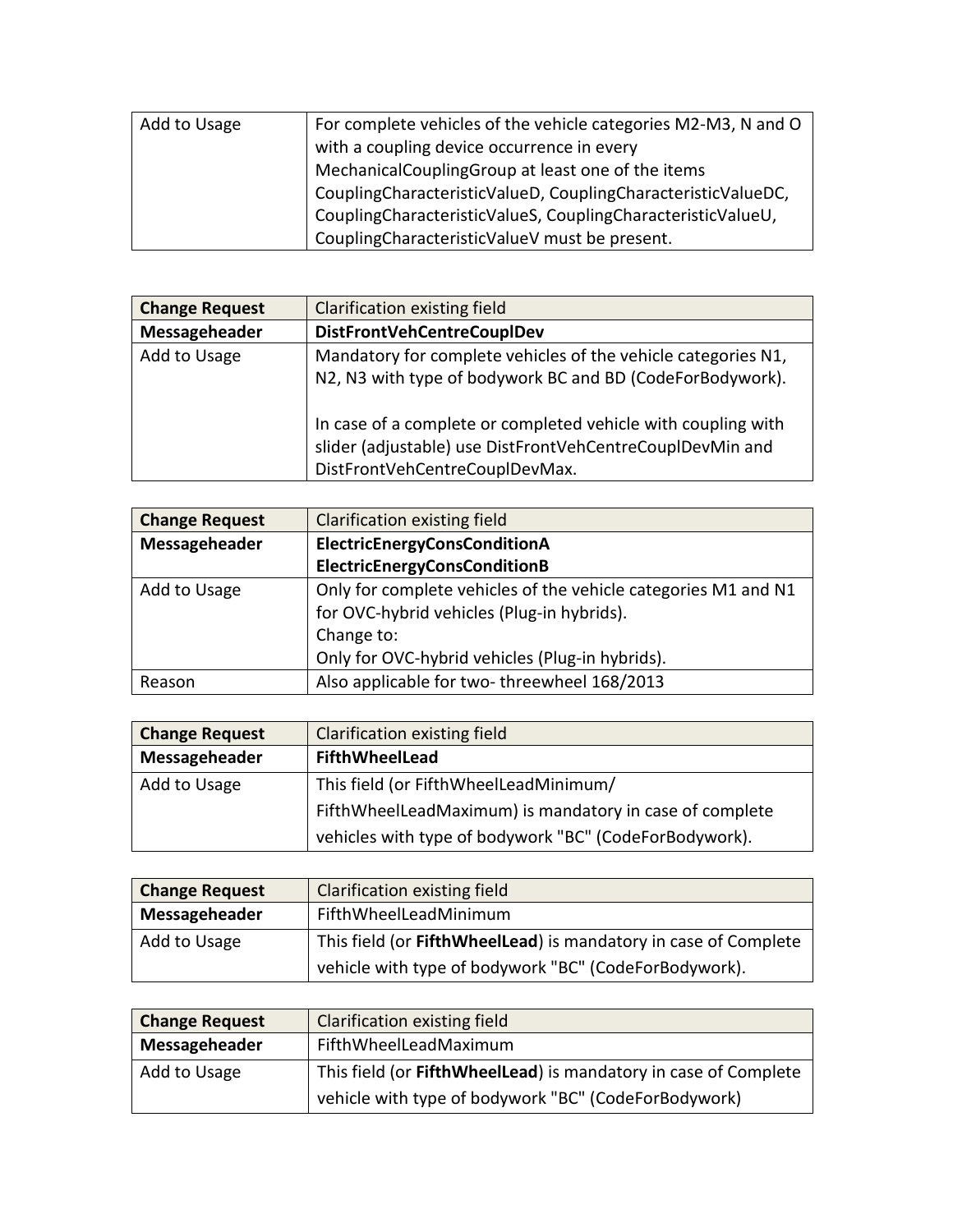| <b>Change Request</b> | Clarification existing field                                   |
|-----------------------|----------------------------------------------------------------|
| Messageheader         | Height                                                         |
|                       | HeightMinimum                                                  |
|                       | HeightMaximum                                                  |
| Add to Usage          | If more then 4000 then Exceeding Dimension Indicator has to be |
|                       | present with the value "Y".                                    |

| <b>Change Request</b> | Clarification existing field                                  |
|-----------------------|---------------------------------------------------------------|
| Messageheader         | <b>TrackOfAllOtherAxles</b>                                   |
| Add to Usage          | Mandatory for the vehicle categories M3, 01, 02, in case of   |
|                       | complete vehicles without a steered axle. Also see: AxleTrack |
|                       | and TrackOfEachSteeredAxle. This entry has to be added per    |
|                       | axlenumber.                                                   |
|                       | The value cannot exceed the value for Width.                  |

| <b>Change Request</b> | Clarification existing field |
|-----------------------|------------------------------|
| Messageheader         | SoundLevelStatEngineSpeed    |
| Unit                  | dB(A)                        |
|                       | change to:                   |
|                       | $min-1$                      |

| <b>Change Request</b> | Clarification existing field                                   |
|-----------------------|----------------------------------------------------------------|
| Messageheader         | <b>GroundClearanceBetweenAxles</b>                             |
| Description           | Ground clearance between the axles.                            |
|                       | Add text:                                                      |
|                       | The ground clearance from the indicated axle to the next axle. |
|                       | The last axle can not have a clearance.                        |

| <b>Change Request</b> | <b>Clarification existing field</b>         |
|-----------------------|---------------------------------------------|
| Messageheader         | AddressTypeCode                             |
| Description           | Change "authority" to: "responsible party". |

| <b>Change Request</b> | <b>Clarification existing field</b>         |
|-----------------------|---------------------------------------------|
| Messageheader         | AddressLine 1                               |
| Description           | Change "authority" to: "responsible party". |

| <b>Change Request</b> | Clarification existing field |
|-----------------------|------------------------------|
|                       |                              |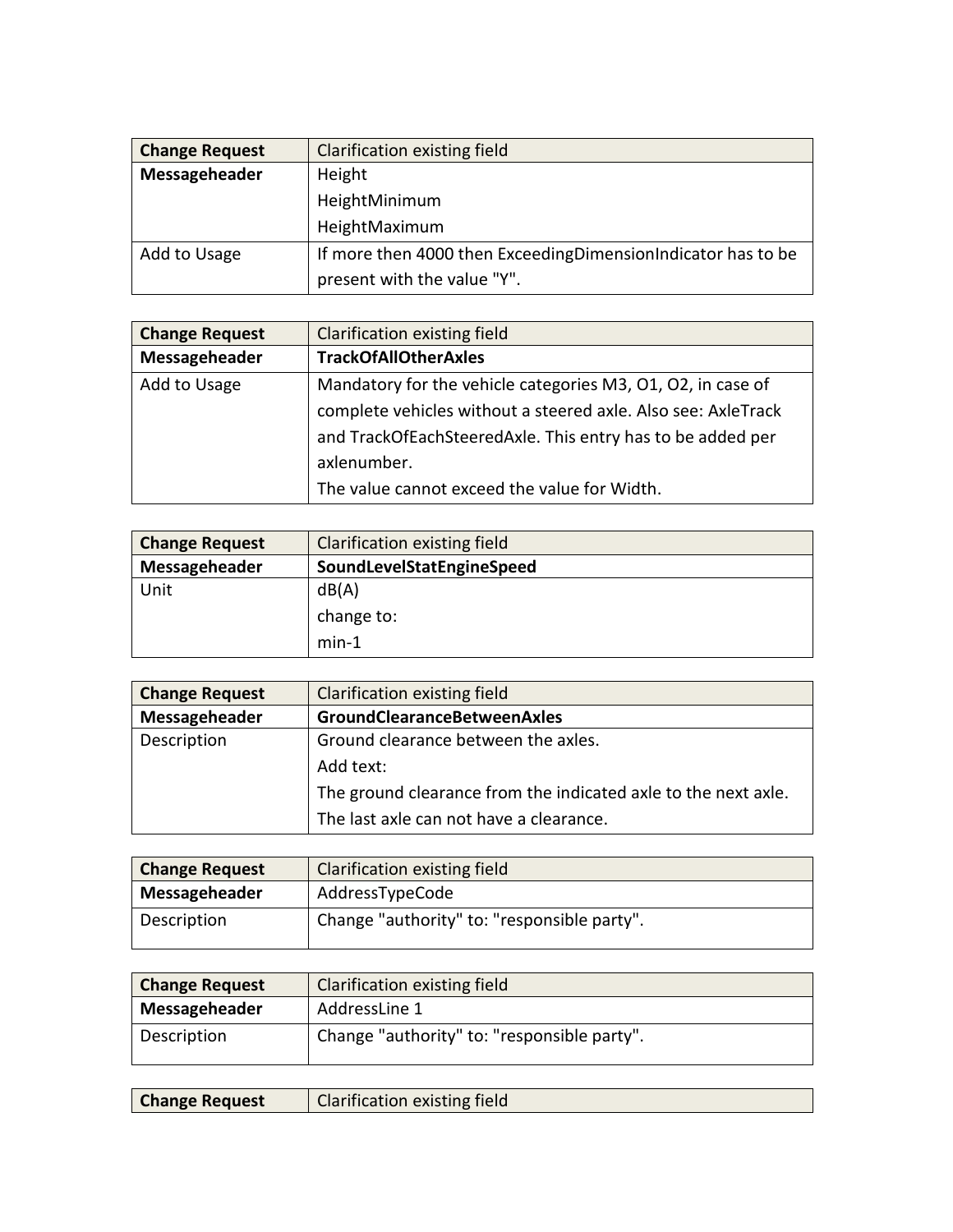| Messageheader | AddressLine 2                               |
|---------------|---------------------------------------------|
| Description   | Change "authority" to: "responsible party". |

| <b>Change Request</b> | Clarification existing field                |
|-----------------------|---------------------------------------------|
| Messageheader         | AddressLine 3                               |
| Description           | Change "authority" to: "responsible party". |

| <b>Change Request</b> | <b>Clarification existing field</b> |
|-----------------------|-------------------------------------|
| Messageheader         | LoadCapacityIndexTwinWheel          |
| Description           | Change "0 t/m 279" to: "0 - 279".   |

| <b>Change Request</b> | <b>Clarification existing field</b> |
|-----------------------|-------------------------------------|
| Messageheader         | TestprocWhscNH3                     |
| Unit                  | Change unit from mg/kWh to ppm      |

| <b>Change Request</b> | Clarification existing field   |
|-----------------------|--------------------------------|
| Messageheader         | TestprocWhtcNH3                |
| Unit                  | Change unit from mg/kWh to ppm |

| <b>Change Request</b> | Clarification existing field                           |
|-----------------------|--------------------------------------------------------|
| Messageheader         | <b>StageManufacturerName</b>                           |
| Usage                 | Please do not use this field anymore.                  |
|                       | The AddressTypeCode and stage manufacturer information |
|                       | should be used instead.                                |
|                       |                                                        |
|                       |                                                        |

 $\mathsf{l}$ 

| <b>Change Request</b> | <b>Clarification existing field</b>                                                                                                                                                                         |
|-----------------------|-------------------------------------------------------------------------------------------------------------------------------------------------------------------------------------------------------------|
| Messageheader         | AddressTypeCode and StageManufacturerNumber.                                                                                                                                                                |
| Usage                 | How to use in case of multistage.                                                                                                                                                                           |
|                       | In case of a multistage vehicle and the previous stages are<br>mentioned on the CoC:<br>Use StageManufacturerNumber to indicate the stage<br>sequence.<br>StageManufacturerNumber 1 is the first stage etc. |
|                       | Use AddressTypeCode to add address information. In                                                                                                                                                          |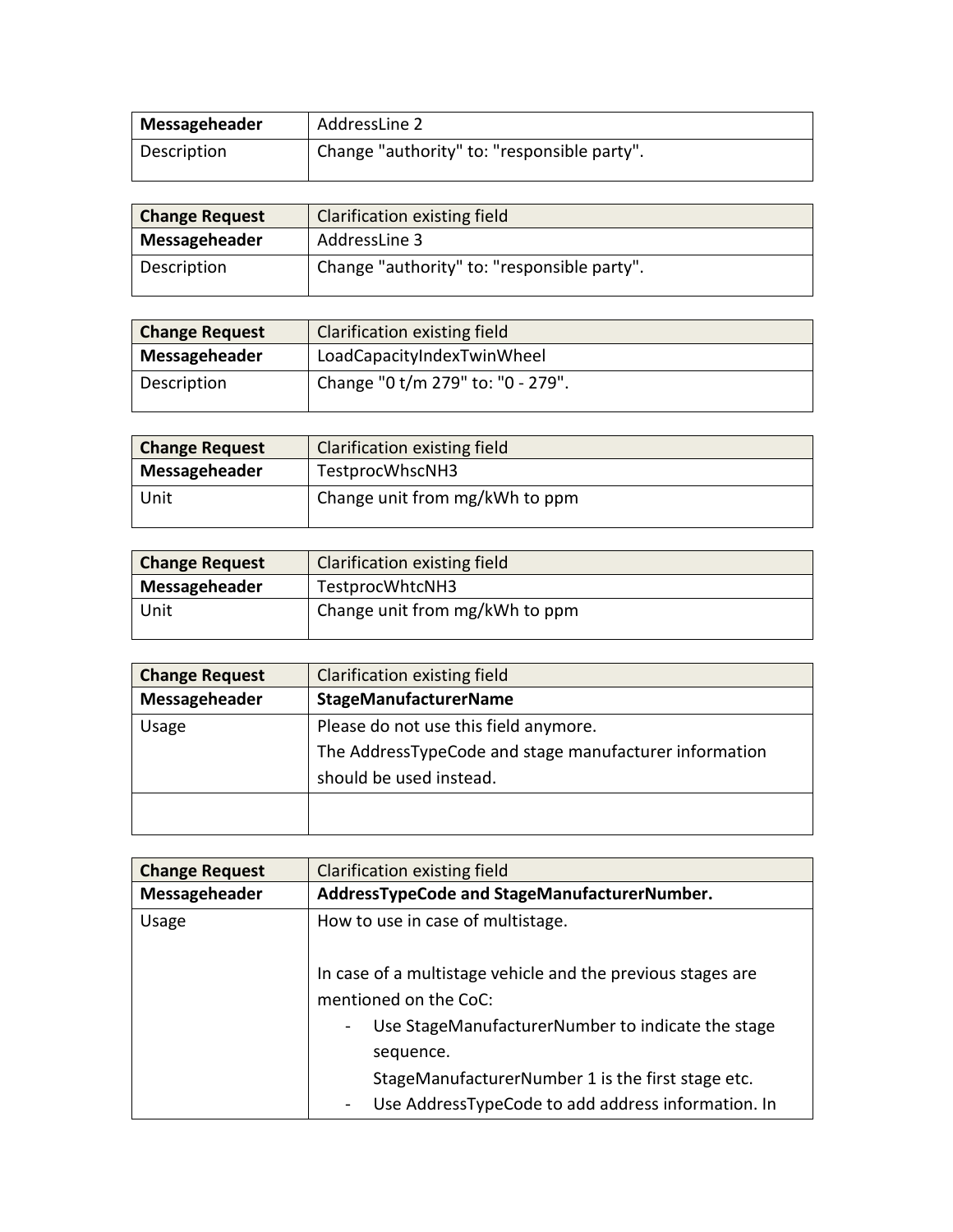| case of the first stage is "BVM" (in case of second stage                                               |
|---------------------------------------------------------------------------------------------------------|
| "SSM", in case of third stage "PSM"). The last stage is                                                 |
| always the present stage manufacturer ("PSM").                                                          |
| In case of a multistage vehicle and the previous stages are not<br>mentioned on the CoC:                |
| Use StageManufacturerNumber to indicate the stage<br>sequence.                                          |
| StageManufacturerNumber 1 is the first stage etc.<br>Use AddressTypeCode to add address information for |
| the present stage manufacturer ("PSM").<br>For StageManufacturerNumber 2 also use "PSM" to              |
| indicate the present stage manufacturer.                                                                |
|                                                                                                         |

| <b>Change Request</b> | <b>Clarification existing field</b>                         |
|-----------------------|-------------------------------------------------------------|
| Messageheader         | RecommendedTyrePressure                                     |
| Unit                  | Bar                                                         |
| Usage                 | Please use RecomTyrePressurePascal if the used unit is kPa, |
|                       | use this field only in case if Bar.                         |

| <b>Change Request</b> | Clarification existing field                                        |
|-----------------------|---------------------------------------------------------------------|
| Messageheader         | LoadPlatformDimensionsLength                                        |
| Usage                 | The field is out of use, in version 1.2 the field can have multiple |
|                       | occurences. Please use LoadPlatformLength instead.                  |

| <b>Change Request</b> | Clarification existing field                                        |
|-----------------------|---------------------------------------------------------------------|
| Messageheader         | LoadPlatformDimensionsWidth                                         |
| Usage                 | The field is out of use, in version 1.2 the field can have multiple |
|                       | occurences. Please use LoadPlatformWidth instead.                   |

| <b>Change Request</b> | Clarification existing field                                        |
|-----------------------|---------------------------------------------------------------------|
| Messageheader         | LoadPlatformDimensionsHeight                                        |
| Usage                 | The field is out of use, in version 1.2 the field can have multiple |
|                       | occurences. Please use LoadPlatformHeightAboveGround                |
|                       | instead.                                                            |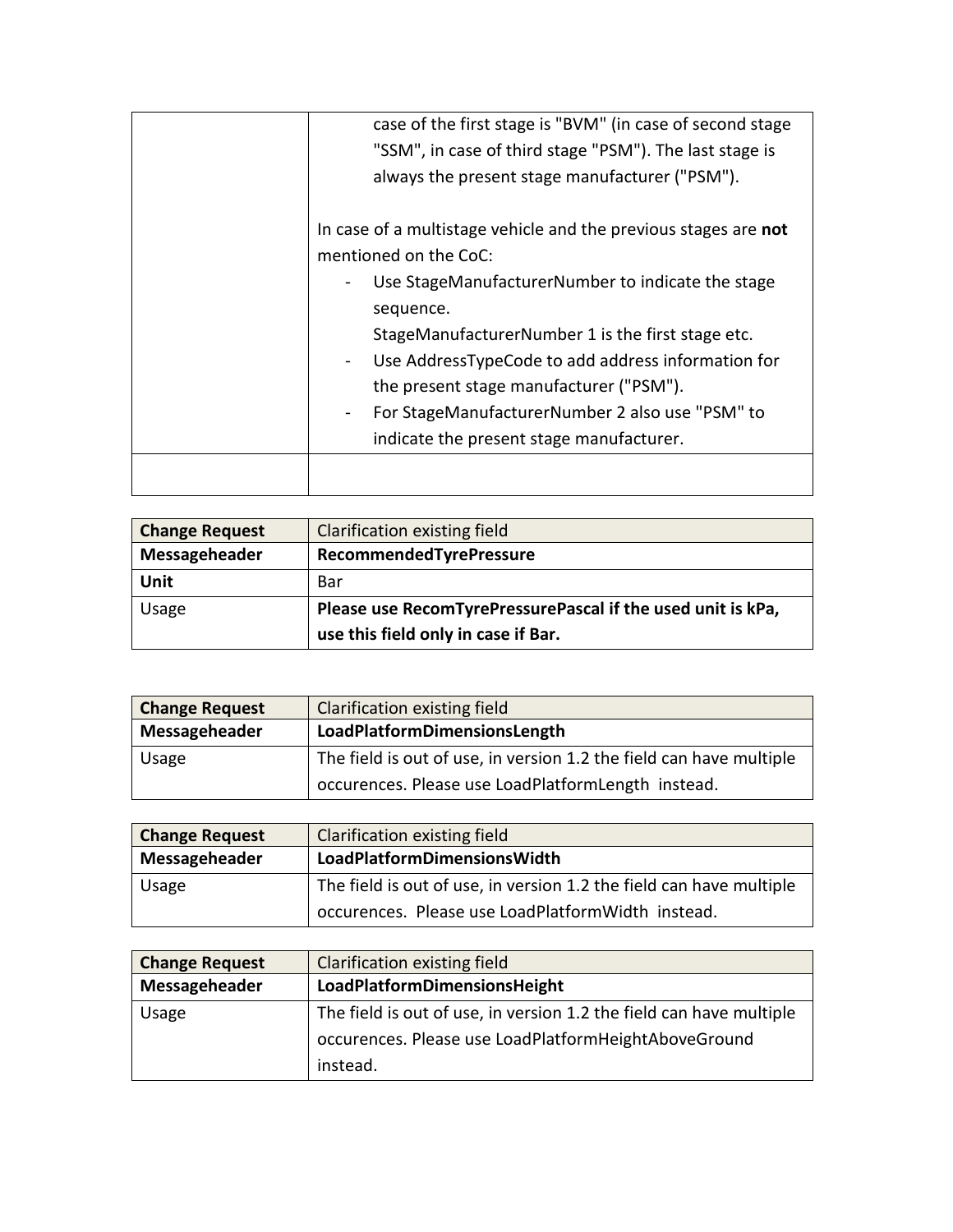| <b>Change Request</b> | Clarification existing field                                        |
|-----------------------|---------------------------------------------------------------------|
| Messageheader         | LoadPlatformTechPermLoad                                            |
| Usage                 | The field is out of use, in version 1.2 the field can have multiple |
|                       | occurences Please use LoadPlatformLoadCapacity instead.             |

| <b>Change Request</b> | Clarification existing field                                |
|-----------------------|-------------------------------------------------------------|
| Messageheader         | IndependBrakedTowableMass                                   |
| Usage                 | The field is out of use, has to be entered in the table for |
|                       | guideline 2015/504. Please use BrakedTypeTrailCode with     |
|                       | value: IPB, TypeTrailerCode value UD and for the mass use   |
|                       | TechPermMaxTowMassTrailer.                                  |

| <b>Change Request</b> | Clarification existing field                                |
|-----------------------|-------------------------------------------------------------|
| Messageheader         | <b>InertiaBrakedTowableMass</b>                             |
| Usage                 | The field is out of use, has to be entered in the table for |
|                       | guideline 2015/504. Please use BrakedTypeTrailCode with     |
|                       | value: INB, TypeTrailerCode value UD and for the mass use   |
|                       | TechPermMaxTowMassTrailer                                   |

| <b>Change Request</b> | Clarification existing field                                |
|-----------------------|-------------------------------------------------------------|
| Messageheader         | <b>ContinuousBrakedTowableMass</b>                          |
| Usage                 | The field is out of use, has to be entered in the table for |
|                       | guideline 2015/504. Please use BrakedTypeTrailCode with     |
|                       | value: CSB, TypeTrailerCode value UD and for the mass use   |
|                       | TechPermMaxTowMassTrailer.                                  |

| <b>Change Request</b> | Clarification existing field                             |
|-----------------------|----------------------------------------------------------|
| Messageheader         | TechPermMaxTowMassUnbrTrailer                            |
| <b>Description</b>    | Technically permissible maximum towable mass of Unbraked |
|                       | trailer.                                                 |
|                       | Excluding TechnPermMaxStatVertLoadCouplPt.               |
|                       |                                                          |
|                       | 2007/46/EC: 17. and 17.4.                                |
|                       | 371/2010: 18.4.                                          |
|                       | 183/2011 IAC: 18.4.                                      |
|                       | 2002/24/EC: 17.                                          |
|                       | 901/2014: 2.1.7.                                         |
|                       | 2003/37/EC:NA                                            |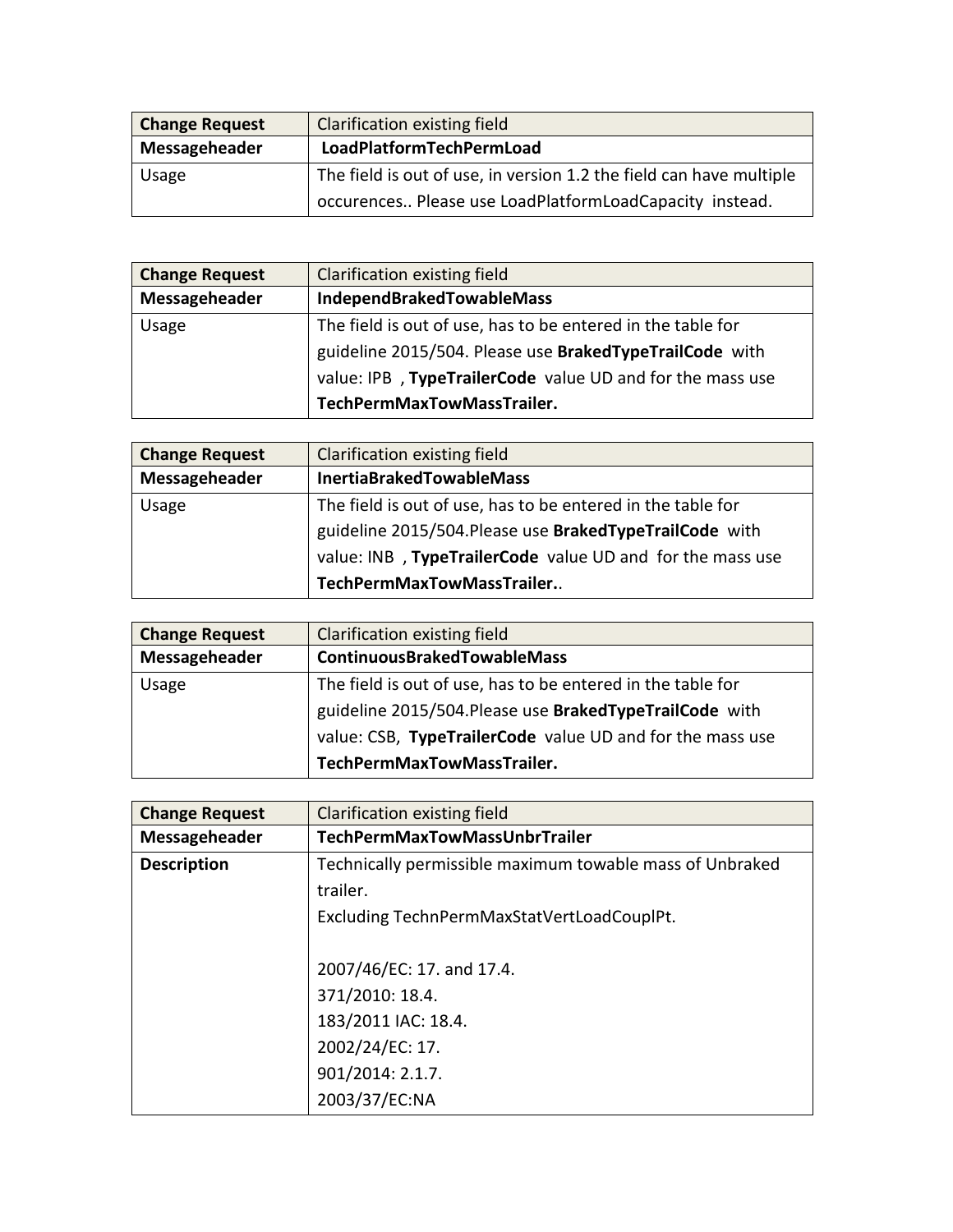| 2015/504: NA |
|--------------|
|--------------|

| <b>Change Request</b> | Clarification existing field                                                                                                          |
|-----------------------|---------------------------------------------------------------------------------------------------------------------------------------|
| Messageheader         | DistribMassIncompleteVehAxle                                                                                                          |
| Description           | Distribution of this mass (ActualMass) amongst the axles<br>371/2010: 14.1                                                            |
|                       | change to:<br>Distribution of this mass (mass in running order) amongst the<br>axles                                                  |
| Usage                 | Only applicable for incomplete vehicles. This is the value per<br>axle on how the ActualMass is distributed.                          |
|                       | change to:<br>Only applicable for incomplete vehicles. This is the value per<br>axle on how the mass in running order is distributed. |

| <b>Change Request</b> | Clarification existing field                |
|-----------------------|---------------------------------------------|
| Messageheader         | <b>DistrOfActualMassIncomplAxle</b>         |
| Description           | Change 1230/2012: 17.1. to 1230/2012: 14.1. |
|                       |                                             |

| <b>Change Request</b> | Clarification existing field                                       |
|-----------------------|--------------------------------------------------------------------|
| Messageheader         | <b>GearboxTypeCode</b>                                             |
| Usage                 | Mandatory for complete vehicles of the vehicle categories          |
|                       | M2, M3 and N1, N2, N3.                                             |
|                       |                                                                    |
|                       | change to:                                                         |
|                       |                                                                    |
|                       | Mandatory for complete vehicles of the vehicle categories          |
|                       | M2, M3 and N1, N2, N3. Not applicable where                        |
|                       | electricengine indicator = $Y$ and no fuelgroup with a fuelcode is |
|                       | present.                                                           |
|                       |                                                                    |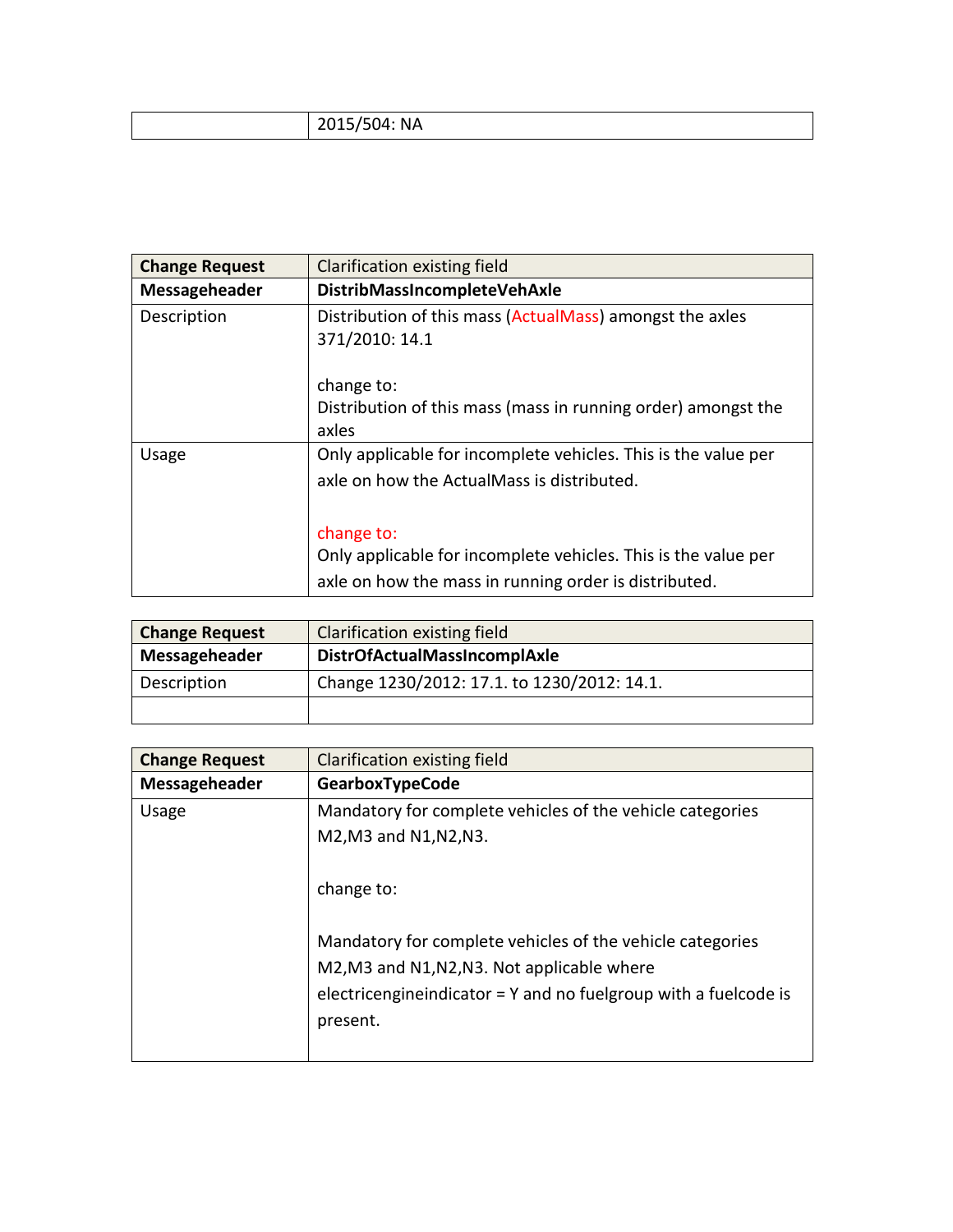| <b>Change Request</b> | Clarification existing field                                                                 |
|-----------------------|----------------------------------------------------------------------------------------------|
| Messageheader         | Variant                                                                                      |
| Usage                 | For the L category if a variant is not applicable use the<br>abbreviation: N/A<br>change to: |
|                       | If a variant is not applicable use the abbreviation: N/A                                     |

| <b>Change Request</b> | Clarification existing field                                                    |
|-----------------------|---------------------------------------------------------------------------------|
| Messageheader         | <b>Version</b>                                                                  |
| Usage                 | For the L category if a version is not applicable use the<br>abbreviation: N/A. |
|                       | change to:<br>If a version is not applicable use the abbreviation: N/A          |

| <b>Change Request</b> | Clarification existing field         |
|-----------------------|--------------------------------------|
| Messageheader         | <b>MethodOfAttachmStatPlatesCode</b> |
| Usage                 | 2002/24/EC: 0.6.                     |
|                       | 2003/37/EC: 0.3.1.                   |
|                       | Change to:                           |
|                       | 2002/24/EC: NA                       |
|                       | 2003/37/EC: NA                       |
|                       |                                      |

| <b>Change Request</b> | Clarification existing field                                                                                                            |
|-----------------------|-----------------------------------------------------------------------------------------------------------------------------------------|
| Messageheader         | MaximumSpeedNonPropulsion                                                                                                               |
| Usage                 | Add:<br>This field is mandatory for the vehicle categories O, R and S for<br>complete vehicles. The value for this field depends on the |
|                       | vehicle category limit.                                                                                                                 |

| <b>Change Request</b> | <b>Clarification existing field</b>                                |
|-----------------------|--------------------------------------------------------------------|
| Messageheader         | <b>MaximumSpeed</b>                                                |
| Usage                 | This field is mandatory for all vehicle categories (except O,R and |
|                       | S) for complete or incomplete vehicles. The value for this field   |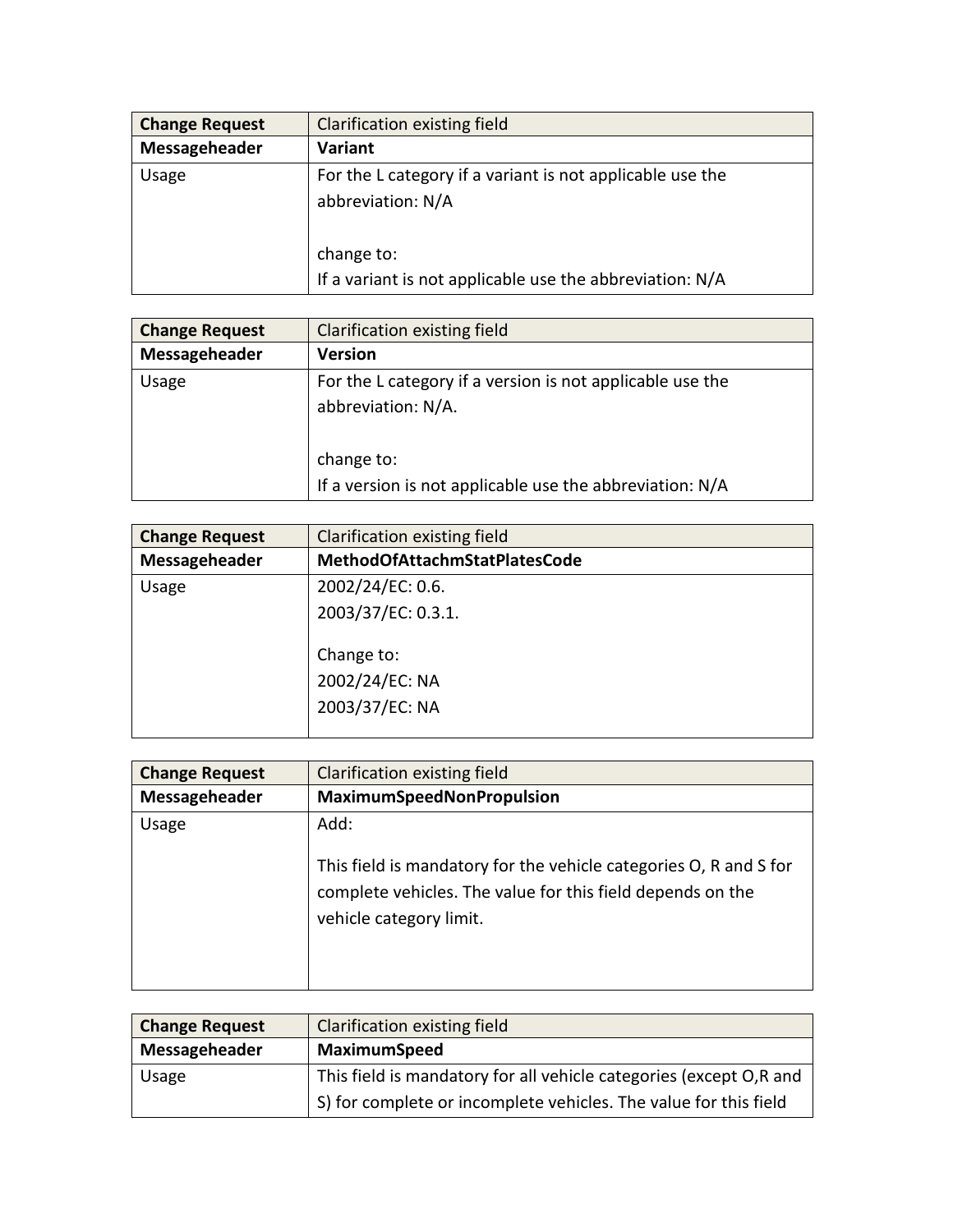| depends on the vehicle category limit.                                                                                                                             |
|--------------------------------------------------------------------------------------------------------------------------------------------------------------------|
| For the vehicle category O,R and S see<br>MaximumSpeedNonPropulsion                                                                                                |
| Change to:                                                                                                                                                         |
| This field is mandatory for all vehicle categories (except O,R and<br>S) for complete vehicles. The value for this field depends on the<br>vehicle category limit. |
| If a vehicle is equipped with a speed limiter state the speed<br>limiter setting as maximum speed.                                                                 |

| <b>Change Request</b> | Clarification existing field                    |  |
|-----------------------|-------------------------------------------------|--|
| Messageheader         | LocOfTheStaturoryPlates23Wheel                  |  |
| Usage                 | This field is mandatory for vehicle categorie L |  |

| <b>Change Request</b> | Clarification existing field                    |  |
|-----------------------|-------------------------------------------------|--|
| Messageheader         | LocationOfTheVinCode23Wheel                     |  |
| Usage                 | This field is mandatory for vehicle categorie L |  |

| <b>Change Request</b> | Clarification existing field                                                                                                                                |  |
|-----------------------|-------------------------------------------------------------------------------------------------------------------------------------------------------------|--|
| Messageheader         | VehicleCategoryCode                                                                                                                                         |  |
| Usage                 | This field is mandatory for all vehicle categories.<br>Change to:<br>This field is mandatory if the TypeApprovalTypeCode contains<br>the value: EC, KS, NKS |  |

| <b>Change Request</b> | Change usage                                                        |  |
|-----------------------|---------------------------------------------------------------------|--|
| Messageheader         | LiftAxleInd                                                         |  |
| Usage                 | In case of the vehicle categories N2, N3, O1, O2, O3, O4 this field |  |
|                       | is mandatory. State Y for the lift axle and N for each other axle.  |  |
|                       |                                                                     |  |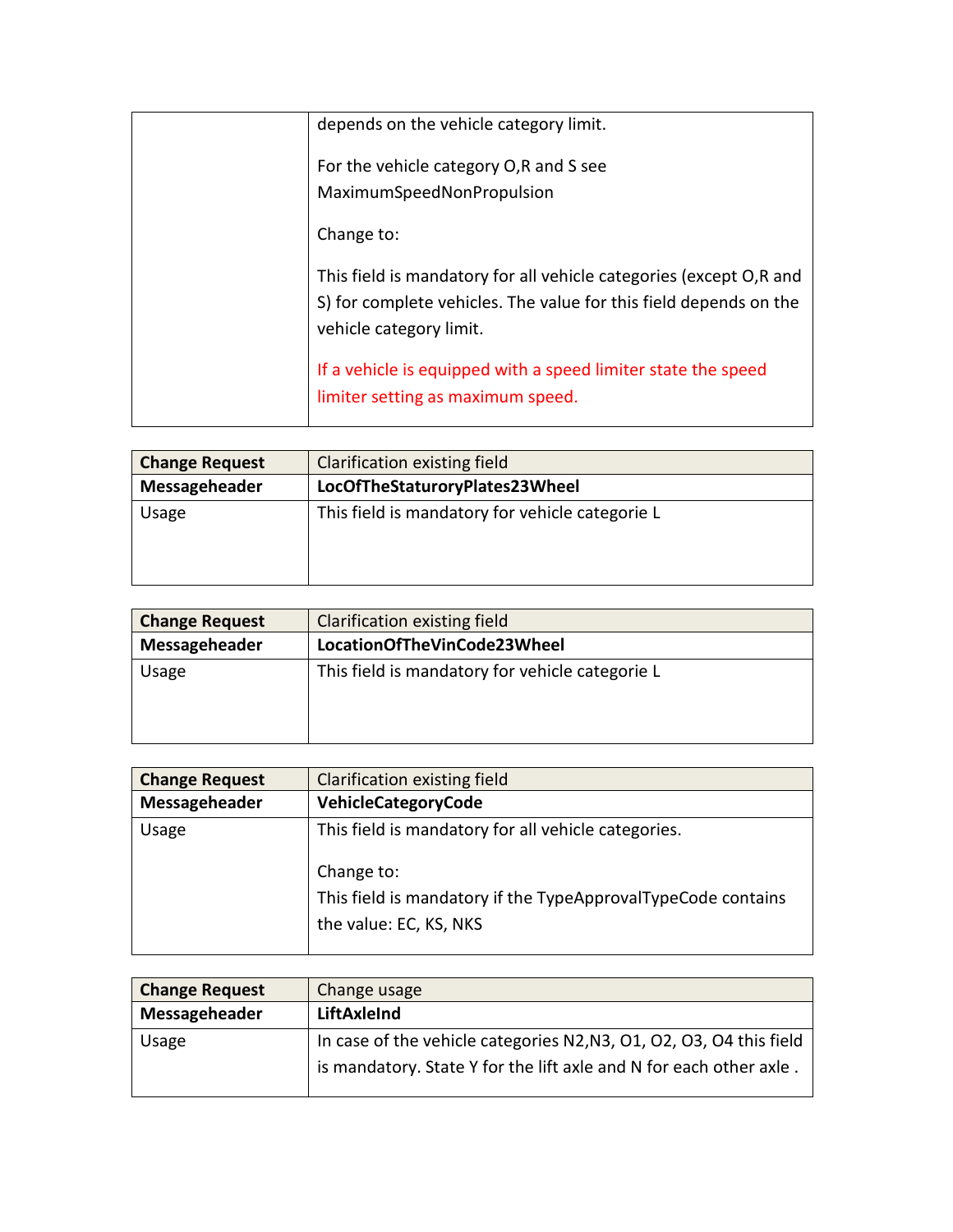| <b>Change Request</b> | Clarification existing field                              |  |  |
|-----------------------|-----------------------------------------------------------|--|--|
| Messageheader         | VehicleCategoryCode                                       |  |  |
| Usage                 | This field is mandatory for all vehicle categories, where |  |  |
|                       | TypeApprovalTypeCode is EC, NKS or EKS.                   |  |  |
|                       |                                                           |  |  |

| <b>Change Request</b> | InterconnWithPoweredAxleNumber                                                                                                              |  |
|-----------------------|---------------------------------------------------------------------------------------------------------------------------------------------|--|
| Messageheader         | InterconnWithPoweredAxleNumber                                                                                                              |  |
| Description           | Powered axle number                                                                                                                         |  |
| Usage                 | Add usage text:<br>This field can be used to identify the connected axle.<br>Example: if the current axle 2 is connected to axle 3 state 3. |  |

| <b>Change Request</b> | <b>CombinedFuelConsumption</b>                       |  |
|-----------------------|------------------------------------------------------|--|
| Messageheader         | CombinedFuelConsumption                              |  |
| Usage                 | Change usage text:                                   |  |
|                       | Use for non hybrid, non plugin (NOVC) vehicles only. |  |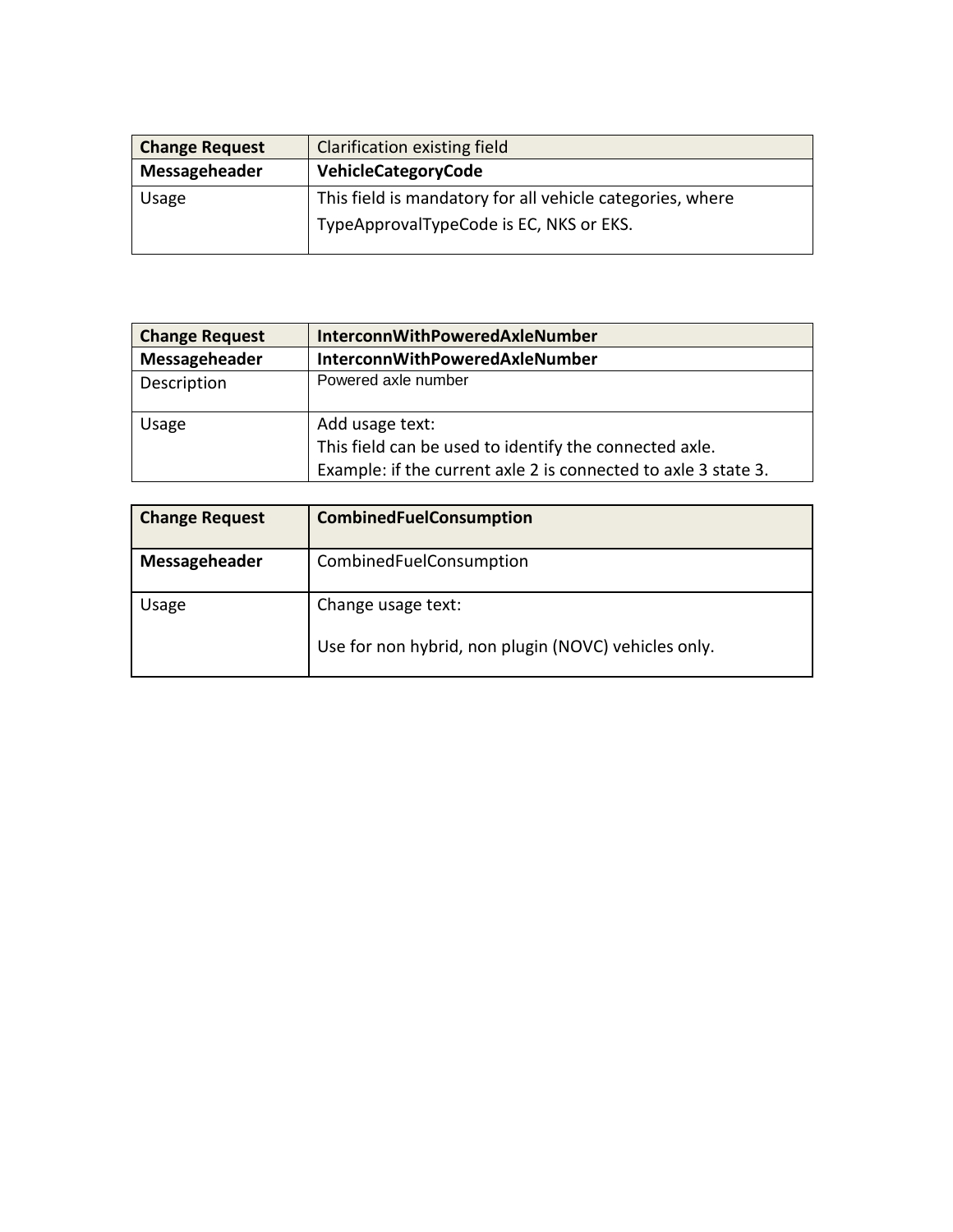# **Request for change : Coding list (enumeration)**

| <b>Change Request</b>    | <b>Clarification existing field</b> |  |
|--------------------------|-------------------------------------|--|
| Messageheader            | <b>GearboxTypeCode</b>              |  |
| <b>Field description</b> | $F =$ Fixed ratio                   |  |
| Reason                   | Existst on type approval documents. |  |

| <b>Change Request</b> |                | Clarification existing field                         |  |
|-----------------------|----------------|------------------------------------------------------|--|
| Messageheader         |                | <b>LocationOfTheVinCode</b>                          |  |
| Usage                 | C <sub>6</sub> | In the engine compartment, rear or between the right |  |
|                       |                | front seat and door sills                            |  |
|                       | C <sub>7</sub> | At right side of the front wall                      |  |
|                       | C <sub>8</sub> | On the right hand of front cross member              |  |
|                       | C <sub>9</sub> | Right side crossmember                               |  |
|                       | D <sub>0</sub> | Right side windscreen base/cowl louvre               |  |
|                       |                |                                                      |  |

| <b>Change request</b>    | New FuelCode enumeration |  |
|--------------------------|--------------------------|--|
| Messageheader            | <b>FuelCode</b>          |  |
| <b>Field description</b> | 91 Compressed air        |  |
| Reason                   | 901/2014                 |  |

| <b>Change request</b>    | New FuelTankFuelCode enumeration |  |  |
|--------------------------|----------------------------------|--|--|
| Messageheader            | <b>FuelTankFuelCode</b>          |  |  |
| <b>Field description</b> | 91 Compressed air                |  |  |
| Reason                   | 901/2014                         |  |  |

| <b>Change request</b>    | New TypeOfTyre enumeration                           |  |  |
|--------------------------|------------------------------------------------------|--|--|
| Messageheader            | <b>TypeOfTyre</b>                                    |  |  |
| <b>Field description</b> | Add:<br>МC<br>Motorcycle tyre                        |  |  |
| Reason                   | Requested by manufacturer. Is mentioned on the tyre. |  |  |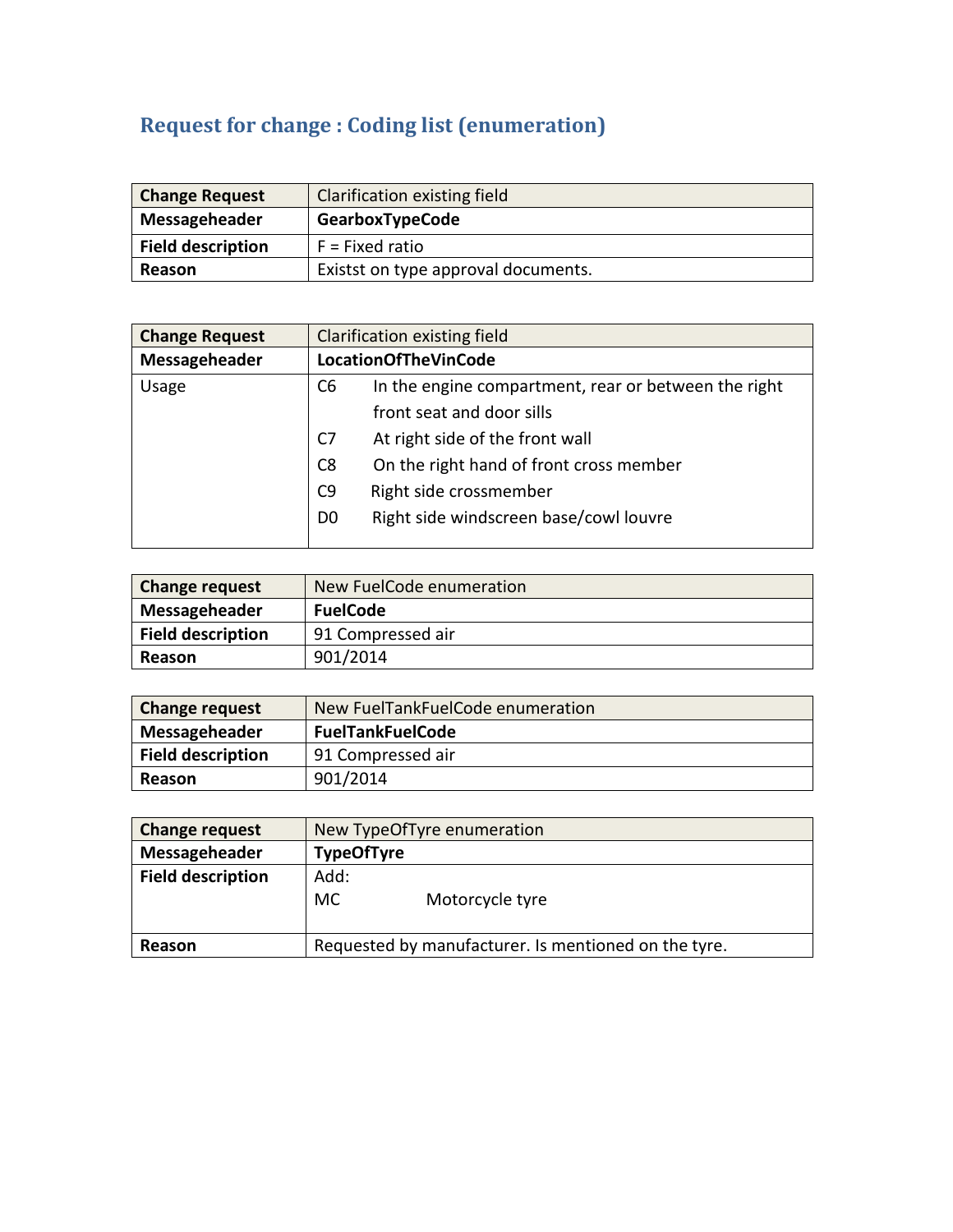| <b>Change request</b>    | New VehicleCategoryCode enumeration                     |
|--------------------------|---------------------------------------------------------|
| Messageheader            | <b>VehicleCategoryCode</b>                              |
| <b>Field description</b> | S <sub>1</sub> a                                        |
|                          | S1b                                                     |
|                          | S <sub>2</sub> a                                        |
|                          | S <sub>2b</sub>                                         |
| Reason                   | Vehicle categories for agricultural vehicles. 167/2013. |

| <b>Change request</b>    | New WorkingPrincipleCode enumeration |
|--------------------------|--------------------------------------|
| Messageheader            | WorkingPrincipleCode                 |
| <b>Field description</b> | $=$ Dualfuel<br>DF                   |
|                          | $=$ Positive ignition<br>PI          |
|                          | = Compression ignition<br><b>CI</b>  |
| <b>Reason</b>            | 133/2014                             |

| <b>Change request</b>    | New LocOfTheStatutoryPlatesCode enumeration |
|--------------------------|---------------------------------------------|
| Messageheader            | LocOfTheStatutoryPlatesCode                 |
| <b>Field description</b> | $=$ Outside of the driver seatbox.<br>D4    |
| Reason                   | <b>Request by Germany</b>                   |

| <b>Change request</b>    | New LocOfTheStatutoryPlatesCode enumeration |
|--------------------------|---------------------------------------------|
| Messageheader            | LocOfTheStatutoryPlatesCode                 |
| <b>Field description</b> | $=$ Right hand B/C post<br>D5.              |
| Reason                   | Request by Jaguar                           |

| Reason        | Change description existing field in Messagebook                                                                                                              |
|---------------|---------------------------------------------------------------------------------------------------------------------------------------------------------------|
| Messageheader | WeightedCombinedCO2                                                                                                                                           |
|               | WeightedCombinedFuelCons                                                                                                                                      |
| <b>Usage</b>  | This field has to be used for the off vehicle charging vehicles<br>(see also: OffVehicleChargingIndicator) change to: (see also:<br>OffVehicleChargingVehInd) |

#### **Converted Vehicle (168/2013)**

COC dataset has to comply with the vehicle as delivered by the manufacturer. Conversion of vehicles has to be done through modification processes after first registration.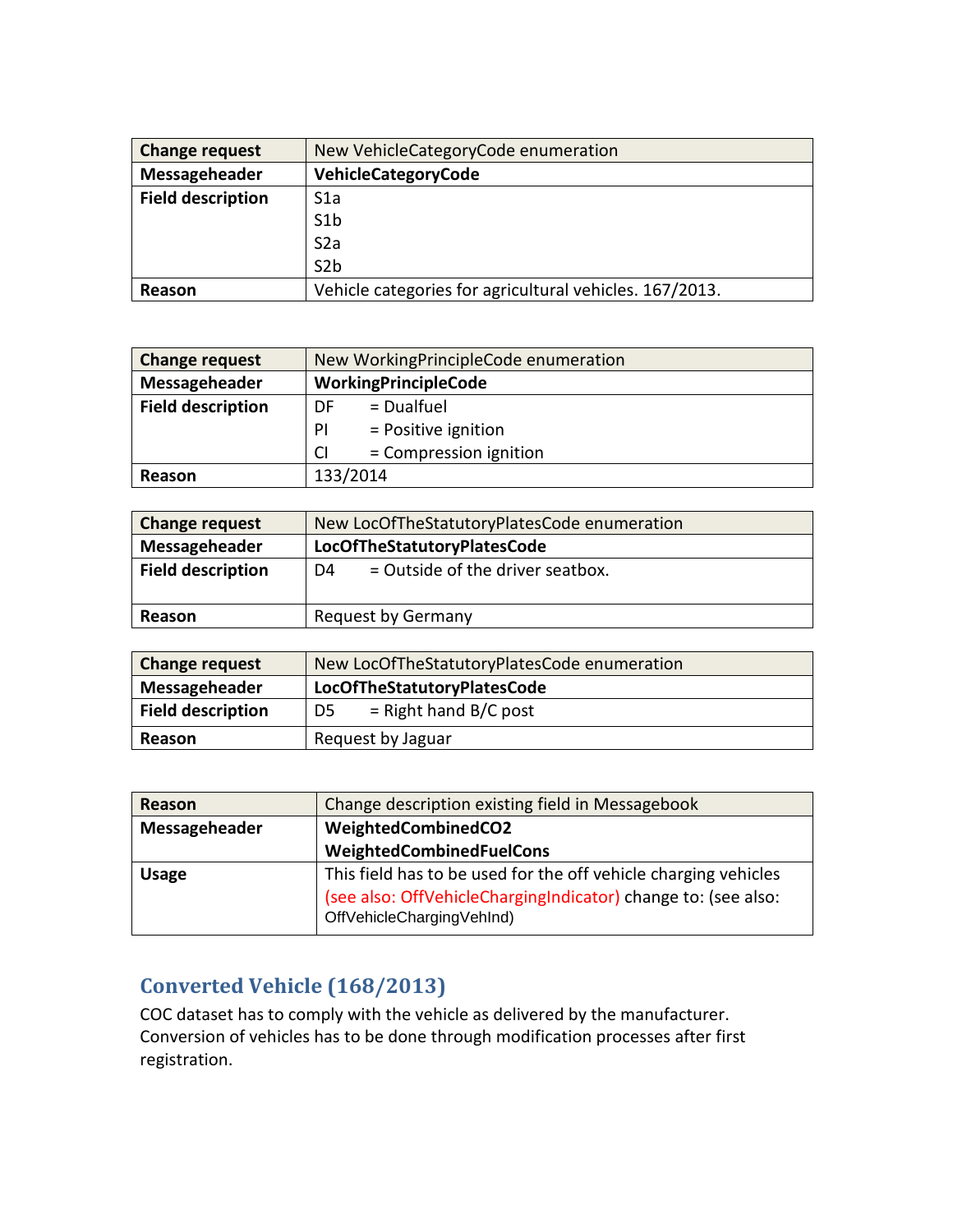| <b>Change request</b>    | Add VehicleDefinitionCode                                    |
|--------------------------|--------------------------------------------------------------|
| <b>XSD Group</b>         | CocDataGroup                                                 |
| Messageheader            | <b>VehicleDefinitionCode</b>                                 |
| <b>Field description</b> | The field has to be used to add the complete designation of  |
|                          | vehicle category and bodywork in case of a National type     |
|                          | approval (NAT) for Germany and the Netherlands. The code     |
|                          | must correspond with the value in the national type-approval |
|                          | data.                                                        |
|                          |                                                              |
| Format                   | $A-N6$                                                       |

## **Request for change : Add new fields to IVI.xsd**

| <b>Change request</b>    | Add StageEcType                     |
|--------------------------|-------------------------------------|
| <b>XSD Group</b>         | StageNrOfManufacturingGroup         |
| Messageheader            | <b>StageEcType</b>                  |
| <b>Field description</b> | Ec Type for the stage of completion |
| Format                   | A-N 50                              |
| Guidelinereference       | 143/2013                            |

| <b>Change request</b>    | <b>Add StageEcVariant</b>              |
|--------------------------|----------------------------------------|
| <b>XSD Group</b>         | StageNrOfManufacturingGroup            |
| Messageheader            | <b>StageEcVariant</b>                  |
| <b>Field description</b> | Ec Variant for the stage of completion |
| Format                   | A-N 25                                 |
| Guidelinereference       | 143/2013                               |

| <b>Change request</b>    | <b>Add StageEcVersion</b>      |
|--------------------------|--------------------------------|
| <b>XSD Group</b>         | StageNrOfManufacturingGroup    |
| Messageheader            | <b>StageEcVersion</b>          |
| <b>Field description</b> | Ec Version stage of completion |
| <b>Format</b>            | A-N 35                         |
| Guidelinereference       | 143/2013                       |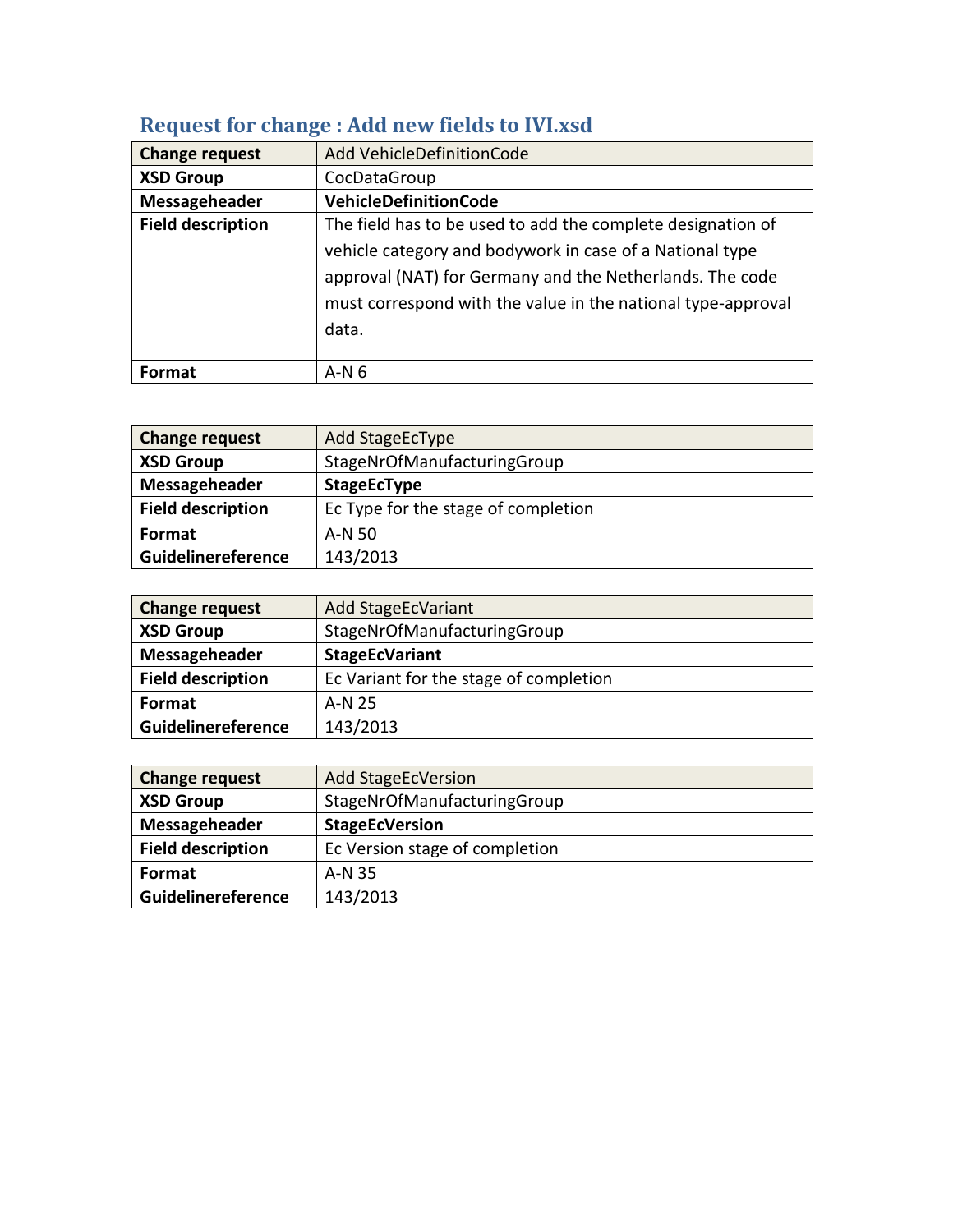| <b>Change request</b>   | Add OffVehicleChargingVehInd                                                                                                                       |
|-------------------------|----------------------------------------------------------------------------------------------------------------------------------------------------|
| <b>XSD Group</b>        | CoCDataGroup                                                                                                                                       |
| <b>Messageheader</b>    | OffVehicleChargingVehInd                                                                                                                           |
| Format                  | $A-N1$                                                                                                                                             |
| <b>Value collection</b> | Y/N                                                                                                                                                |
| <b>Description</b>      | Off vehicle charging indicator for vehicle<br>2007/46/EC: NA<br>371/2010: NA<br>183/2011 IAC: NA<br>2002/24/EC: NA<br>901/2014: 3.3.5.2.           |
|                         | 2003/37/EC: NA                                                                                                                                     |
| <b>Usage</b>            | This field is used to identify Plug-in hybrides. In some<br>memberstates the field is relevant for taxation purposes of<br>environmental policies. |
|                         | With this field two other fields become obsolete:<br>OffVehicleChargingIndicator<br>CategoryOfHybridElectricVehInd                                 |
| Guidelinereference      | 901/2014                                                                                                                                           |

| <b>Change request</b>   | Add RecomTyrePressurePascal                                |
|-------------------------|------------------------------------------------------------|
| <b>XSD Group</b>        | TyreAxlePressureTable                                      |
|                         | TyreAxlePressureGroup                                      |
|                         | RecomTyrePressurePascal                                    |
| Messageheader           | <b>RecomTyrePressurePascal</b>                             |
| Format                  | 7,2                                                        |
| <b>Value collection</b> |                                                            |
| <b>Description</b>      | Recommended tyre pressure                                  |
|                         | 2007/46/EC: NA                                             |
|                         | 183/2011 IAC: NA                                           |
|                         | 2002/24/EC: NA                                             |
|                         | 901/2014: 6.18.1.1                                         |
|                         | 2003/37/EC: NA                                             |
|                         | 2015/504: 4.1.2.2.                                         |
| <b>Unit</b>             | kPa                                                        |
| <b>Usage</b>            | Please use RecommendeTyrePressure if the used unit is Bar. |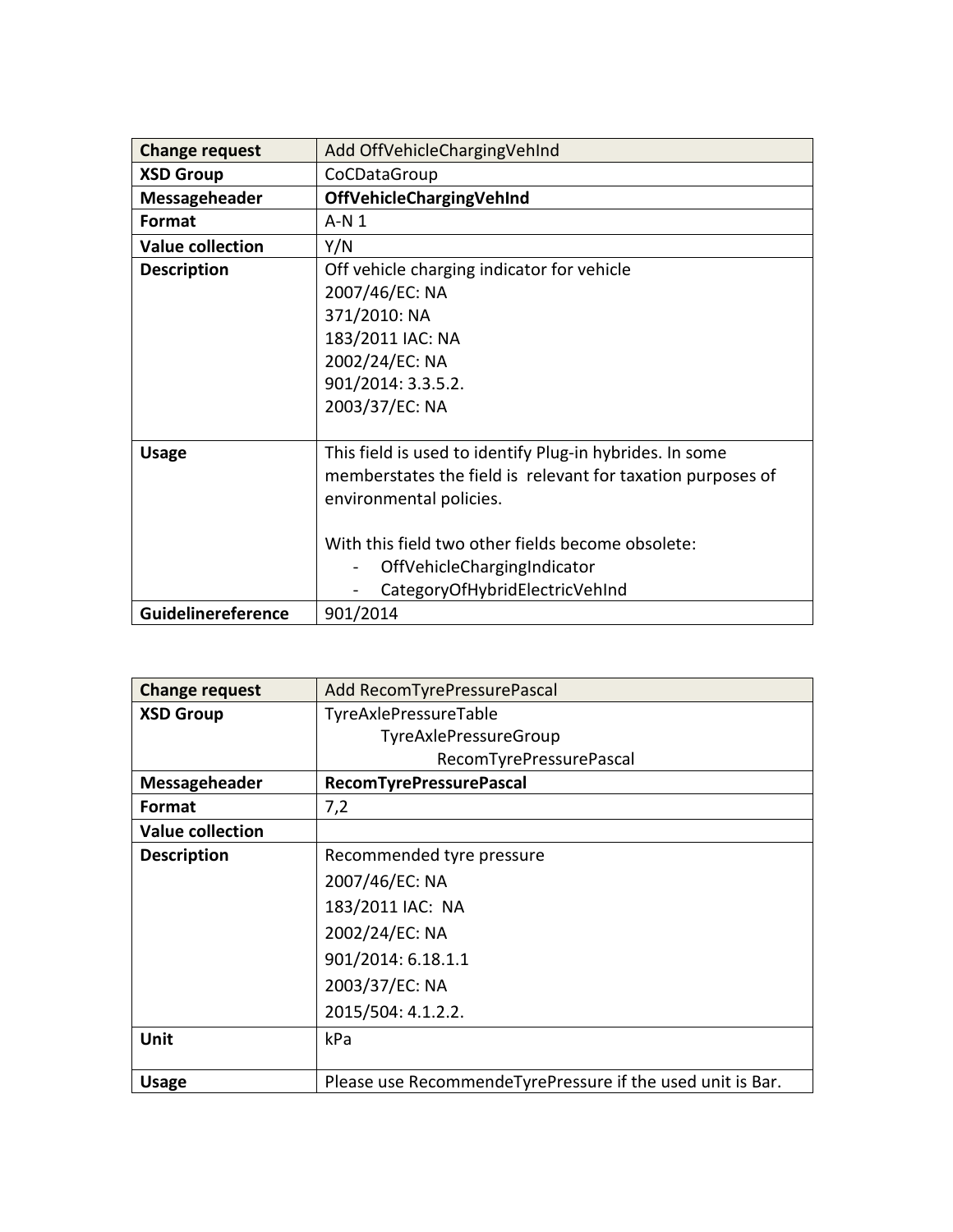| <b>Change request</b>   | Add MaxHourlyPowerFuel                                                                                                                                                                                                                                    |
|-------------------------|-----------------------------------------------------------------------------------------------------------------------------------------------------------------------------------------------------------------------------------------------------------|
| <b>XSD Group</b>        | FuelGroup                                                                                                                                                                                                                                                 |
| Messageheader           | MaxHourlyPowerFuel                                                                                                                                                                                                                                        |
| Format                  | <b>NUM 6,2</b>                                                                                                                                                                                                                                            |
| Unit                    | kW                                                                                                                                                                                                                                                        |
| <b>Value collection</b> | 0-9999.99                                                                                                                                                                                                                                                 |
| <b>Description</b>      | The maximum netpower measured according to paragraph<br>5.3.1., electric propulsion engines can deliver with continues<br>current for a period of one hour.<br>2007/46/EC: NA<br>371/2010: NA<br>136/2014: 27.2.<br>183/2011<br>IAC: NA<br>2002/24/EC: NA |
|                         | 901/2014: NA<br>2003/37/EC: NA                                                                                                                                                                                                                            |
| <b>Usage</b>            | Please use this field in stead of: MaximumHourlyPower                                                                                                                                                                                                     |
| Guidelinereference      | 168/2013                                                                                                                                                                                                                                                  |
| Remarks                 | Unfortunately the field has been added on the wrong level in a<br>earlier release (CoCDataGroup in stead of FuelGroup).                                                                                                                                   |

| <b>Request Request</b>  | Add MaxNetPowerElectricEngFuel                                 |
|-------------------------|----------------------------------------------------------------|
| <b>XSD Group</b>        | FuelGroup                                                      |
| Messageheader           | MaxNetPowerElectricEngFuel                                     |
| Format                  | <b>NUM 6,2</b>                                                 |
| Unit                    | kW                                                             |
| <b>Value collection</b> | 0-9999.99                                                      |
| <b>Description</b>      | Maximum net power for electric engines.                        |
|                         |                                                                |
|                         | 2007/46/EC: NA                                                 |
|                         | 371/2010: NA                                                   |
|                         | 136/2014: 27.3.                                                |
|                         | 183/2011 IAC: NA                                               |
|                         | 2002/24/EC: NA                                                 |
|                         | 901/2014: NA                                                   |
|                         | 2003/37/EC: NA                                                 |
| <b>Usage</b>            | Please use this field in stead of:                             |
|                         | MaximumNetPowerElectricEngine                                  |
| Guidelinereference      | 168/2013                                                       |
| Remarks                 | Unfortunately the field has been added on the wrong level in a |
|                         | earlier release (CoCDataGroup in stead of FuelGroup).          |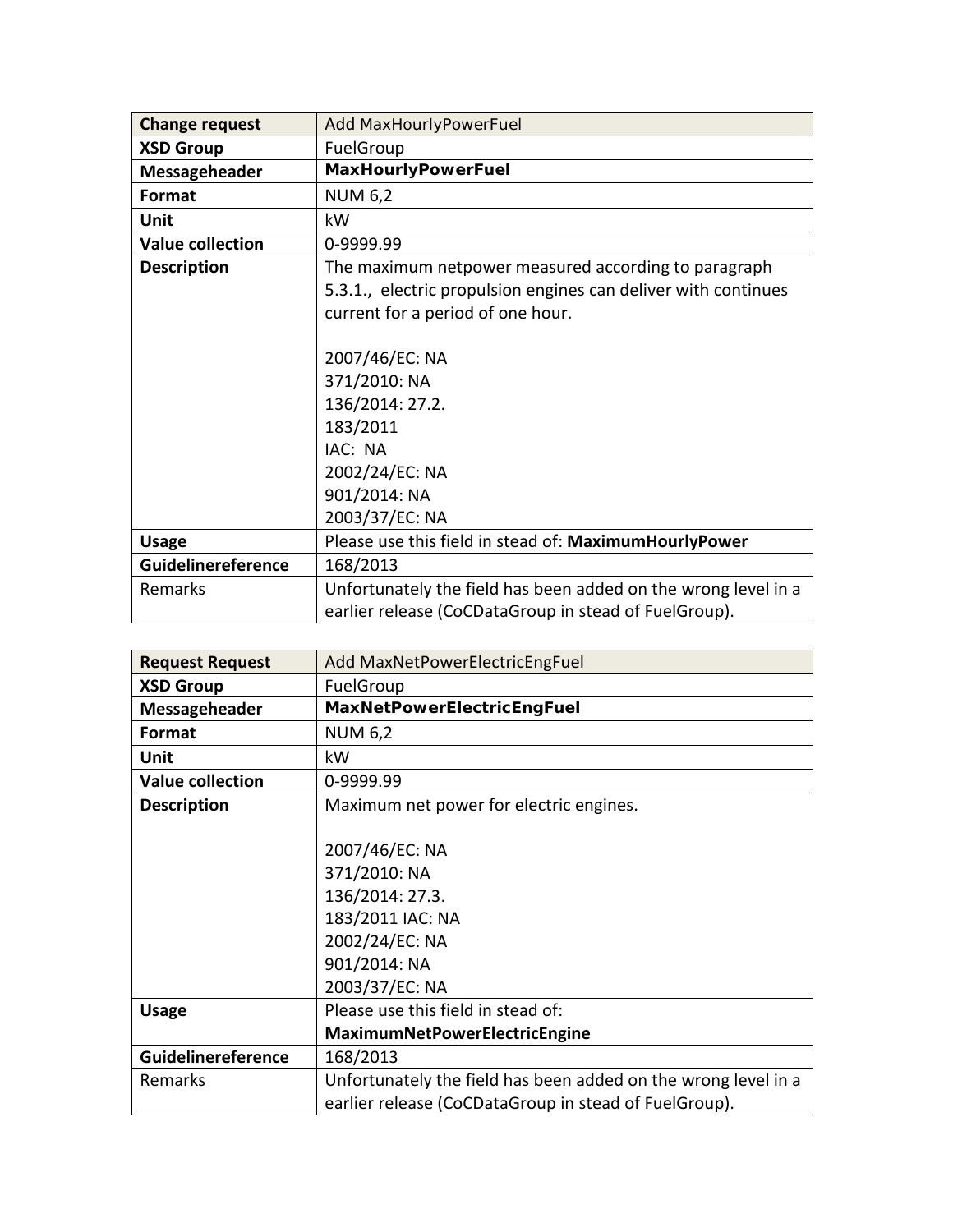| <b>Request Request</b>  | Add Max15MinutesPowerFuel                                                                                                                                                                                                                                     |
|-------------------------|---------------------------------------------------------------------------------------------------------------------------------------------------------------------------------------------------------------------------------------------------------------|
| <b>XSD Group</b>        | FuelGroup                                                                                                                                                                                                                                                     |
| Messageheader           | Max15MinutesPowerFuel                                                                                                                                                                                                                                         |
| Format                  | <b>NUM 6,2</b>                                                                                                                                                                                                                                                |
| Unit                    | kW                                                                                                                                                                                                                                                            |
| <b>Value collection</b> | 0-9999.99                                                                                                                                                                                                                                                     |
| <b>Description</b>      | The maximum netpower measured according to paragraph<br>5.3.1., electric propulsion engines can deliver with continues<br>current for a period of 15 minutes.<br>2007/46/EC: NA<br>183/2011 IAC: NA<br>2002/24/EC: NA<br>901/2014: 3.3.3.4.<br>2003/37/EC: NA |
| <b>Usage</b>            | Please use this field in stead of: Maximum15MinutesPower<br>The field has been added on the wrong level in a earlier<br>release (CoCDataGroup in stead of FuelGroup).                                                                                         |
| Guidelinereference      | 168/2013                                                                                                                                                                                                                                                      |

| <b>Change Request</b> | Change description existing fields in Messagebook                 |
|-----------------------|-------------------------------------------------------------------|
| Messageheader         | <b>Maximum15MinutesPower</b>                                      |
| <b>Usage</b>          | Please do not use this field anymore as it is available on a Fuel |
|                       | level. The field to use instead is: Max15MinutesPowerFuel         |
| Change                | Change description existing field in Messagebook                  |
| Messageheader         | MaximumNetPowerElectricEngine                                     |
| <b>Usage</b>          | Please do not use this field anymore as it is available on a Fuel |
|                       | level. The field to use instead is:                               |
|                       | <b>MaxNetPowerElectricEngFuel</b>                                 |
|                       |                                                                   |
|                       | The field has been added on the wrong level in a earlier          |
|                       | release (CoCDataGroup in stead of FuelGroup).                     |
| Change                | Change description existing field in Messagebook                  |
| Messageheader         | MaximumHourlyPower                                                |
| <b>Usage</b>          | Please do not use this field anymore as it is available on a Fuel |
|                       | level. The field to use instead is: MaxHourlyPowerFuel            |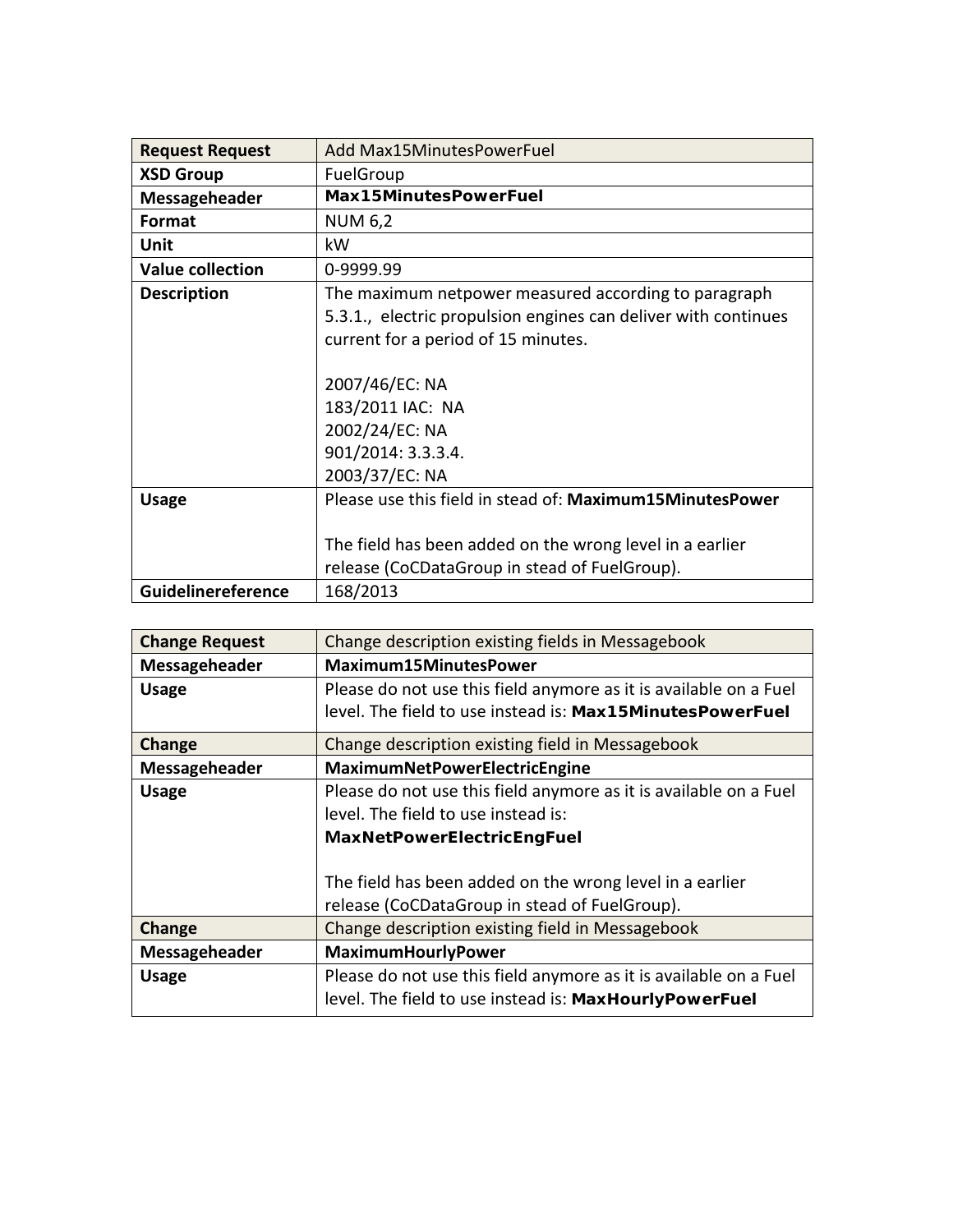| <b>Request</b>          | Add IndivisibleLoadInd                                                                                                                                                                                                                                                                                                                                                                                                                   |
|-------------------------|------------------------------------------------------------------------------------------------------------------------------------------------------------------------------------------------------------------------------------------------------------------------------------------------------------------------------------------------------------------------------------------------------------------------------------------|
| <b>XSD Group</b>        | CocDataGroup                                                                                                                                                                                                                                                                                                                                                                                                                             |
| Messageheader           | <b>IndivisibleLoadInd</b>                                                                                                                                                                                                                                                                                                                                                                                                                |
| Format                  | $A-N1$                                                                                                                                                                                                                                                                                                                                                                                                                                   |
| <b>Value collection</b> | Y,N                                                                                                                                                                                                                                                                                                                                                                                                                                      |
| <b>Description</b>      | To indicate that the vehicle is intended for the transport of                                                                                                                                                                                                                                                                                                                                                                            |
|                         | indivisible loads only.                                                                                                                                                                                                                                                                                                                                                                                                                  |
|                         | 2007/46/EC: 50.                                                                                                                                                                                                                                                                                                                                                                                                                          |
|                         | 371/2010: 52.                                                                                                                                                                                                                                                                                                                                                                                                                            |
|                         | 183/2011 IAC: NA                                                                                                                                                                                                                                                                                                                                                                                                                         |
|                         | 2002/24/EC: NA                                                                                                                                                                                                                                                                                                                                                                                                                           |
|                         | 901/2014: NA                                                                                                                                                                                                                                                                                                                                                                                                                             |
|                         | 2003/37/EC: NA                                                                                                                                                                                                                                                                                                                                                                                                                           |
|                         |                                                                                                                                                                                                                                                                                                                                                                                                                                          |
| <b>Usage</b>            | Without prejudice to Article 4(3) of Directive 96/53/EC, an EC<br>type-approval may be granted for vehicles the dimensions of<br>which exceed the requirements of this Regulation that are<br>intended for the transport of indivisible loads. In such a case,<br>the type-approval certificate and the certificate of conformity<br>shall clearly indicate that the vehicle is intended for the<br>transport of indivisible loads only. |
| Guidelinereference      | 1230/2012                                                                                                                                                                                                                                                                                                                                                                                                                                |

| <b>Request</b>          | Add TyreMaxSpeedIndicator                                                                                                                 |
|-------------------------|-------------------------------------------------------------------------------------------------------------------------------------------|
| <b>XSD Group</b>        | <b>TyreAxleGroup</b>                                                                                                                      |
| Messageheader           | TyreMaxSpeedIndicator                                                                                                                     |
| Format                  | $A-N1$                                                                                                                                    |
| <b>Value collection</b> | Y/N                                                                                                                                       |
| <b>Description</b>      | For tyres suitable for speeds in excess of 300 km/h., the<br>service description shall be marked within brackets, for<br>example,"(95Y)". |
|                         | 2015/166: 35.                                                                                                                             |
|                         | 901/2014: 6.18.1.1.                                                                                                                       |
|                         | 2003/37: 2.2.3.1.                                                                                                                         |
|                         | 2015/504: 4.1.2.2.                                                                                                                        |
| Guidelinereference      | Regulation ECE/VN nr 30: 3.1.4.1.                                                                                                         |

| <b>Request</b> | <b>Add TyrePlyRatingNumber</b> |
|----------------|--------------------------------|
|                |                                |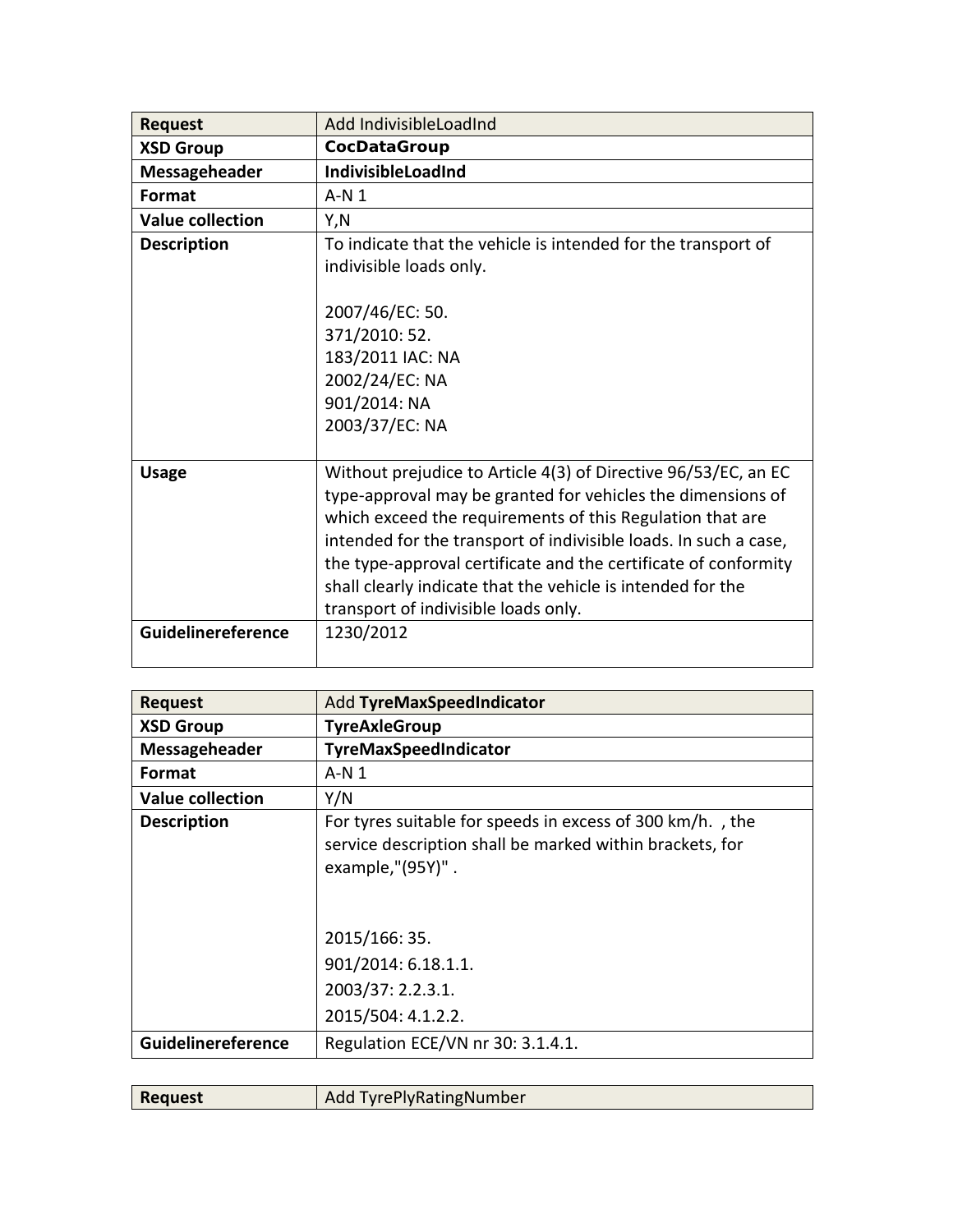| <b>XSD Group</b>        | TyreAxleGroup                                       |
|-------------------------|-----------------------------------------------------|
| Messageheader           | <b>TyrePlyRatingNumber</b>                          |
| Format                  | NUM <sub>2</sub>                                    |
| <b>Value collection</b> | 2,4,6,8,10,12,14,16,18,20,22,24                     |
| <b>Description</b>      | The ply-rating number of diagonal (bias-ply) tyres. |
|                         | 2015/166: 35.                                       |
|                         | 901/2014: 6.18.1.1.                                 |
|                         | 2003/37: 2.2.3.1.                                   |
|                         | 2015/504: 4.1.2.2.                                  |
| Guidelinereference      |                                                     |

| <b>Request</b>          |               | <b>Add TyreClassificationCode</b>                                           |
|-------------------------|---------------|-----------------------------------------------------------------------------|
| <b>XSD Group</b>        | TyreAxleGroup |                                                                             |
| <b>Messageheader</b>    |               | <b>TyreClassificationCode</b>                                               |
| Format                  | $A-N5$        |                                                                             |
| <b>Value collection</b> |               | F-1, F-2, F-3, G-1, G-2, G-3, I-1, I-2, I-3, I-4, I-5, I-6, LS-1, LS-2, LS- |
|                         |               | 3, LS-4, R-1, R-2, R-3, R-4                                                 |
| <b>Description</b>      |               | 2003/37: 2.2.3.1.                                                           |
|                         |               | 2015/504: 4.1.2.2.                                                          |
|                         |               |                                                                             |
|                         | $F-1$         | Agricultural tractor steering wheel tyres:                                  |
|                         |               | single rib tread                                                            |
|                         | $F-2$         | Agricultural tractor steering wheel tyres:                                  |
|                         |               | multiple rib tread                                                          |
|                         | $F-3$         | Steering wheel tyres: industrial service                                    |
|                         |               | (construction application)                                                  |
|                         | $G-1$         | Garden tractor tyres (implement tyres):                                     |
|                         |               | traction service                                                            |
|                         | $G-2$         | Garden tractor tyres (implement tyres):                                     |
|                         |               | flotation traction service                                                  |
|                         | $G-3$         | Garden tractor tyres (implement tyres):                                     |
|                         |               | maximum flotation service                                                   |
|                         | $-1$          | Agricultural implement tyres: multi-rib tread                               |
|                         | $I-2$         | Agricultural implement tyres: moderate                                      |
|                         |               | traction service                                                            |
|                         | $I-3$         |                                                                             |
|                         |               | Agricultural implement tyres: traction tread                                |
|                         | $ -4$         | Agricultural implement tyres: plough tail                                   |
|                         |               | wheel service                                                               |
|                         | $I-5$         | Agricultural implement tyres: steering service                              |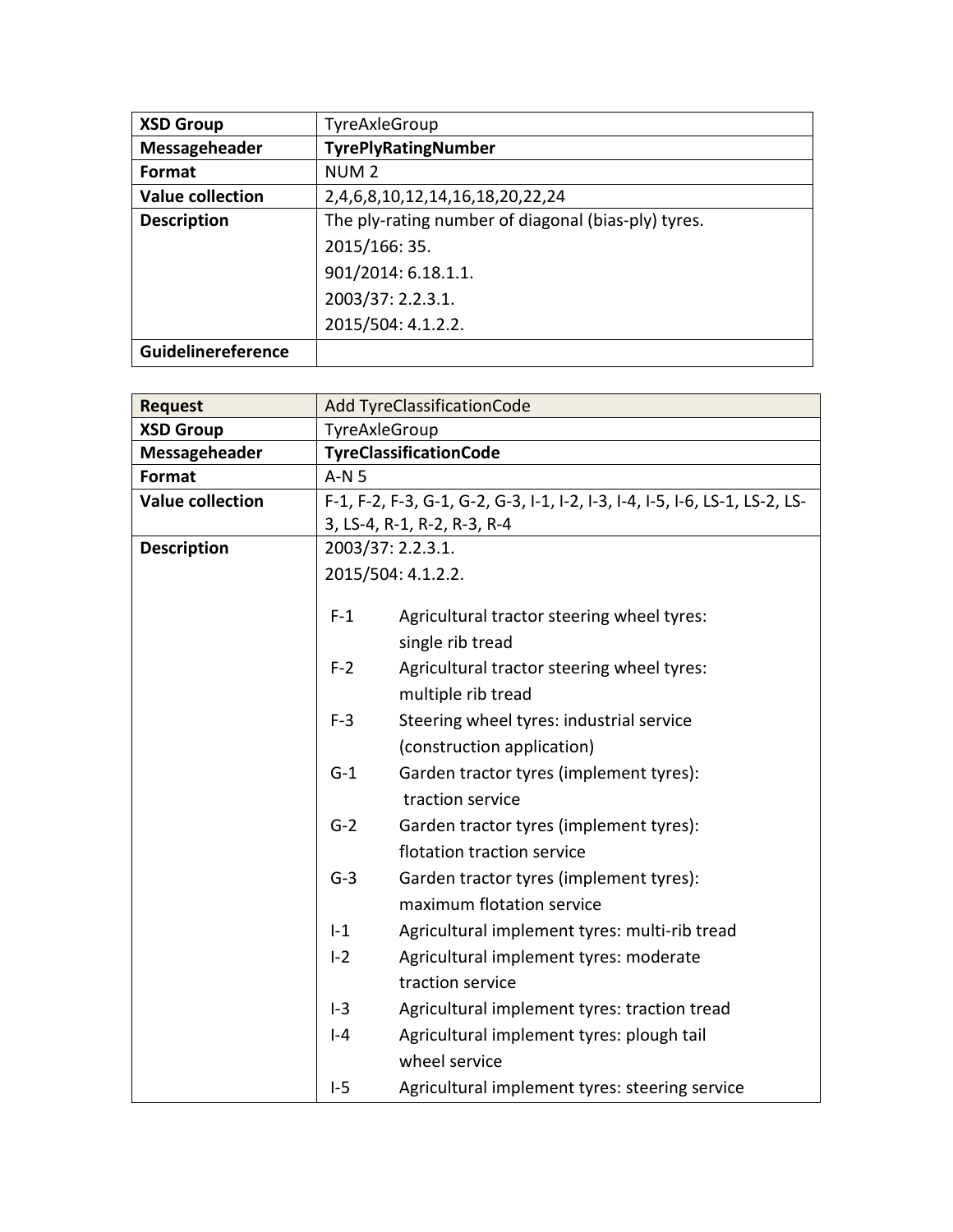| $1-6$  | Agricultural implement tyres: Smooth tread |
|--------|--------------------------------------------|
| $LS-1$ | Logging and forestry service tyres:        |
|        | regular tread                              |
| $LS-2$ | Logging and forestry service tyres:        |
|        | intermediate tread                         |
| $LS-3$ | Logging and forestry service tyres:        |
|        | deep tread                                 |
| $LS-4$ | Logging and forestry service tyres:        |
|        | shallow tread                              |
| $R-1$  | Agricultural tractor drive wheel tyres:    |
|        | regular tread                              |
| $R-2$  | Agricultural tractor drive wheel tyres:    |
|        | cane and rice service (deep tread)         |
| $R-3$  | Agricultural tractor drive wheel tyres:    |
|        | flotation service (shallow tread)          |
| $R-4$  | Drive wheel tyres: industrial service      |
|        | (construction application)                 |
|        |                                            |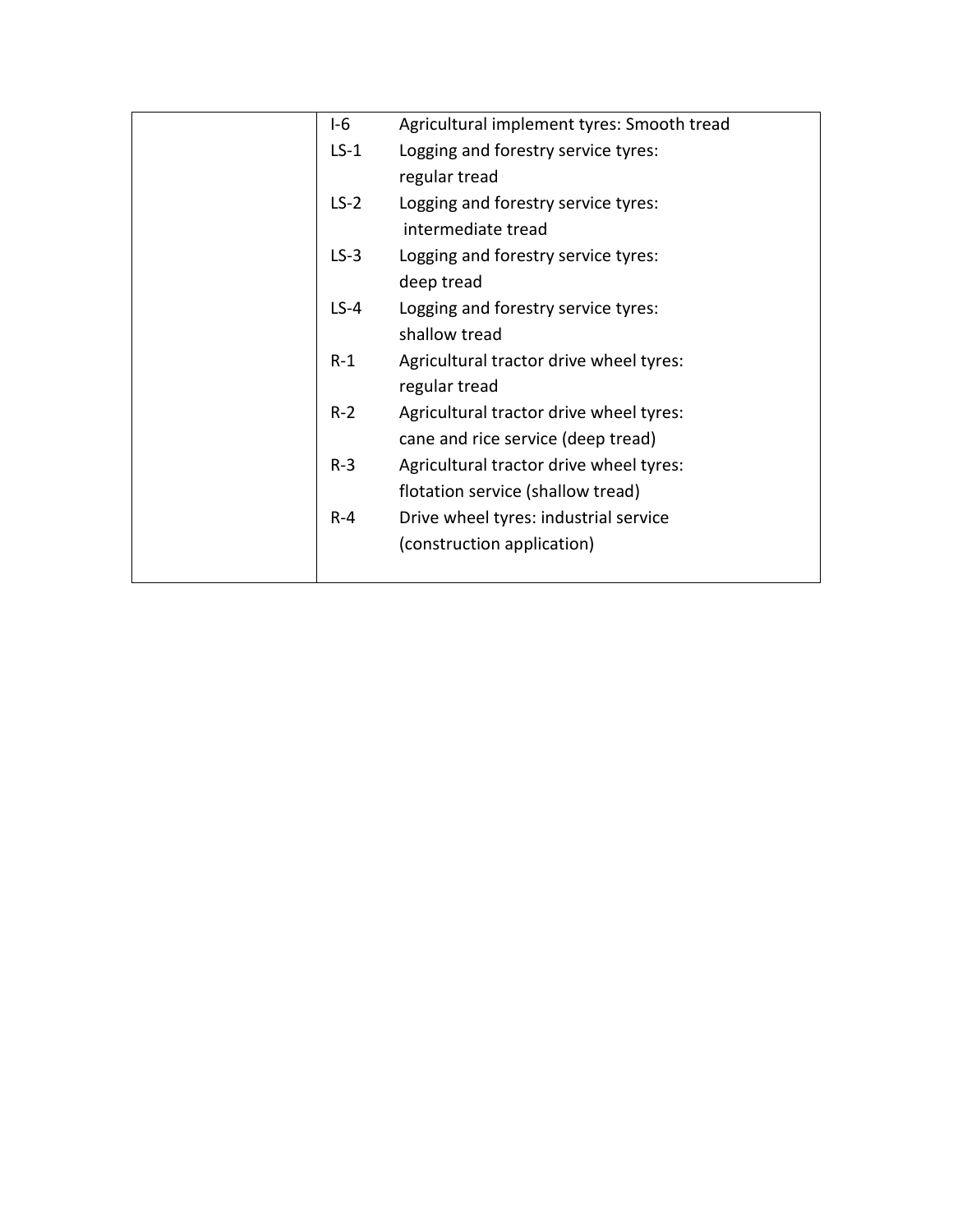| <b>Request</b>          | Add OverallGearRatioHighGearVeh                              |
|-------------------------|--------------------------------------------------------------|
| <b>XSD Group</b>        | COCDataGroup                                                 |
|                         | FinalDriveVehTable                                           |
|                         | FinalDriveVehGroup                                           |
| Messageheader           | <b>OverallGearRatioHighGearVeh</b>                           |
| Format                  | <b>NUM 7,5</b>                                               |
| <b>Value collection</b> | 0-99.99999                                                   |
| <b>Description</b>      | Overall gear ratio in highest gear.                          |
|                         |                                                              |
|                         | 2007/46/EC: NA                                               |
|                         | 183/2011 IAC: NA                                             |
|                         | 2002/24/EC: NA                                               |
|                         | 901/2014: 3.5.4.2.                                           |
|                         | 2003/37/EC: NA                                               |
|                         |                                                              |
| <b>Usage</b>            | Please do not use OverallGearRatioHighestGear but use this   |
|                         | field in stead                                               |
| Change                  | Change description existing field in Messagebook             |
| Messageheader           | <b>OverallGearRatioHighestGear</b>                           |
| <b>Usage</b>            | Please do not use this field anymore as it is available on a |
|                         | Vehicle level. The field to use instead is:                  |
|                         | <b>OverallGearRatioHighGearVeh</b>                           |

| <b>Request</b>          | Add TestprocType5CO      |
|-------------------------|--------------------------|
| <b>XSD Group</b>        | <b>COC DataGroup</b>     |
|                         | EngineTable              |
|                         | EngineGroup              |
|                         | FuelTable                |
|                         | FuelGroup                |
|                         | TestprocedureType5Group  |
|                         | TestprocType5CO          |
|                         |                          |
| Messageheader           | TestprocType5CO          |
| Format                  | <b>NUM 8,2</b>           |
| Unit                    | mg/km                    |
| <b>Value collection</b> | 0-999999.99              |
| <b>Description</b>      | Testprocedure Type V: CO |
|                         | 901/2014: 3.2.15.1       |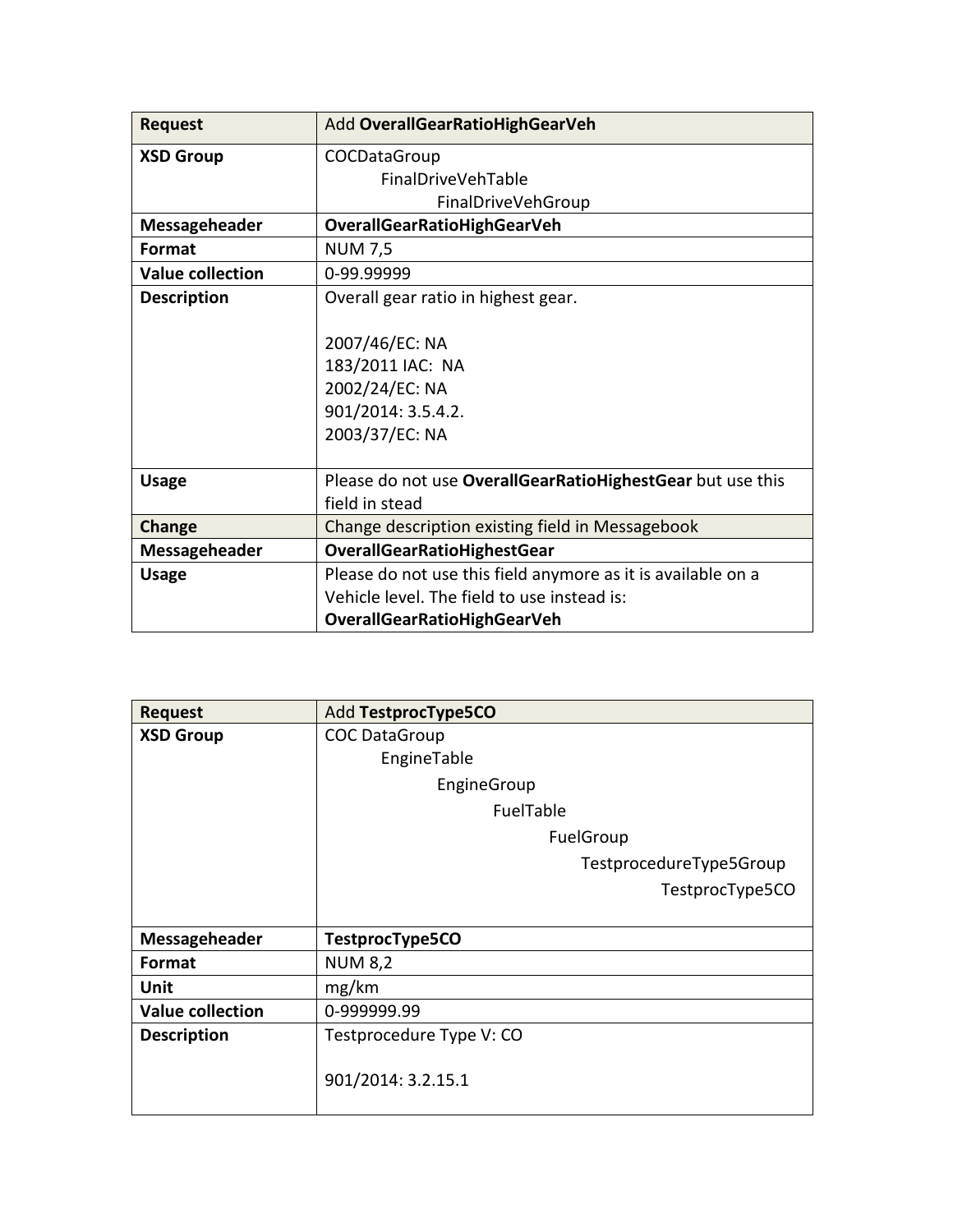| <b>Request</b>          | Add TestprocType5THC      |
|-------------------------|---------------------------|
| <b>XSD Group</b>        | <b>COC DataGroup</b>      |
|                         | EngineTable               |
|                         | EngineGroup               |
|                         | FuelTable                 |
|                         | FuelGroup                 |
|                         | TestprocedureType5Group   |
|                         | TestprocType5THC          |
| Messageheader           | TestprocType5THC          |
| <b>Format</b>           | <b>NUM 8,2</b>            |
| Unit                    | mg/km                     |
| <b>Value collection</b> | 0-999999.99               |
|                         |                           |
| <b>Description</b>      | Testprocedure Type V: THC |
|                         |                           |
|                         | 901/2014: 3.2.15.1        |

| <b>Request</b>          | <b>Add TestprocType5NMHC</b> |
|-------------------------|------------------------------|
| <b>XSD Group</b>        | <b>COC DataGroup</b>         |
|                         | EngineTable                  |
|                         | EngineGroup                  |
|                         | FuelTable                    |
|                         | FuelGroup                    |
|                         | TestprocedureType5Group      |
|                         | TestprocType5NMHC            |
| Messageheader           | TestprocType5NMHC            |
| Format                  | <b>NUM 8,2</b>               |
| Unit                    | mg/km                        |
| <b>Value collection</b> | 0-999999.99                  |
|                         |                              |
| <b>Description</b>      | Testprocedure Type V: NMHC   |
|                         |                              |
|                         | 901/2014: 3.2.15.1           |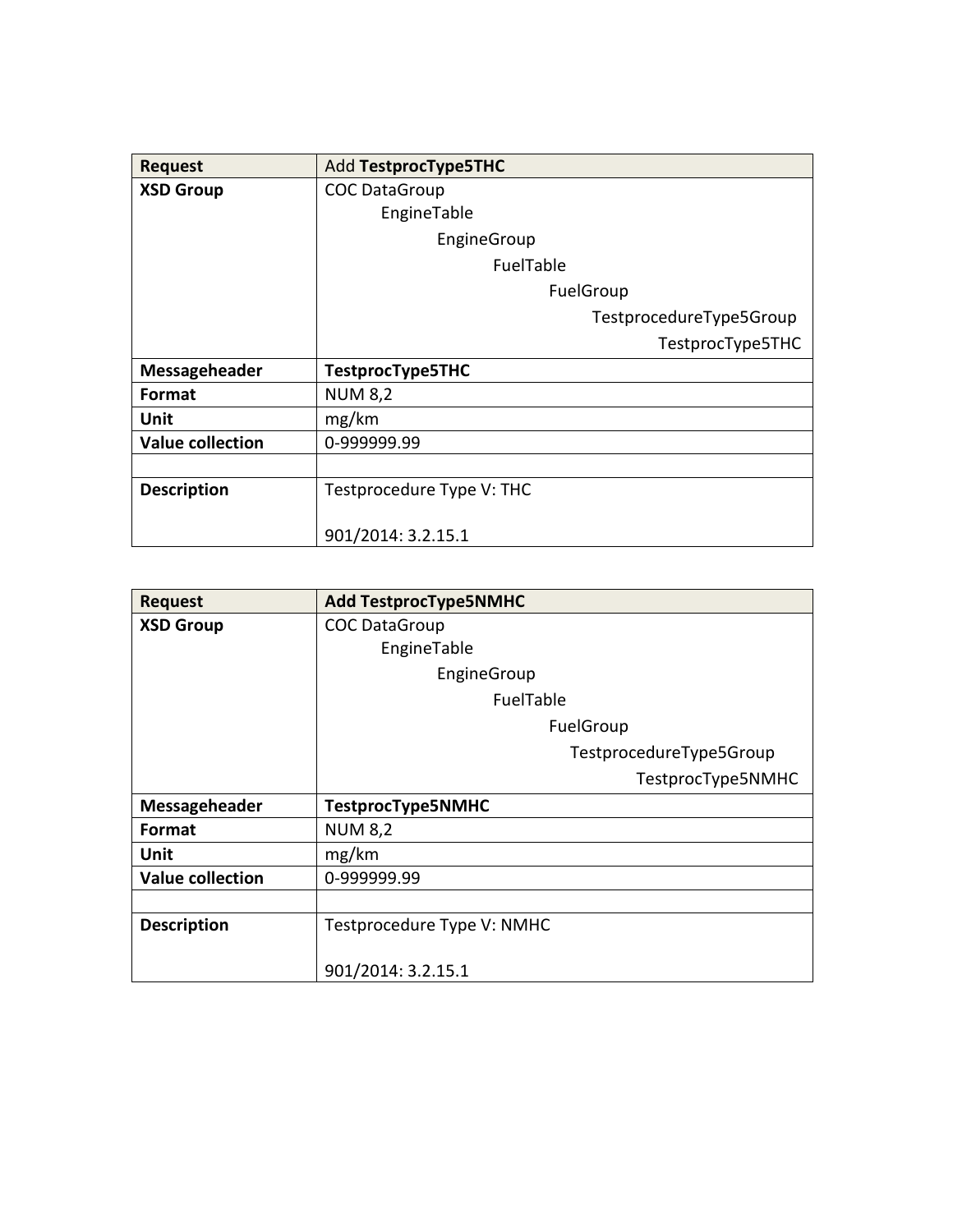| <b>Request</b>          | <b>Add TestprocType5NOx</b> |
|-------------------------|-----------------------------|
| <b>XSD Group</b>        | <b>COC DataGroup</b>        |
|                         | EngineTable                 |
|                         | EngineGroup                 |
|                         | FuelTable                   |
|                         | FuelGroup                   |
|                         | TestprocedureType5Group     |
|                         | TestprocType5NOx            |
| Messageheader           | TestprocType5NOx            |
| Format                  | <b>NUM 8,2</b>              |
| Unit                    | mg/km                       |
| <b>Value collection</b> | 0-999999.99                 |
|                         |                             |
| <b>Description</b>      | Testprocedure Type V: NOx   |
|                         |                             |
|                         | 901/2014: 3.2.15.1          |

| <b>Request</b>          | Add TestprocType5HC NOx      |
|-------------------------|------------------------------|
| <b>XSD Group</b>        | <b>COC DataGroup</b>         |
|                         | EngineTable                  |
|                         | EngineGroup                  |
|                         | FuelTable                    |
|                         | FuelGroup                    |
|                         | TestprocedureType5Group      |
|                         | TestprocType5HC NOx          |
| Messageheader           | TestprocType5HC_NOx          |
| Format                  | <b>NUM 8,2</b>               |
| Unit                    | mg/km                        |
| <b>Value collection</b> | 0-999999.99                  |
|                         |                              |
| <b>Description</b>      | Testprocedure Type V: HC+NOx |
|                         |                              |
|                         | 901/2014: 3.2.15.1           |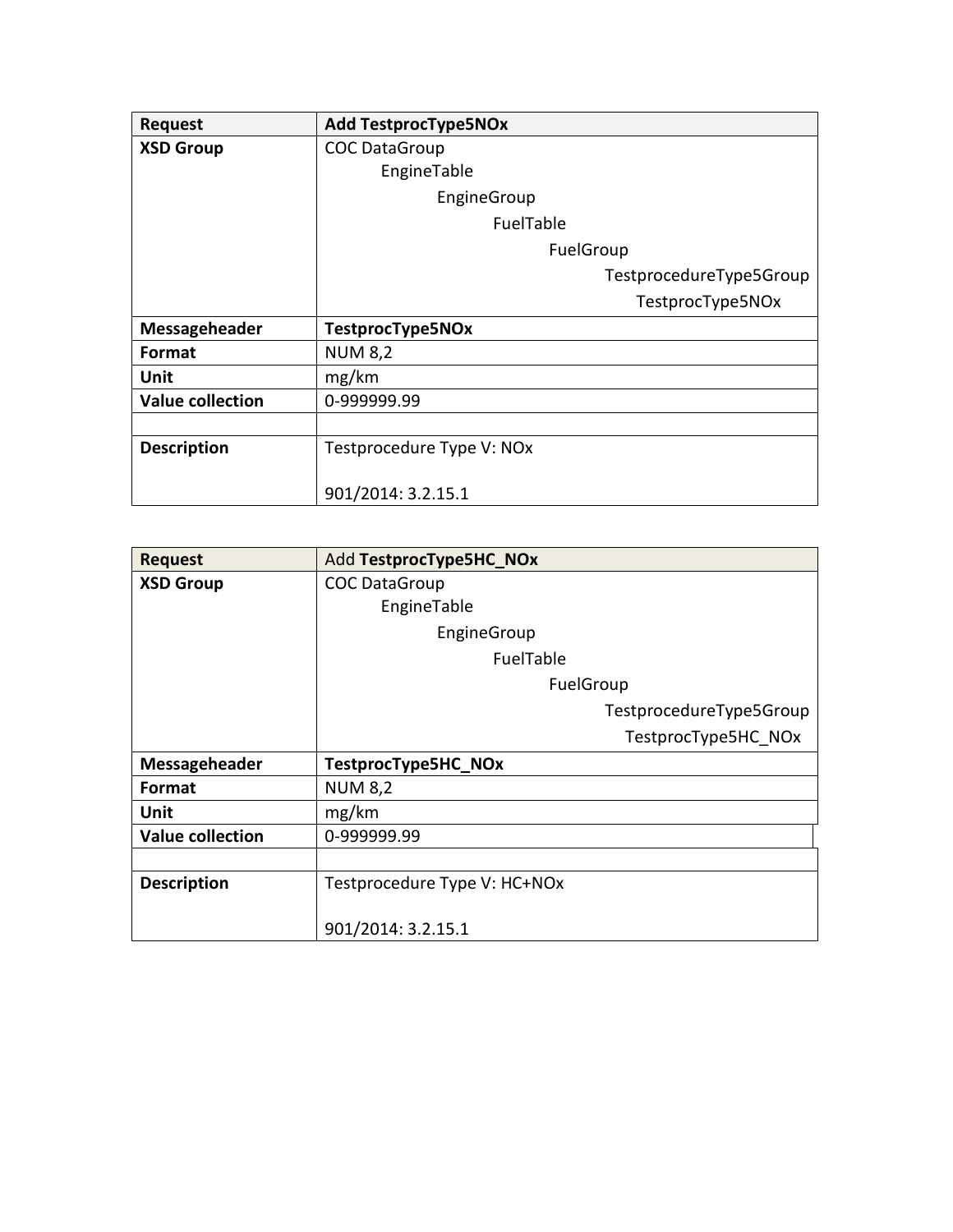| <b>Request</b>          | Add TestprocType5Particulates    |
|-------------------------|----------------------------------|
| <b>XSD Group</b>        | <b>COC DataGroup</b>             |
|                         | EngineTable                      |
|                         | EngineGroup                      |
|                         | FuelTable                        |
|                         | FuelGroup                        |
|                         | TestprocedureType5Group          |
|                         | TestprocType5Particulates        |
|                         |                                  |
| Messageheader           | <b>TestprocType5Particulates</b> |
| Format                  | <b>NUM 8,2</b>                   |
| Unit                    | mg/km                            |
| <b>Value collection</b> | 0-999999.99                      |
|                         |                                  |
| <b>Description</b>      | Testprocedure Type V: PM         |
|                         |                                  |
|                         | 901/2014: 3.2.15.1               |

| <b>Requested by</b>      | Germany, Kraftfahrt-Bundesamt, Oliver Möller,   |
|--------------------------|-------------------------------------------------|
|                          | oliver.moeller@kba.de                           |
|                          |                                                 |
| <b>XSD Group</b>         | Technical Additional Data Group                 |
| <b>Field description</b> | Fuelcode power source.                          |
| Messageheader            | FuelCodePowerSource                             |
| <b>Type</b>              | <b>NUM</b>                                      |
| Length                   | 4                                               |
| <b>Usage</b>             | Important for registration purposes in Germany. |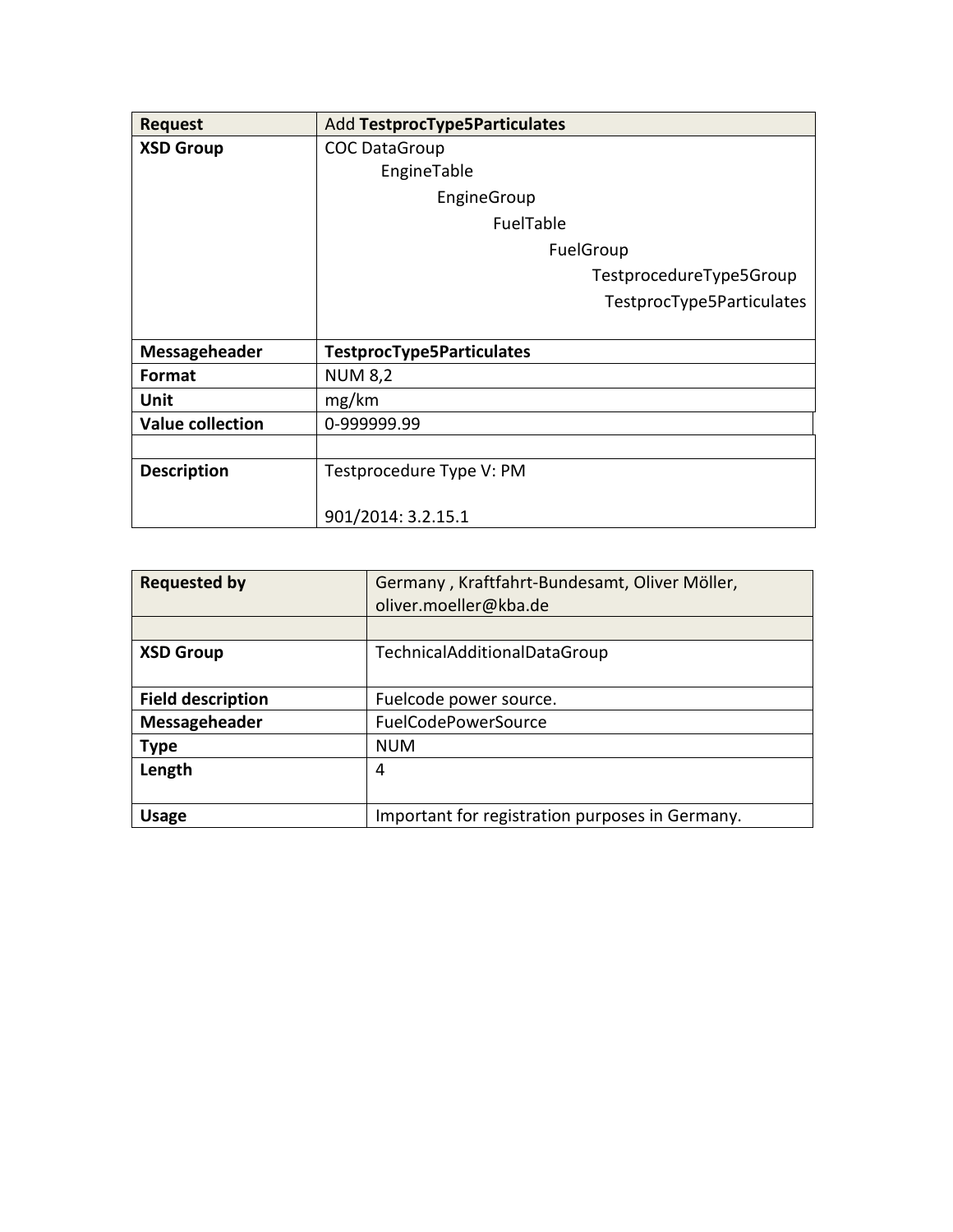| <b>Request</b>      | <b>TyreRemarks</b>                                      |
|---------------------|---------------------------------------------------------|
| Messageheader       | COCDataGroup                                            |
|                     | AxleTable                                               |
|                     | AxleGroup                                               |
|                     | TyreAxleTable                                           |
|                     | TyreAxleGroup                                           |
|                     | <b>TyreRemarks</b>                                      |
| <b>Format</b>       | A-N 200                                                 |
| <b>Description</b>  | Tyre remarks                                            |
| <b>Usage</b>        | Please use this field to add remarks on the tyre        |
|                     | specification.                                          |
| <b>Requested by</b> | Manufacturer: Mercedes                                  |
| <b>Decision</b>     | Problem mainly occurs for registration of Tyre          |
|                     | information which can not be split into the seperate    |
|                     | fields (for instance SpeedCategorySymbol and TyreSize). |
|                     |                                                         |

### **Agricultural vehicles 2015/504 - Change existing field enumerations**

| Request       | Change coding list Steering Category Code |
|---------------|-------------------------------------------|
| Messageheader | <b>SteeringCategoryCode</b>               |
| Add coding    | $D$ IFF = Differential                    |

### **Agricultural vehicles 2015/504 - Add new fields**

| <b>Request</b>          |                                              |
|-------------------------|----------------------------------------------|
| <b>XSD Group</b>        | CoCDatagroup                                 |
| Messageheader           | AdditionalCouplingPointsCode                 |
| Format                  | A-N 1                                        |
| <b>Value collection</b> | $Y = Yes$                                    |
|                         | $N = No$                                     |
|                         | $O = Optional$                               |
| <b>Description</b>      | Additional coupling points: yes/no/optional. |
|                         | 2015/504: 40.1.                              |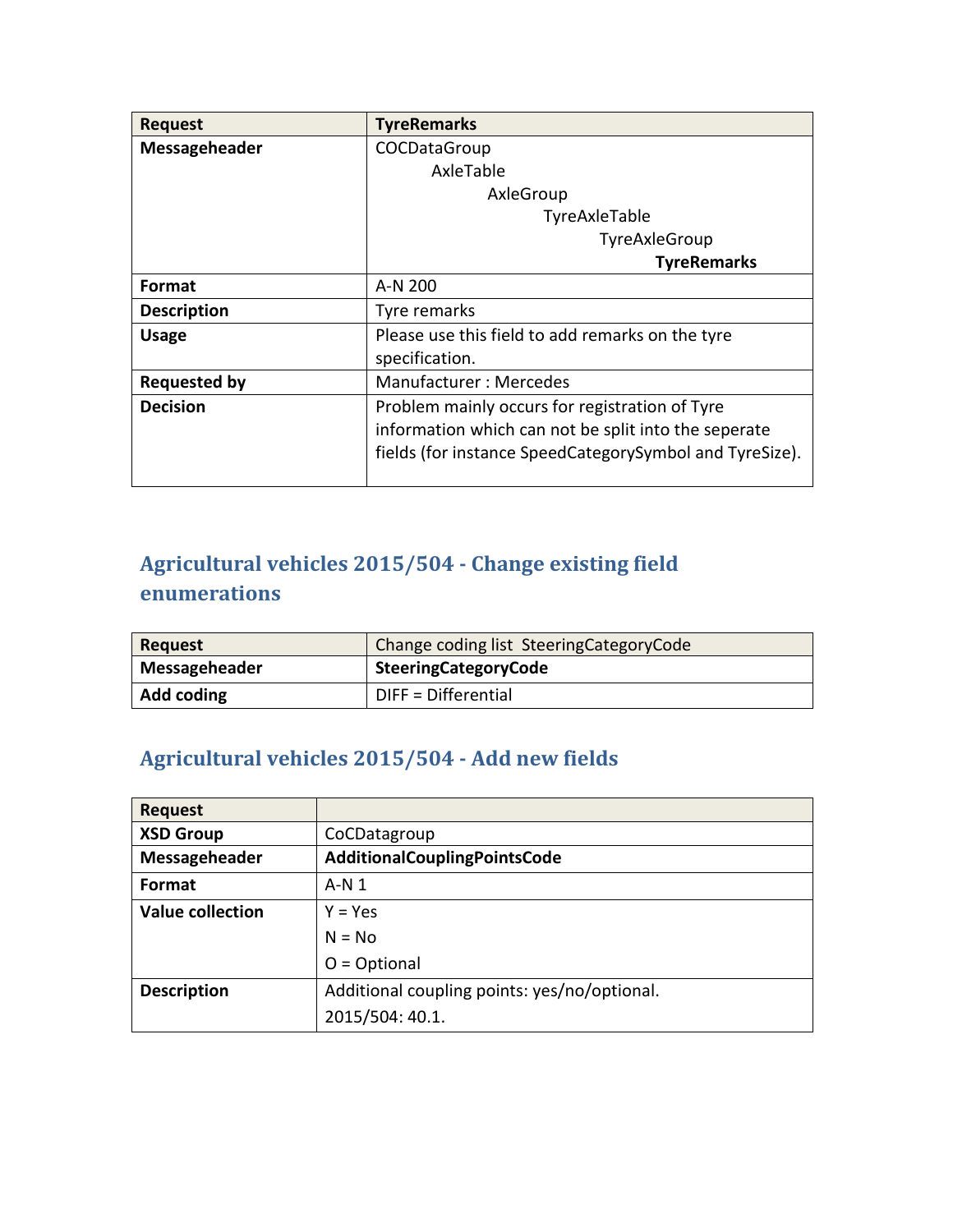| <b>Request</b>          |                                                          |
|-------------------------|----------------------------------------------------------|
| <b>XSD Group</b>        | CoCDatagroup                                             |
| Messageheader           | <b>DescriptServiceAndMaintenance</b>                     |
| Format                  | A-N 4000                                                 |
| <b>Value collection</b> |                                                          |
| <b>Description</b>      | Brief description of the support devices for service and |
|                         | maintenance.                                             |
|                         | 2015/504: 52.5.                                          |

| <b>Request</b>          |                                                                |
|-------------------------|----------------------------------------------------------------|
| <b>XSD Group</b>        | CoCDatagroup                                                   |
| Messageheader           | <b>GeneralDescriptionMachinery</b>                             |
| Format                  | A-N 500                                                        |
| <b>Value collection</b> |                                                                |
| <b>Description</b>      | General description of the machinery and its inter-action with |
|                         | the vehicle.                                                   |
|                         | 2015/504: 59.1.                                                |

| <b>Request</b>          |                                                         |
|-------------------------|---------------------------------------------------------|
| <b>XSD Group</b>        | CoCDatagroup                                            |
| Messageheader           | MaximumPermissibleLengthMax                             |
| Format                  | NUM <sub>5</sub>                                        |
| Unit                    | mm                                                      |
| <b>Value collection</b> |                                                         |
| <b>Description</b>      | Permissible length for the completed vehicle - maximum. |
|                         | 2015/504: 4.2.1.1.                                      |

| <b>Request</b>          |                                                         |
|-------------------------|---------------------------------------------------------|
| <b>XSD Group</b>        | CoCDatagroup                                            |
| Messageheader           | MaximumPermissibleLengthMin                             |
| <b>Format</b>           | NUM <sub>5</sub>                                        |
| Unit                    | mm                                                      |
| <b>Value collection</b> |                                                         |
| <b>Description</b>      | Permissible length for the completed vehicle - minimum. |
|                         | 2015/504: 4.2.1.1.                                      |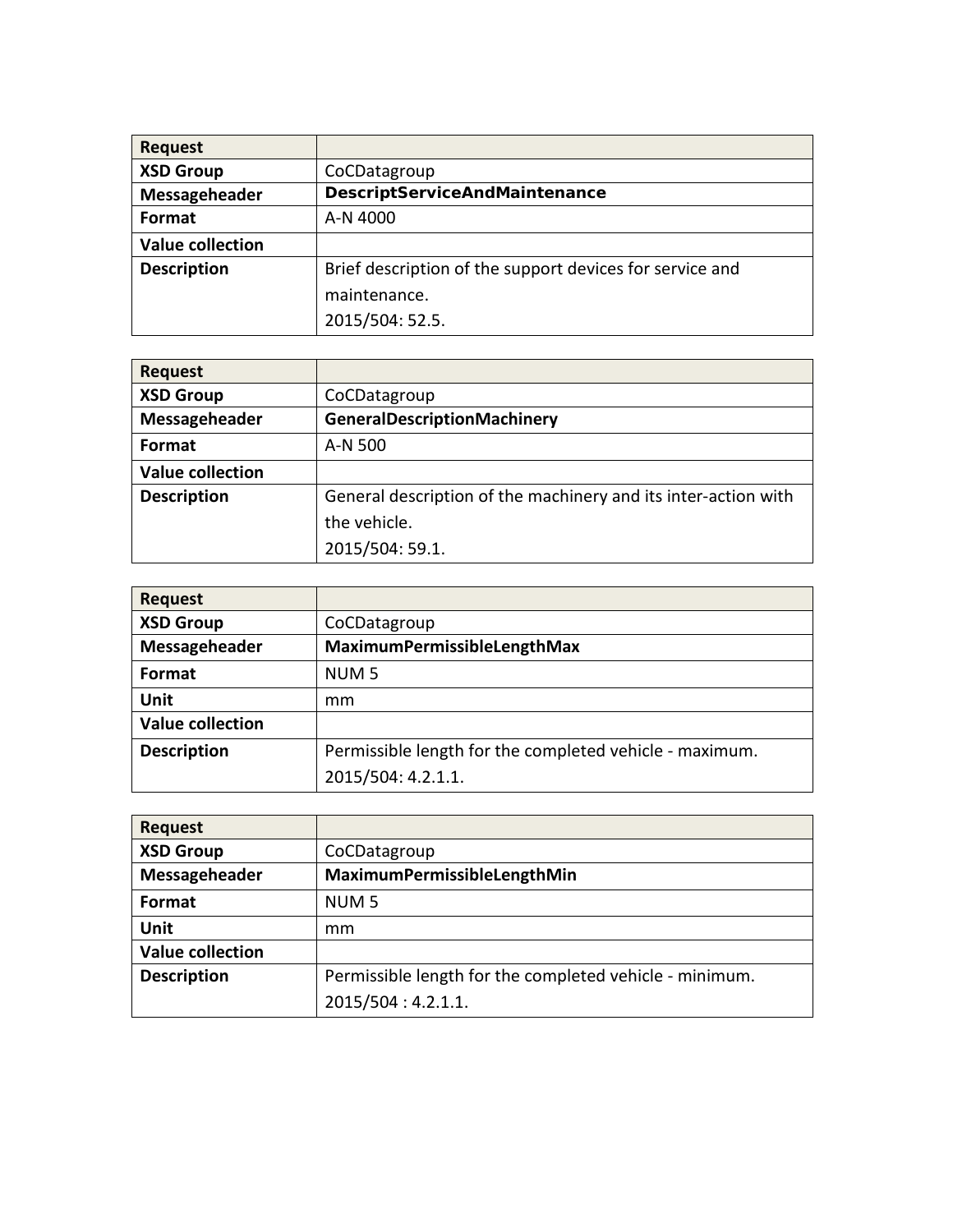| <b>Request</b>          |                                                        |
|-------------------------|--------------------------------------------------------|
| <b>XSD Group</b>        | CoCDatagroup                                           |
| Messageheader           | MaximumPermissibleWidthMax                             |
| Format                  | NUM <sub>4</sub>                                       |
| Unit                    | mm                                                     |
| <b>Value collection</b> |                                                        |
| <b>Description</b>      | Permissible width for the completed vehicle - maximum. |
|                         | 2015/504: 4.2.1.2.                                     |

| <b>Request</b>          |                                                        |
|-------------------------|--------------------------------------------------------|
| <b>XSD Group</b>        | CoCDatagroup                                           |
| Messageheader           | MaximumPermissibleWidthMin                             |
| Format                  | NUM <sub>4</sub>                                       |
| Unit                    | mm                                                     |
| <b>Value collection</b> |                                                        |
| <b>Description</b>      | Permissible width for the completed vehicle - minimum. |
|                         | 2015/504: 4.2.1.2.                                     |

| <b>Request</b>          |                                                                                                                                         |
|-------------------------|-----------------------------------------------------------------------------------------------------------------------------------------|
| <b>XSD Group</b>        | CoCDatagroup                                                                                                                            |
| Messageheader           | <b>MaxPermVertLoadCplPoint</b>                                                                                                          |
| Format                  | NUM <sub>6</sub>                                                                                                                        |
| Unit                    | kg                                                                                                                                      |
| <b>Value collection</b> |                                                                                                                                         |
| <b>Description</b>      | Maximum permissible vertical load on the couplingpoint<br>irrespective of the tyres and the rear coupling devices<br>2015/504: 4.1.5.1. |

| <b>Request</b>          |                              |
|-------------------------|------------------------------|
| <b>XSD Group</b>        | CoCDatagroup                 |
| Messageheader           | <b>NumberOfPowerTakeOffs</b> |
| Format                  | NUM <sub>2</sub>             |
| Unit                    |                              |
| <b>Value collection</b> |                              |
| <b>Description</b>      | Number of power take-offs.   |
|                         | 2015/504: 51.1.              |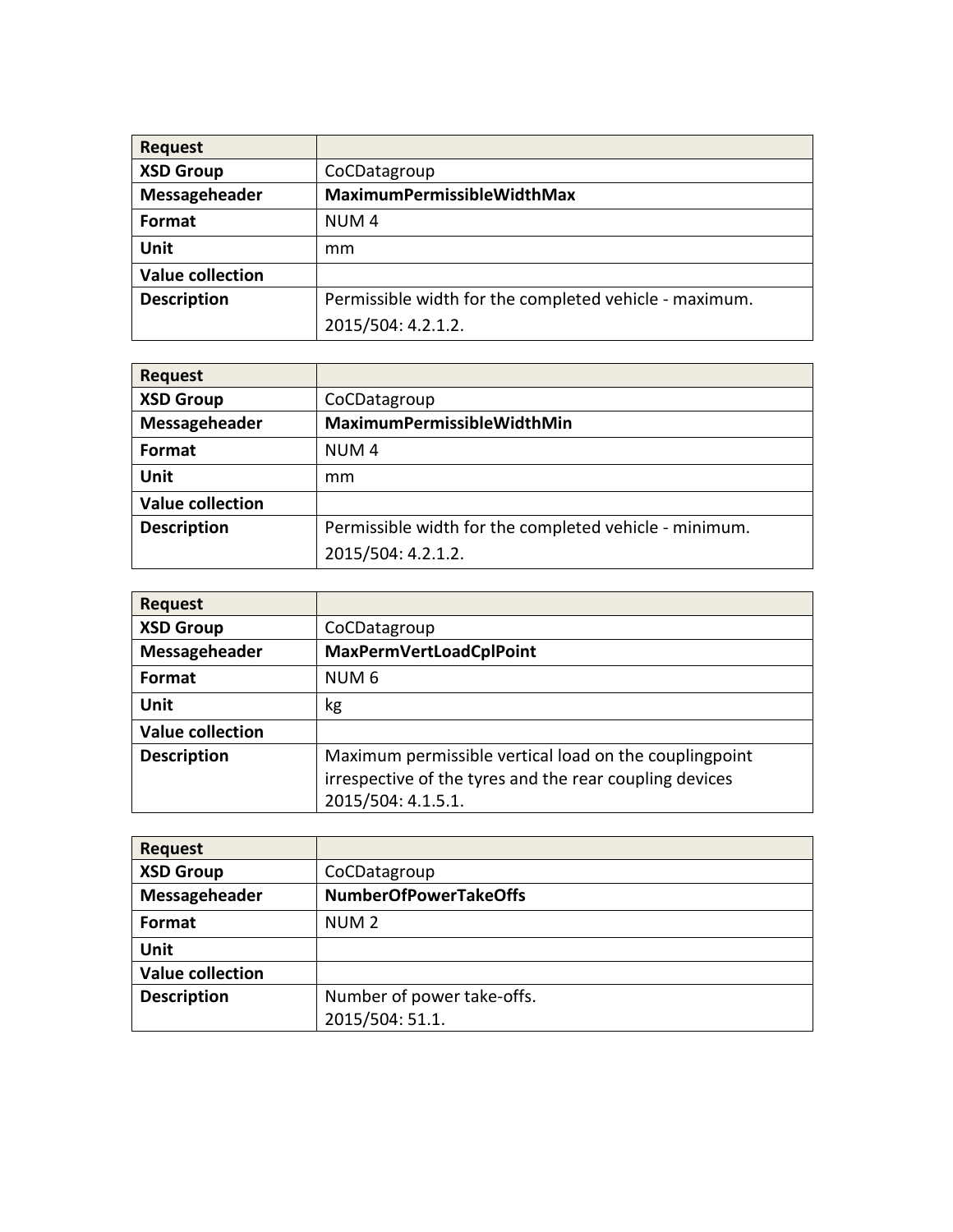| <b>Request</b>          |                                   |
|-------------------------|-----------------------------------|
| <b>XSD Group</b>        | CoCDatagroup                      |
| Messageheader           | <b>NumberOfSetsBallastMasses</b>  |
| Format                  | NUM <sub>2</sub>                  |
| Unit                    |                                   |
| <b>Value collection</b> |                                   |
| <b>Description</b>      | Number of sets of ballast masses. |
|                         | 2015/504: 29.1.                   |

| <b>Request</b>          |                                              |
|-------------------------|----------------------------------------------|
| <b>XSD Group</b>        | Add to CoCDatagroup                          |
| Messageheader           | PositionOfPassengersSeats                    |
| <b>Format</b>           | A-N 80                                       |
| Unit                    |                                              |
| <b>Value collection</b> |                                              |
| <b>Description</b>      | Location and arrangement of passenger seats. |
|                         | 2015/504: 49.5.1.                            |

| <b>Request</b>          |                                  |
|-------------------------|----------------------------------|
| <b>XSD Group</b>        | CoCDatagroup                     |
| Messageheader           | <b>SeatingPositionConfigCode</b> |
| Format                  | $A-N3$                           |
| <b>Unit</b>             |                                  |
| <b>Value collection</b> | <b>SEA</b><br>$=$ Seat           |
|                         | $=$ Saddle<br><b>SAD</b>         |
| <b>Description</b>      | Seating configuration            |
|                         | 2015/504: 49.1.                  |

| <b>Request</b>          |                                                      |
|-------------------------|------------------------------------------------------|
| <b>XSD Group</b>        | CoCDatagroup                                         |
| Messageheader           | TechPermMaxLadenMassMax                              |
| Format                  | NUM <sub>6</sub>                                     |
| Unit                    | kg                                                   |
| <b>Value collection</b> |                                                      |
| <b>Description</b>      | Technically permissible maximum laden mass - maximum |
|                         | 2015/504: 4.1.2.1.                                   |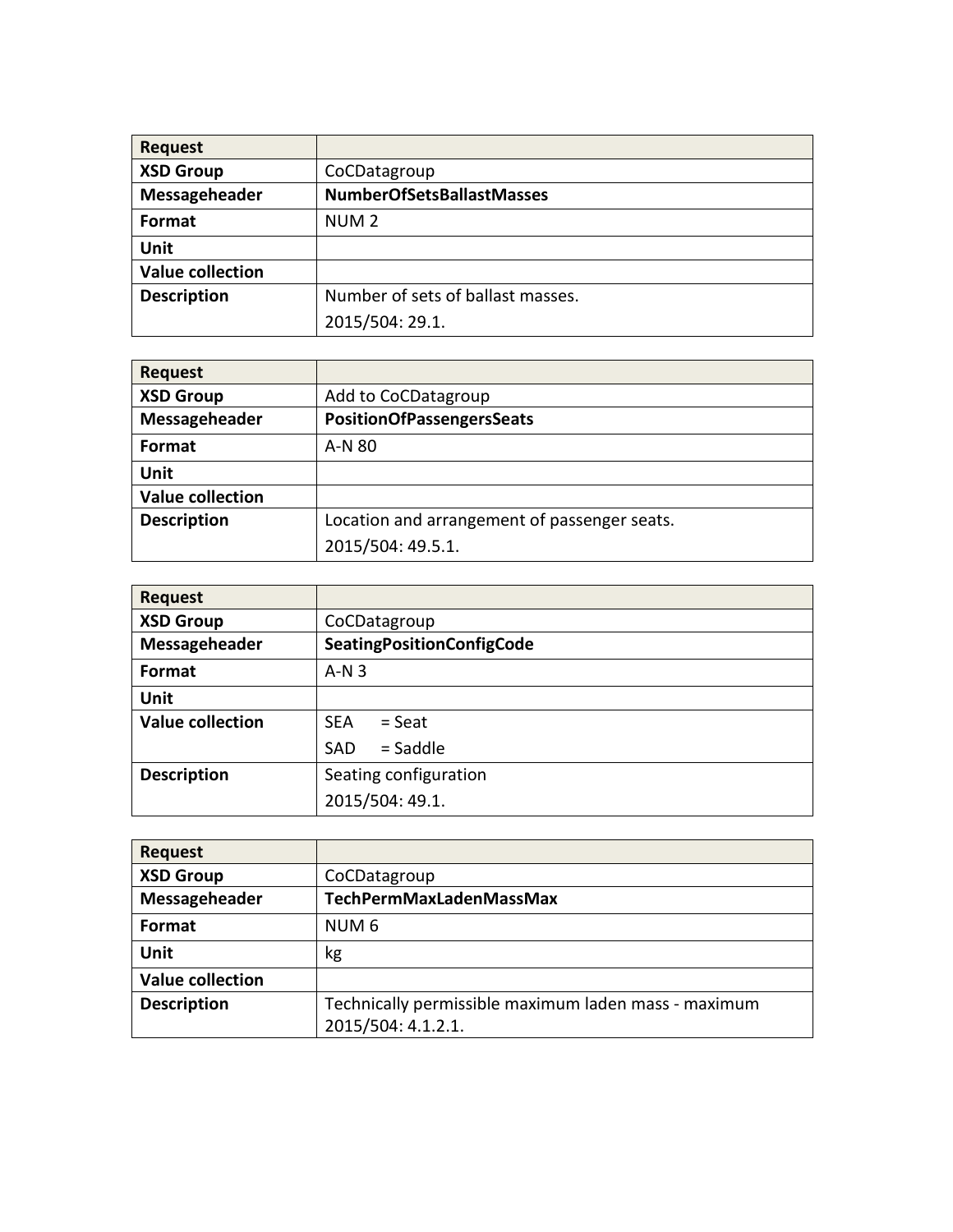| <b>Request</b>          |                                                      |
|-------------------------|------------------------------------------------------|
| <b>XSD Group</b>        | Add to CoCDatagroup                                  |
| Messageheader           | TechPermMaxLadenMassMin                              |
|                         |                                                      |
| Format                  | NUM <sub>6</sub>                                     |
| Unit                    | kg                                                   |
| <b>Value collection</b> |                                                      |
| <b>Description</b>      | Technically permissible maximum laden mass - minimum |
|                         | 2015/504: 4.1.2.1.                                   |

| <b>Request</b>          |                                                   |
|-------------------------|---------------------------------------------------|
| <b>XSD Group</b>        | CoCDatagroup                                      |
| Messageheader           | ThreePointLiftingMechanismCode                    |
| Format                  | $A-N3$                                            |
| Unit                    |                                                   |
| <b>Value collection</b> | <b>FRM</b><br>$=$ Front mounted                   |
|                         | $RFM = Rear mounted$                              |
|                         | = Both front and rear mounted<br><b>BFR</b>       |
|                         | INX.<br>$=$ Inexistent                            |
| <b>Description</b>      | Three-point lifting mechanism: front mounted/rear |
|                         | mounted/both front and rear mounted/inexistent    |
|                         | 2003/37: 12.3.                                    |
|                         | 2015/504:39.1.                                    |

| <b>Request</b>          |                                              |
|-------------------------|----------------------------------------------|
| <b>XSD Group</b>        | CoCDatagroup                                 |
| Messageheader           | VehicleWithMachineryMountedInd               |
| <b>Format</b>           | $A-N1$                                       |
| Unit                    |                                              |
| <b>Value collection</b> | Y/N                                          |
| <b>Description</b>      | Vehicle with machinery mounted on it: yes/no |
|                         | 2015/504:59.                                 |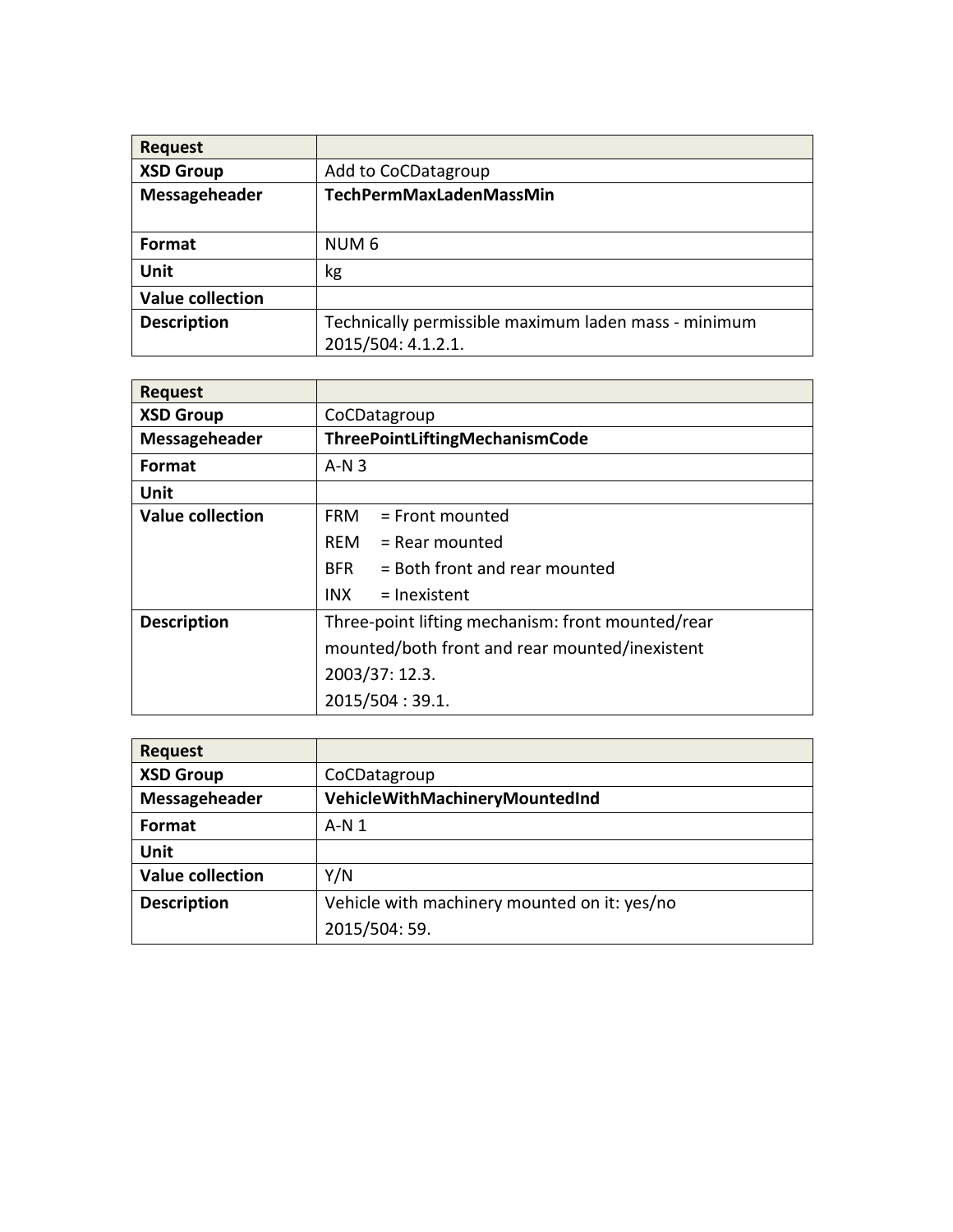| <b>Request</b>     |                                                       |
|--------------------|-------------------------------------------------------|
| <b>XSD Group</b>   | <b>COC DataGroup</b>                                  |
|                    | TrackSetTable                                         |
|                    | TrackSetGroup                                         |
| Messageheader      | TechnicallyPermMassTrackSet                           |
| Format             | NUM <sub>6</sub>                                      |
| <b>Description</b> | Technically permissible maximum mass(es) per trackset |
|                    | irrespective of the mounted track                     |
|                    | 2015/504: NN                                          |

| <b>Request</b>     |                                                         |
|--------------------|---------------------------------------------------------|
| <b>XSD Group</b>   | <b>COC DataGroup</b>                                    |
|                    | TrackSetTable                                           |
|                    | <b>TrackSetGroup</b>                                    |
| Messageheader      | TechnicallyPermMassTrackSetMin                          |
| <b>Format</b>      | NUM <sub>6</sub>                                        |
| <b>Description</b> | Technically permissible maximum mass(es) per trackset - |
|                    | minimum irrespective of the mounted track               |
|                    | 2015/504: NN                                            |
| <b>Remarks</b>     | Irrespective of the mounted track.                      |

| <b>Request</b>          |                                                         |
|-------------------------|---------------------------------------------------------|
| <b>XSD Group</b>        | <b>COC DataGroup</b>                                    |
|                         | TrackSetTable                                           |
|                         | TrackSetGroup                                           |
| Messageheader           | TechnicallyPermMassTrackSetMax                          |
| <b>Format</b>           | NUM <sub>6</sub>                                        |
| <b>Value collection</b> |                                                         |
| <b>Description</b>      | Technically permissible maximum mass(es) per trackset - |
|                         | maximum irrespective of the mounted track               |
|                         | 2015/504: NN                                            |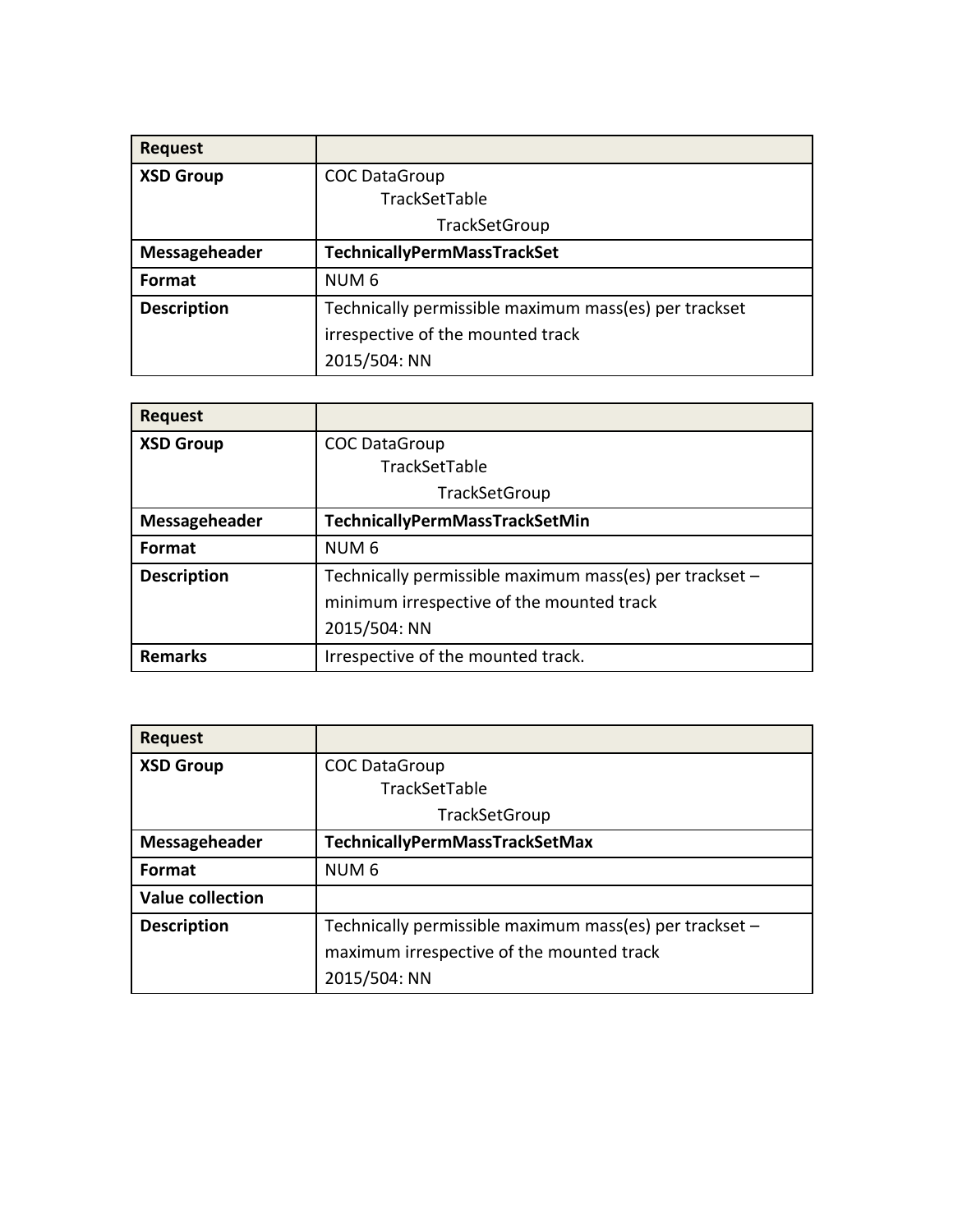| <b>Request</b>          |                                                                  |
|-------------------------|------------------------------------------------------------------|
| <b>XSD Group</b>        | CocDataGroup                                                     |
|                         | ApprovalTerritoryTable                                           |
|                         | ApprovalTerritoryGroup                                           |
| Messageheader           | ApprovalTerritoryCountryCode                                     |
| <b>Format</b>           | $A-N3$                                                           |
| <b>Value collection</b> | A, AL, AM, AND, AX, AZ, B, BG, BIH, BY, CH, CY, CZ, D, DK, E,    |
|                         | EST, F, FIN, FL, FO, GB, GBA, GBG, GBJ, GBM, GBZ, GE, GR, H,     |
|                         | HR, I, IRL, IS, L, LT, LV, M, MC, MD, MK, MNE, N, NL, P, PL, RO, |
|                         | RSM, RUS, S, SK, SLO, SRB, TR, UA, V                             |
| <b>Description</b>      | Provisional EU-certificate of conformity valid only on the       |
|                         | territory of the member state.                                   |
|                         | 2015/504: NN                                                     |

| <b>Request</b>     |                                               |
|--------------------|-----------------------------------------------|
| <b>XSD Group</b>   | CocDataGroup                                  |
|                    | AxleTable                                     |
|                    | AxleGroup                                     |
| Messageheader      | DistrBallastMassTotalOnAxle                   |
| Format             | NUM <sub>5</sub>                              |
| Unit               | kg                                            |
| <b>Description</b> | Distribution of these masses among the axles. |
|                    | 2015/504: 29.3.1.                             |

| <b>Request</b>          |                                                     |
|-------------------------|-----------------------------------------------------|
| <b>XSD Group</b>        | CocDataGroup                                        |
|                         | AxleTable                                           |
|                         | AxleGroup                                           |
| Messageheader           | TechnicallyPermMassAxleMax                          |
| <b>Format</b>           | NUM <sub>5</sub>                                    |
| Unit                    | kg                                                  |
| <b>Value collection</b> |                                                     |
| <b>Description</b>      | Technically permissible maximum mass(es) per axle - |
|                         | maximum.                                            |
|                         | 2015/504: 4.2.1.1.1.                                |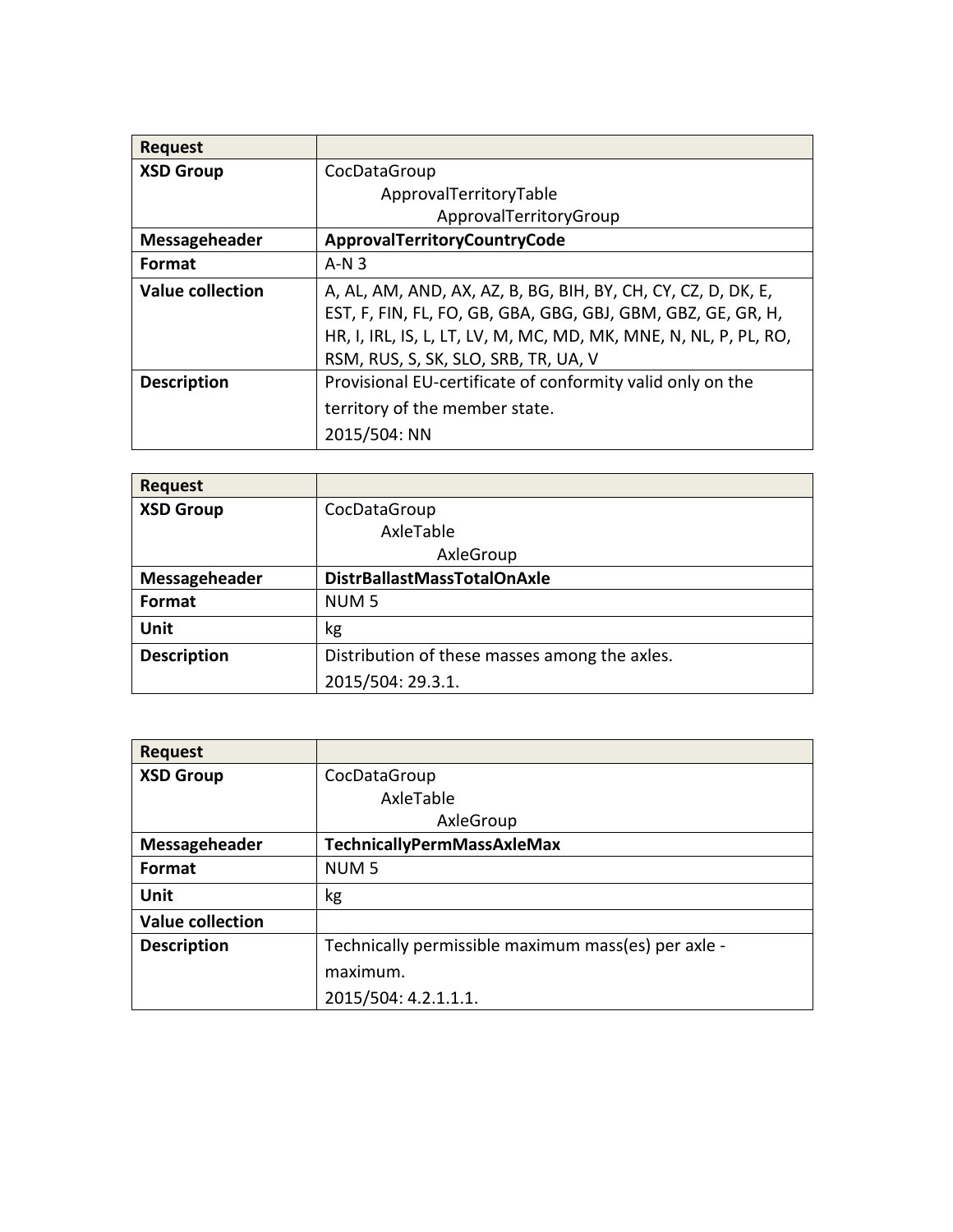| <b>Request</b>          |                                                             |
|-------------------------|-------------------------------------------------------------|
| <b>XSD Group</b>        | CocDataGroup                                                |
|                         | AxleTable                                                   |
|                         | AxleGroup                                                   |
| Messageheader           | TechnicallyPermMassAxleMin                                  |
| Format                  | NUM <sub>5</sub>                                            |
| Unit                    | kg                                                          |
| <b>Value collection</b> |                                                             |
| <b>Description</b>      | Technically permissible maximum mass(es) per axle - minimum |
|                         | 2015/504: 4.2.1.1.1.                                        |
| <b>Usage</b>            |                                                             |
| <b>Remarks</b>          |                                                             |

| <b>Request</b>          |                    |
|-------------------------|--------------------|
| <b>XSD Group</b>        | CocDataGroup       |
|                         | AxleTable          |
|                         | AxleGroup          |
|                         | TyreAxleTable      |
|                         | TyreAxleGroup      |
| Messageheader           | RollingRadiusTyre  |
| Format                  | <b>NUM 7,2</b>     |
| Unit                    | mm                 |
| <b>Value collection</b> |                    |
| <b>Description</b>      | Rolling radius.    |
|                         | 2003/37: 2.2.3.1.  |
|                         | 2015/504: 4.1.2.2. |

| <b>Request</b>          |                                                   |
|-------------------------|---------------------------------------------------|
| <b>XSD Group</b>        | CocDataGroup                                      |
|                         | AxleTable                                         |
|                         | AxleGroup                                         |
|                         | TyreAxleTable                                     |
|                         | TyreAxleGroup                                     |
| Messageheader           | TechnPermisMaxMassVehAxle                         |
| Format                  | NUM <sub>6</sub>                                  |
| Unit                    | kg                                                |
| <b>Value collection</b> |                                                   |
| <b>Description</b>      | Maximum permissible mass of the vehicle per axle. |
|                         | 2015/504: 4.1.2.2.                                |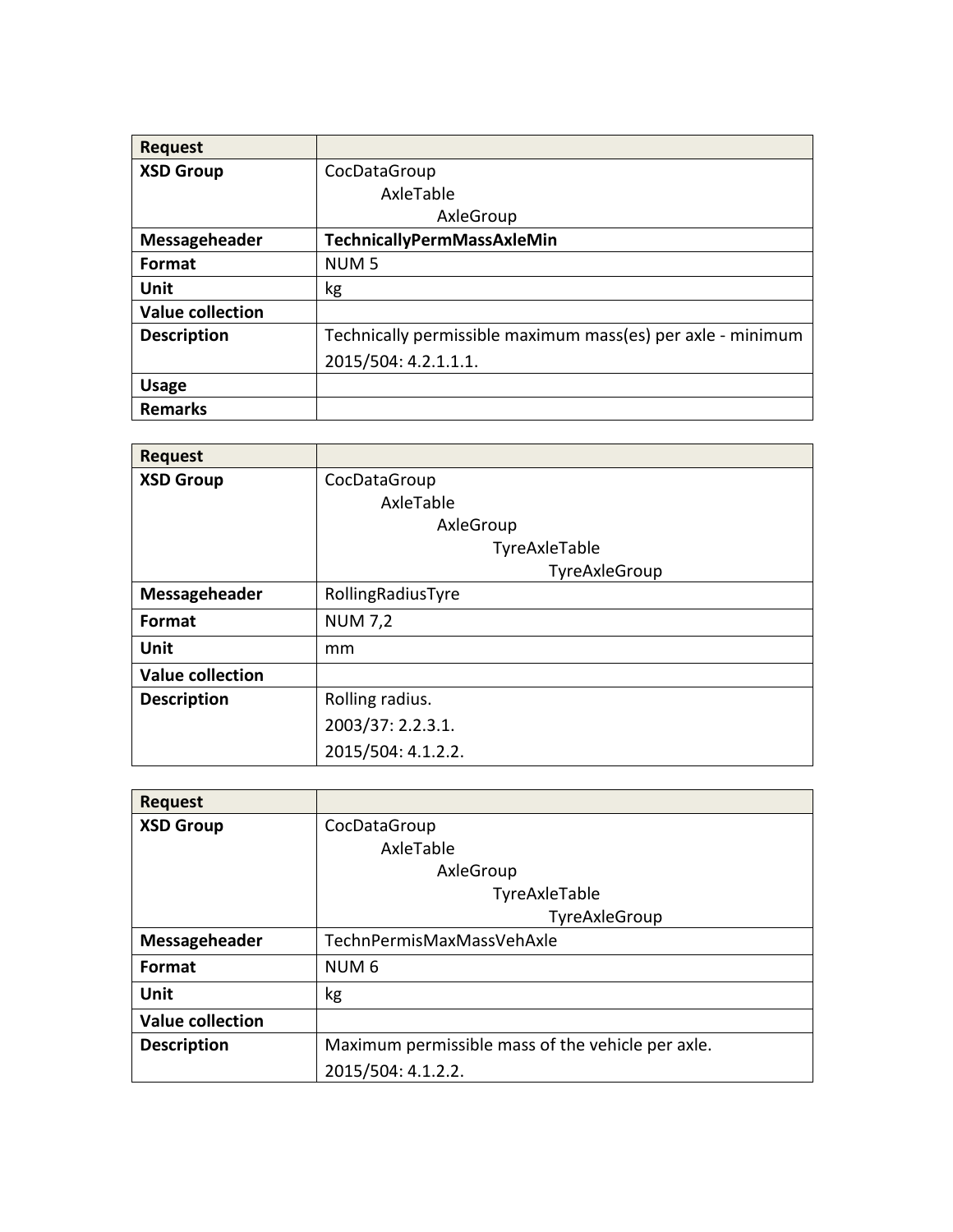| <b>Request</b>     |                            |
|--------------------|----------------------------|
| <b>XSD Group</b>   | CocDataGroup               |
|                    | AxleTable                  |
|                    | AxleGroup                  |
|                    | TyreAxleTable              |
|                    | TyreAxleGroup              |
| Messageheader      | TyreLoadRatingTyre         |
| Format             | NUM <sub>5</sub>           |
| Unit               | kg                         |
| <b>Description</b> | Tyre Load rating per tyre. |
|                    |                            |
|                    | 2015/166: 35.              |
|                    | 901/2014: 6.18.1.1.        |
|                    | 2003/37: 2.2.3.1.          |
|                    | 2015/504: 4.1.2.2.         |

| <b>Request</b>     |                                                               |
|--------------------|---------------------------------------------------------------|
| <b>XSD Group</b>   | CocDataGroup                                                  |
|                    | AxleTable                                                     |
|                    | AxleGroup                                                     |
|                    | TyreAxleTable                                                 |
|                    | TyreAxleGroup                                                 |
|                    | TyreAxleCouplPtTable                                          |
|                    | TyreAxleCouplPtGroup                                          |
| Messageheader      | ApprovalNumberCouplPtTyreAxle                                 |
| Format             | A-N 35                                                        |
| <b>Description</b> | Approval number of the coupling device related to the maximum |
|                    | permissible load on the coupling point.                       |
|                    | 2015/504: 4.1.2.2.                                            |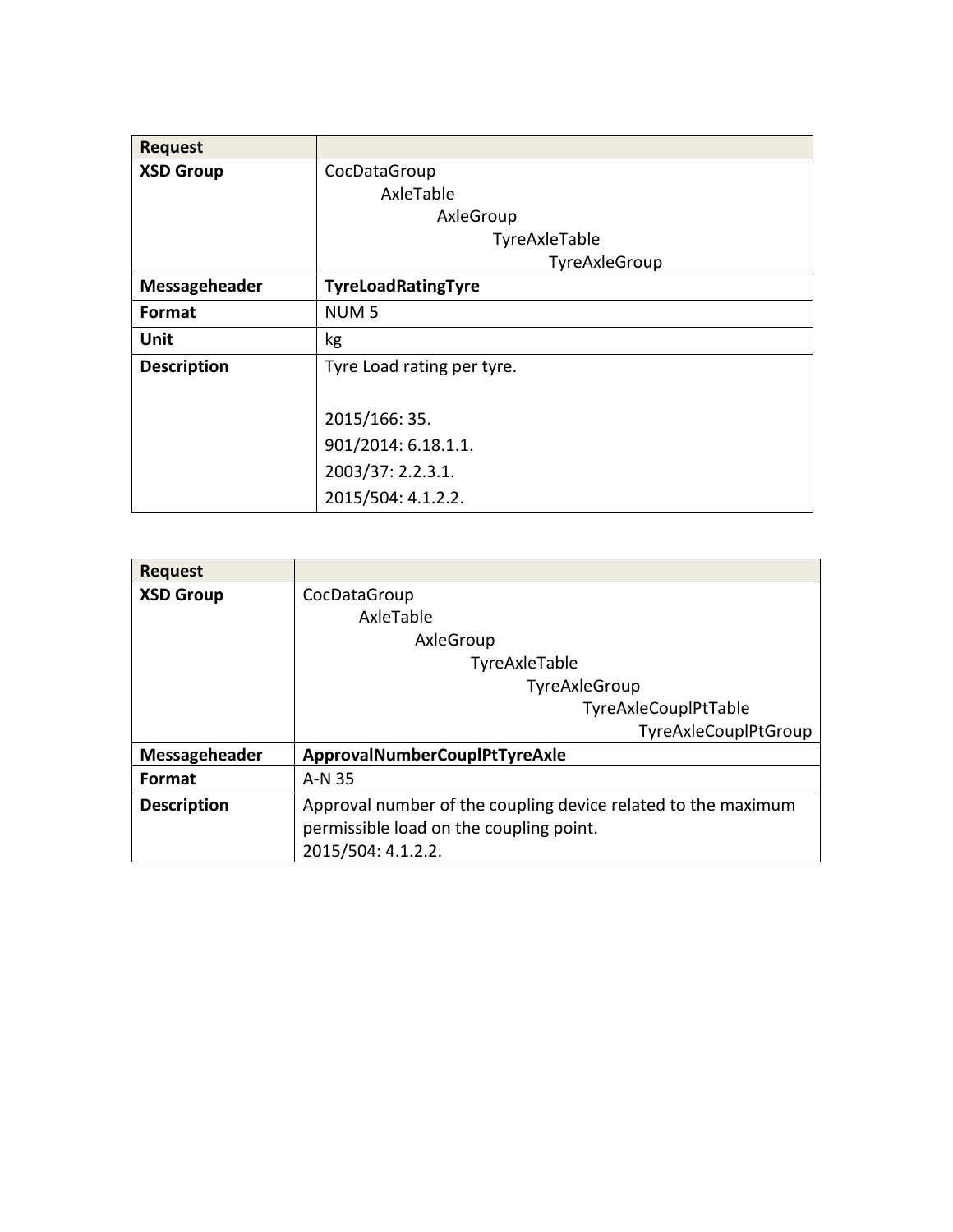| <b>Request</b>     |                                                          |
|--------------------|----------------------------------------------------------|
| <b>XSD Group</b>   | C CocDataGroup                                           |
|                    | AxleTable                                                |
|                    | AxleGroup                                                |
|                    | TyreAxleTable                                            |
|                    | TyreAxleGroup                                            |
|                    | TyreAxleCouplPtTable                                     |
|                    | TyreAxleCouplPtGroup                                     |
| Messageheader      | TecPerMaxStVertLoadCoupPtTyrAx                           |
| <b>Format</b>      | NUM <sub>6</sub>                                         |
| Unit               | kg                                                       |
| <b>Description</b> | Maximum permissible vertical load on the coupling point. |
|                    | 2015/504: 4.1.2.2.                                       |

| <b>Request</b>          |                                                   |
|-------------------------|---------------------------------------------------|
| <b>XSD Group</b>        | C CocDataGroup                                    |
|                         | AxleTable                                         |
|                         | AxleGroup                                         |
|                         | TyreAxleTable                                     |
|                         | TyreAxlePressureTable                             |
|                         | TyreAxlePressureGroup                             |
| Messageheader           | RecomTyrePressureUseCode                          |
| Format                  |                                                   |
| Unit                    | $A \cdot N$ 3                                     |
| <b>Value collection</b> | $OFR = Off-road$                                  |
|                         | $ONR = On$ -road                                  |
| <b>Description</b>      | Tyre pressure [kPa]*** On-road use / Off-road use |
|                         | 2015/504: 4.1.2.2.                                |

| <b>Request</b>     |                              |
|--------------------|------------------------------|
| <b>XSD Group</b>   | CocDataGroup                 |
|                    | BallastSetTable              |
|                    | <b>BallastSetGroup</b>       |
| Messageheader      | BallastSetMaterial           |
| Format             | A-N 200                      |
| <b>Description</b> | Material(s) of construction. |
|                    | 2003/37: 2.3.                |
|                    | 2015/504: 29.4.              |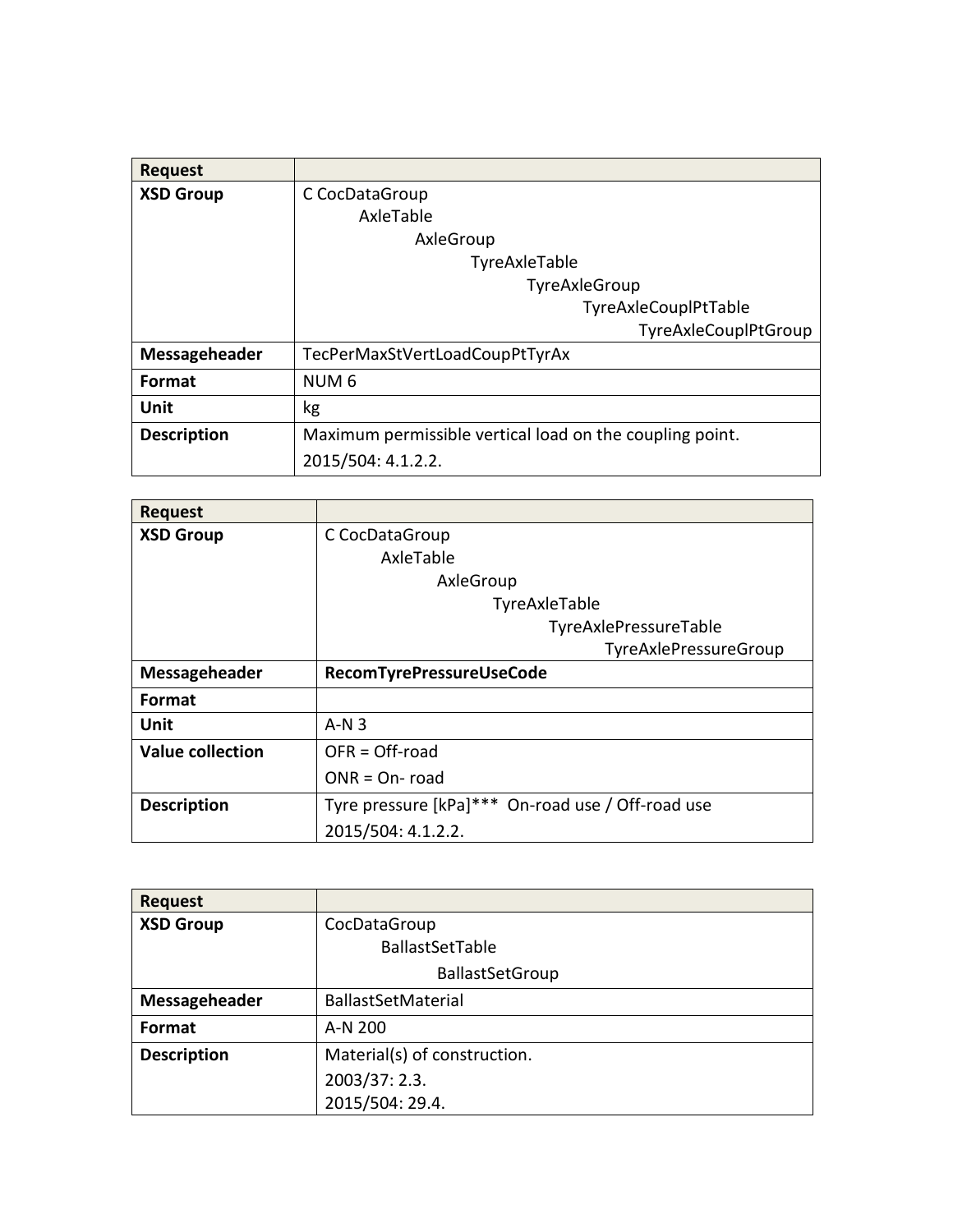| <b>Request</b>     |                              |
|--------------------|------------------------------|
| <b>XSD Group</b>   | CocDataGroup                 |
|                    | <b>BallastSetTable</b>       |
|                    | <b>BallastSetGroup</b>       |
| Messageheader      | BallastSetMethodConstruction |
| Format             | A-N 200                      |
| <b>Description</b> | Method of construction.      |
|                    | 2015/504: 29.4.              |

| <b>Request</b>     |                                       |
|--------------------|---------------------------------------|
| <b>XSD Group</b>   | CocDataGroup                          |
|                    | BallastSetTable                       |
|                    | <b>BallastSetGroup</b>                |
| Messageheader      | <b>BallastSetNumber</b>               |
| <b>Format</b>      | NUM <sub>2</sub>                      |
| <b>Description</b> | Number of each set: Set 1: Set 2: Set |
|                    | 2015/504: 29.1.1.                     |

| <b>Request</b>     |                                                   |
|--------------------|---------------------------------------------------|
| <b>XSD Group</b>   | CocDataGroup                                      |
|                    | <b>BallastSetTable</b>                            |
|                    | <b>BallastSetGroup</b>                            |
| Messageheader      | <b>BallastSetNumberOfComponents</b>               |
|                    | 2003/37: 2.3                                      |
|                    | 2015/504: 29.1.1.                                 |
| Format             | NUM <sub>3</sub>                                  |
| <b>Description</b> | Number of components on each set: Set 1 :, Set 2: |
|                    | 2015/504: 29.1.1.                                 |

| <b>Request</b>     |                                                               |
|--------------------|---------------------------------------------------------------|
| <b>XSD Group</b>   | <b>COC DataGroup</b>                                          |
|                    | BodyworkTable                                                 |
|                    | BodyworkGroup                                                 |
| Messageheader      | <b>OtherBodywork</b>                                          |
| Format             | A-N 200                                                       |
| <b>Description</b> | Type of chassis: drawbar /rigid drawbar/centre-axle/ other(1) |
|                    | (if other: specify: )                                         |
|                    | 2015/504: 3.5.3.                                              |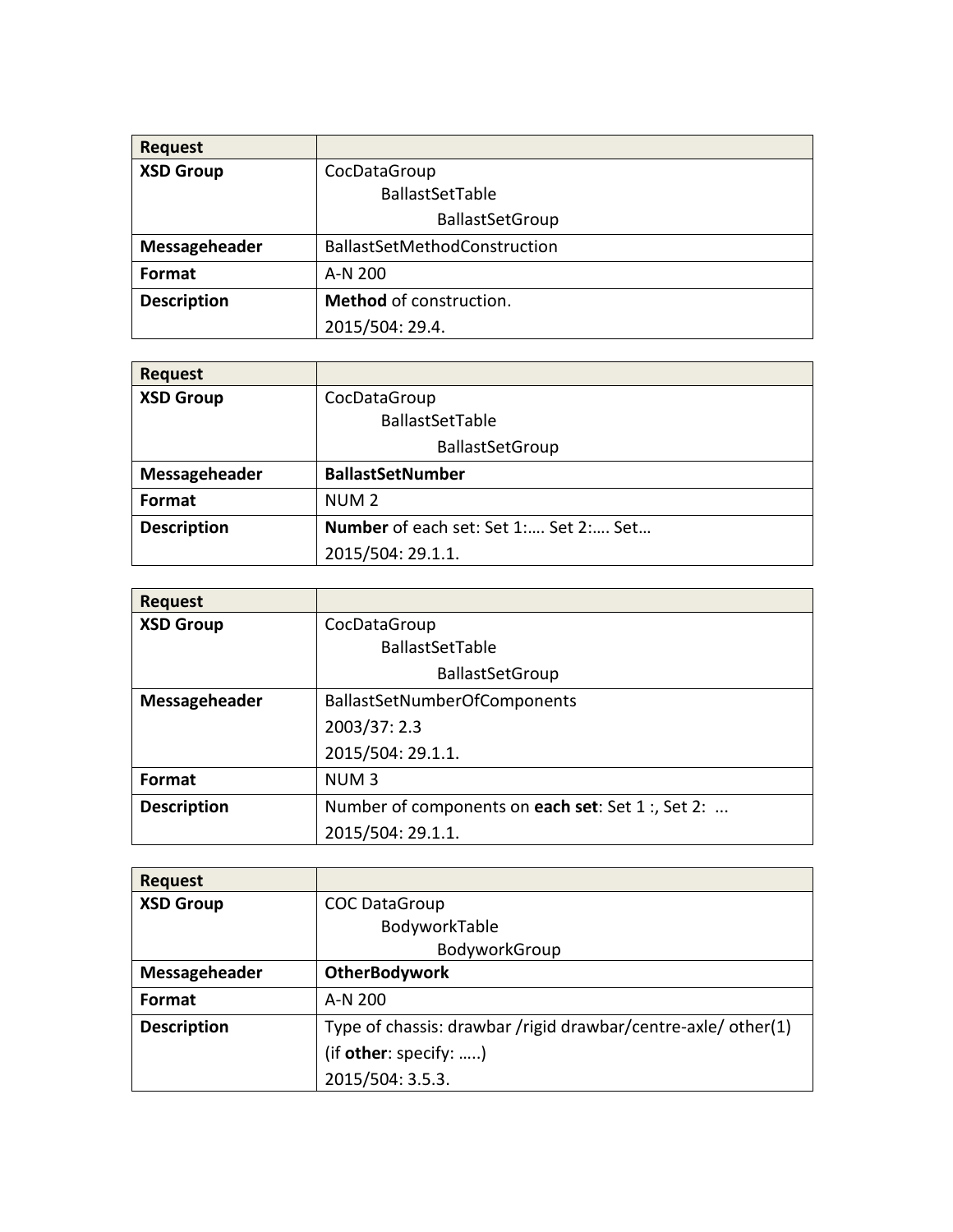| <b>Request</b>          |                                             |
|-------------------------|---------------------------------------------|
| <b>XSD Group</b>        | <b>COC DataGroup</b>                        |
|                         | BrakingTable                                |
|                         | <b>BrakingGroup</b>                         |
| Messageheader           | BrakingLockingRightLeftInd                  |
| Format                  | $A-N1$                                      |
| <b>Value collection</b> | Y/N                                         |
| <b>Description</b>      | Locking of left and right braking controls. |
|                         | 2015/504: 43.5.3.                           |

| <b>Request</b>          |                                                               |
|-------------------------|---------------------------------------------------------------|
| <b>XSD Group</b>        | <b>COC DataGroup</b>                                          |
|                         | BrakingTable                                                  |
|                         | <b>BrakingGroup</b>                                           |
| Messageheader           | BrakingTransmissionTechnCode                                  |
| <b>Format</b>           | $A-N3$                                                        |
| <b>Value collection</b> | <b>PNF</b><br>$=$ Pneumatic                                   |
|                         | $=$ Hydraulic<br>HYD                                          |
|                         | $=$ Both pneumatic and hydraulic<br>BOT                       |
|                         |                                                               |
| <b>Description</b>      | Braking transmission: mechanical/ hydrostatic without power   |
|                         | assistance / power – assisted / fully powered transmission(4) |
|                         | 2015/504: 43.5.2.                                             |

| <b>Request</b>          |                                             |
|-------------------------|---------------------------------------------|
| <b>XSD Group</b>        | <b>COC DataGroup</b>                        |
|                         | BrakingTable                                |
|                         | <b>BrakingGroup</b>                         |
| Messageheader           | ElectronicBrakingSystemCode                 |
| <b>Format</b>           | $A-N1$                                      |
| <b>Value collection</b> | $=$ Yes<br>Υ                                |
|                         | N<br>$= No$                                 |
|                         | O<br>= Optional                             |
| <b>Description</b>      | Electronic braking system: yes/no/optional. |
|                         | 2015/504: 43.1.2.                           |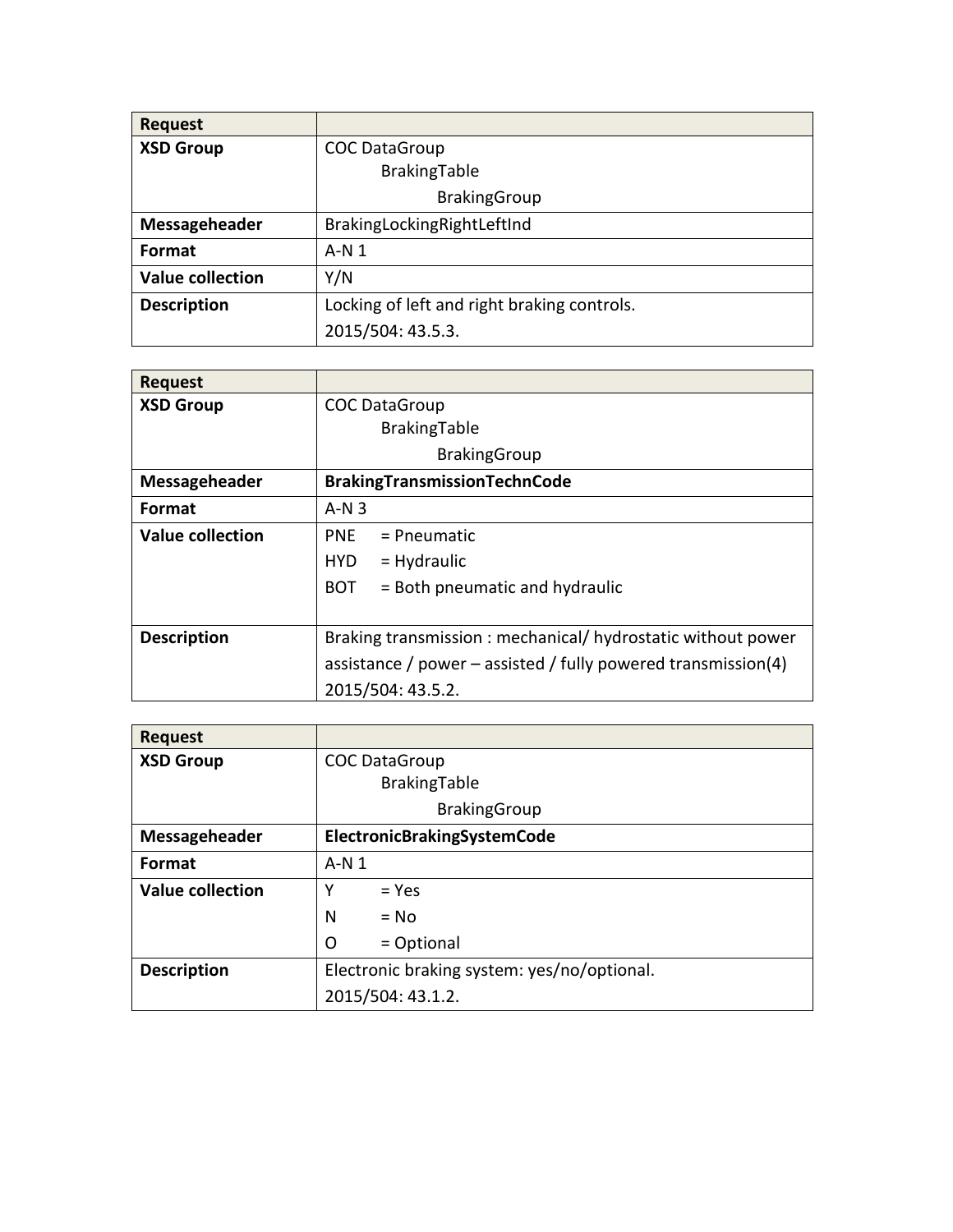| <b>Request</b>          |                                                          |
|-------------------------|----------------------------------------------------------|
| <b>XSD Group</b>        | <b>COC DataGroup</b>                                     |
|                         | BrakingTable                                             |
|                         | <b>BrakingGroup</b>                                      |
| Messageheader           | TypeOfBrakingVehicleCode                                 |
| <b>Format</b>           | $A-N3$                                                   |
| <b>Value collection</b> | $=$ Unbraked<br><b>UNB</b>                               |
|                         | $=$ Inertia-braked<br>INB                                |
|                         | CN <sub>B</sub><br>$=$ Continuous braked                 |
|                         | <b>SCB</b><br>= Semi-continuous braked                   |
|                         | HDB.<br>$=$ Hydraulic braked                             |
|                         | $=$ Pneumatic braked<br>PN <sub>B</sub>                  |
| <b>Description</b>      | Type of braking: unbraked/inertia-braked/continuous      |
|                         | braked/semi-continuous braked/hydraulic braked/pneumatic |
|                         | braked.                                                  |
|                         | 2015/504: 3.12.                                          |

| <b>Request</b>          |                                                            |
|-------------------------|------------------------------------------------------------|
| <b>XSD Group</b>        | <b>COC DataGroup</b>                                       |
|                         | BrakingTable                                               |
|                         | <b>BrakingGroup</b>                                        |
|                         | BrakingTypeTable                                           |
|                         | BrakingTypeGroup                                           |
| Messageheader           | <b>BrakingTypePowerAssistCode</b>                          |
| <b>Format</b>           | $A-N3$                                                     |
| <b>Value collection</b> | = Without power assistance transmission<br>WPT             |
|                         | PAT = Power assisted transmission                          |
|                         | = Fully powered transmission<br>FPT.                       |
| <b>Description</b>      | Braking transmission: mechanical/hydrostatic without power |
|                         | assistance/power assisted/fully powered transmission.      |
|                         | 2015/504: 53.5.1.                                          |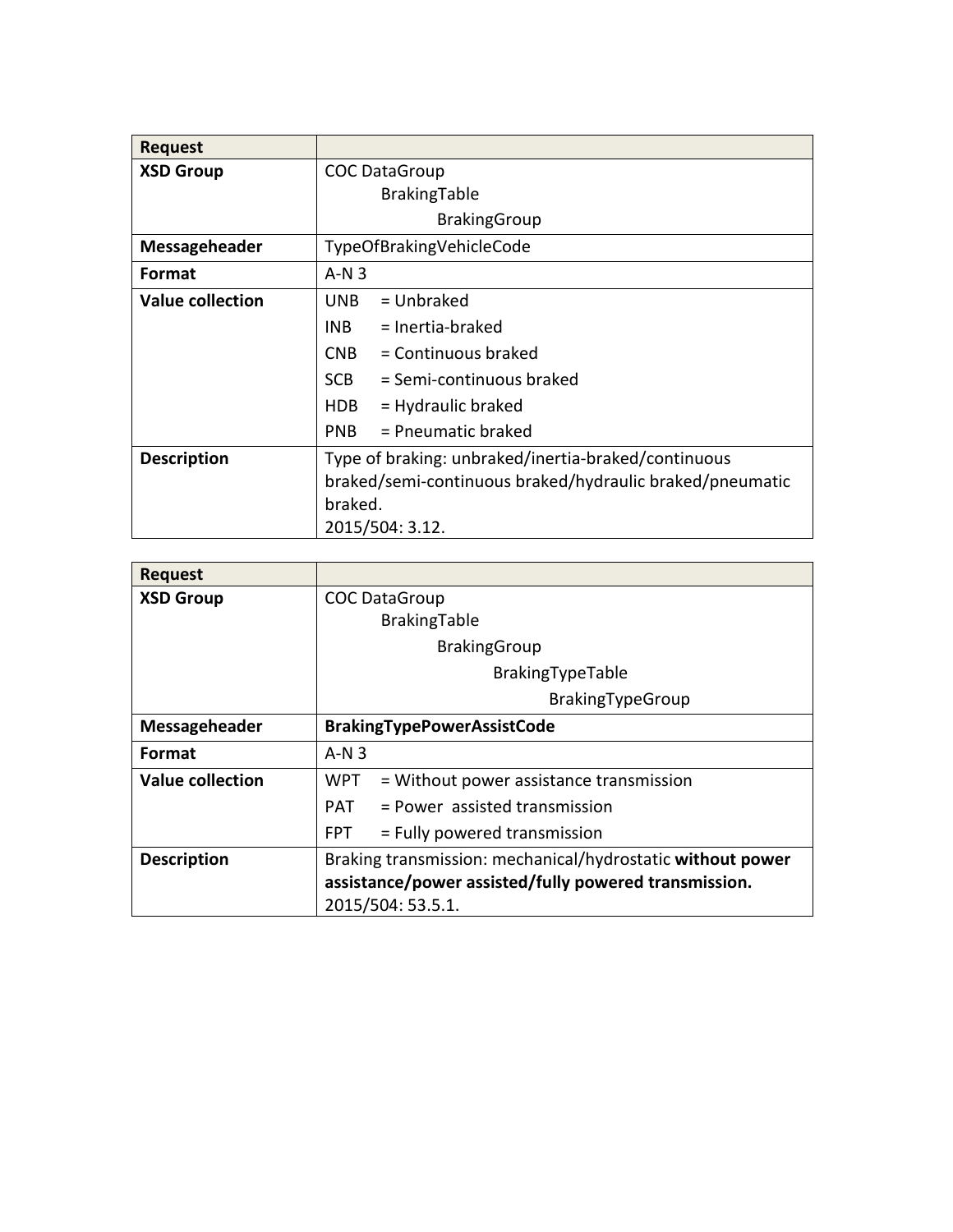| <b>Request</b>       |                                                            |
|----------------------|------------------------------------------------------------|
| <b>XSD Group</b>     | <b>COC DataGroup</b>                                       |
|                      | BrakingTable                                               |
|                      | <b>BrakingGroup</b>                                        |
|                      | BrakingTypeTable                                           |
|                      | BrakingTypeGroup                                           |
| <b>Messageheader</b> | <b>BrakingTypePrincipalCode</b>                            |
| Format               | $A-N3$                                                     |
| Value collection     | $MFC = Mechanical$                                         |
|                      | $=$ Hydrostatic<br>HYD 1                                   |
|                      | <b>BOT</b><br>$=$ Both                                     |
| <b>Description</b>   | Braking transmission: mechanical/hydrostatic without power |
|                      | assistance/power assisted/fully powered transmission.      |
|                      | 2015/504: 53.5.1.                                          |

| <b>Request</b>          |                                                                     |
|-------------------------|---------------------------------------------------------------------|
| <b>XSD Group</b>        | <b>COC DataGroup</b>                                                |
|                         | DriverSeatTypeCategoryTable                                         |
|                         | DriverSeatTypeCategoryGroup                                         |
| Messageheader           | <b>DriverSeatTypeCategoryCode</b>                                   |
| Format                  | $A-N3$                                                              |
| <b>Value collection</b> | $=$ Category A<br>A                                                 |
|                         | B<br>$=$ Category B                                                 |
| <b>Description</b>      | Driver's seat type category: category A class I/II/III, category B. |
|                         | 2015/504: 49.4.2.                                                   |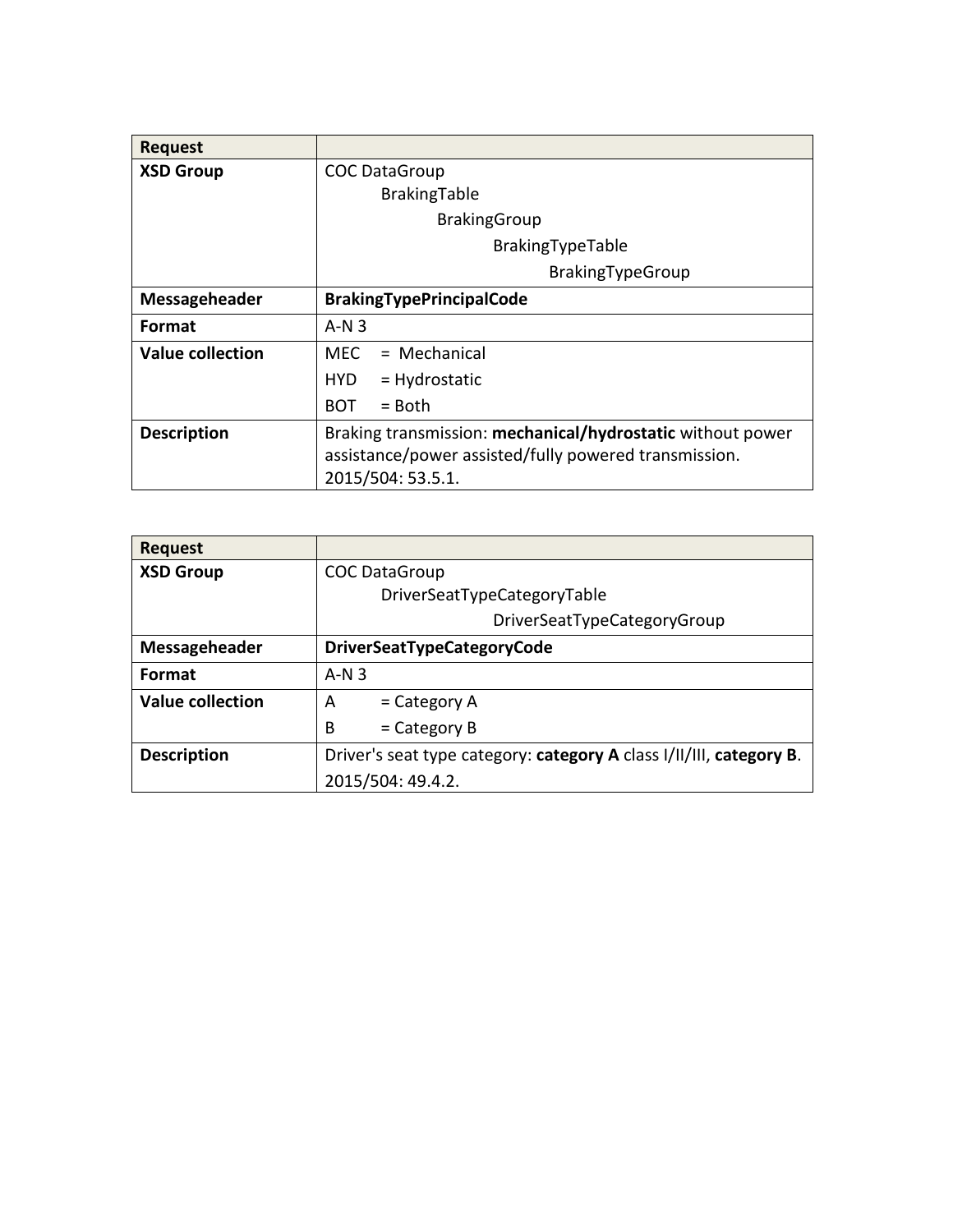| <b>Request</b>     |                                                               |
|--------------------|---------------------------------------------------------------|
| <b>XSD Group</b>   | <b>COC DataGroup</b>                                          |
|                    | DriverSeatTypeCategoryTable                                   |
|                    | DriverSeatTypeCategoryGroup                                   |
|                    | DriverSeatTypeCategClassTable                                 |
|                    | DriverSeatTypeCategClassGroup                                 |
| Messageheader      | <b>DriverSeatTypeCategClassCode</b>                           |
| <b>Format</b>      | $A-N5$                                                        |
| Value collection   | $= Class I$                                                   |
|                    | $= Class II$<br>Ш                                             |
|                    | Ш<br>$= Class III$                                            |
| <b>Description</b> | Driver's seat type class category: category A class I/II/III, |
|                    | category B                                                    |
|                    | 2015/504: 49.4.2.                                             |

| <b>Request</b>          |                                               |
|-------------------------|-----------------------------------------------|
| <b>XSD Group</b>        | <b>COC DataGroup</b>                          |
|                         | EngineTable                                   |
|                         | EngineGroup                                   |
| Messageheader           | EngineCycleCode                               |
|                         |                                               |
| Format                  | $A-N3$                                        |
| <b>Value collection</b> | 2ST<br>= Two stroke                           |
|                         | $4ST = Four stroke$                           |
|                         | ROT<br>$=$ Rotary                             |
|                         | $=$ Other<br><b>OTH</b>                       |
| <b>Description</b>      | Cycle four stroke/two stroke/Rotary or other. |
|                         | 2015/504: 6.1.                                |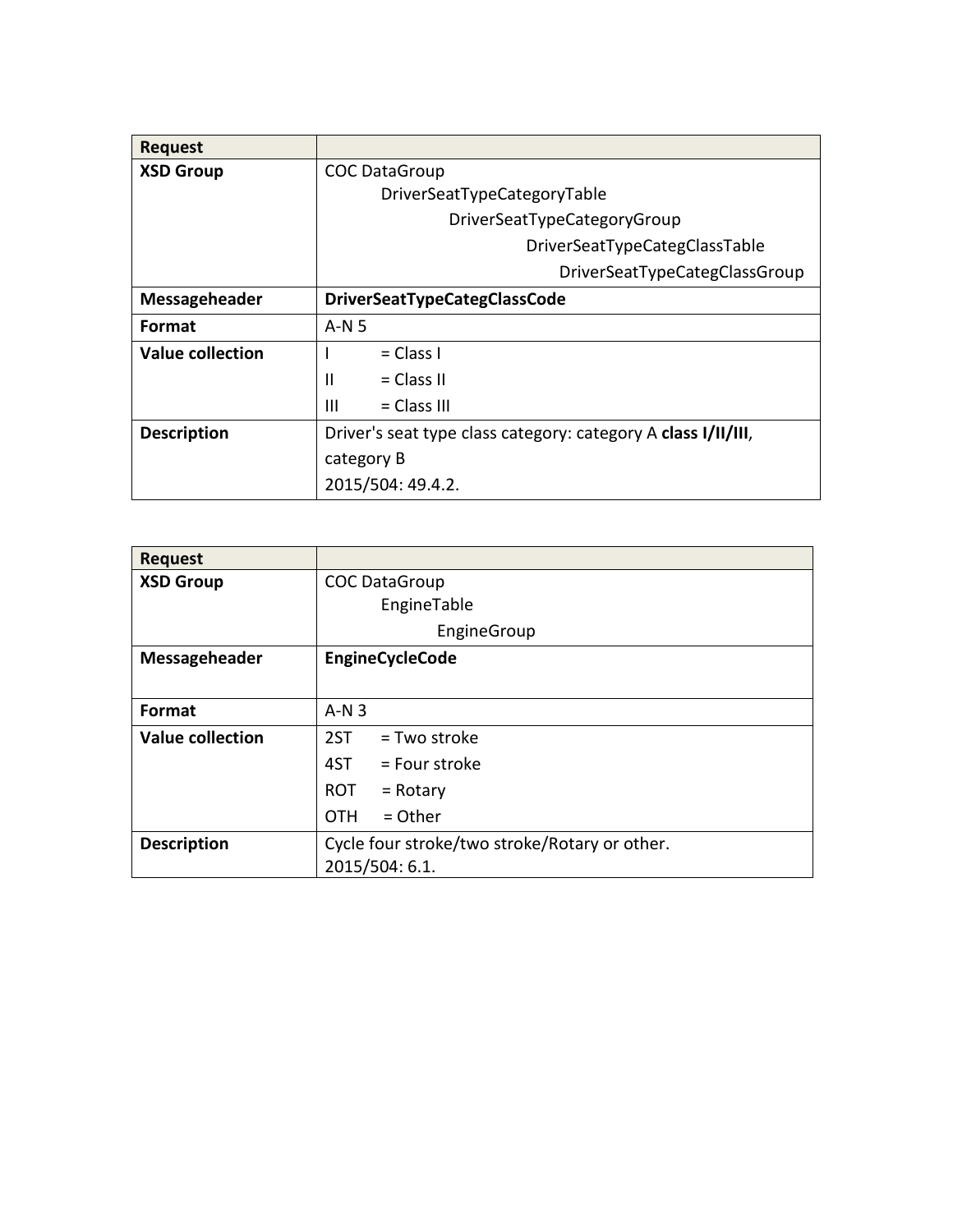| <b>Request</b>     |                      |
|--------------------|----------------------|
| <b>XSD Group</b>   | <b>COC DataGroup</b> |
|                    | EngineTable          |
|                    | EngineGroup          |
| Messageheader      | IdentEngineType      |
| Format             | A-N 40               |
| <b>Description</b> | Type of engine.      |
|                    | 2015/504: 2.2.       |

| <b>Request</b>     |                                                            |
|--------------------|------------------------------------------------------------|
| <b>XSD Group</b>   | <b>COC DataGroup</b>                                       |
|                    | EngineTable                                                |
|                    | EngineGroup                                                |
| Messageheader      | <b>LocationOfEngineIdentification</b>                      |
| Format             | A-N 120                                                    |
| <b>Description</b> | <b>Location</b> , coding and method of affixing the engine |
|                    | identification number.                                     |
|                    | 2015/504: 2.5.4.1.                                         |

| <b>Request</b>          |                                                    |
|-------------------------|----------------------------------------------------|
| <b>XSD Group</b>        | <b>COC DataGroup</b>                               |
|                         | EngineTable                                        |
|                         | EngineGroup                                        |
| Messageheader           | <b>MethodOfAffixEngineIdentNumber</b>              |
| <b>Format</b>           | $A-N3$                                             |
| <b>Value collection</b> | Glued or Bonded<br>A1                              |
|                         | A2<br>Screwed                                      |
|                         | A <sub>3</sub><br>Riveted                          |
|                         | <b>Bolted</b><br>A4                                |
| <b>Description</b>      | Location, coding and method of affixing the engine |
|                         | identification number.                             |
|                         | 2015/504: 2.5.4.1.                                 |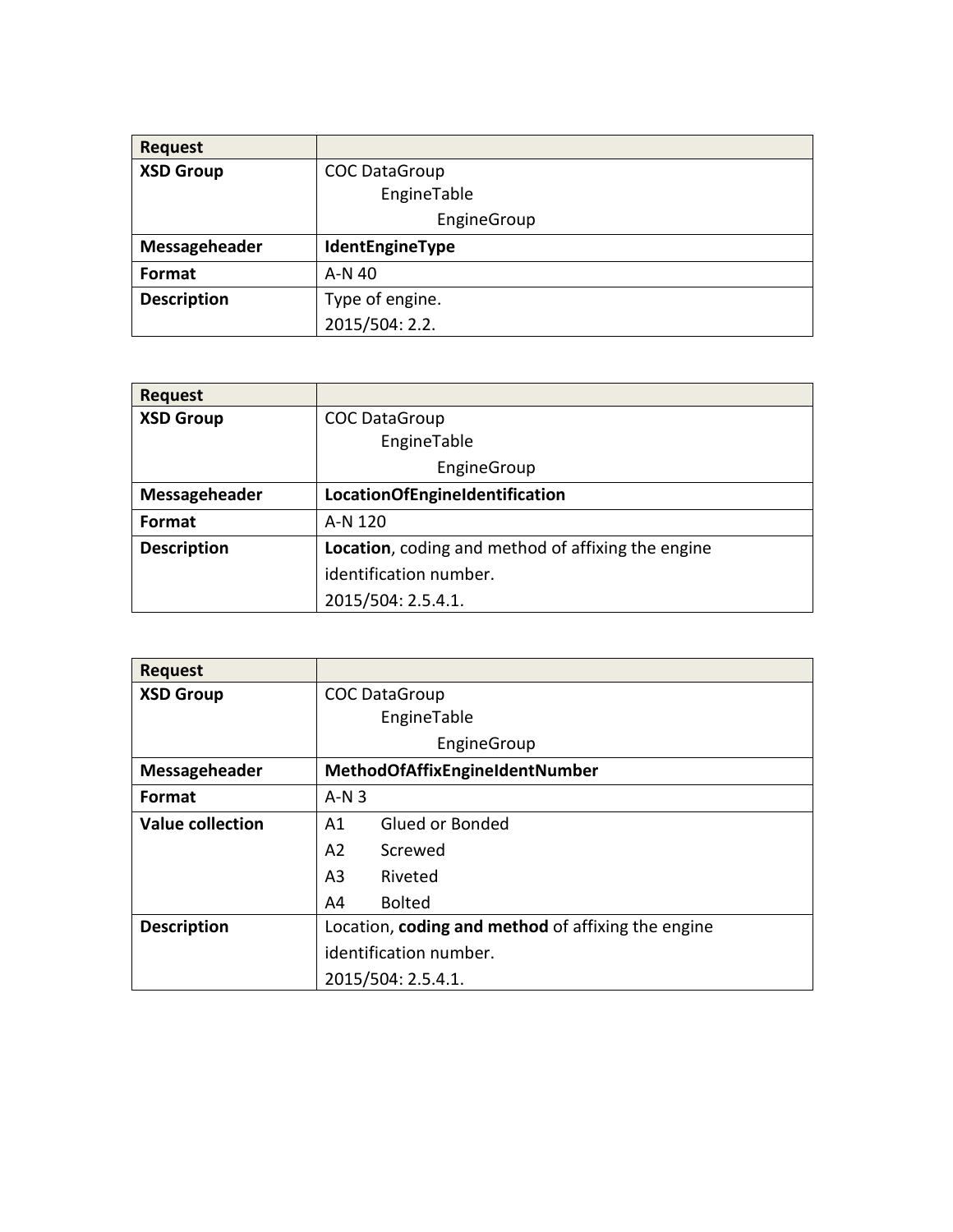| <b>Request</b>     |                                                |
|--------------------|------------------------------------------------|
| <b>XSD Group</b>   | <b>COC DataGroup</b>                           |
|                    | EngineTable                                    |
|                    | EngineGroup                                    |
|                    | FuelTable                                      |
|                    | FuelGroup                                      |
| Messageheader      | <b>DriverPercSoundLevTestMethod</b>            |
| <b>Format</b>      | A-N 80                                         |
| <b>Description</b> | Driver-perceived sound level test method used. |
|                    | 2015/504: NN                                   |

| <b>Request</b>     |                                        |
|--------------------|----------------------------------------|
| <b>XSD Group</b>   | <b>COC DataGroup</b>                   |
|                    | EngineTable                            |
|                    | EngineGroup                            |
|                    | FuelTable                              |
|                    | FuelGroup                              |
| Messageheader      | EngineSpeedRatedEngineNetPower         |
| Format             | NUM <sub>5</sub>                       |
| Unit               | $min-1$                                |
| <b>Description</b> | Rated engine net power:  kW, at  min-1 |
|                    | 2003/37: 3.6.1.                        |
|                    | 2015/504: 5.2.                         |

| <b>Request</b>     |                                     |
|--------------------|-------------------------------------|
| <b>XSD Group</b>   | <b>COC DataGroup</b>                |
|                    | EngineTable                         |
|                    | EngineGroup                         |
|                    | FuelTable                           |
|                    | FuelGroup                           |
| Messageheader      | MaximumSpeedRearward                |
| Format             | <b>NUM 5,2</b>                      |
| Unit               | km/h                                |
| <b>Description</b> | Rearward maximum vehicle speed(18). |
|                    | 2015/504: 5.1.2.2.                  |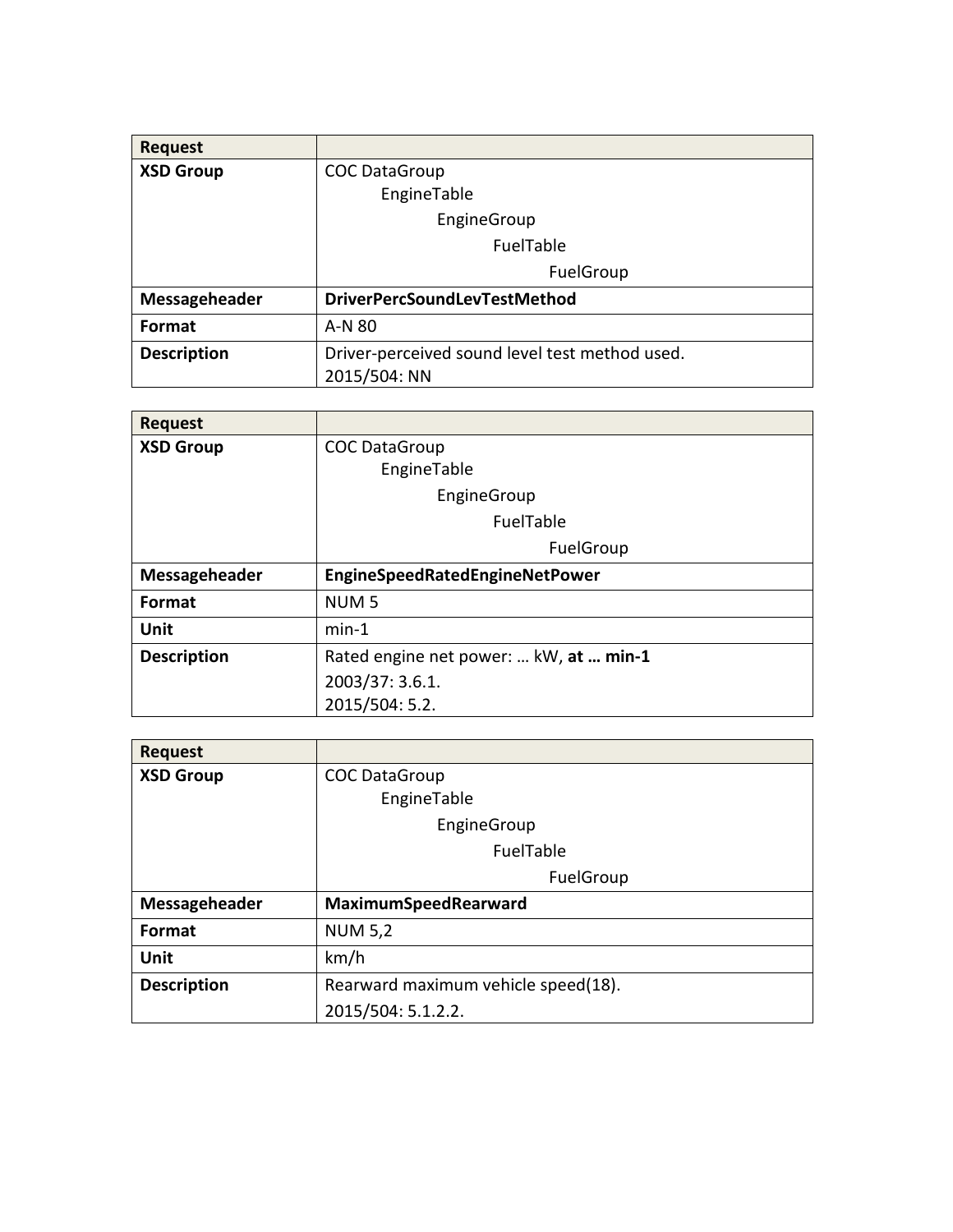| <b>Request</b>     |                                        |
|--------------------|----------------------------------------|
| <b>XSD Group</b>   | <b>COC DataGroup</b>                   |
|                    | EngineTable                            |
|                    | EngineGroup                            |
|                    | FuelTable                              |
|                    | FuelGroup                              |
| Messageheader      | RatedEngineNetPower                    |
| <b>Format</b>      | <b>NUM 6,2</b>                         |
| <b>Unit</b>        | kW                                     |
| <b>Description</b> | Rated engine net power:  kW, at  min-1 |
|                    | 2003/37: 3.6.1.                        |
|                    | 2015/504: 5.2.                         |

| <b>Request</b>     |                         |
|--------------------|-------------------------|
| <b>XSD Group</b>   | <b>COC DataGroup</b>    |
|                    | EngineTable             |
|                    | EngineGroup             |
|                    | FuelTable               |
|                    | FuelGroup               |
|                    | TestprocedureEscGroup   |
| Messageheader      | TestprocEscCO2          |
| Format             | <b>NUM 9,5</b>          |
| <b>Unit</b>        | g/kWh                   |
| <b>Description</b> | Testprocedure ESC - CO2 |
|                    | 2015/504: NN            |

| <b>Request</b>     |                           |
|--------------------|---------------------------|
| <b>XSD Group</b>   | <b>COC DataGroup</b>      |
|                    | EngineTable               |
|                    | EngineGroup               |
|                    | FuelTable                 |
|                    | FuelGroup                 |
|                    | TestprocedureEscGroup     |
| Messageheader      | <b>TestprocEscStage</b>   |
| Format             | A-N 35                    |
| <b>Description</b> | Testprocedure ESC - Stage |
|                    | 2015/504: NN              |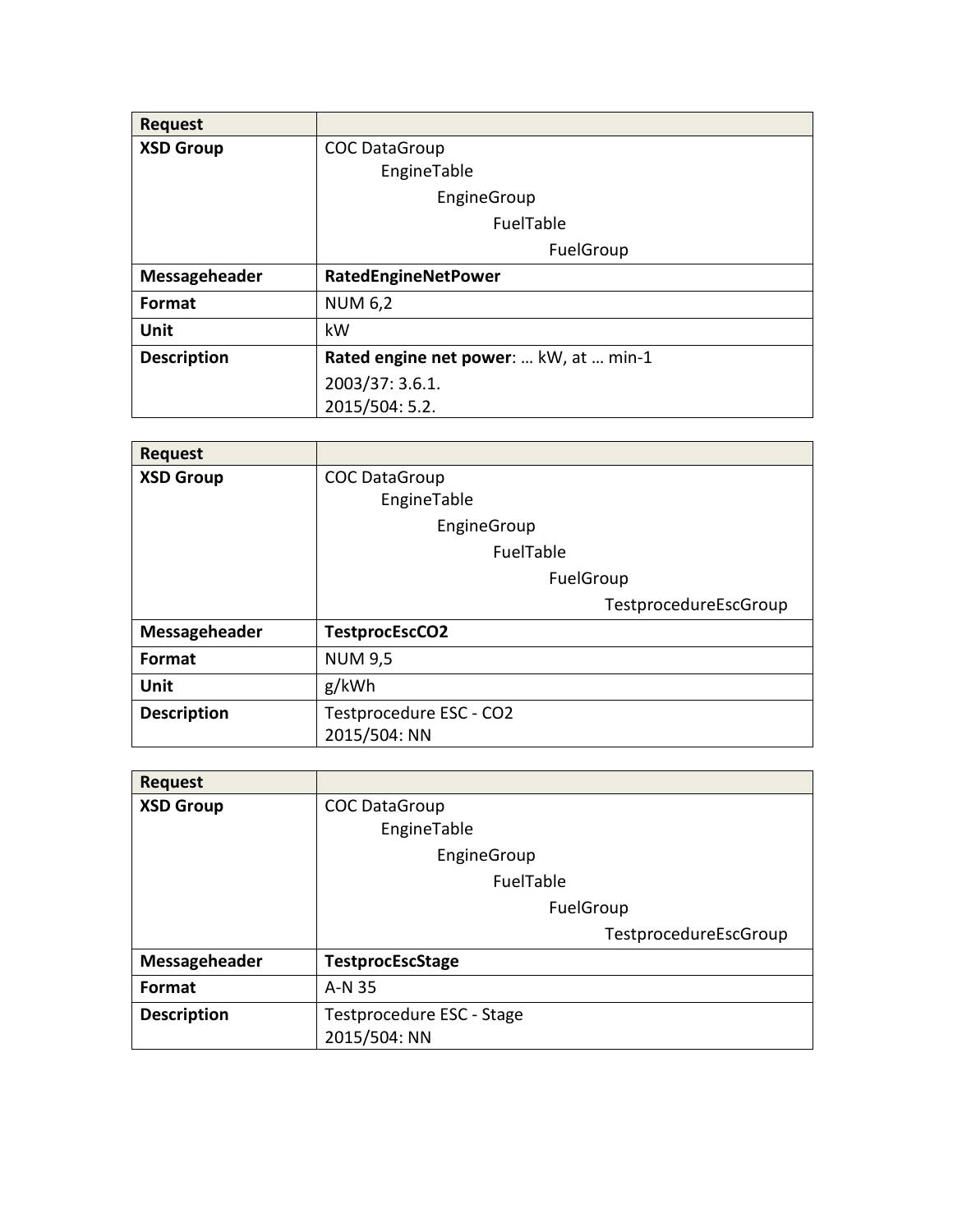| <b>Request</b>     |                         |
|--------------------|-------------------------|
| <b>XSD Group</b>   | <b>COC DataGroup</b>    |
|                    | EngineTable             |
|                    | EngineGroup             |
|                    | FuelTable               |
|                    | FuelGroup               |
|                    | TestprocedureEtcGroup   |
| Messageheader      | TestprocEtcCO2          |
| <b>Format</b>      | <b>NUM 9,5</b>          |
| <b>Unit</b>        | g/kWh                   |
| <b>Description</b> | Testprocedure ETC - CO2 |
|                    | 2015/504: NN            |

| <b>Request</b>     |                            |
|--------------------|----------------------------|
| <b>XSD Group</b>   | <b>COC DataGroup</b>       |
|                    | EngineTable                |
|                    | EngineGroup                |
|                    | FuelTable                  |
|                    | FuelGroup                  |
|                    | TestprocedureEtcGroup      |
| Messageheader      | <b>TestprocEtcHC NOx</b>   |
| Format             | <b>NUM 9,5</b>             |
| Unit               | g/kWh                      |
| <b>Description</b> | Testprocedure ETC - HC NOX |
|                    | 2015/504: NN               |

| <b>Request</b>     |                           |
|--------------------|---------------------------|
| <b>XSD Group</b>   | <b>COC DataGroup</b>      |
|                    | EngineTable               |
|                    | EngineGroup               |
|                    | FuelTable                 |
|                    | FuelGroup                 |
|                    | TestprocedureEtcGroup     |
| Messageheader      | <b>TestprocEtcStage</b>   |
| <b>Format</b>      | A-N 35                    |
| <b>Description</b> | Testprocedure ETC - Stage |
|                    | 2015/504: NN              |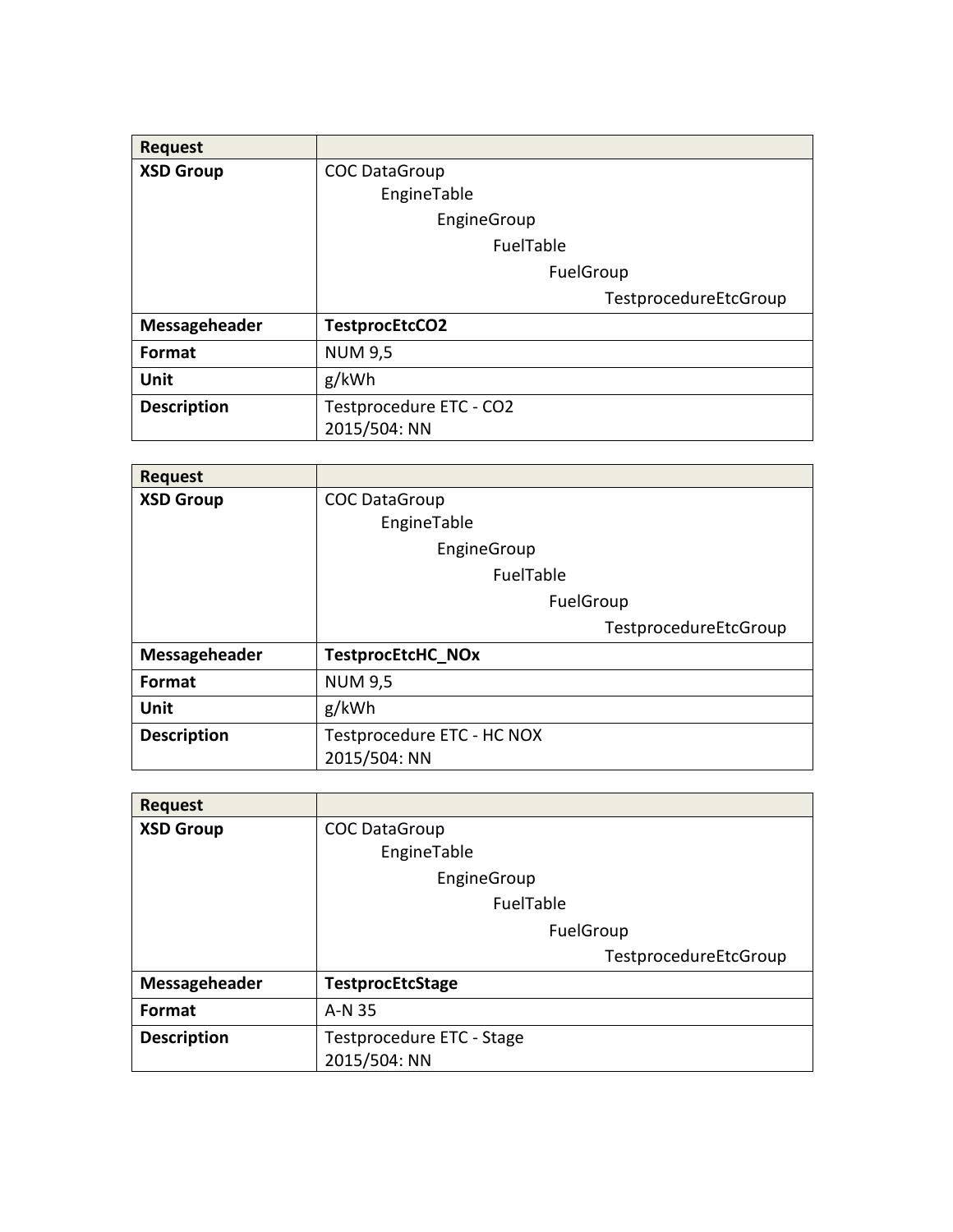| <b>Request</b>     |                          |
|--------------------|--------------------------|
| <b>XSD Group</b>   | <b>COC DataGroup</b>     |
|                    | EngineTable              |
|                    | EngineGroup              |
|                    | FuelTable                |
|                    | FuelGroup                |
|                    | TestprocedureNrscGroup   |
| Messageheader      | <b>TestprocNrscCO2</b>   |
| Format             | <b>NUM 9,5</b>           |
| Unit               | g/kWh                    |
| <b>Description</b> | Testprocedure NRSC - CO2 |
|                    | 2015/504: NN             |

| <b>Request</b>     |                             |
|--------------------|-----------------------------|
| <b>XSD Group</b>   | <b>COC DataGroup</b>        |
|                    | EngineTable                 |
|                    | EngineGroup                 |
|                    | FuelTable                   |
|                    | FuelGroup                   |
|                    | TestprocedureNrscGroup      |
| Messageheader      | <b>TestprocNrscHC NOx</b>   |
| Format             | <b>NUM 9,5</b>              |
| Unit               | g/kWh                       |
| <b>Description</b> | Testprocedure NRSC - HC NOX |
|                    | 2015/504: NN                |

| <b>Request</b>     |                            |
|--------------------|----------------------------|
| <b>XSD Group</b>   | <b>COC DataGroup</b>       |
|                    | EngineTable                |
|                    | EngineGroup                |
|                    | FuelTable                  |
|                    | FuelGroup                  |
|                    | TestprocedureNrscGroup     |
| Messageheader      | <b>TestprocNrscStage</b>   |
| Format             | A-N 35                     |
| <b>Description</b> | Testprocedure NRSC - Stage |
|                    | 2015/504: NN               |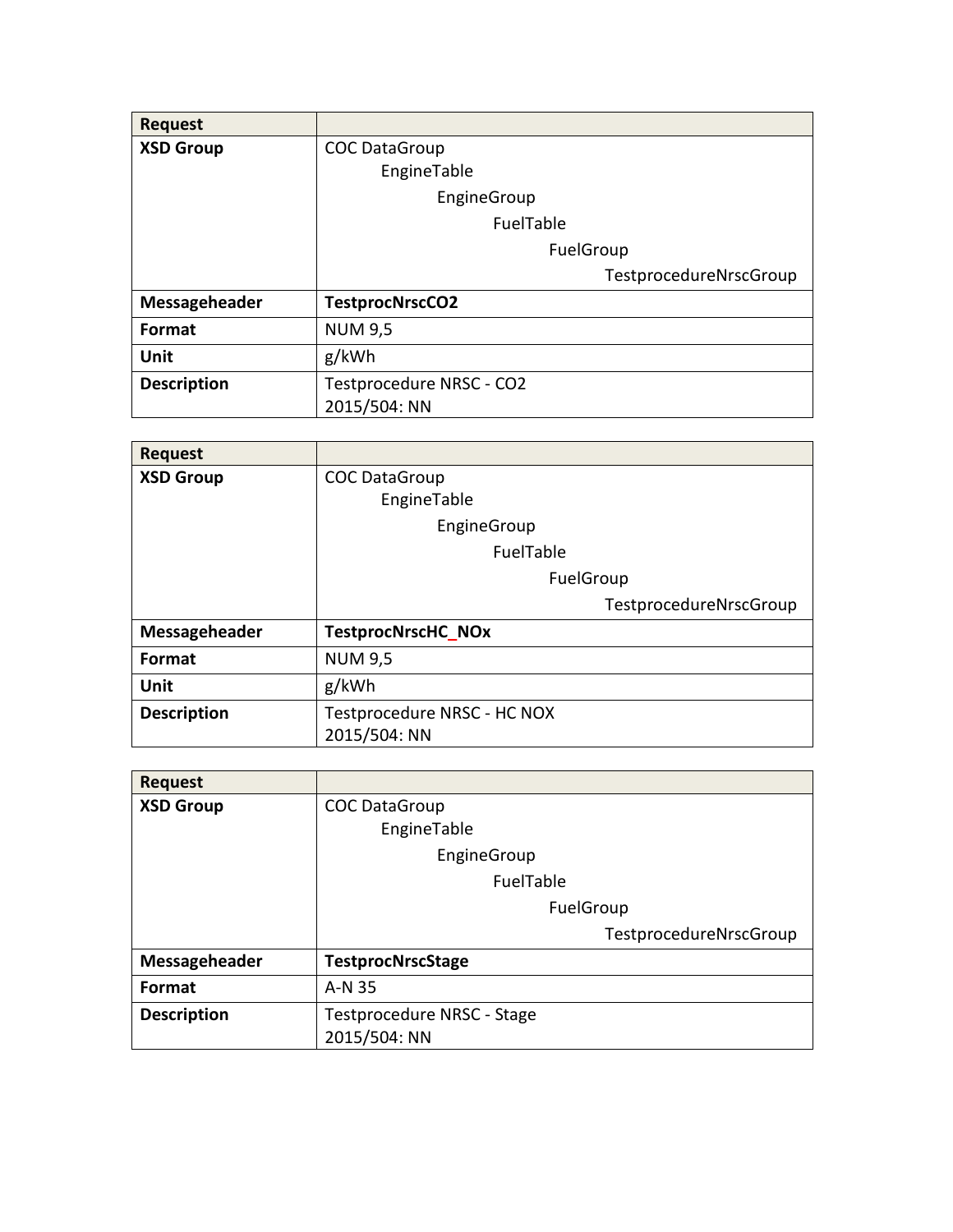| <b>Request</b>     |                          |
|--------------------|--------------------------|
| <b>XSD Group</b>   | <b>COC DataGroup</b>     |
|                    | EngineTable              |
|                    | EngineGroup              |
|                    | FuelTable                |
|                    | FuelGroup                |
|                    | TestprocedureNrtcGroup   |
| Messageheader      | TestprocNrtcCO2          |
| Format             | <b>NUM 9,5</b>           |
| Unit               | g/kWh                    |
| <b>Description</b> | Testprocedure NRTC - CO2 |
|                    | 2015/504: NN             |

| <b>Request</b>     |                             |
|--------------------|-----------------------------|
| <b>XSD Group</b>   | <b>COC DataGroup</b>        |
|                    | EngineTable                 |
|                    | EngineGroup                 |
|                    | FuelTable                   |
|                    | FuelGroup                   |
|                    | TestprocedureNrtcGroup      |
| Messageheader      | <b>TestprocNrtcHC NOx</b>   |
| Format             | <b>NUM 9,5</b>              |
| Unit               | g/kWh                       |
| <b>Description</b> | Testprocedure NRTC - HC NOx |
|                    | 2015/504: NN                |

| <b>Request</b>   |                         |
|------------------|-------------------------|
| <b>XSD Group</b> | <b>COC DataGroup</b>    |
|                  | EngineTable             |
|                  | EngineGroup             |
|                  | FuelTable               |
|                  | FuelGroup               |
|                  |                         |
|                  | TestprocedureNrtcGroup  |
| Messageheader    | TestprocNrtcHotCycleCO2 |
| <b>Format</b>    | <b>NUM 9,5</b>          |
| Unit             | g/kWh                   |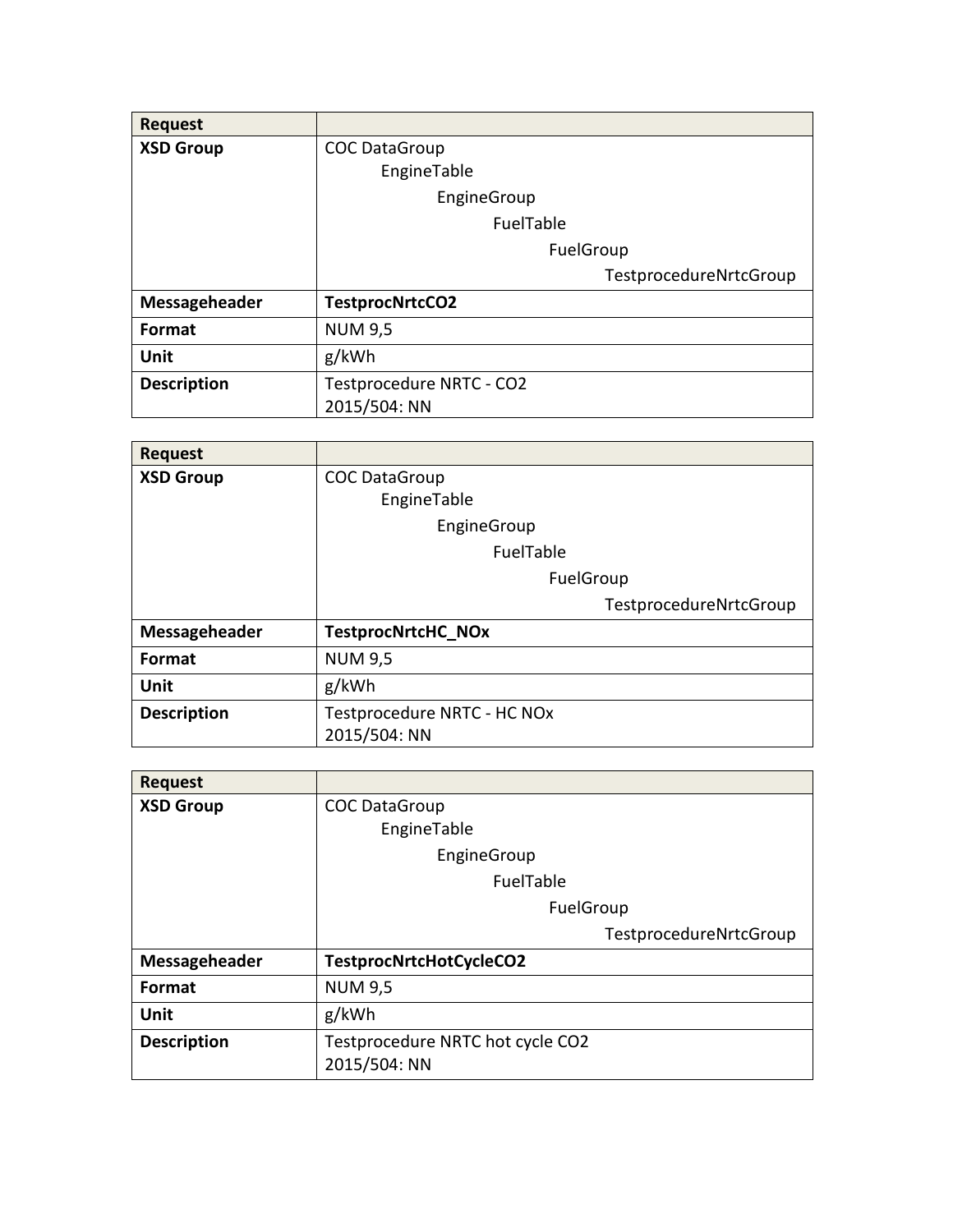| <b>Request</b>     |                                   |
|--------------------|-----------------------------------|
| <b>XSD Group</b>   | <b>COC DataGroup</b>              |
|                    | EngineTable                       |
|                    | EngineGroup                       |
|                    | FuelTable                         |
|                    | FuelGroup                         |
|                    | TestprocedureNrtcGroup            |
| Messageheader      | <b>TestprocNrtcHotCycleWork</b>   |
| <b>Format</b>      | <b>NUM 9,5</b>                    |
| Unit               | kWh                               |
| <b>Description</b> | Testprocedure NRTC hot cycle work |
|                    | 2015/504: NN                      |

| <b>Request</b>     |                                           |
|--------------------|-------------------------------------------|
| <b>XSD Group</b>   | <b>COC DataGroup</b>                      |
|                    | EngineTable                               |
|                    | EngineGroup                               |
|                    | FuelTable                                 |
|                    | FuelGroup                                 |
|                    | TestprocedureNrtcGroup                    |
| Messageheader      | <b>TestprocNrtcHCWorkHotStNonReg</b>      |
| <b>Format</b>      | <b>NUM 9,5</b>                            |
| Unit               | kWh                                       |
| <b>Description</b> | Cycle work for hot start w/o regeneration |
|                    | 2015/504: NN                              |

| <b>Request</b>     |                            |
|--------------------|----------------------------|
| <b>XSD Group</b>   | <b>COC DataGroup</b>       |
|                    | EngineTable                |
|                    | EngineGroup                |
|                    | FuelTable                  |
|                    | FuelGroup                  |
|                    | TestprocedureNrtcGroup     |
| Messageheader      | <b>TestprocNrtcStage</b>   |
| <b>Format</b>      | A-N 35                     |
| <b>Description</b> | Testprocedure NRTC - Stage |
|                    | 2015/504: NN               |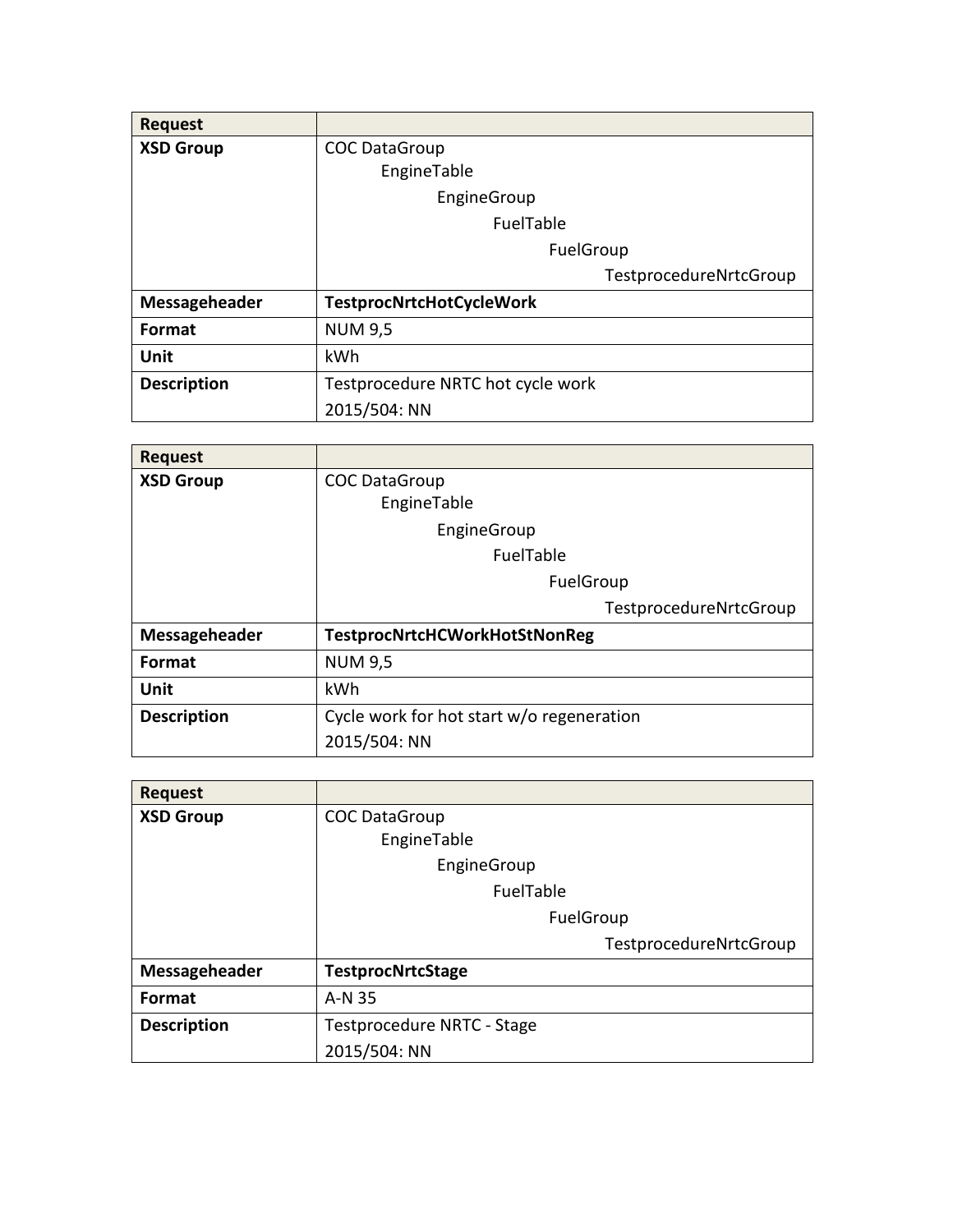| <b>Request</b>     |                        |
|--------------------|------------------------|
| <b>XSD Group</b>   | <b>COC DataGroup</b>   |
|                    | EngineTable            |
|                    | EngineGroup            |
|                    | FuelTable              |
|                    | FuelGroup              |
|                    | TestprocedureWhscGroup |
| Messageheader      | <b>TestprocWhscCO2</b> |
| Format             | <b>NUM 9,5</b>         |
| <b>Unit</b>        | g/kWh                  |
|                    |                        |
| <b>Description</b> | Testprocedure Whsc-CO2 |
|                    | 2015/504: NN           |

| <b>Request</b>     |                            |
|--------------------|----------------------------|
| <b>XSD Group</b>   | <b>COC DataGroup</b>       |
|                    | EngineTable                |
|                    | EngineGroup                |
|                    | FuelTable                  |
|                    | FuelGroup                  |
|                    | TestprocedureWhscGroup     |
| Messageheader      | <b>TestprocWhscHC NOx</b>  |
| Format             | <b>NUM 9,5</b>             |
| <b>Unit</b>        | mg/kWh                     |
| <b>Description</b> | Testprocedure Whsc- HC NOx |
|                    | 2015/504: NN               |

| <b>Request</b>     |                          |
|--------------------|--------------------------|
| <b>XSD Group</b>   | <b>COC DataGroup</b>     |
|                    | EngineTable              |
|                    | EngineGroup              |
|                    | FuelTable                |
|                    | FuelGroup                |
|                    | TestprocedureWhscGroup   |
| Messageheader      | <b>TestprocWhscStage</b> |
| <b>Format</b>      | A-N 35                   |
| <b>Description</b> | Testprocedure Whsc-Stage |
|                    | 2015/504: NN             |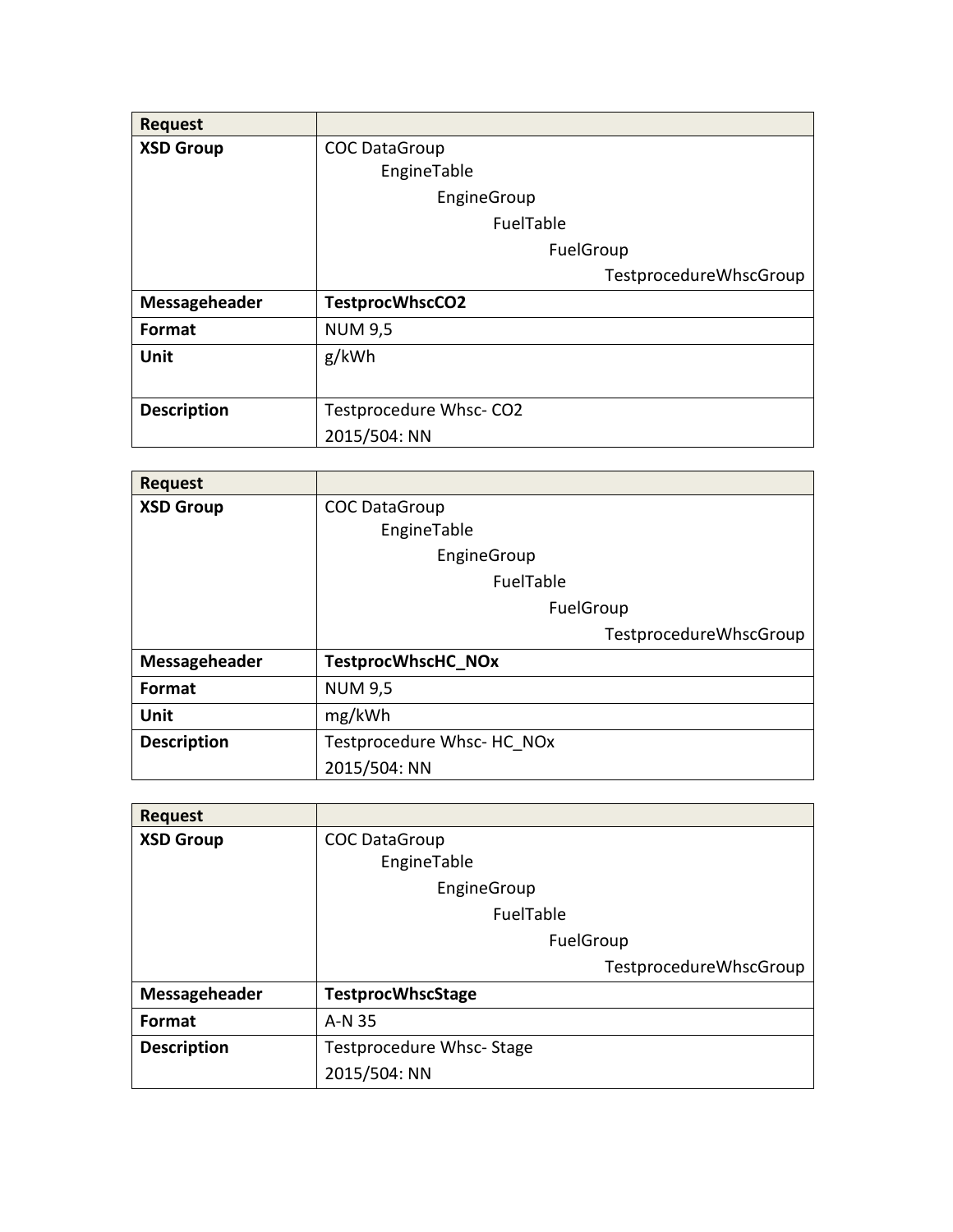| <b>Request</b>     |                                    |
|--------------------|------------------------------------|
| <b>XSD Group</b>   | <b>COC DataGroup</b>               |
|                    | EngineTable                        |
|                    | EngineGroup                        |
|                    | FuelTable                          |
|                    | FuelGroup                          |
|                    | TestprocedureWhtcGroup             |
| Messageheader      | TestprocWhtcHotCycleCO2            |
| <b>Format</b>      | <b>NUM 9,5</b>                     |
| Unit               | g/kWh                              |
| <b>Description</b> | Testprocedure Whtc - Hot cycle CO2 |
|                    | 2015/504: NN                       |

| <b>Request</b>     |                          |
|--------------------|--------------------------|
| <b>XSD Group</b>   | <b>COC DataGroup</b>     |
|                    | EngineTable              |
|                    | EngineGroup              |
|                    | FuelTable                |
|                    | FuelGroup                |
|                    | TestprocedureWhtcGroup   |
| Messageheader      | <b>TestprocWhtcCO2</b>   |
| Format             | <b>NUM 9,5</b>           |
| Unit               | g/kWh                    |
| <b>Description</b> | Testprocedure Whtc - CO2 |
|                    | 2015/504: NN             |

| <b>Request</b>     |                            |
|--------------------|----------------------------|
| <b>XSD Group</b>   | <b>COC DataGroup</b>       |
|                    | EngineTable                |
|                    | EngineGroup                |
|                    | FuelTable                  |
|                    | FuelGroup                  |
|                    | TestprocedureWhtcGroup     |
| Messageheader      | <b>TestprocWhtcHC NOx</b>  |
| Format             |                            |
|                    | <b>NUM 8,2</b>             |
| Unit               | mg/kWh                     |
| <b>Description</b> | Testprocedure Whtc- HC NOx |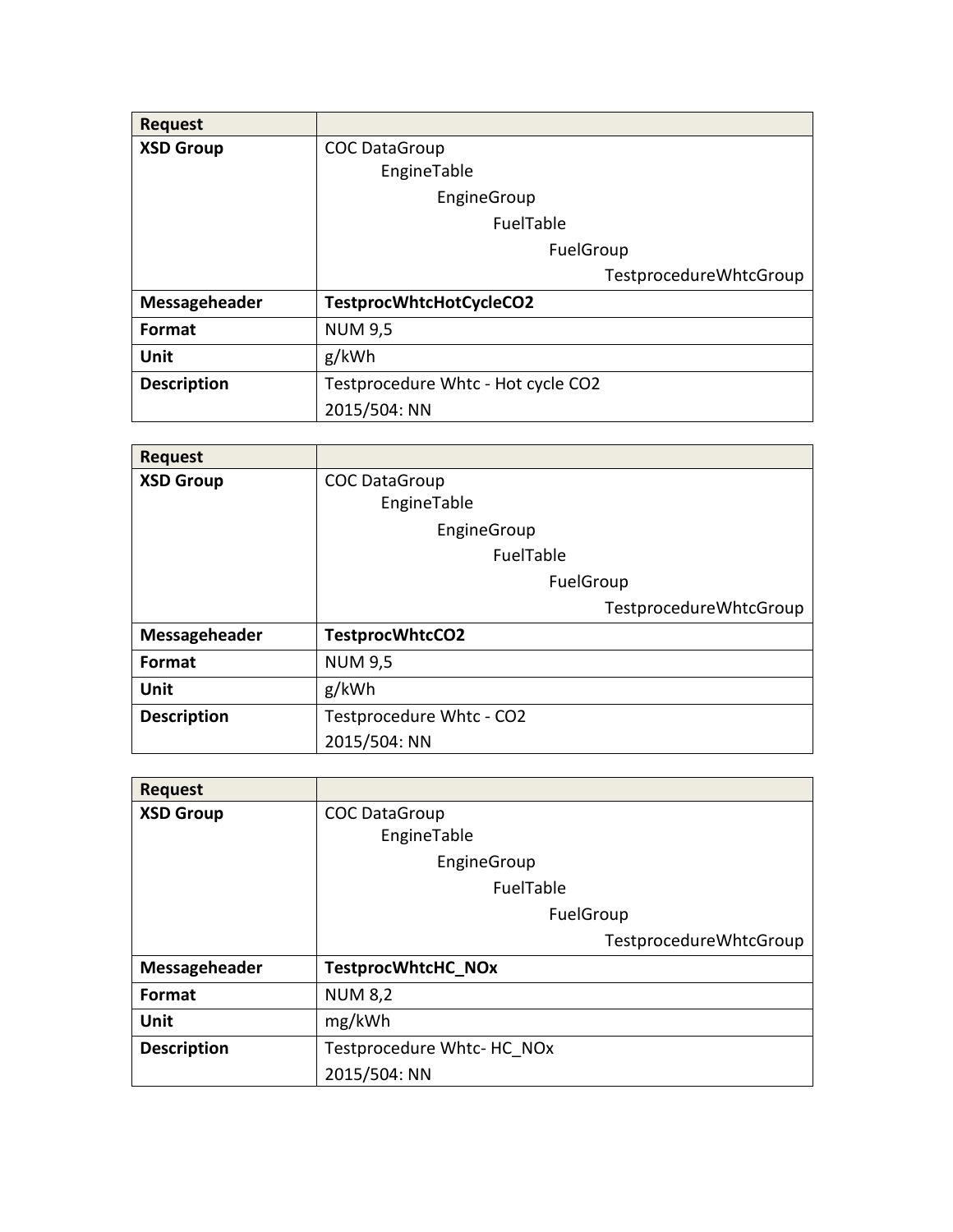| <b>Request</b>     |                                    |
|--------------------|------------------------------------|
| <b>XSD Group</b>   | <b>COC DataGroup</b>               |
|                    | EngineTable                        |
|                    | EngineGroup                        |
|                    | FuelTable                          |
|                    | FuelGroup                          |
|                    | TestprocedureWhtcGroup             |
| Messageheader      | <b>TestprocWhtcHotCycleWork</b>    |
| <b>Format</b>      | <b>NUM 9,5</b>                     |
| Unit               | kWh                                |
|                    |                                    |
| <b>Description</b> | Testprocedure Whtc- Hot cycle work |
|                    | 2015/504: NN                       |

| <b>Request</b>     |                                                  |
|--------------------|--------------------------------------------------|
| <b>XSD Group</b>   | <b>COC DataGroup</b>                             |
|                    | EngineTable                                      |
|                    | EngineGroup                                      |
|                    | FuelTable                                        |
|                    | FuelGroup                                        |
|                    | TestprocedureWhtcGroup                           |
| Messageheader      | TestprocWhtcHCWorkHostStNonReg                   |
| <b>Format</b>      | <b>NUM 9,5</b>                                   |
| Unit               | kWh                                              |
| <b>Description</b> | Testprocedure Whtc- Hot cycle work hot start non |
|                    | regeneration.                                    |
|                    | 2015/504: NN                                     |

| <b>Request</b>     |                           |
|--------------------|---------------------------|
| <b>XSD Group</b>   | <b>COC DataGroup</b>      |
|                    | EngineTable               |
|                    | EngineGroup               |
|                    | FuelTable                 |
|                    | FuelGroup                 |
|                    | TestprocedureWhtcGroup    |
| Messageheader      | <b>TestprocWhtcStage</b>  |
| <b>Format</b>      | A-N 35                    |
| <b>Description</b> | Testprocedure Whtc-Stage. |
|                    | 2015/504: NN              |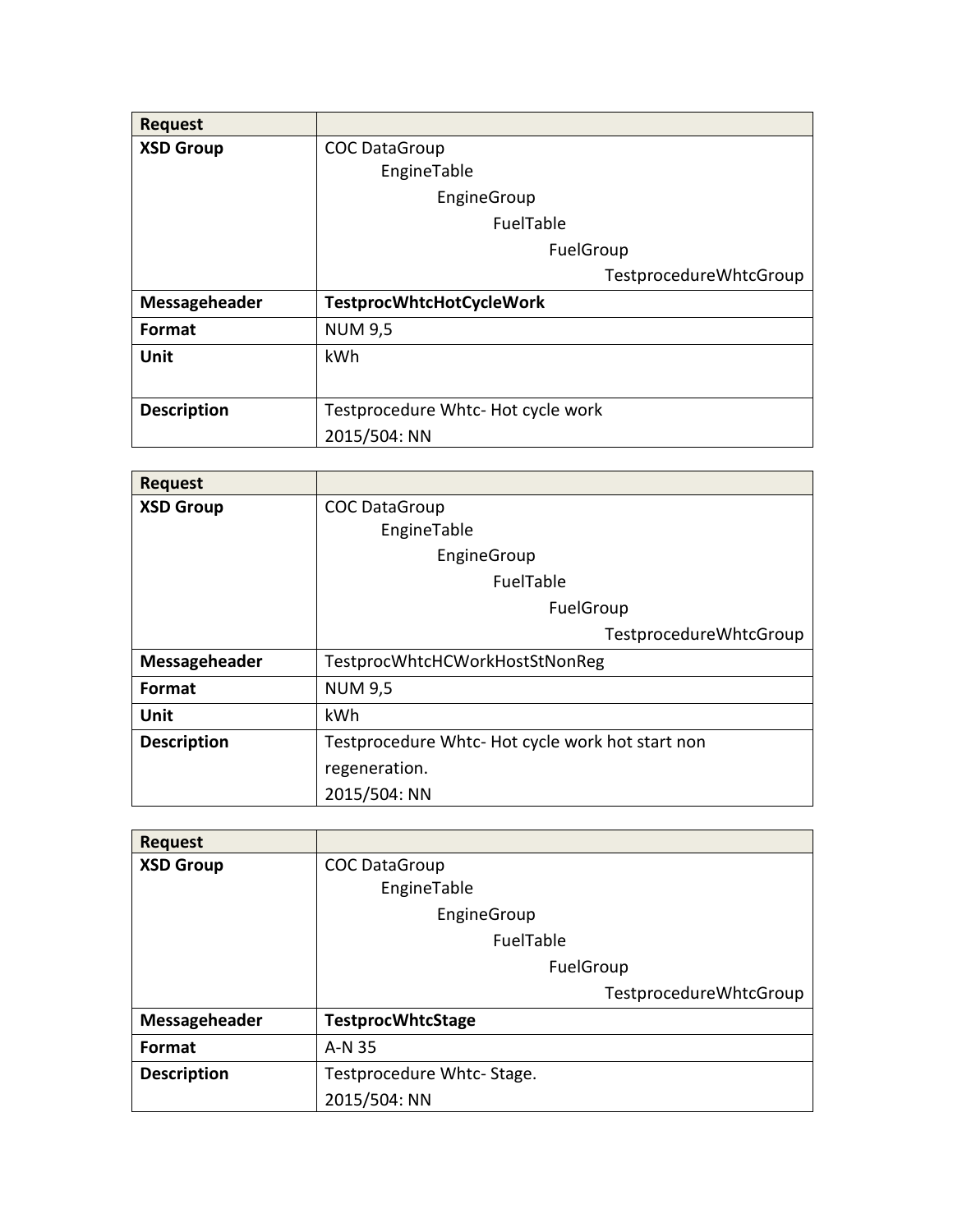| <b>Request</b>     |                                                                |
|--------------------|----------------------------------------------------------------|
| <b>XSD Group</b>   | COCDataGroup                                                   |
|                    | <b>FinalDriveVehTable</b>                                      |
|                    | FinalDriveVehGroup                                             |
| Messageheader      | FinalDriveRatioVeh                                             |
| Format             | <b>NUM 7,5</b>                                                 |
| <b>Description</b> | Final drive ratio                                              |
|                    |                                                                |
|                    | 2007/46/EC: NA                                                 |
|                    | 183/2011 IAC: NA                                               |
|                    | 2002/24/EC: NA                                                 |
|                    | 901/2014: 3.5.4.1.                                             |
|                    | 2003/37/EC: NA                                                 |
|                    | 2015/504: 11.5.1.                                              |
|                    |                                                                |
| <b>Remarks</b>     | The current FinalDriveTable has been added to the              |
|                    | GearRatioGroup and should have been added to the               |
|                    | COCDataGroup                                                   |
| Change             | Change description existing field in Messagebook               |
| Messageheader      | <b>FinalDriveRatio</b>                                         |
| <b>Usage</b>       | Please do not use this field anymore as it is available on a   |
|                    | Vehicle level. The field to use instead is: FinalDriveRatioVeh |

| <b>Request</b>     | Add FinalDriveVehTable                                          |
|--------------------|-----------------------------------------------------------------|
| <b>XSD Group</b>   | COCDataGroup                                                    |
|                    | <b>FinalDriveVehTable</b>                                       |
|                    | FinalDriveVehGroup                                              |
| Messageheader      | <b>FinalDriveVehNumber</b>                                      |
| Format             | NUM <sub>1</sub>                                                |
| <b>Description</b> | Unique sequential number in order to identify the final drives. |
|                    |                                                                 |
|                    | 2007/46/EC: NA                                                  |
|                    | 183/2011 IAC: NA                                                |
|                    | 2002/24/EC: NA                                                  |
|                    | 901/2014: 3.5.4.1.                                              |
|                    | 2003/37/EC: NA                                                  |
|                    | 2015/504: 11.5.1.                                               |
|                    |                                                                 |
| <b>Remarks</b>     | The current FinalDriveTable has been added to the               |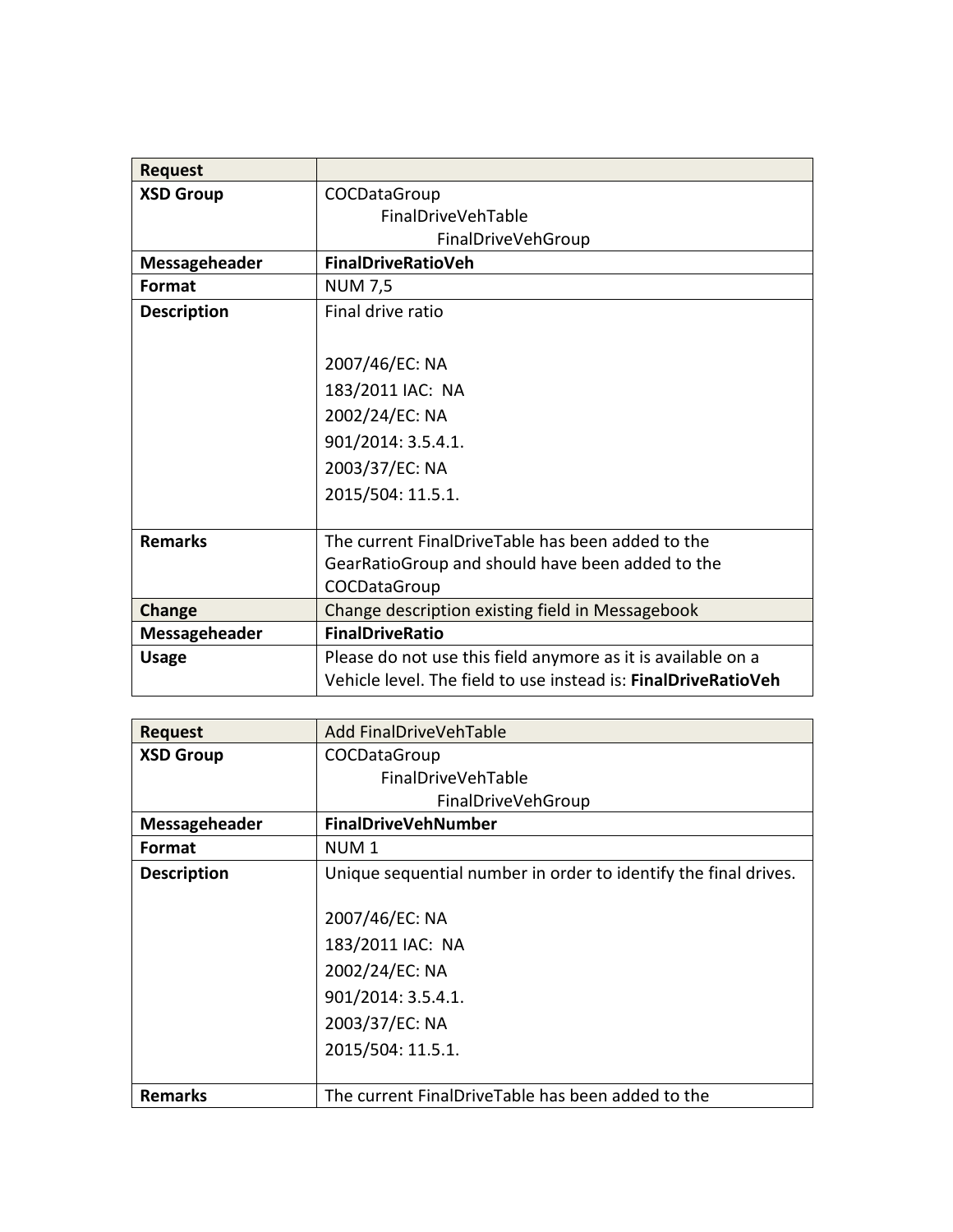|               | GearRatioGroup and should have been added to the                                                                                |
|---------------|---------------------------------------------------------------------------------------------------------------------------------|
|               | COCDataGroup                                                                                                                    |
| Change        | Change description existing field in Messagebook                                                                                |
| Messageheader | <b>FinalDriveNumber</b>                                                                                                         |
| <b>Usage</b>  | Please do not use this field anymore as it is available on a<br>Vehicle level. The field to use instead is: FinalDriveVehNumber |

| <b>Request</b>     |                                              |
|--------------------|----------------------------------------------|
| <b>XSD Group</b>   | <b>COC DataGroup</b>                         |
|                    | LoadPlatformTable                            |
|                    | LoadPlatformGroup                            |
| Messageheader      | LoadPlatformHeightAboveGround                |
| <b>Format</b>      | NUM <sub>5</sub>                             |
| Unit               | mm                                           |
| <b>Description</b> | Height of load platform(s) above the ground. |
|                    | 2003/37: 10.4.1.                             |
|                    | 2015/504: 33.1.3.                            |

| <b>Request</b>     |                                 |
|--------------------|---------------------------------|
| <b>XSD Group</b>   | <b>COC DataGroup</b>            |
|                    | LoadPlatformTable               |
|                    | LoadPlatformGroup               |
| Messageheader      | LoadPlatformLength              |
| <b>Format</b>      | NUM <sub>5</sub>                |
| Unit               | mm                              |
| <b>Description</b> | Length of the load platform(s). |
|                    | 2003/37: 10.4.1.                |
|                    | 2015/504: 33.1.1.               |

| <b>Request</b>     |                                                                                               |
|--------------------|-----------------------------------------------------------------------------------------------|
| <b>XSD Group</b>   | <b>COC DataGroup</b>                                                                          |
|                    | LoadPlatformTable                                                                             |
|                    | LoadPlatformGroup                                                                             |
| Messageheader      | <b>LoadPlatformLoadCapacity</b>                                                               |
| <b>Format</b>      | NUM <sub>6</sub>                                                                              |
| Unit               | kg                                                                                            |
| <b>Description</b> | Safe load carrying capacity of load platform declared by<br>manufacturer.<br>2003/37: 10.4.3. |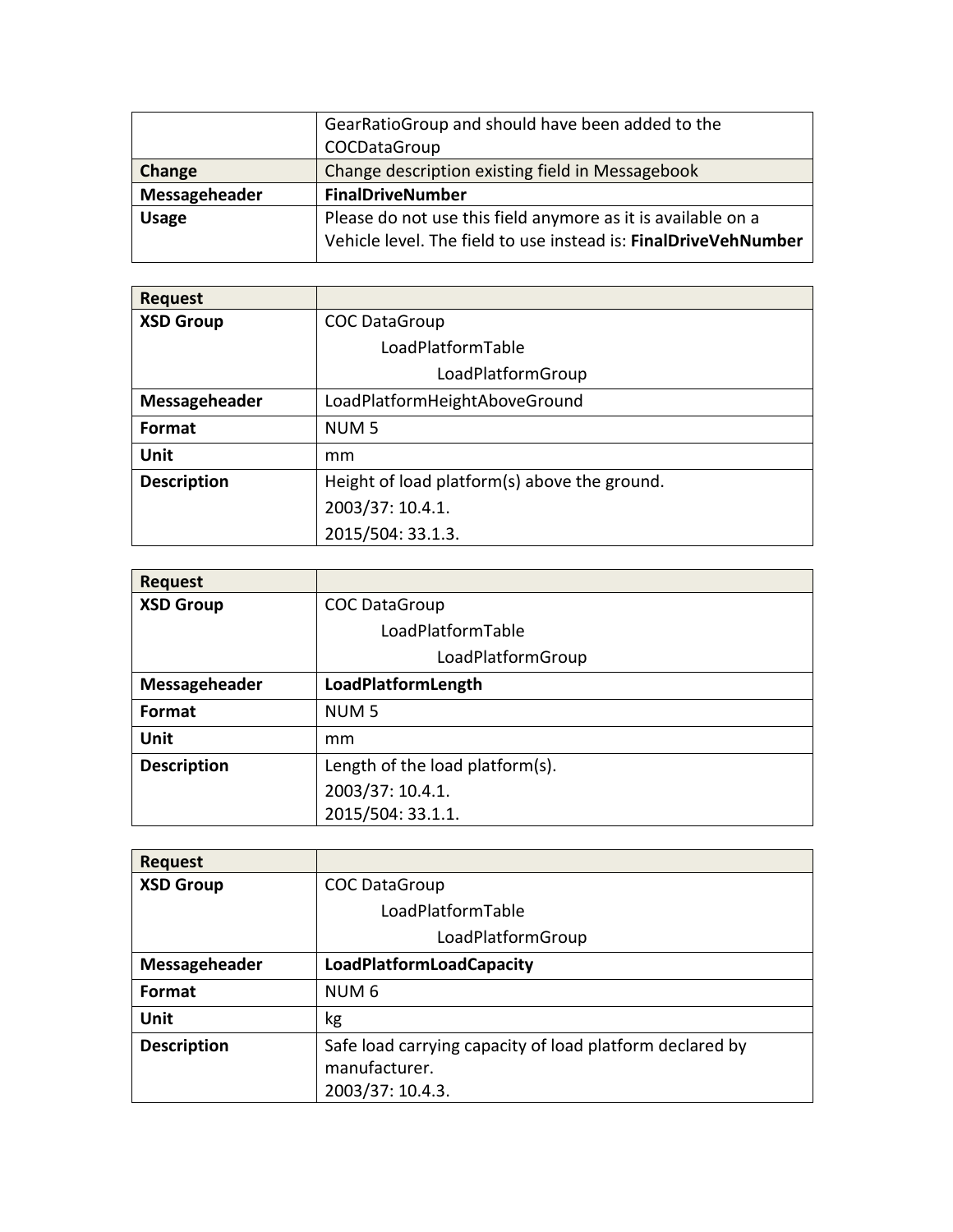## 2015/504: 33.2. **Request**<br>**XSD Group COC DataGroup** LoadPlatformTable LoadPlatformGroup **Messageheader LoadPlatformWidth Format** NUM 5 **Unit** mm **Description** Width of load platform(s).

2003/37: 10.4.1. 2015/504: 33.1.2.

| <b>Request</b>     |                                         |
|--------------------|-----------------------------------------|
| <b>XSD Group</b>   | COCDataGroup                            |
|                    | MechanicalCouplingTable                 |
|                    | MechanicalCouplingGroup                 |
| Messageheader      | ApprovalMarkCouplingDevice              |
| Format             | A-N 80                                  |
| <b>Description</b> | Type approval mark mechanical coupling. |
|                    | 2015/504: 38.3. and 38.4.               |

| <b>Request</b>     |                                     |
|--------------------|-------------------------------------|
| <b>XSD Group</b>   | COCDataGroup                        |
|                    | MechanicalCouplingTable             |
|                    | MechanicalCouplingGroup             |
| Messageheader      | <b>CouplingCharacValueHorizLoad</b> |
| Format             | NUM <sub>6</sub>                    |
| <b>Unit</b>        | kg                                  |
| <b>Description</b> | Maximum horizontal load.            |
|                    | 2015/504: 38.3. and 38.4.           |

| <b>Request</b>          |                                  |
|-------------------------|----------------------------------|
| <b>XSD Group</b>        | COCDataGroup                     |
|                         | MechanicalCouplingTable          |
|                         | MechanicalCouplingGroup          |
| Messageheader           | <b>LocationOfTheCouplingCode</b> |
| Format                  | $A-N1$                           |
| <b>Value collection</b> | $=$ Front                        |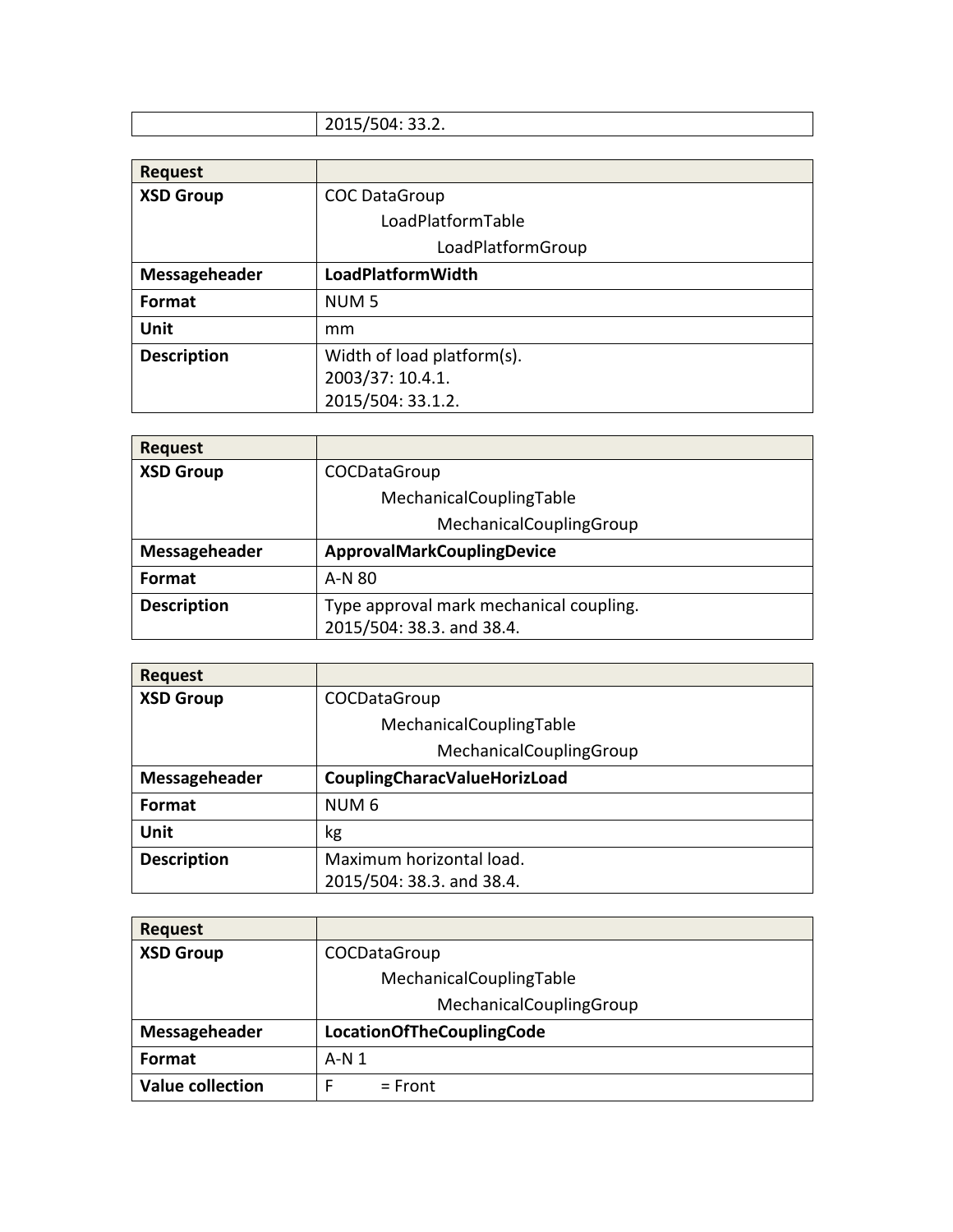|                    | = Rear                                                            |
|--------------------|-------------------------------------------------------------------|
| <b>Description</b> | Location of the mechanical coupling.<br>2015/504: 38.3. and 38.4. |

| <b>Request</b>     |                                                              |
|--------------------|--------------------------------------------------------------|
| <b>XSD Group</b>   | COCDataGroup                                                 |
|                    | MechanicalCouplingTable                                      |
|                    | MechanicalCouplingGroup                                      |
| Messageheader      | MechanicalCouplingTypeEu                                     |
| <b>Format</b>      | A-N 80                                                       |
| <b>Description</b> | Type (according to Appendix 1 of Annex XXXIV to Commission   |
|                    | Delegated Regulation 2015/208).<br>2015/504: 38.3. and 38.4. |
|                    |                                                              |

| <b>Request</b>       |                                                                 |
|----------------------|-----------------------------------------------------------------|
| <b>XSD Group</b>     | COCDataGroup                                                    |
|                      | MechanicalCouplingTable                                         |
|                      | MechanicalCouplingGroup                                         |
| <b>Messageheader</b> | <b>DistanceCouplPointLastAxle</b>                               |
| Format               | NUM <sub>6</sub>                                                |
| <b>XML Format</b>    | nonNegativeInteger                                              |
| Unit                 | mm                                                              |
| <b>Description</b>   | Distance between the coupling point and the last axle.          |
|                      |                                                                 |
|                      | 2007/46/EC: NA                                                  |
|                      | 371/2010: 4.1.                                                  |
|                      | 183/2011 IAC: NA                                                |
|                      | 2002/24/EC: NA                                                  |
|                      | 901/2014: NA                                                    |
|                      | 2003/37/EC: NA                                                  |
|                      | 2015/504: 4.2.2.7.2.                                            |
| <b>Usage</b>         | Mandatory for centre axle trailers, and semi trailers and rigid |
|                      | drawbar trailers.                                               |

| <b>Request</b>   |                         |
|------------------|-------------------------|
| <b>XSD Group</b> | <b>COCDataGroup</b>     |
|                  | MechanicalCouplingTable |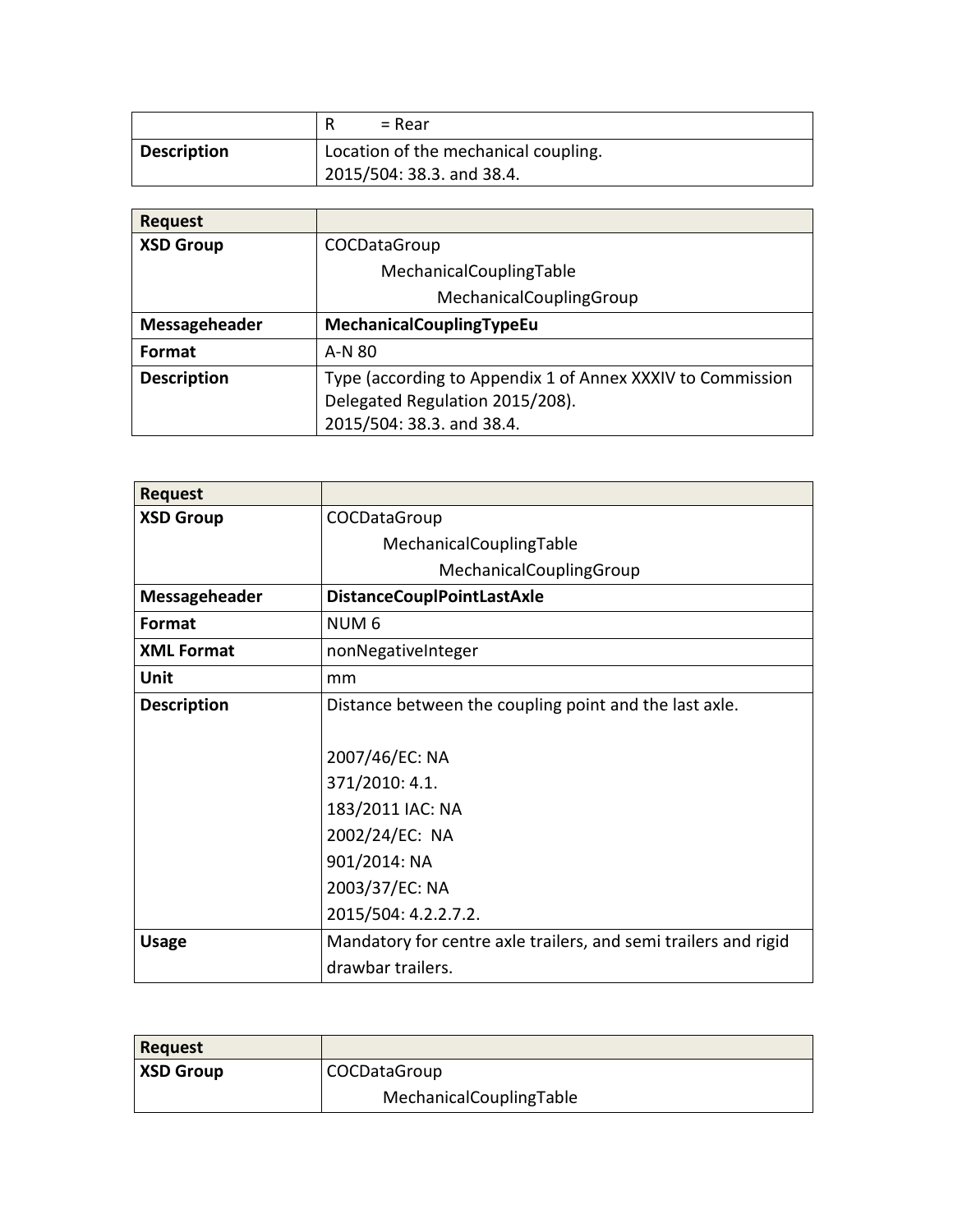|                      | MechanicalCouplingGroup                                             |
|----------------------|---------------------------------------------------------------------|
| <b>Messageheader</b> | <b>DistanceCouplPointLastAxleMax</b>                                |
| Format               | NUM <sub>6</sub>                                                    |
| <b>XML Format</b>    | nonNegativeInteger                                                  |
| Unit                 | mm                                                                  |
| <b>Description</b>   | Distance between the coupling point and the last axle               |
|                      | maximum.                                                            |
|                      |                                                                     |
|                      | 2007/46/EC: NA                                                      |
|                      | 371/2010: 4.1.                                                      |
|                      | 183/2011 IAC: NA                                                    |
|                      | 2002/24/EC: NA                                                      |
|                      | 2003/37/EC: NA                                                      |
|                      | 2015/504: 4.2.2.7.2.                                                |
| <b>Usage</b>         | In case of complete vehicles only to be used when the vehicle       |
|                      | is adjustable. It is not permitted to use this entry for a range of |
|                      | values as defined in the type approval.                             |
|                      | In case of incomplete vehicles only to be used to define the        |
|                      | installation range.                                                 |
|                      | Also as DistanceCouplPointLastAxle.                                 |

| <b>Request</b>     |                                                       |
|--------------------|-------------------------------------------------------|
| <b>XSD Group</b>   | COCDataGroup                                          |
|                    | MechanicalCouplingTable                               |
|                    | MechanicalCouplingGroup                               |
| Messageheader      | <b>DistanceCouplPointLastAxleMin</b>                  |
| Format             | NUM <sub>6</sub>                                      |
| <b>XML Format</b>  | nonNegativeInteger                                    |
| Unit               | mm                                                    |
| <b>Description</b> | Distance between the coupling point and the last axle |
|                    | mimimum.                                              |
|                    |                                                       |
|                    | 2007/46/EC: NA                                        |
|                    | 371/2010: 4.1.                                        |
|                    | 183/2011 IAC: NA                                      |
|                    | 2002/24/EC: NA                                        |
|                    | 901/2014: NA                                          |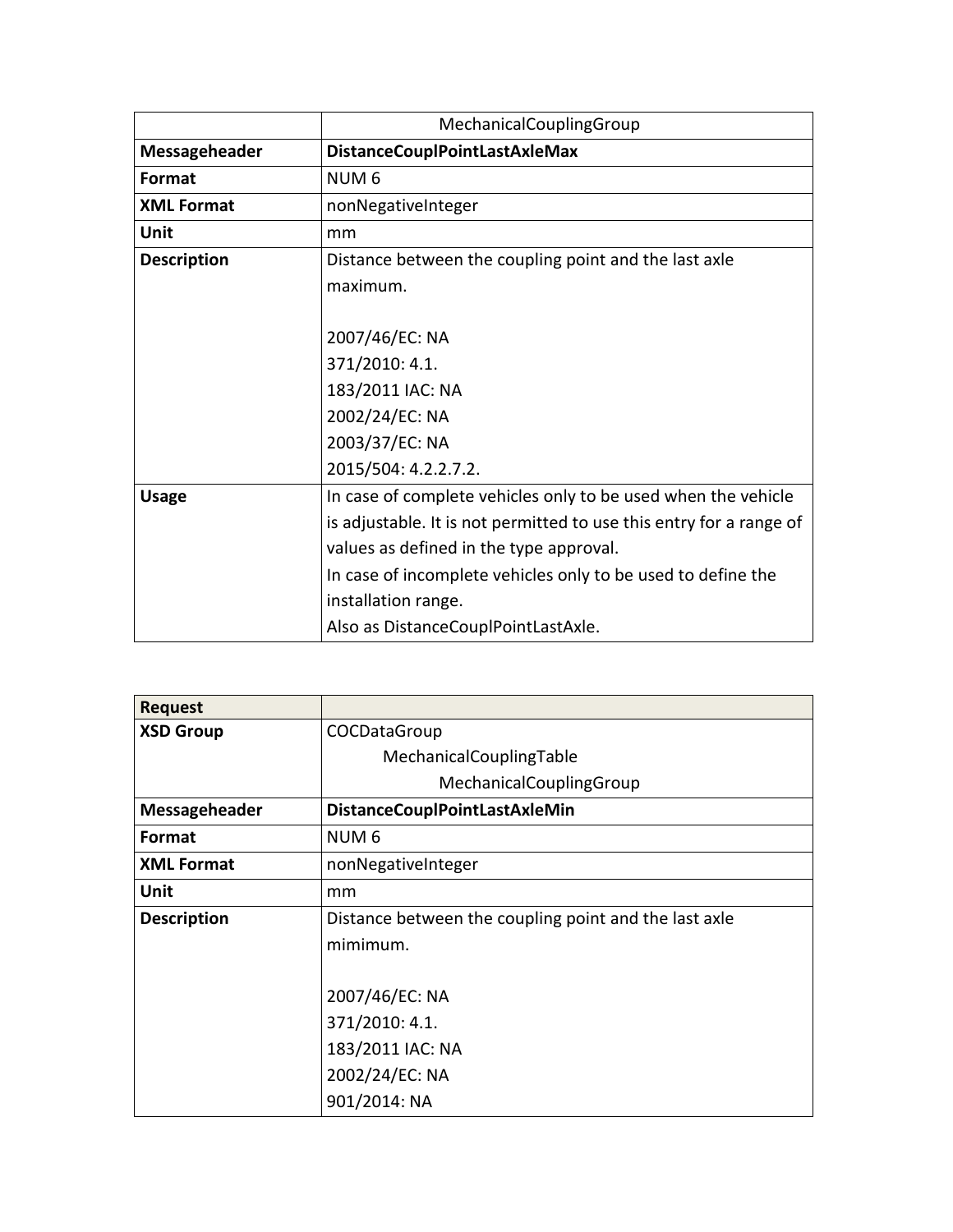|              | 2003/37/EC: NA                                                      |
|--------------|---------------------------------------------------------------------|
|              | 2015/504: 4.2.2.7.2.                                                |
| <b>Usage</b> | In case of complete vehicles only to be used when the vehicle       |
|              | is adjustable. It is not permitted to use this entry for a range of |
|              | values as defined in the type approval.                             |
|              | In case of incomplete vehicles only to be used to define the        |
|              | installation range.                                                 |
|              | Also as DistanceCouplPointLastAxle.                                 |

| <b>Request</b>     |                                                                      |
|--------------------|----------------------------------------------------------------------|
| <b>XSD Group</b>   | COCDataGroup                                                         |
|                    | MechanicalCouplingTable                                              |
|                    | MechanicalCouplingGroup                                              |
| Messageheader      | <b>DistrOfMassRunningOrderCoupl</b>                                  |
| <b>Format</b>      | NUM <sub>5</sub>                                                     |
| <b>XML Format</b>  | nonNegativeInteger                                                   |
| Unit               | kg                                                                   |
| <b>Description</b> | Distribution of the mass of the vehicle in running order             |
|                    | amongst the axles.                                                   |
|                    |                                                                      |
|                    | 2007/46/EC:NA                                                        |
|                    | 371/2010: 13.1                                                       |
|                    | 183/2011 IAC: NA                                                     |
|                    | 2002/24/EC: NA                                                       |
|                    | 901/2014: NA                                                         |
|                    | 2003/37/EC:NA                                                        |
|                    | 2015/504: NA                                                         |
| <b>Usage</b>       | In case of a central axle trailer, rigid drawbar or semi-trailer the |
|                    | mass of the vehicle in running order is also distributed to the      |
|                    | coupling point (axle 0).                                             |

| <b>Request</b>    |                               |
|-------------------|-------------------------------|
| <b>XSD Group</b>  | COCDataGroup                  |
|                   | MechanicalCouplingTable       |
|                   | MechanicalCouplingGroup       |
| Messageheader     | DistribMassIncompleteVehCoupl |
| Format            | NUM <sub>5</sub>              |
| <b>XML Format</b> | nonNegativeInteger            |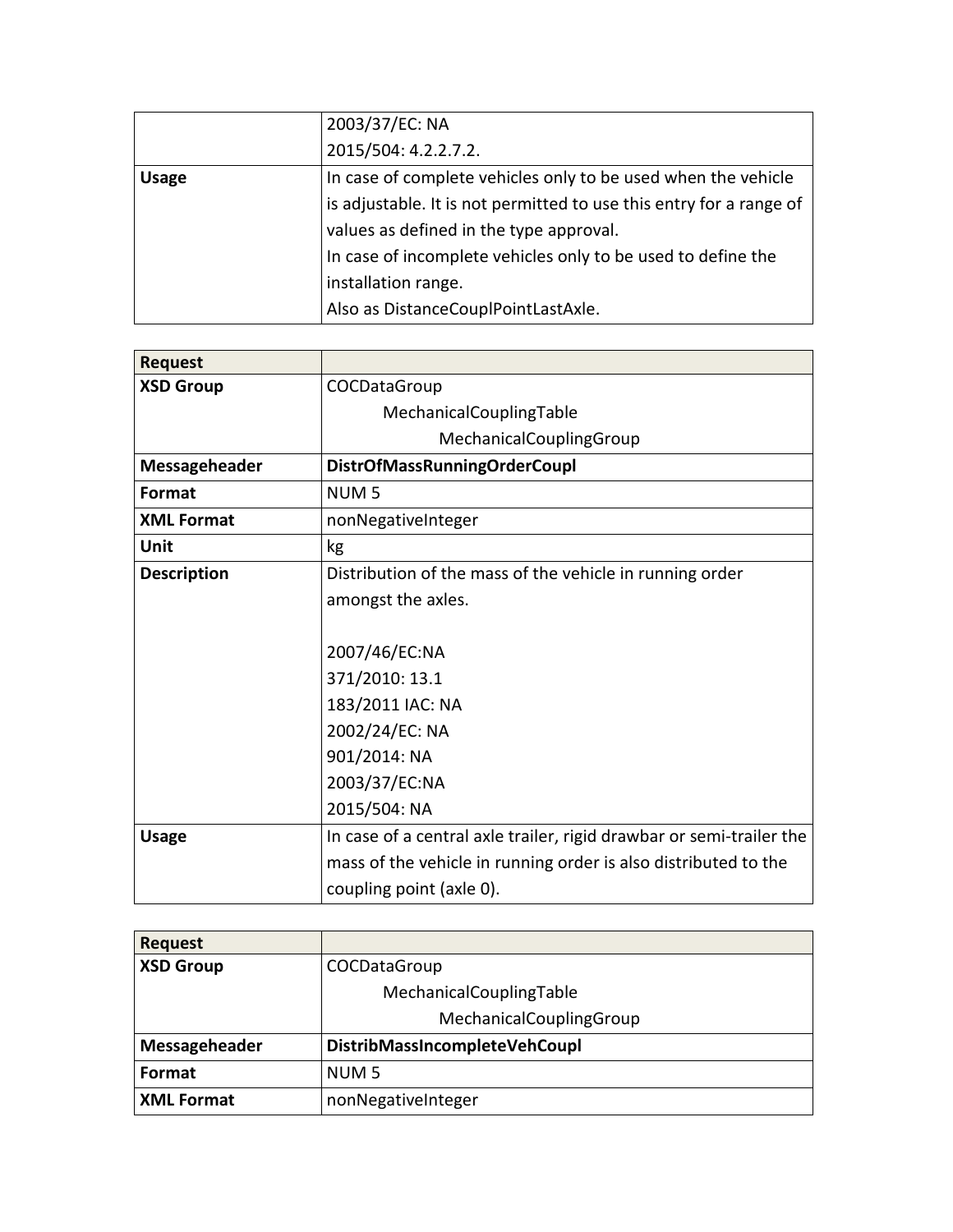| Unit               | kg                                                            |
|--------------------|---------------------------------------------------------------|
| <b>Description</b> | Distribution of this mass (mass in running order) amongst the |
|                    | axles                                                         |
|                    |                                                               |
|                    | 2007/46/EC: NA                                                |
|                    | 371/2010: 14.1                                                |
|                    | 183/2011 IAC: NA                                              |
|                    | 2002/24/EC: NA                                                |
|                    | 901/2014: NA                                                  |
|                    | 2003/37/EC: NA                                                |
|                    | 2015/504: NA                                                  |
| <b>Usage</b>       | Only applicable for incomplete vehicles. In case of a central |
|                    | axle trailer, rigid drawbar or semi-trailer the mass of the   |
|                    | vehicle in running order is also distributed to the coupling  |
|                    | point (axle 0).                                               |

| <b>Request</b>     |                                                                    |
|--------------------|--------------------------------------------------------------------|
| <b>XSD Group</b>   | COCDataGroup                                                       |
|                    | MechanicalCouplingTable                                            |
|                    | MechanicalCouplingGroup                                            |
| Messageheader      | DistrOfActualMassIncomplCoupl                                      |
| Format             | NUM <sub>5</sub>                                                   |
| <b>XML Format</b>  | nonNegativeInteger                                                 |
| Unit               | kg                                                                 |
| <b>Description</b> | Distribution of the actual mass of the incomplete vehicle          |
|                    | amongst the axles.                                                 |
|                    |                                                                    |
|                    | 2007/46/EC:NA                                                      |
|                    | 1230/2012:14.1                                                     |
|                    | 183/2011 IAC: NA                                                   |
|                    | 2002/24/EC: NA                                                     |
|                    | 901/2014: NA                                                       |
|                    | 2003/37/EC: NA                                                     |
|                    | 2015/504: NA                                                       |
| <b>Usage</b>       | Only applicable for incomplete vehicles. In case of a central      |
|                    | axle trailer, rigid drawbar or semi-trailer the actual mass of the |
|                    | incomplete vehicle is also distributed to the coupling point       |
|                    | (axle 0).                                                          |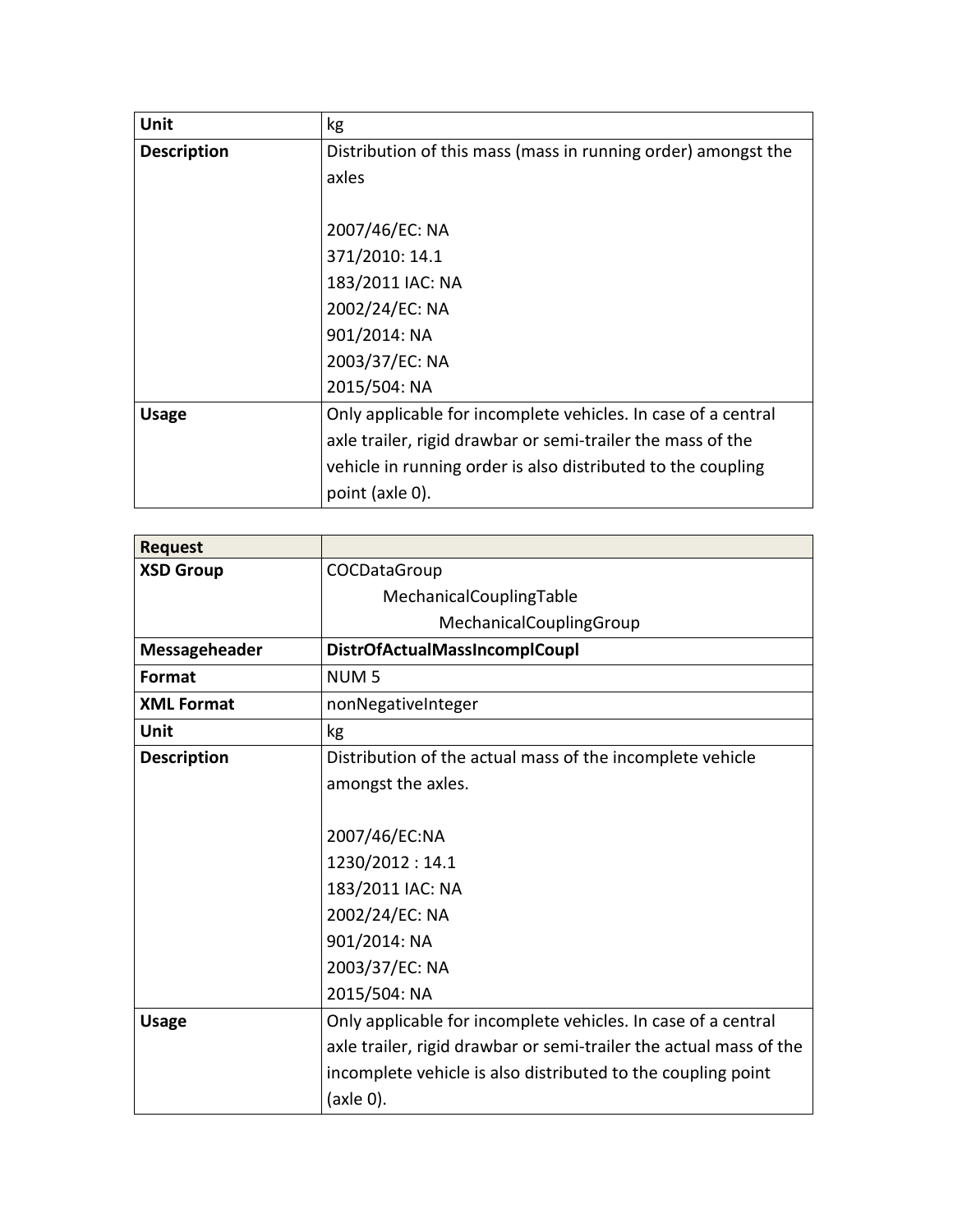| <b>Request</b>     |                                                                  |
|--------------------|------------------------------------------------------------------|
| <b>XSD Group</b>   | COCDataGroup                                                     |
|                    | MechanicalCouplingTable                                          |
|                    | MechanicalCouplingGroup                                          |
| Messageheader      | DistrMassCompletedVehCouplMin                                    |
| <b>Format</b>      | NUM <sub>5</sub>                                                 |
| <b>XML Format</b>  | nonNegativeInteger                                               |
| Unit               | kg                                                               |
| <b>Description</b> | Distribution of this mass (MinMassVehCompleted) amongst          |
|                    | the axles                                                        |
|                    | 2007/46/EC: 13.2                                                 |
|                    | 371/2010: 15.1                                                   |
|                    | 183/2011 IAC: NA                                                 |
|                    | 2002/24/EC: NA                                                   |
|                    | 901/2014: NA                                                     |
|                    | 2003/37/EC: NA                                                   |
|                    | 2015/504: NA                                                     |
| <b>Usage</b>       | Only applicable for incomplete vehicles. This is the value per   |
|                    | axle on how the MinMassVehCompleted must be distributed.         |
|                    | In case of a central axle trailer, rigid drawbar or semi-trailer |
|                    | this mass is also distributed to the coupling point (axle 0).    |

| <b>Request</b>          |                                            |
|-------------------------|--------------------------------------------|
| <b>XSD Group</b>        | COCDataGroup                               |
|                         | MechanicalCouplingTable                    |
|                         | MechanicalCouplingGroup                    |
|                         | BrakedTypeTrailTable                       |
|                         | BrakedTypeTrailGroup                       |
| Messageheader           | <b>BrakedTypeTrailCode</b>                 |
| Format                  | $A-N3$                                     |
| <b>Value collection</b> | Values:                                    |
|                         | $BRK = Braked$                             |
|                         | CSB = Continuous or semi-continuous braked |
|                         | $INB = Inertia braked$                     |
|                         | IPB = Independently braked                 |
|                         | PNH = Hydraulic pneumatic braked           |
|                         | $UNB = Unbraked$                           |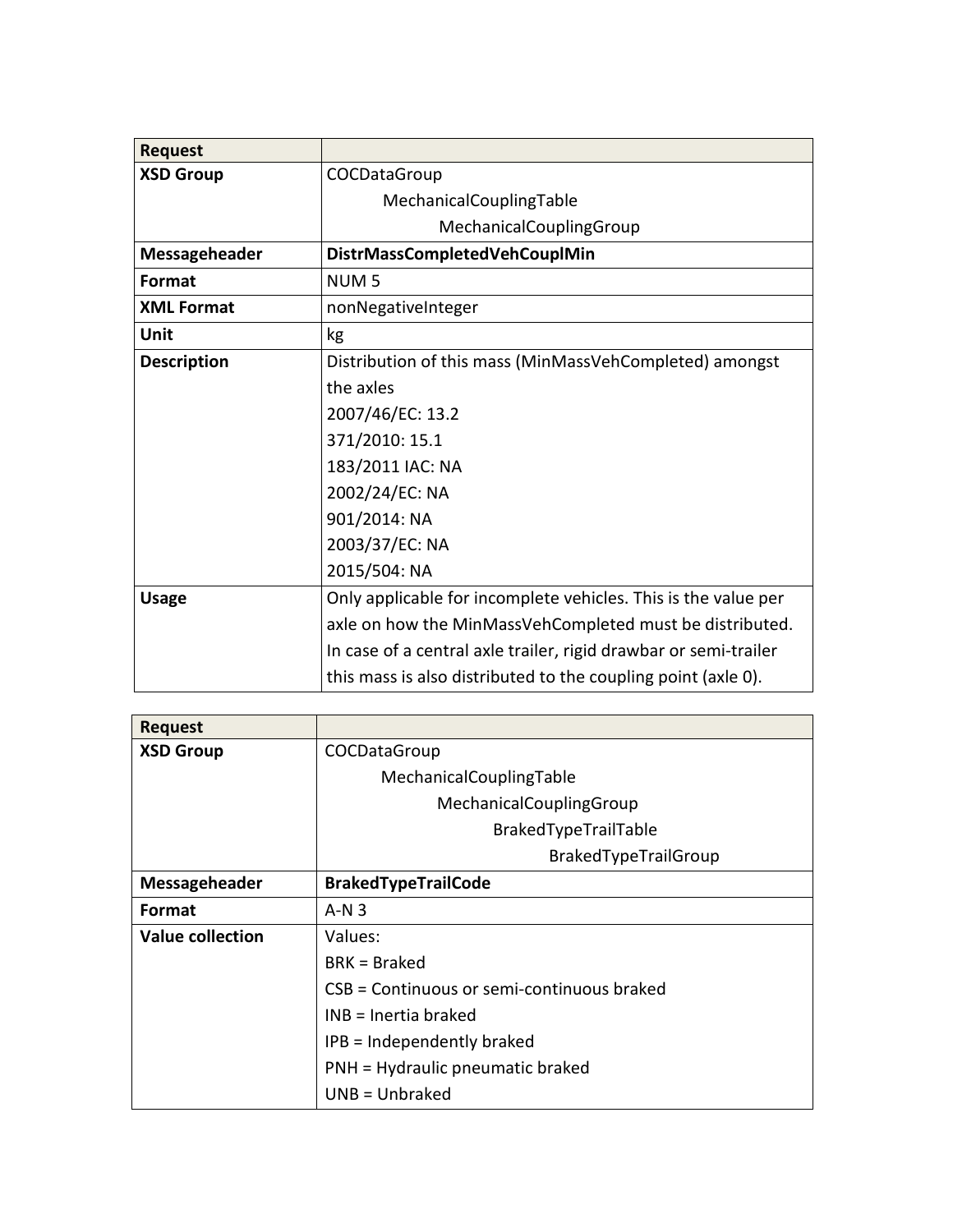|                    | $HDB = Hyd$ raulic braked                                                                                                                                                                           |
|--------------------|-----------------------------------------------------------------------------------------------------------------------------------------------------------------------------------------------------|
|                    | PNB = Pneumatic braked                                                                                                                                                                              |
|                    |                                                                                                                                                                                                     |
| <b>Description</b> | 4.1.3. Technically permissible towable mass(es) for each                                                                                                                                            |
|                    | chassis/braking configuration of the R- or S- category vehicle:                                                                                                                                     |
|                    | 4.1.4. Total technically permissible mass(es) of the<br>combination with a towed vehicle (R- or S- category vehicle)<br>for each chassis/braking configuration of the R- or S- category<br>vehicle. |
|                    | 2015/504: 4.1.3. and 4.1.4.                                                                                                                                                                         |

| <b>Request</b>     |                                                                 |
|--------------------|-----------------------------------------------------------------|
| <b>XSD Group</b>   | COCDataGroup                                                    |
|                    | MechanicalCouplingTable                                         |
|                    | MechanicalCouplingGroup                                         |
|                    | BrakedTypeTrailTable                                            |
|                    | BrakedTypeTrailGroup                                            |
|                    | DrawbarTypeTable                                                |
|                    | DrawbarTypeGroup                                                |
| Messageheader      | <b>TypeTrailerCode</b>                                          |
| Format             | $A-N3$                                                          |
| Unit               | = Drawbar<br>DB                                                 |
|                    | $=$ Rigid drawbar<br>DE.                                        |
|                    | DC.<br>$=$ Centre axle                                          |
|                    | $=$ undefined<br><b>UD</b>                                      |
| <b>Description</b> | 4.1.3. Technically permissible towable mass(es) for each        |
|                    | chassis/braking configuration of the R- or S- category vehicle: |
|                    | 4.1.4. Total technically permissible mass(es) of the            |
|                    | combination with a towed vehicle (R- or S- category vehicle)    |
|                    | for each chassis/braking configuration of the R- or S- category |
|                    | vehicle.                                                        |
|                    | 2015/504: 4.1.3. and 4.1.4.                                     |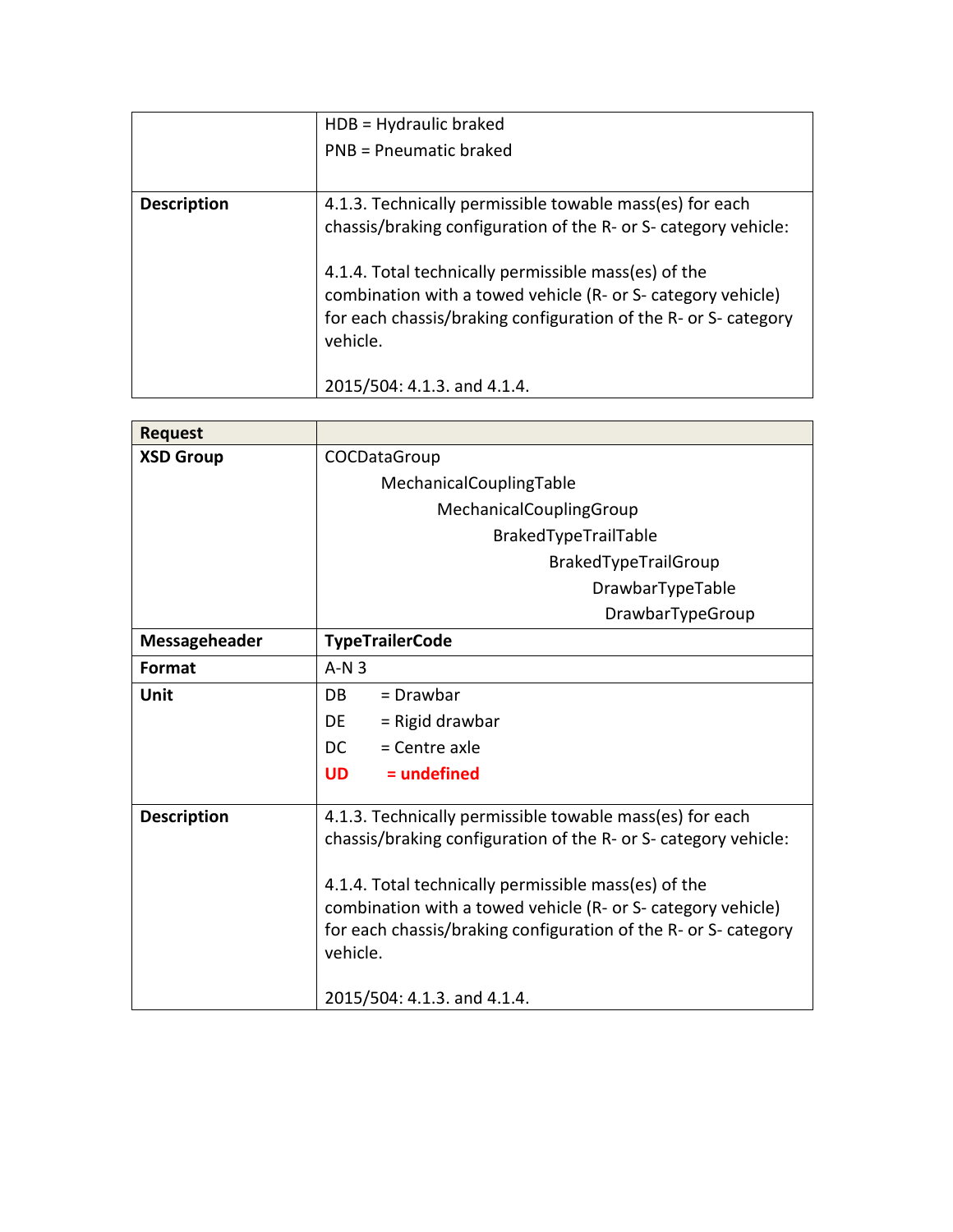| <b>Request</b>       |                                                                                                                                                                                                                                                                                                                                    |
|----------------------|------------------------------------------------------------------------------------------------------------------------------------------------------------------------------------------------------------------------------------------------------------------------------------------------------------------------------------|
| <b>XSD Group</b>     | COCDataGroup                                                                                                                                                                                                                                                                                                                       |
|                      | MechanicalCouplingTable                                                                                                                                                                                                                                                                                                            |
|                      | MechanicalCouplingGroup                                                                                                                                                                                                                                                                                                            |
|                      | BrakedTypeTrailTable                                                                                                                                                                                                                                                                                                               |
|                      | <b>BrakedTypeTrailGroup</b>                                                                                                                                                                                                                                                                                                        |
|                      | DrawbarTypeTable                                                                                                                                                                                                                                                                                                                   |
|                      | DrawbarTypeGroup                                                                                                                                                                                                                                                                                                                   |
| <b>Messageheader</b> | TechnPermMaxMassCombinTrail                                                                                                                                                                                                                                                                                                        |
| <b>Format</b>        | NUM 6                                                                                                                                                                                                                                                                                                                              |
| Unit                 | kg                                                                                                                                                                                                                                                                                                                                 |
| <b>Description</b>   | 4.1.3. Technically permissible towable mass(es) for each<br>chassis/braking configuration of the R- or S- category vehicle:<br>4.1.4. Total technically permissible mass(es) of the<br>combination with a towed vehicle (R- or S- category vehicle)<br>for each chassis/braking configuration of the R- or S- category<br>vehicle. |
|                      | 2015/504: 4.1.3. and 4.1.4.                                                                                                                                                                                                                                                                                                        |

| <b>Request</b>       |                                                                                                                                                                                                     |
|----------------------|-----------------------------------------------------------------------------------------------------------------------------------------------------------------------------------------------------|
| <b>XSD Group</b>     | COCDataGroup                                                                                                                                                                                        |
|                      | MechanicalCouplingTable                                                                                                                                                                             |
|                      | MechanicalCouplingGroup                                                                                                                                                                             |
|                      | BrakedTypeTrailTable                                                                                                                                                                                |
|                      | <b>BrakedTypeTrailGroup</b>                                                                                                                                                                         |
|                      | DrawbarTypeTable                                                                                                                                                                                    |
|                      | DrawbarTypeGroup                                                                                                                                                                                    |
| <b>Messageheader</b> | TechnPermMaxMassCombinTrailMax                                                                                                                                                                      |
| Format               | NUM <sub>6</sub>                                                                                                                                                                                    |
| Unit                 | kg                                                                                                                                                                                                  |
| <b>Description</b>   | 4.1.3. Technically permissible towable mass(es) for each<br>chassis/braking configuration of the R- or S- category vehicle:                                                                         |
|                      | 4.1.4. Total technically permissible mass(es) of the<br>combination with a towed vehicle (R- or S- category vehicle)<br>for each chassis/braking configuration of the R- or S- category<br>vehicle. |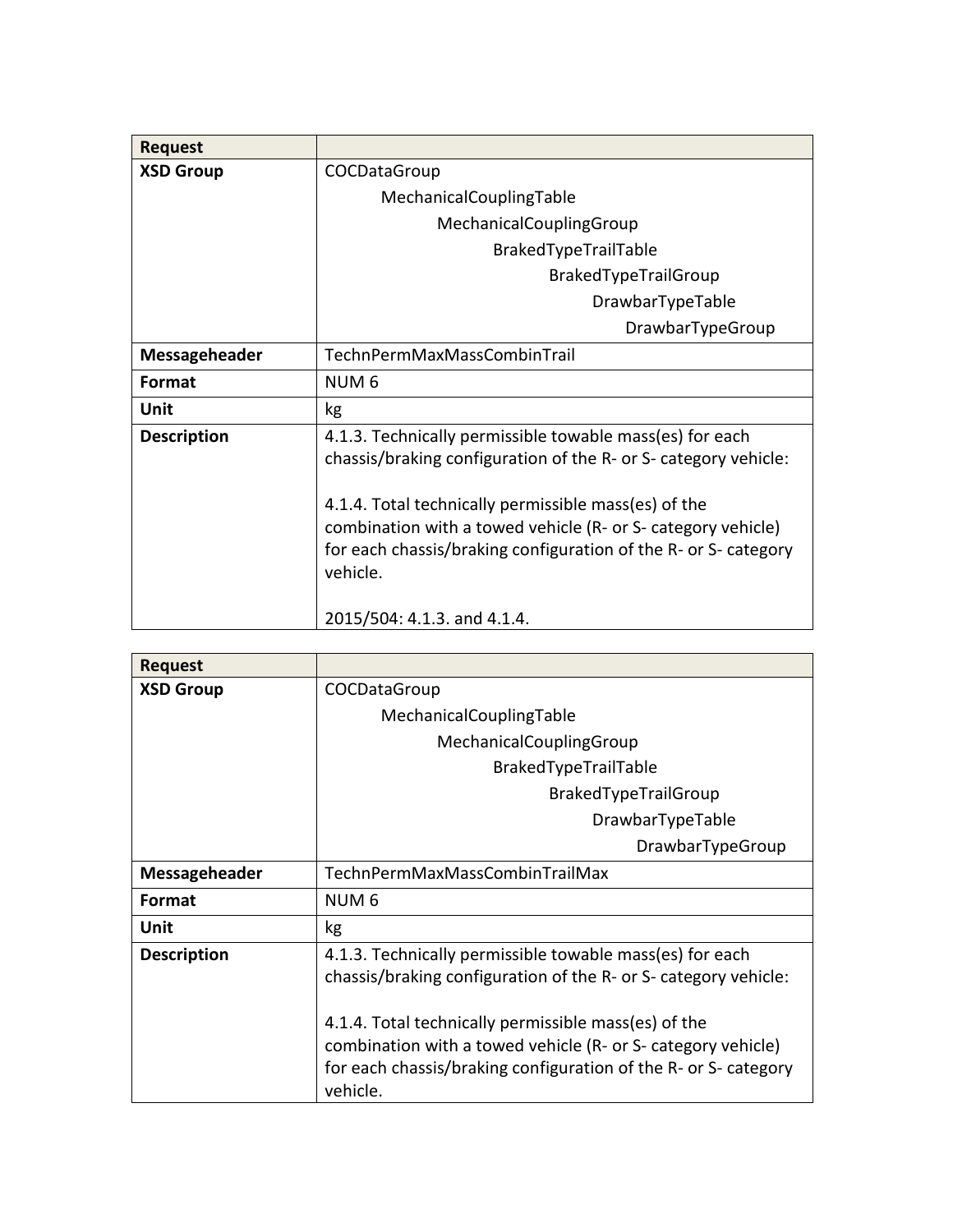| 2015/504: 4.1.3. and 4.1.4. |
|-----------------------------|

| <b>Request</b>     |                                                                                                                                                                                                     |
|--------------------|-----------------------------------------------------------------------------------------------------------------------------------------------------------------------------------------------------|
| <b>XSD Group</b>   | COCDataGroup                                                                                                                                                                                        |
|                    | MechanicalCouplingTable                                                                                                                                                                             |
|                    | MechanicalCouplingGroup                                                                                                                                                                             |
|                    | BrakedTypeTrailTable                                                                                                                                                                                |
|                    | BrakedTypeTrailGroup                                                                                                                                                                                |
|                    | DrawbarTypeTable                                                                                                                                                                                    |
|                    | DrawbarTypeGroup                                                                                                                                                                                    |
| Messageheader      | TechnPermMaxMassCombinTrailMin                                                                                                                                                                      |
| Format             | NUM <sub>6</sub>                                                                                                                                                                                    |
| Unit               | kg                                                                                                                                                                                                  |
| <b>Description</b> | 4.1.3. Technically permissible towable mass(es) for each<br>chassis/braking configuration of the R- or S- category vehicle:                                                                         |
|                    | 4.1.4. Total technically permissible mass(es) of the<br>combination with a towed vehicle (R- or S- category vehicle)<br>for each chassis/braking configuration of the R- or S- category<br>vehicle. |
|                    | 2015/504: 4.1.3. and 4.1.4.                                                                                                                                                                         |

| <b>Request</b>     |                                                                 |
|--------------------|-----------------------------------------------------------------|
| <b>XSD Group</b>   | COCDataGroup                                                    |
|                    | MechanicalCouplingTable                                         |
|                    | MechanicalCouplingGroup                                         |
|                    | BrakedTypeTrailTable                                            |
|                    | <b>BrakedTypeTrailGroup</b>                                     |
|                    | DrawbarTypeTable                                                |
|                    | DrawbarTypeGroup                                                |
| Messageheader      | <b>TechPermMaxTowMassTrailer</b>                                |
| <b>Format</b>      | NUM <sub>6</sub>                                                |
| Unit               | kg                                                              |
| <b>Description</b> | 4.1.3. Technically permissible towable mass(es) for each        |
|                    | chassis/braking configuration of the R- or S- category vehicle: |
|                    |                                                                 |
|                    | 4.1.4. Total technically permissible mass(es) of the            |
|                    | combination with a towed vehicle (R- or S- category vehicle)    |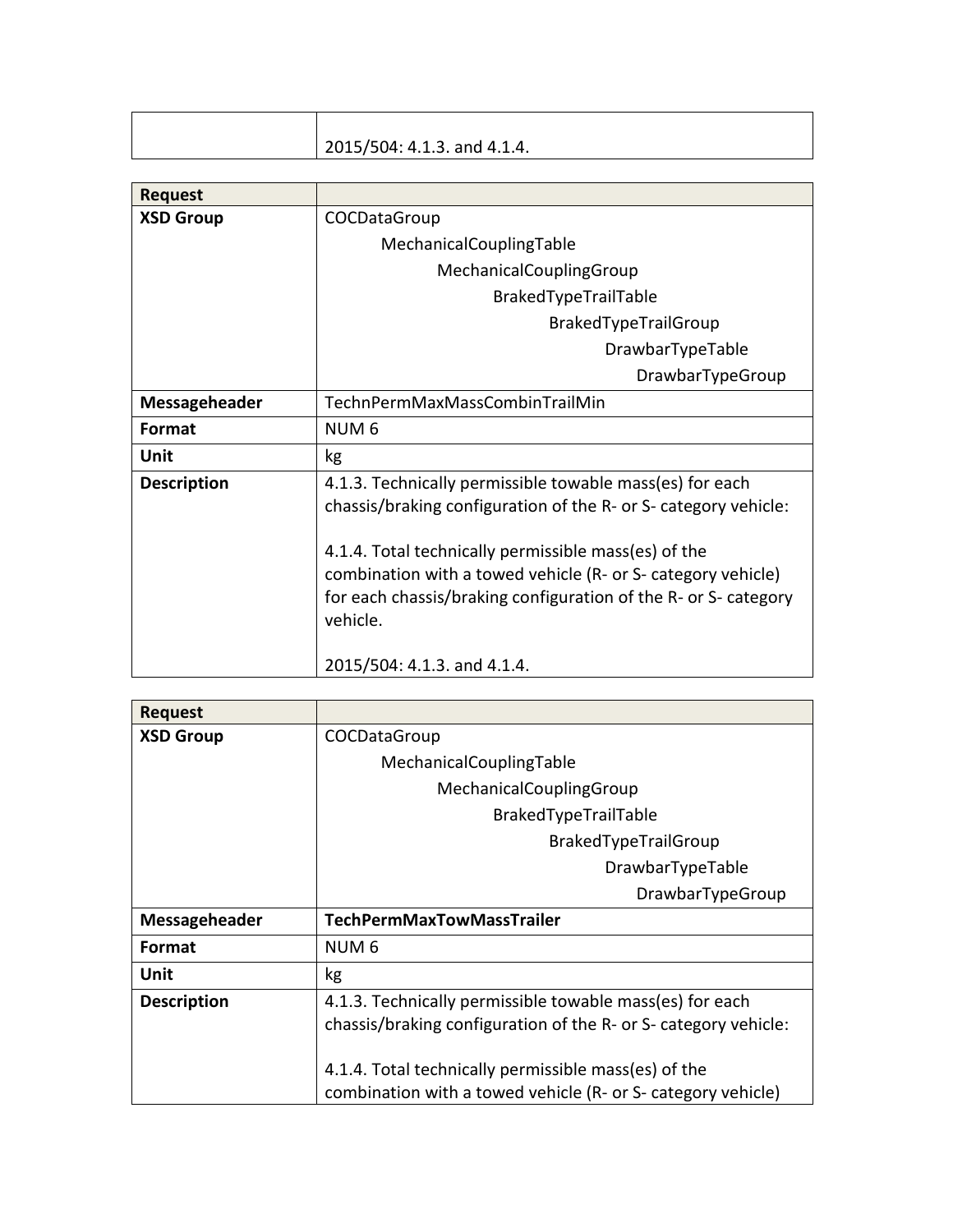| for each chassis/braking configuration of the R- or S- category<br>vehicle. |
|-----------------------------------------------------------------------------|
| 2015/504: 4.1.3. and 4.1.4.                                                 |

| <b>Request</b>     |                                                                                                                                                                                                                                                     |
|--------------------|-----------------------------------------------------------------------------------------------------------------------------------------------------------------------------------------------------------------------------------------------------|
| <b>XSD Group</b>   | COCDataGroup                                                                                                                                                                                                                                        |
|                    | MechanicalCouplingTable                                                                                                                                                                                                                             |
|                    | MechanicalCouplingGroup                                                                                                                                                                                                                             |
|                    | BrakedTypeTrailTable                                                                                                                                                                                                                                |
|                    | BrakedTypeTrailGroup                                                                                                                                                                                                                                |
|                    | DrawbarTypeTable                                                                                                                                                                                                                                    |
|                    | DrawbarTypeGroup                                                                                                                                                                                                                                    |
| Messageheader      | <b>TechPermMaxTowMassTrailerMax</b>                                                                                                                                                                                                                 |
| Format             | NUM <sub>6</sub>                                                                                                                                                                                                                                    |
| Unit               | kg                                                                                                                                                                                                                                                  |
| <b>Description</b> | 4.1.3. Technically permissible towable mass(es) for each<br>chassis/braking configuration of the R- or S- category vehicle:<br>4.1.4. Total technically permissible mass(es) of the<br>combination with a towed vehicle (R- or S- category vehicle) |
|                    | for each chassis/braking configuration of the R- or S- category<br>vehicle.<br>2015/504: 4.1.3. and 4.1.4.                                                                                                                                          |

| <b>Request</b>     |                                                                                                                             |
|--------------------|-----------------------------------------------------------------------------------------------------------------------------|
| <b>XSD Group</b>   | COCDataGroup                                                                                                                |
|                    | MechanicalCouplingTable                                                                                                     |
|                    | MechanicalCouplingGroup                                                                                                     |
|                    | BrakedTypeTrailTable                                                                                                        |
|                    | BrakedTypeTrailGroup                                                                                                        |
|                    | DrawbarTypeTable                                                                                                            |
|                    | DrawbarTypeGroup                                                                                                            |
| Messageheader      | <b>TechPermMaxTowMassTrailerMin</b>                                                                                         |
| <b>Format</b>      | NUM <sub>6</sub>                                                                                                            |
| Unit               | kg                                                                                                                          |
| <b>Description</b> | 4.1.3. Technically permissible towable mass(es) for each<br>chassis/braking configuration of the R- or S- category vehicle: |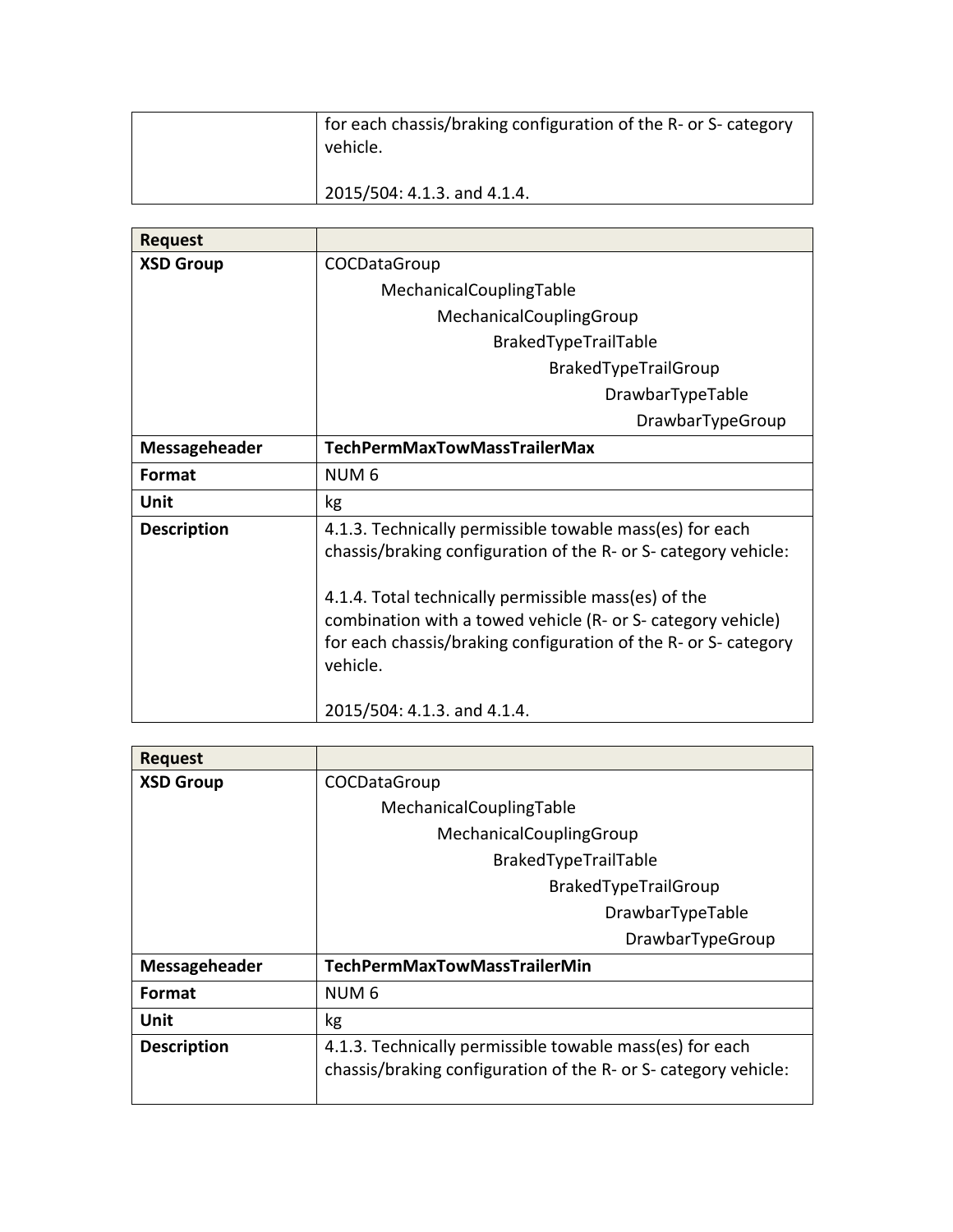| 4.1.4. Total technically permissible mass(es) of the<br>combination with a towed vehicle (R- or S- category vehicle)<br>for each chassis/braking configuration of the R- or S- category<br>vehicle. |
|-----------------------------------------------------------------------------------------------------------------------------------------------------------------------------------------------------|
| 2015/504: 4.1.3. and 4.1.4.                                                                                                                                                                         |

**Request XSD Group COCDataGroup** OptionalDevicesTable OptionalDevicesGroup **Messageheader OptionalDevice Format**  $A-N 400$ **Description** List of optional devices. 2015/504: 21.1.

| <b>Request</b>          |                                                                                                                                                                                                                                            |
|-------------------------|--------------------------------------------------------------------------------------------------------------------------------------------------------------------------------------------------------------------------------------------|
| <b>XSD Group</b>        | COCDataGroup                                                                                                                                                                                                                               |
|                         | ProtectHazardSubstCabineGroup                                                                                                                                                                                                              |
| Messageheader           | ProtectHazardSubstAerisolInd                                                                                                                                                                                                               |
| Format                  | A-N 1                                                                                                                                                                                                                                      |
| <b>Value collection</b> | Y/N                                                                                                                                                                                                                                        |
| <b>Description</b>      | Vehicle equipped with a cab classified for protection against<br>hazardous substances of category 2/3/4: and a Dust filter/<br>Aerosol filter/ Vapour filter with regard to protection against<br>hazardous substances.<br>2015/504: 58.3. |

| <b>Request</b>          |                                                                                                                                                                                                                                            |
|-------------------------|--------------------------------------------------------------------------------------------------------------------------------------------------------------------------------------------------------------------------------------------|
| <b>XSD Group</b>        | COCDataGroup                                                                                                                                                                                                                               |
|                         | ProtectHazardSubstCabineGroup                                                                                                                                                                                                              |
| Messageheader           | ProtectHazardSubstDustFiltInd                                                                                                                                                                                                              |
| Format                  | $A-N1$                                                                                                                                                                                                                                     |
| <b>Value collection</b> | Y/N                                                                                                                                                                                                                                        |
| <b>Description</b>      | Vehicle equipped with a cab classified for protection against<br>hazardous substances of category 2/3/4: and a Dust filter/<br>Aerosol filter/ Vapour filter with regard to protection against<br>hazardous substances.<br>2015/504: 58.3. |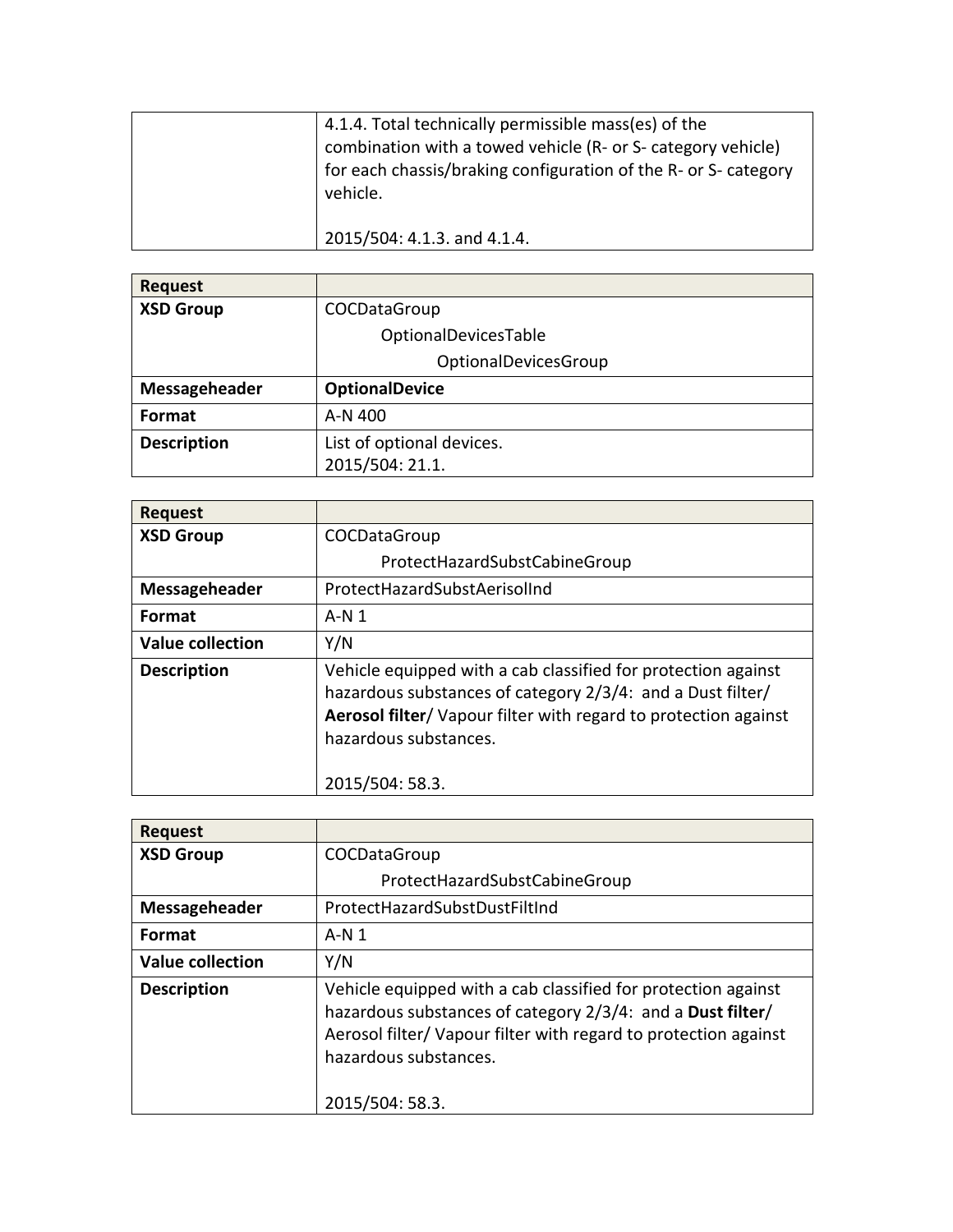| <b>Request</b>          |                                                                                                                                                                                                                         |
|-------------------------|-------------------------------------------------------------------------------------------------------------------------------------------------------------------------------------------------------------------------|
| <b>XSD Group</b>        | COCDataGroup                                                                                                                                                                                                            |
|                         | ProtectHazardSubstCabineGroup                                                                                                                                                                                           |
| Messageheader           | ProtectHazardSubstVapFilterInd                                                                                                                                                                                          |
| <b>Format</b>           | $A-N1$                                                                                                                                                                                                                  |
| <b>Value collection</b> | Y/N                                                                                                                                                                                                                     |
| <b>Description</b>      | Vehicle equipped with a cab classified for protection against<br>hazardous substances of category 2/3/4: and a Dust filter/<br>Aerosol filter/ Vapour filter with regard to protection against<br>hazardous substances. |
|                         | 2015/504: 58.3.                                                                                                                                                                                                         |

| <b>Request</b>          |                                                                                                                                                                                                                                 |
|-------------------------|---------------------------------------------------------------------------------------------------------------------------------------------------------------------------------------------------------------------------------|
| <b>XSD Group</b>        | COCDataGroup                                                                                                                                                                                                                    |
|                         | ProtAgainstHazardSubstCabineGroup                                                                                                                                                                                               |
|                         | ProtectHazardSubstCabCatTable                                                                                                                                                                                                   |
|                         | ProtectHazardSubstCabCatGroup                                                                                                                                                                                                   |
|                         |                                                                                                                                                                                                                                 |
| Messageheader           | <b>ProtectHazardSubstCabineCateg</b>                                                                                                                                                                                            |
|                         |                                                                                                                                                                                                                                 |
| <b>Format</b>           | $A-N2$                                                                                                                                                                                                                          |
| <b>Value collection</b> | $\overline{2}$<br>$=$ Category 2                                                                                                                                                                                                |
|                         | 3<br>= Category 3                                                                                                                                                                                                               |
|                         | = Category 4<br>4                                                                                                                                                                                                               |
| <b>Description</b>      | Vehicle equipped with a cab classified for protection against<br>hazardous substances of <b>category 2/3/4</b> :0and a Dust filter/<br>Aerosol filter/ Vapour filter with regard to protection against<br>hazardous substances. |
|                         | 2015/504: 58.3.                                                                                                                                                                                                                 |

| <b>Request</b>          |                               |
|-------------------------|-------------------------------|
| <b>XSD Group</b>        | COCDataGroup                  |
|                         | ProtectiveStructureTable      |
|                         | ProtectiveStructureGroup      |
| Messageheader           | ProtectiveStructureApplicCode |
| Format                  | $A-N5$                        |
| <b>Value collection</b> | <b>FOR</b><br>$=$ Forestry    |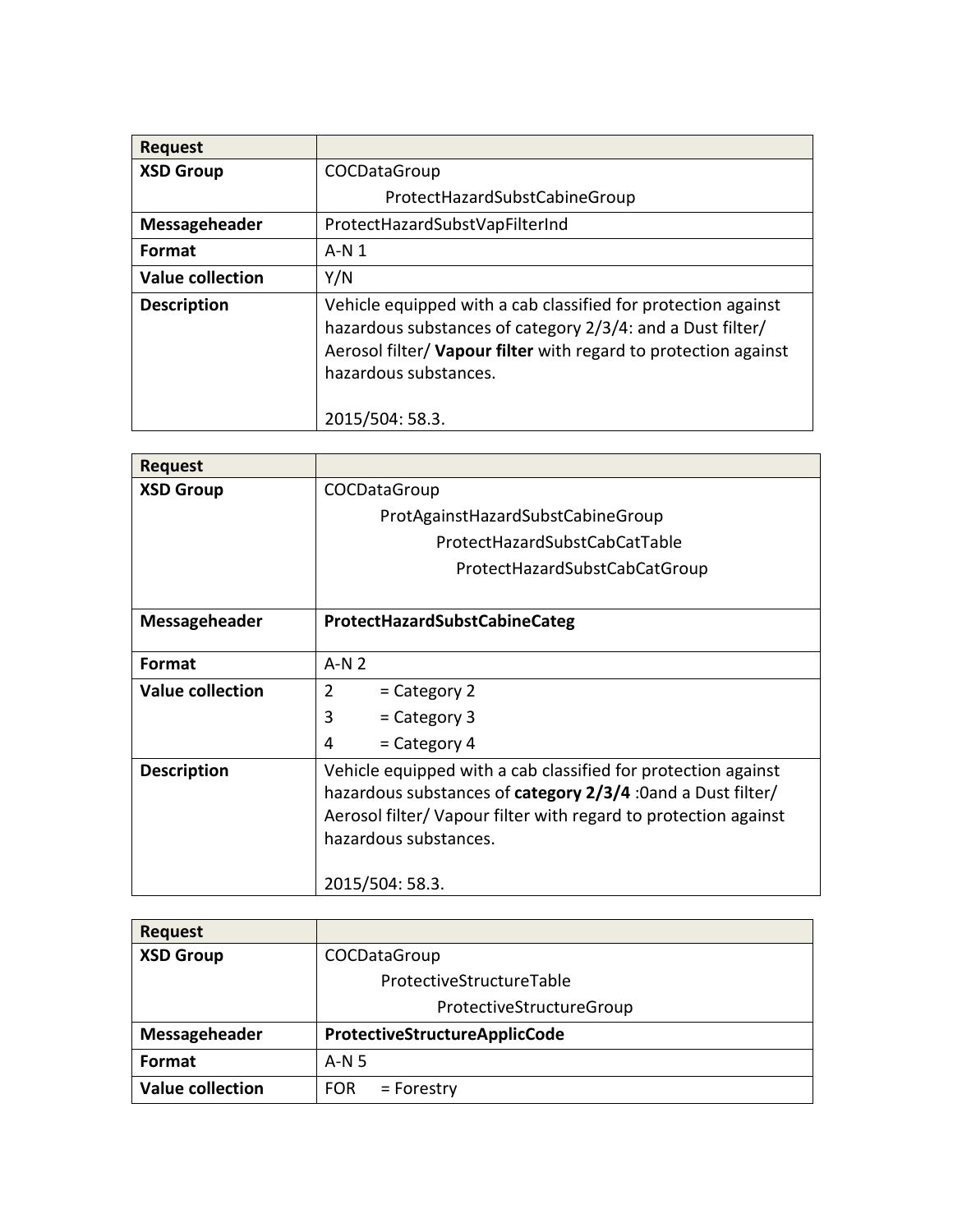|                    | $NOF = Non Forestry$                                                                           |
|--------------------|------------------------------------------------------------------------------------------------|
|                    | NFF = Forestry-Non Forestry                                                                    |
| <b>Description</b> | Vehicle equipped with falling object protective structures<br>(FOPS) for forestry applications |
|                    | 2015/504: 47.1. and 47.2. and 55.1.                                                            |

| <b>Request</b>          |                                                            |
|-------------------------|------------------------------------------------------------|
| <b>XSD Group</b>        | COCDataGroup                                               |
|                         | ProtectiveStructureTable                                   |
|                         | ProtectiveStructureGroup                                   |
| Messageheader           | <b>ProtectiveStructureCode</b>                             |
| Format                  | A-N 5                                                      |
| Unit                    |                                                            |
| <b>Value collection</b> | ROPS = Rollover protective structure                       |
|                         | FOPS = Falling objects protective structure                |
|                         | OPS = Protection against pentrating objects                |
| <b>Description</b>      | Vehicle equipped with falling object protective structures |
|                         | (FOPS) for forestry applications.                          |
|                         |                                                            |
|                         | 2015/504: 47.1. and 47.2. and 55.1.                        |

| <b>Request</b>          |                                                 |
|-------------------------|-------------------------------------------------|
| <b>XSD Group</b>        | COCDataGroup                                    |
|                         | ProtectiveStructureTable                        |
|                         | ProtectiveStructureGroup                        |
| Messageheader           | ProtectiveStructureEquipmCode                   |
| Format                  | $A-N3$                                          |
| <b>Value collection</b> | <b>CMP</b><br>$=$ Compulsory                    |
|                         | = Optional<br>OPT.                              |
|                         | $=$ Standard<br><b>STD</b>                      |
| <b>Description</b>      | Equipment of ROPS: compulsory/optional/standard |
|                         | 2015/504: 46.1.                                 |

| <b>Request</b>   |                          |
|------------------|--------------------------|
| <b>XSD Group</b> | COCDataGroup             |
|                  | ProtectiveStructureTable |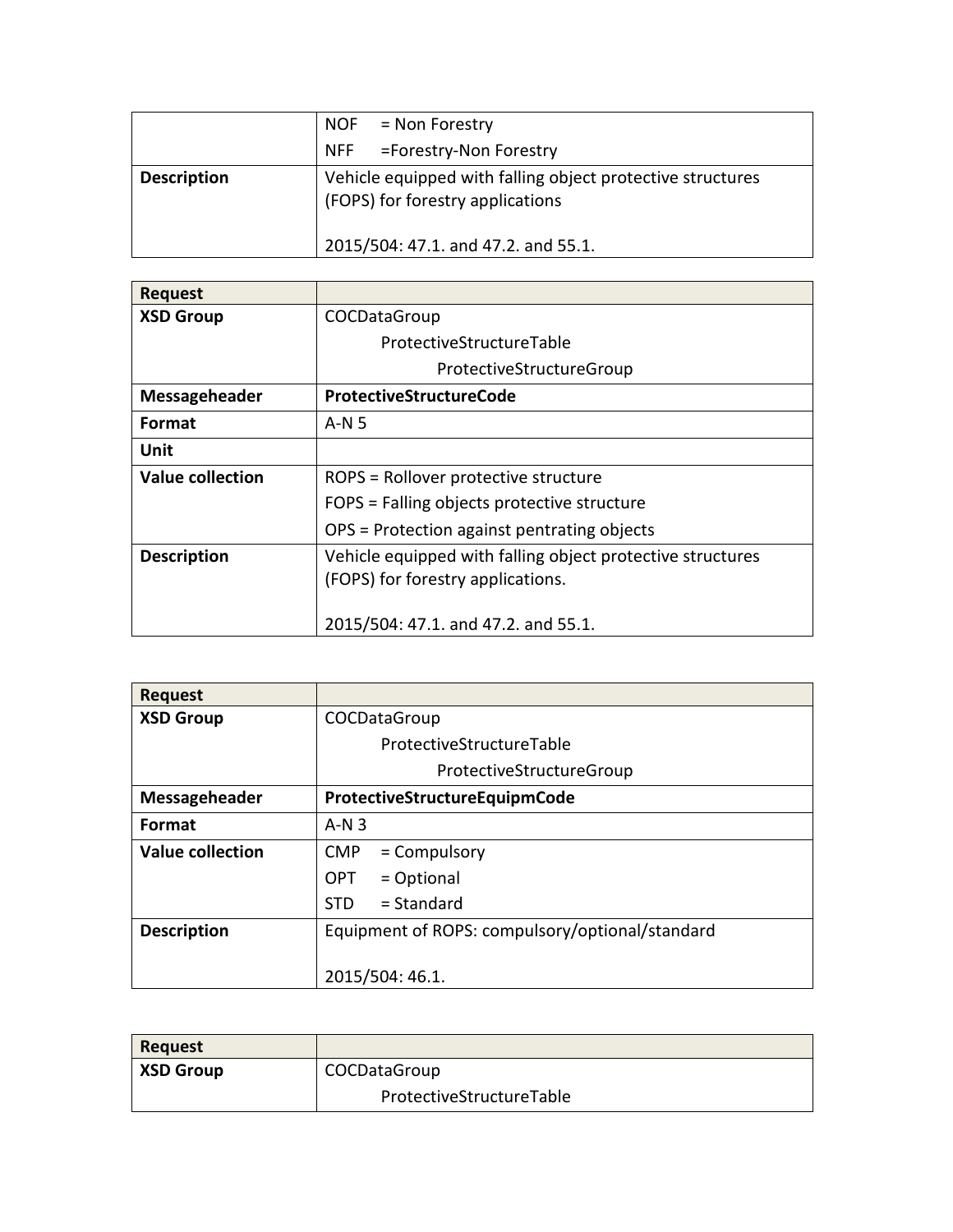|                         | ProtectiveStructureGroup                          |
|-------------------------|---------------------------------------------------|
| Messageheader           | ProtectiveStructureFoldablCode                    |
| Format                  | $A-N3$                                            |
| <b>Value collection</b> | $=$ Fold Down<br>FD                               |
|                         | =Not Fold Down(Fixed)<br><b>FX</b>                |
| <b>Description</b>      | In the case of roll bar: fold-down/not fold down. |
|                         | 2003/37: 10.1.3                                   |
|                         | 2015/504: 46.2.1.                                 |

| <b>Request</b>          |                                            |
|-------------------------|--------------------------------------------|
| <b>XSD Group</b>        | COCDataGroup                               |
|                         | ProtectiveStructureTable                   |
|                         | ProtectiveStructureGroup                   |
| Messageheader           | ProtectiveStructureFoldingCode             |
| Format                  | $A-N3$                                     |
| <b>Value collection</b> | $=$ With Tools<br><b>WIT</b>               |
|                         | =Without Tools (eXcluding)<br>EXT.         |
| <b>Description</b>      | Folding: with tools/folding without tools. |
|                         | 2015/504: 46.2.2.1.                        |

| <b>Request</b>          |                                      |
|-------------------------|--------------------------------------|
| <b>XSD Group</b>        | COCDataGroup                         |
|                         | ProtectiveStructureTable             |
|                         | ProtectiveStructureGroup             |
| Messageheader           | ProtectStructLockingMechnCode        |
| <b>Format</b>           | $A-N3$                               |
| <b>Value collection</b> | = Manual<br>MAN                      |
|                         | $=$ Automatic<br>AUT                 |
| <b>Description</b>      | Locking mechanism: manual/automatic. |
|                         | 2015/504: 46.2.2.2.                  |

| <b>Request</b>   |                                |
|------------------|--------------------------------|
| <b>XSD Group</b> | COCDataGroup                   |
|                  | ProtectiveStructureTable       |
|                  | ProtectiveStructureGroup       |
| Messageheader    | <b>ProtectiveStructureMake</b> |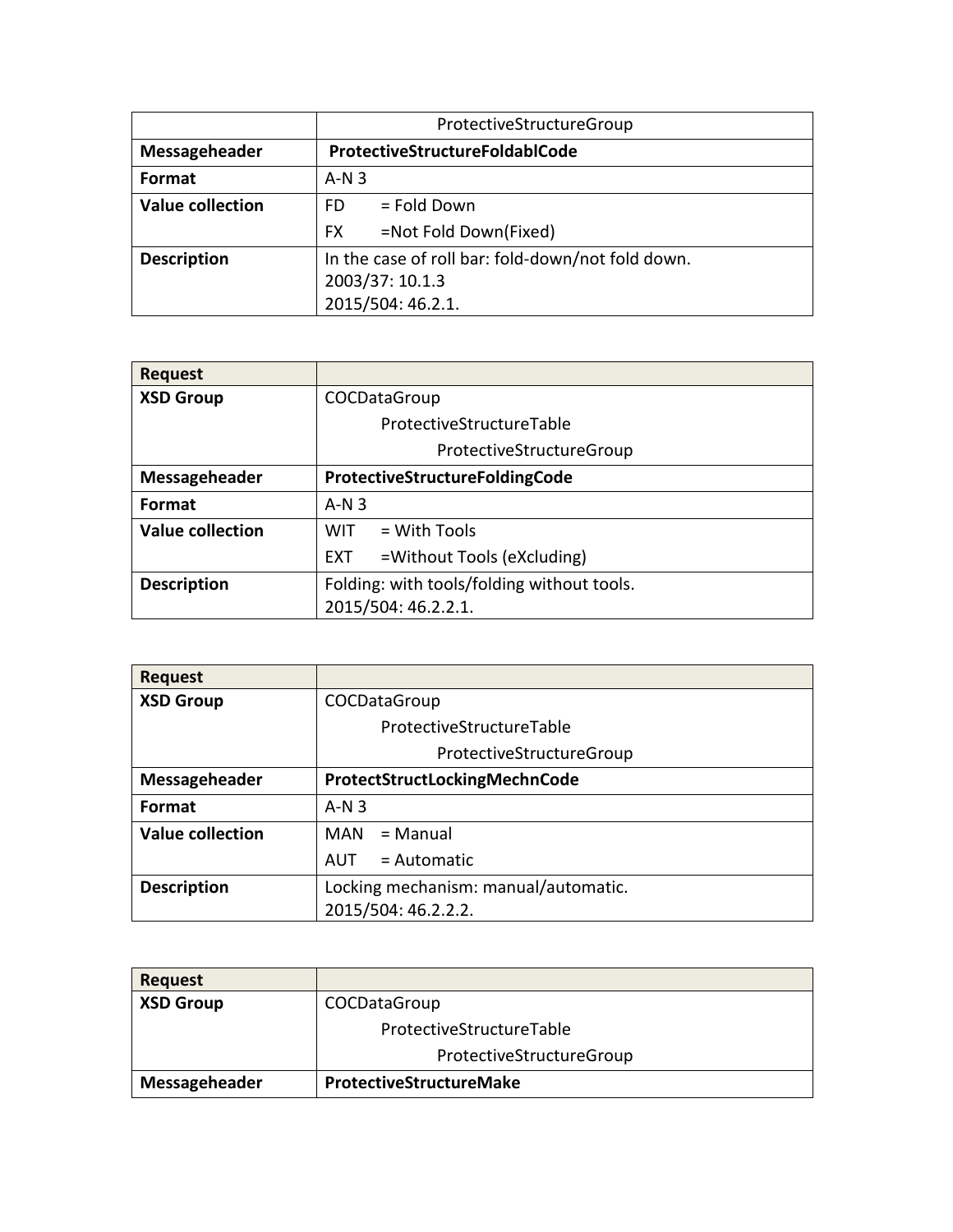| <b>Format</b>      | A-N 52                                                                                  |
|--------------------|-----------------------------------------------------------------------------------------|
| <b>Description</b> | Make(s) (trade name(s) of manufacturer).<br>2003/37: 10.1. and 10.1.3<br>2015/504: 2.1. |

| <b>Request</b>          |                                                           |
|-------------------------|-----------------------------------------------------------|
| <b>XSD Group</b>        | COCDataGroup                                              |
|                         | ProtectiveStructureTable                                  |
|                         | ProtectiveStructureGroup                                  |
| Messageheader           | <b>ProtectStructurePositionCode</b>                       |
| Format                  | $A-N3$                                                    |
| <b>Value collection</b> | F<br>$=$ Front                                            |
|                         | R<br>$=$ Rear                                             |
|                         | $=$ Front and rear<br>FR.                                 |
| <b>Description</b>      | ROPS by cab/by frame/by roll bar(s) mounted at front/rear |
|                         | 2003/37: 10.1.3                                           |
|                         | 2015/504: 46.2.                                           |

| <b>Request</b>          |                                                           |
|-------------------------|-----------------------------------------------------------|
| <b>XSD Group</b>        | COCDataGroup                                              |
|                         | ProtectiveStructureTable                                  |
|                         | ProtectiveStructureGroup                                  |
| Messageheader           | ProtectiveStructureRopsByCode                             |
| Format                  | $A-N3$                                                    |
| <b>Value collection</b> | CAB<br>$=$ By cab                                         |
|                         | $FRA = By frame$                                          |
|                         | $=$ By roll bar<br>ROL                                    |
| <b>Description</b>      | ROPS by cab/by frame/by roll bar(s) mounted at front/rear |
|                         | 2003/37: 10.1. and 10.1.3.                                |
|                         | 2015/504: 46.2.                                           |

| <b>Request</b>   |                               |
|------------------|-------------------------------|
| <b>XSD Group</b> | COCDataGroup                  |
|                  | ProtectiveStructureTable      |
|                  | ProtectiveStructureGroup      |
| Messageheader    | ProtectStructTypeApprovalNumb |
| <b>Format</b>    | A-N 40                        |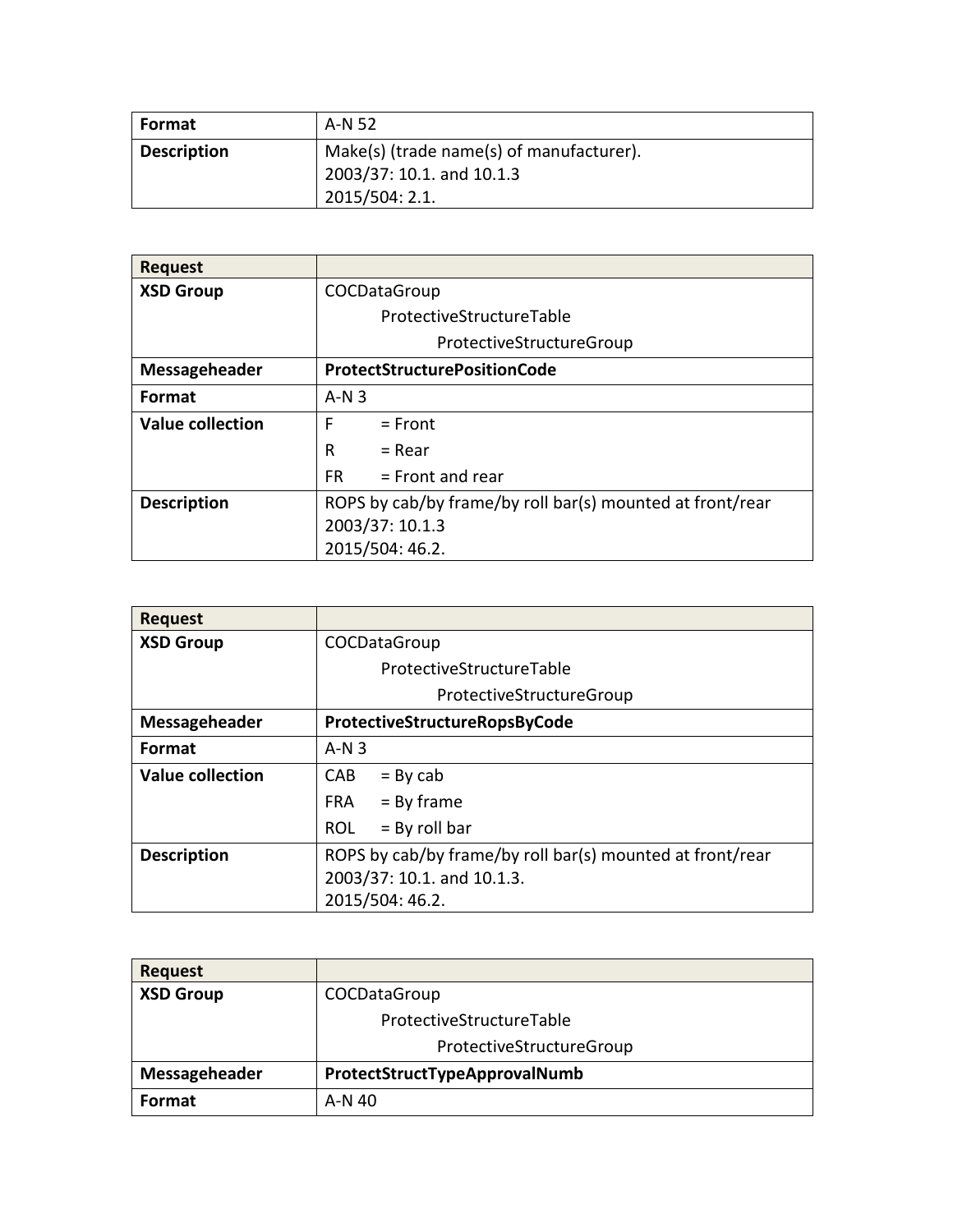| Description | Type-approval number(s).  |
|-------------|---------------------------|
|             | 2003/37: 10.1 and 10.1.3. |
|             | 2015/504: 2.2.2.          |

| <b>Request</b>          |                                                     |
|-------------------------|-----------------------------------------------------|
| <b>XSD Group</b>        | COCDataGroup                                        |
|                         | PtoTable                                            |
|                         | PtoGroup                                            |
| Messageheader           | <b>PtoLocationCode</b>                              |
| Format                  | $A-N3$                                              |
| <b>Value collection</b> | F<br>$=$ Front                                      |
|                         | R<br>$=$ Rear                                       |
|                         | O<br>$=$ other                                      |
| <b>Description</b>      | PTO: front/rear/other(1) (if other specify:) min-1. |
|                         | 2003/37: 3.6.2.                                     |
|                         | 2015/504: 51.2.1.                                   |

| <b>Request</b>     |                                                    |
|--------------------|----------------------------------------------------|
| <b>XSD Group</b>   | COCDataGroup                                       |
|                    | PtoTable                                           |
|                    | PtoGroup                                           |
| Messageheader      | <b>PtoLocationOtherDescription</b>                 |
| <b>Format</b>      | A-N 200                                            |
| <b>Description</b> | PTO: front/rear/other(1) (if other specify:) min-1 |
|                    | 2003/37: 3.6.2.                                    |
|                    | 2015/504: 51.2.1.                                  |

| <b>Request</b>     |                                                                                            |
|--------------------|--------------------------------------------------------------------------------------------|
| <b>XSD Group</b>   | COCDataGroup                                                                               |
|                    | PtoTable                                                                                   |
|                    | PtoGroup                                                                                   |
| Messageheader      | <b>PtoRevolutions</b>                                                                      |
| <b>Format</b>      | NUM <sub>5</sub>                                                                           |
| <b>Unit</b>        | $min-1$                                                                                    |
| <b>Description</b> | PTO: front/rear/other(1) (if other specify:) min-1<br>2003/37: 3.6.2.<br>2015/504: 51.3.2. |

| <b>Request</b>   |              |
|------------------|--------------|
| <b>XSD Group</b> | COCDataGroup |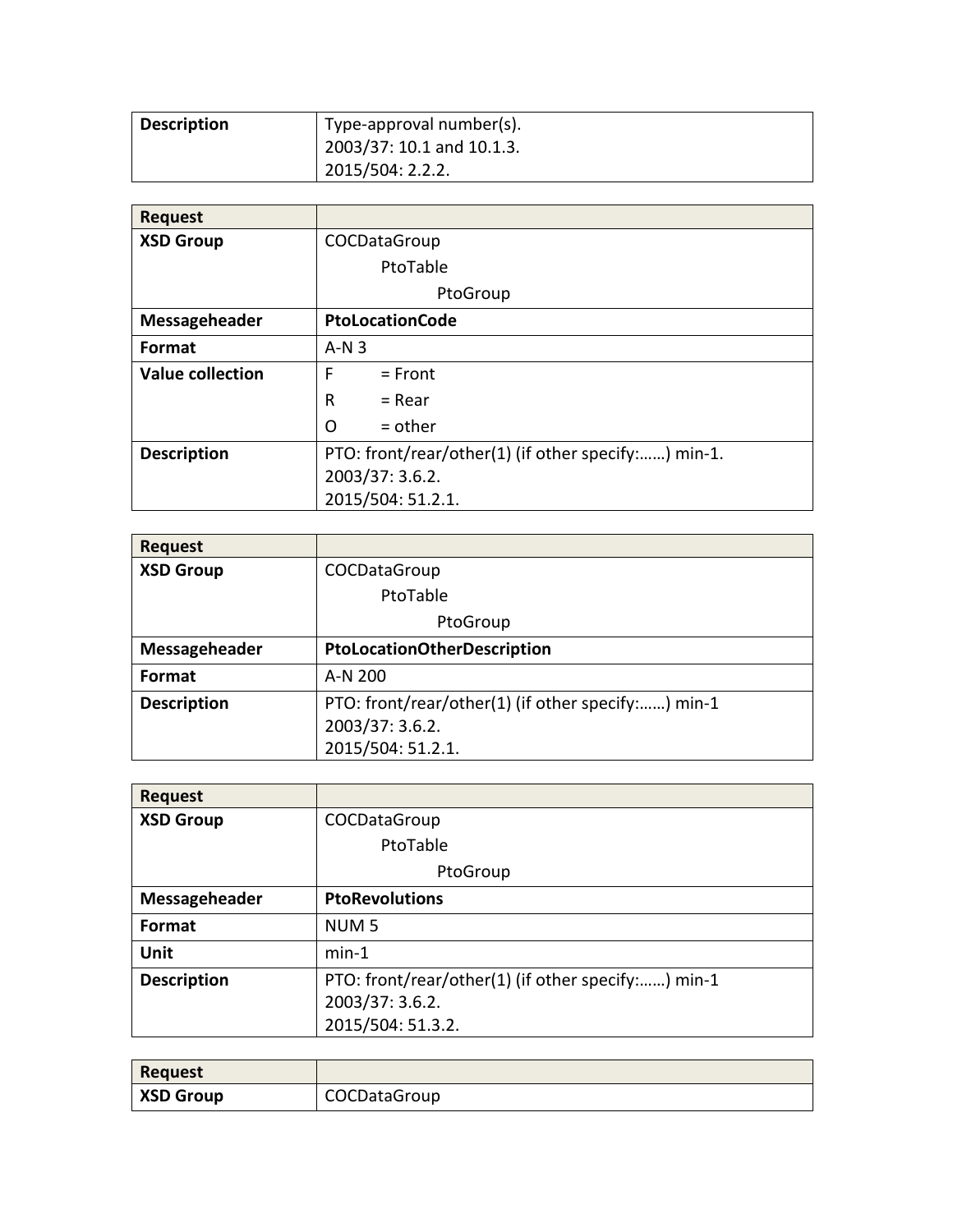|                         | PtoTable                      |
|-------------------------|-------------------------------|
|                         | PtoGroup                      |
| Messageheader           | <b>PtoTypeCode</b>            |
| Format                  | $A-N3$                        |
| <b>Value collection</b> | $MPT = Main PTO$              |
|                         | = Secundary PTO<br><b>SPT</b> |
| <b>Description</b>      | PTO Type                      |
|                         | 2003/37: 3.6.2.               |
|                         | 2015/504: 51.2.1.             |

| <b>Request</b>     |                                    |
|--------------------|------------------------------------|
| <b>XSD Group</b>   | COCDataGroup                       |
|                    | PtoTable                           |
|                    | PtoGroup                           |
|                    | PtoPowerTable                      |
|                    | PtoPowerGroup                      |
| Messageheader      | PtoCorrespondingEngineSpeed        |
| Format             | NUM <sub>5</sub>                   |
| Unit               | $min-1$                            |
| <b>Description</b> | Corresponding engine speed (min-1) |
|                    | 2003/37: 3.6.2.                    |
|                    | 2015/504: 51.2.4.                  |

| <b>Request</b>     |                   |
|--------------------|-------------------|
| <b>XSD Group</b>   | COCDataGroup      |
|                    | PtoTable          |
|                    | PtoGroup          |
|                    | PtoPowerTable     |
|                    | PtoPowerGroup     |
| Messageheader      | <b>PtoPower</b>   |
| Format             | <b>NUM 6,2</b>    |
| <b>Unit</b>        | kW                |
| <b>Description</b> | Power (kW) PTO    |
|                    | 2003/37: 3.6.2.   |
|                    | 2015/504: 51.2.4. |

| <b>Request</b>   |              |
|------------------|--------------|
| <b>XSD Group</b> | COCDataGroup |
|                  | PtoTable     |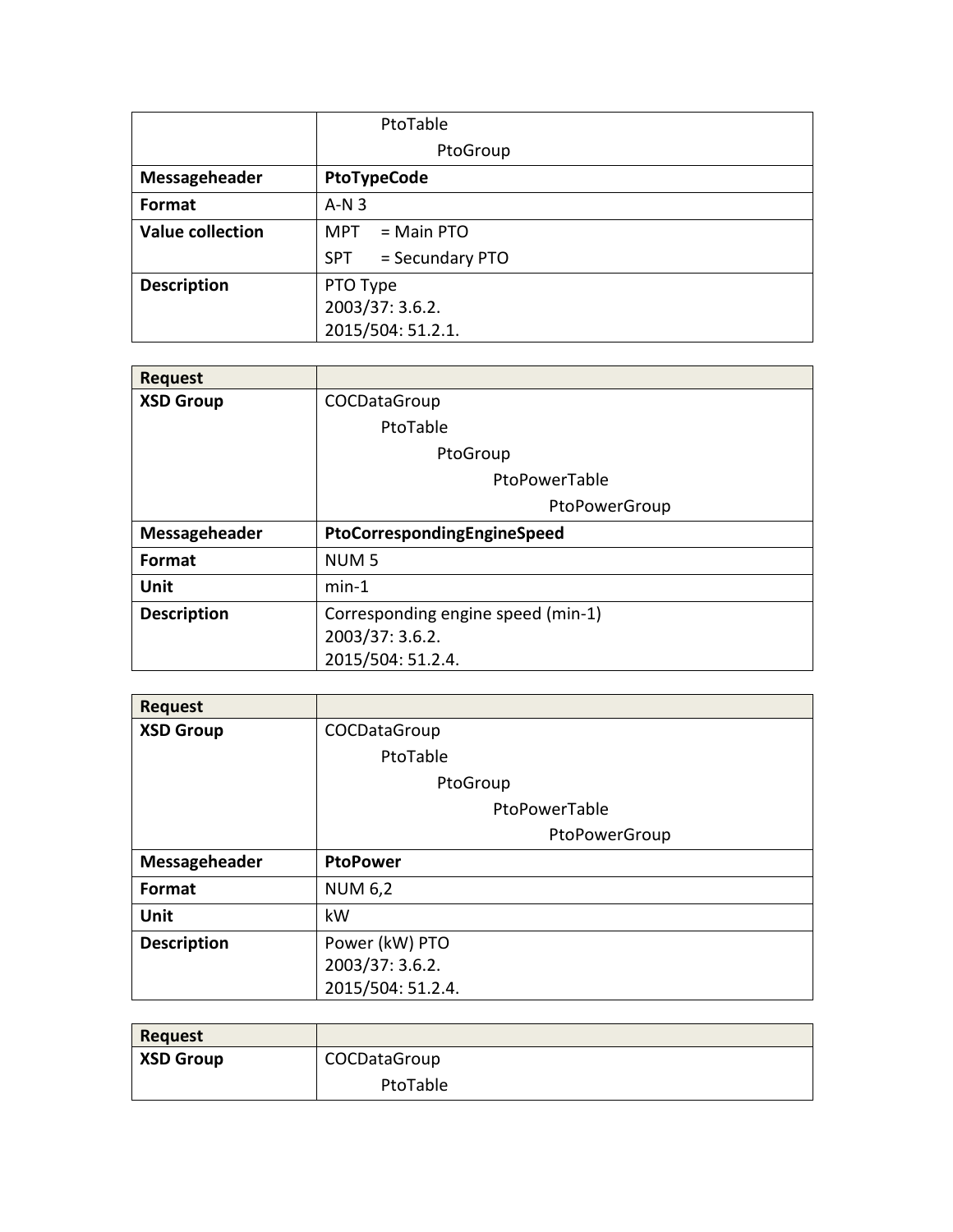|                    | PtoGroup           |
|--------------------|--------------------|
|                    | PtoPowerTable      |
|                    | PtoPowerGroup      |
| Messageheader      | PtoRatedSpeedRange |
| Format             | A-N 15             |
| <b>Description</b> | Rated speed PTO    |
|                    | 2003/37: 3.6.2.    |
|                    | 2015/504: 51.2.4.  |

| <b>Request</b>          |                                                           |
|-------------------------|-----------------------------------------------------------|
| <b>XSD Group</b>        | COCDataGroup                                              |
|                         | TrackSetTable                                             |
|                         | TrackSetGroup                                             |
| Messageheader           | <b>BrakedTrackSetInd</b>                                  |
| <b>Format</b>           | $A-N1$                                                    |
| <b>Value collection</b> | Y/N                                                       |
| <b>Description</b>      | Number and <b>position</b> of braked set of track trains. |
|                         | 2015/504: 3.4.3.                                          |

| <b>Request</b>          |                                          |
|-------------------------|------------------------------------------|
| <b>XSD Group</b>        | COCDataGroup                             |
|                         | TrackSetTable                            |
|                         | TrackSetGroup                            |
|                         |                                          |
| Messageheader           | PoweredTrackSetInd                       |
| <b>Format</b>           | $A-N1$                                   |
| <b>Value collection</b> | Y/N                                      |
| <b>Description</b>      | Position of powered set of track trains. |
|                         | 2015/504: 3.4.2.                         |

| <b>Request</b>     |                         |
|--------------------|-------------------------|
| <b>XSD Group</b>   | COCDataGroup            |
|                    | TrackSetTable           |
|                    | TrackSetGroup           |
| Messageheader      | <b>TrackSetNumber</b>   |
| Format             | NUM <sub>2</sub>        |
| <b>Description</b> | Set of track trains No. |
|                    | 2015/504: 4.1.2.3.      |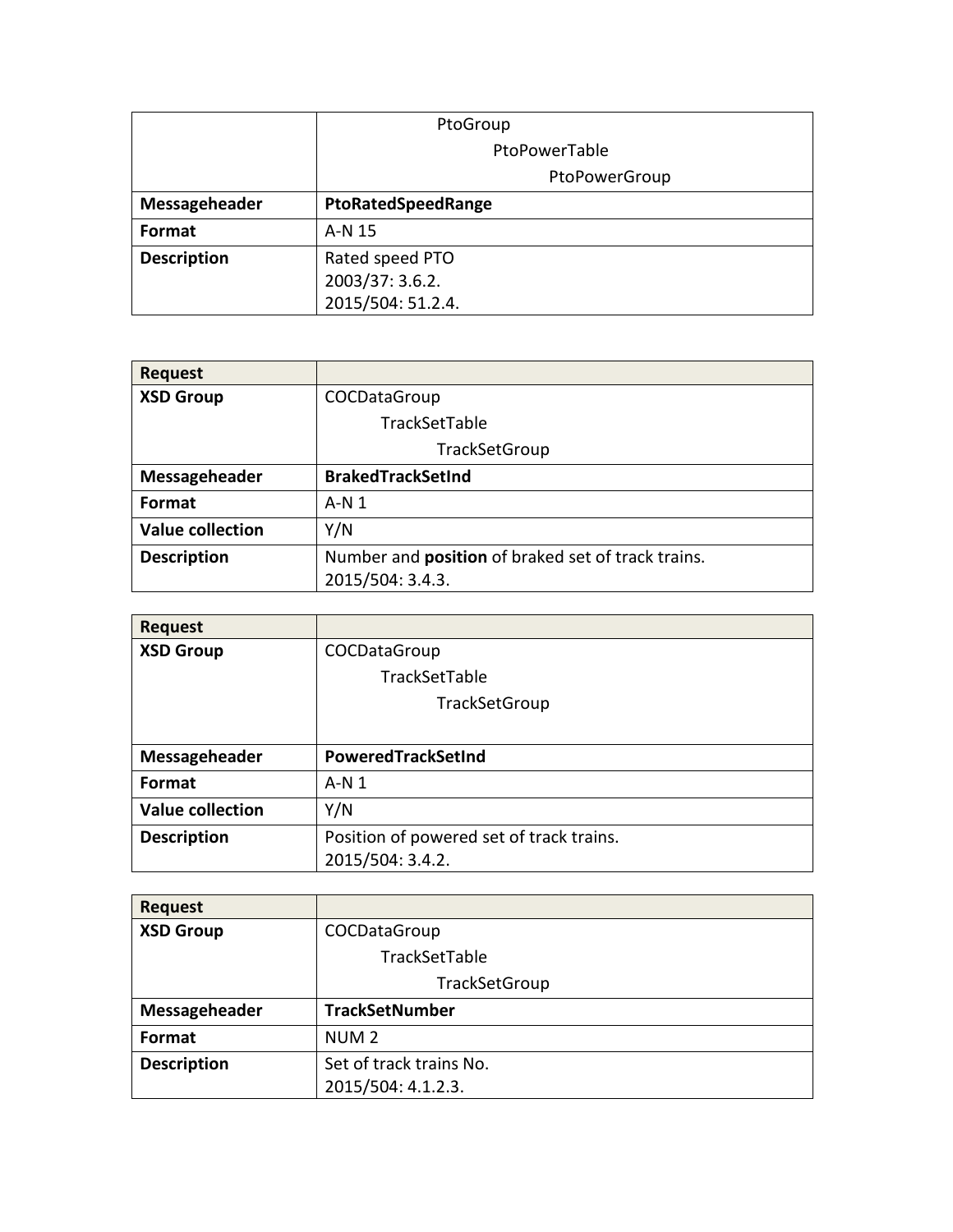| <b>Request</b>          |                                                      |
|-------------------------|------------------------------------------------------|
| <b>XSD Group</b>        | COCDataGroup                                         |
|                         | TrackSetTable                                        |
|                         | TrackSetGroup                                        |
| Messageheader           | TypeOfMaterialOnTrackShoesCode                       |
| Format                  | $A-N3$                                               |
| <b>Value collection</b> | = Rubber tracks<br><b>RTC</b>                        |
|                         | $STC = Steel tracks$                                 |
|                         | $=$ Rubber pads on the track shoes<br>RPC            |
| <b>Description</b>      | Type of material in contact with the surface: rubber |
|                         | tracks/steel tracks/rubber pads on the track shoes.  |
|                         | 2015/504: 37.2.                                      |

| <b>Request</b>     |                                                   |
|--------------------|---------------------------------------------------|
| <b>XSD Group</b>   | COCDataGroup                                      |
|                    | TrackSetTable                                     |
|                    | TrackSetGroup                                     |
|                    | TrackTrainSetTable                                |
|                    | <b>TrackTrainSetGroup</b>                         |
| Messageheader      | <b>MaximumPermissibleMassTrackSet</b>             |
| Format             | NUM <sub>6</sub>                                  |
| Unit               | kg                                                |
| <b>Description</b> | Maximum permissible mass per set of track trains. |
|                    | 2015/504: 4.1.2.3.                                |

| <b>Request</b>     |                                          |
|--------------------|------------------------------------------|
| <b>XSD Group</b>   | COCDataGroup                             |
|                    | TrackSetTable                            |
|                    | TrackSetGroup                            |
|                    | TrackTrainSetTable                       |
|                    | TrackTrainSetGroup                       |
| Messageheader      | TechnPermisMaxMassVehTrackSet            |
| Format             | NUM <sub>6</sub>                         |
| Unit               | kg                                       |
| <b>Description</b> | Maximum permissible mass of the vehicle. |
|                    | 2015/504: 4.1.2.3.                       |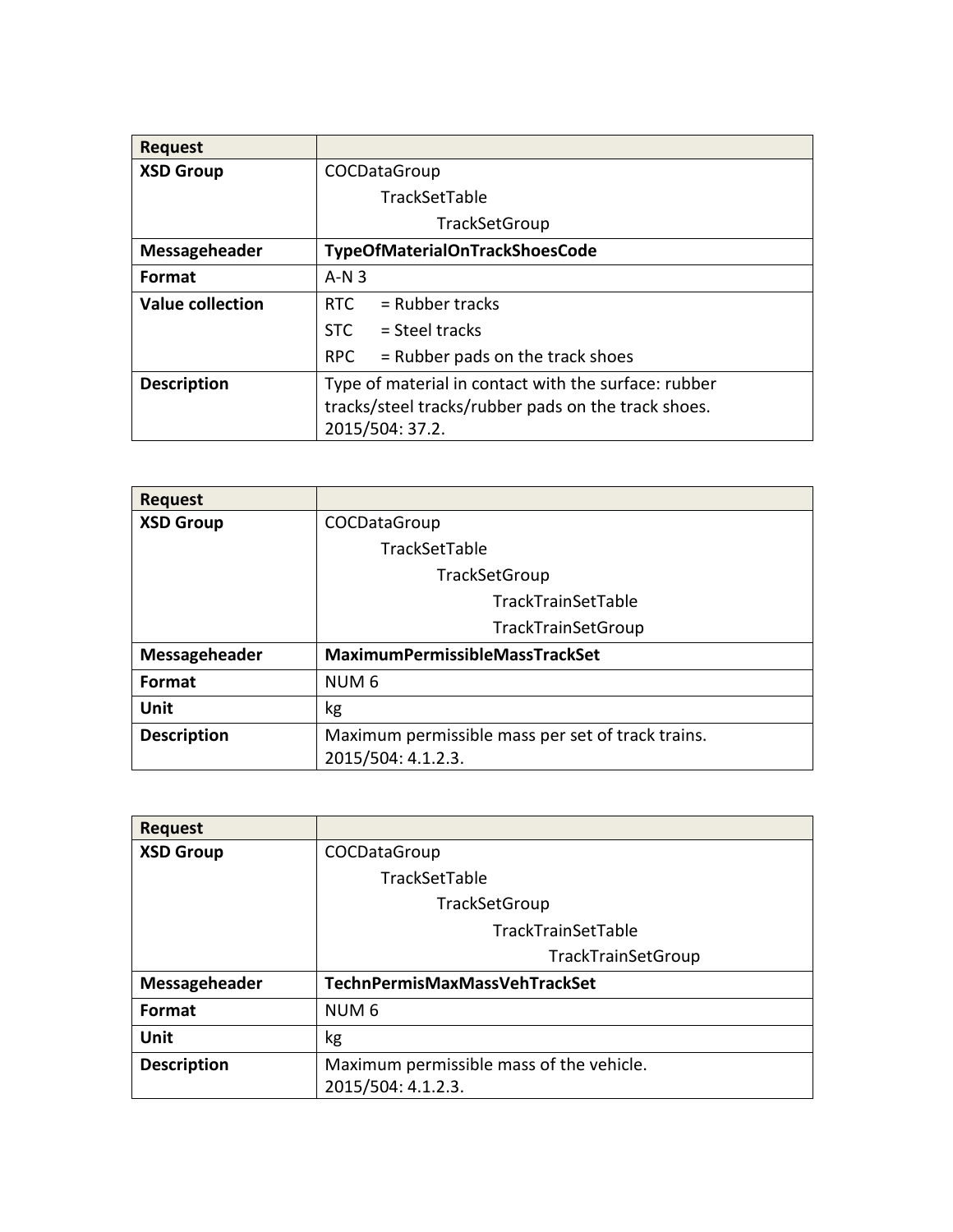| <b>Request</b>     |                                         |
|--------------------|-----------------------------------------|
| <b>XSD Group</b>   | COCDataGroup                            |
|                    | TrackSetTable                           |
|                    | TrackSetGroup                           |
|                    | TrackTrainSetTable                      |
|                    | TrackTrainSetGroup                      |
| Messageheader      | <b>TrackContactGroundPressure</b>       |
| <b>Format</b>      | <b>NUM 9,5</b>                          |
| Unit               | kPa                                     |
| <b>Description</b> | Average contact pressure on the ground. |
|                    | 2015/504: 4.1.2.3.                      |

| <b>Request</b>     |                           |
|--------------------|---------------------------|
| <b>XSD Group</b>   | COCDataGroup              |
|                    | TrackSetTable             |
|                    | TrackSetGroup             |
|                    | TrackTrainSetTable        |
|                    | <b>TrackTrainSetGroup</b> |
| Messageheader      | <b>TrackLength</b>        |
| <b>Format</b>      | NUM <sub>5</sub>          |
| Unit               | mm                        |
| <b>Description</b> | Track dimensions length.  |
|                    | 2015/504: 4.1.2.3.        |

| <b>Request</b>     |                         |
|--------------------|-------------------------|
| <b>XSD Group</b>   | COCDataGroup            |
|                    | TrackSetTable           |
|                    | TrackSetGroup           |
|                    | TrackTrainSetTable      |
|                    | TrackTrainSetGroup      |
| Messageheader      | <b>TrackWidth</b>       |
| Format             | NUM <sub>5</sub>        |
| Unit               | mm                      |
| <b>Description</b> | Track dimensions width. |
|                    | 2015/504: 4.1.2.3.      |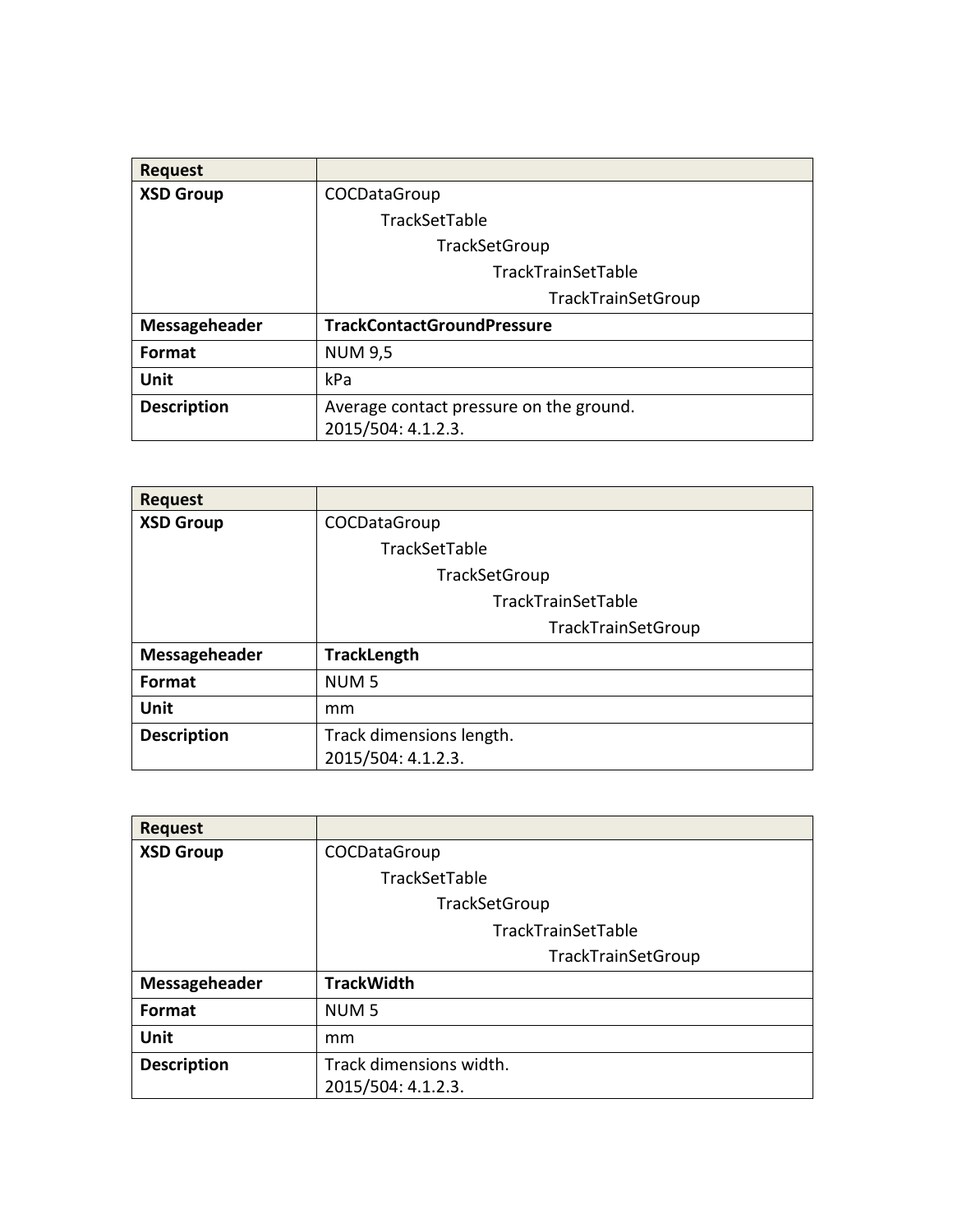| <b>Request</b>     |                                |
|--------------------|--------------------------------|
| <b>XSD Group</b>   | COCDataGroup                   |
|                    | TrackSetTable                  |
|                    | TrackSetGroup                  |
|                    | TrackTrainSetTable             |
|                    | TrackTrainSetGroup             |
|                    | TrackRollerTable               |
|                    | TrackRollerGroup               |
| Messageheader      | <b>TrackRollerMaximumload</b>  |
| Format             | NUM <sub>6</sub>               |
| Unit               | kg                             |
| <b>Description</b> | Maximum load per track roller. |
|                    | 2015/504: 4.1.2.3.             |

| <b>Request</b>     |                                      |
|--------------------|--------------------------------------|
| <b>XSD Group</b>   | COCDataGroup                         |
|                    | TrackSetTable                        |
|                    | TrackSetGroup                        |
|                    | TrackTrainSetTable                   |
|                    | TrackTrainSetGroup                   |
|                    | TrackRollerTable                     |
|                    | TrackRollerGroup                     |
| Messageheader      | <b>TrackRollerNumber</b>             |
| Format             | NUM <sub>2</sub>                     |
| <b>Description</b> | Sequence number of the track roller. |
|                    | 2015/504: 4.1.2.3.                   |

| <b>Request</b>   |                               |
|------------------|-------------------------------|
| <b>XSD Group</b> | COCDataGroup                  |
|                  | TrackSetTable                 |
|                  | TrackSetGroup                 |
|                  | TrackTrainSetTable            |
|                  | TrackTrainSetGroup            |
|                  | TrackTrainCouplPtTable        |
|                  | <b>TrackTrainCouplPtGroup</b> |
|                  |                               |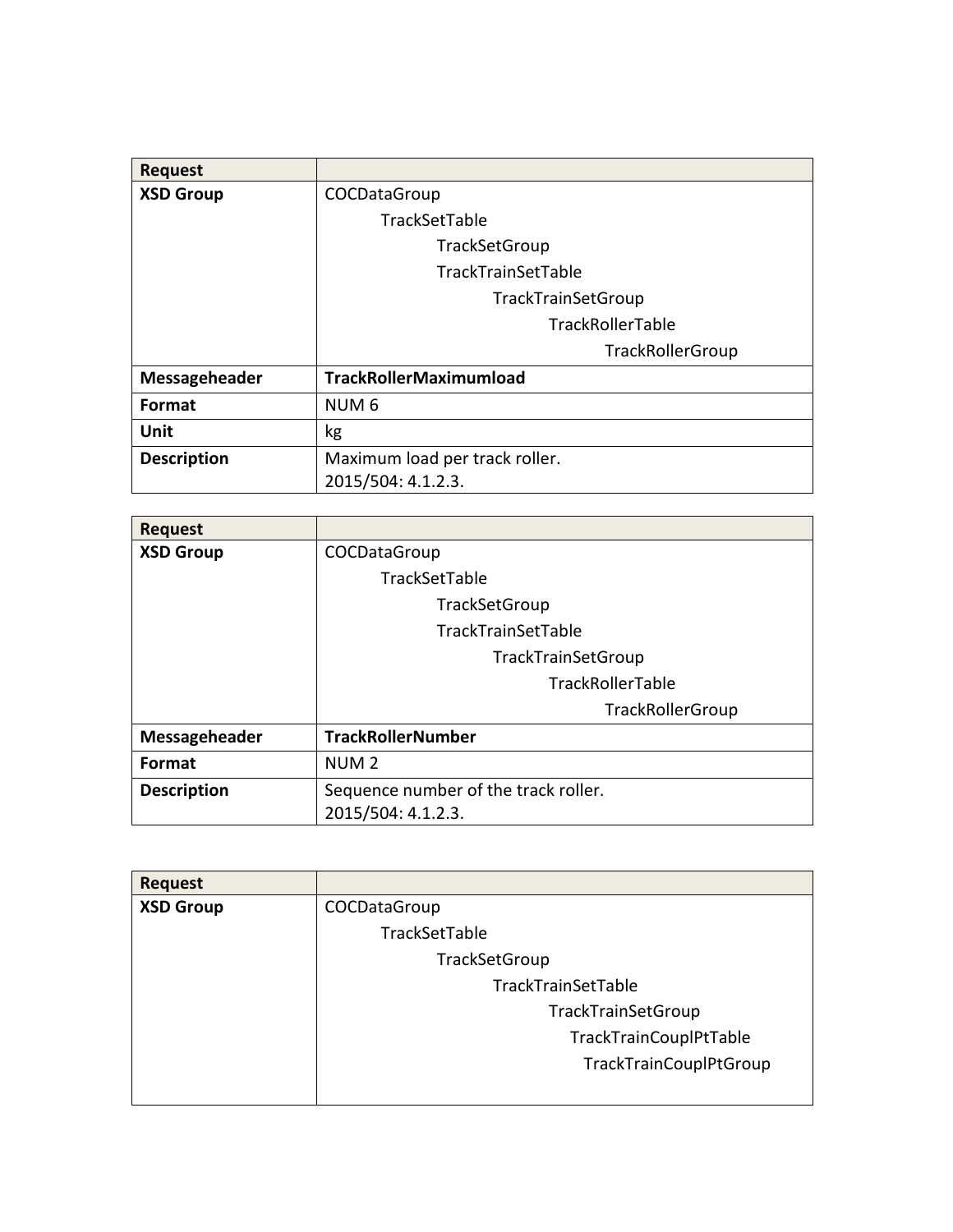| Messageheader      | ApprovalNrCouplPtTrackTrainSet                               |
|--------------------|--------------------------------------------------------------|
| <b>Format</b>      | A-N 35                                                       |
| <b>Description</b> | Identification of the coupling device.<br>2015/504: 4.1.2.3. |

| <b>Request</b>     |                                                          |
|--------------------|----------------------------------------------------------|
| <b>XSD Group</b>   | COCDataGroup                                             |
|                    | TrackSetTable                                            |
|                    | <b>TrackSetGroup</b>                                     |
|                    | <b>TrackTrainSetTable</b>                                |
|                    | TrackTrainSetGroup                                       |
|                    | TrackTrainCouplPtTable                                   |
|                    | TrackTrainCouplPtGroup                                   |
| Messageheader      | TPMStatVertLoadCouplPtTrTraSet                           |
| Format             | NUM <sub>6</sub>                                         |
| Unit               | kg                                                       |
| <b>Description</b> | Maximum permissible vertical load on the coupling point. |
|                    | 2015/504: 4.1.2.3.                                       |

| <b>Request</b>     |                                                                    |
|--------------------|--------------------------------------------------------------------|
| <b>XSD Group</b>   | COCDataGroup                                                       |
|                    | TrackTrainGroup                                                    |
| Messageheader      | CrawlerUndercarriageConfigCode                                     |
| Format             | $A-N3$                                                             |
| Value collection   | $=$ Set of traintracks at front<br><b>STF</b>                      |
|                    | = Set of traintracks at rear<br>STR.                               |
|                    | = Set of traintracks at front and rear<br><b>TFR</b>               |
|                    | = Continuous tracktrain at each side of the vehicle<br>CTT.        |
| <b>Description</b> | Crawler undercarriage configuration: set of track trains at        |
|                    | front/set of track trains at rear/set of track trains at front and |
|                    | rear / continuous track train at each side of the vehicle.         |
|                    | 2015/504: 3.4.1.                                                   |

| Request          |                                       |
|------------------|---------------------------------------|
| <b>XSD Group</b> | COCDataGroup                          |
|                  | TrackTrainGroup                       |
| Messageheader    | <b>NumberOfBrakedSetOfTrackTrains</b> |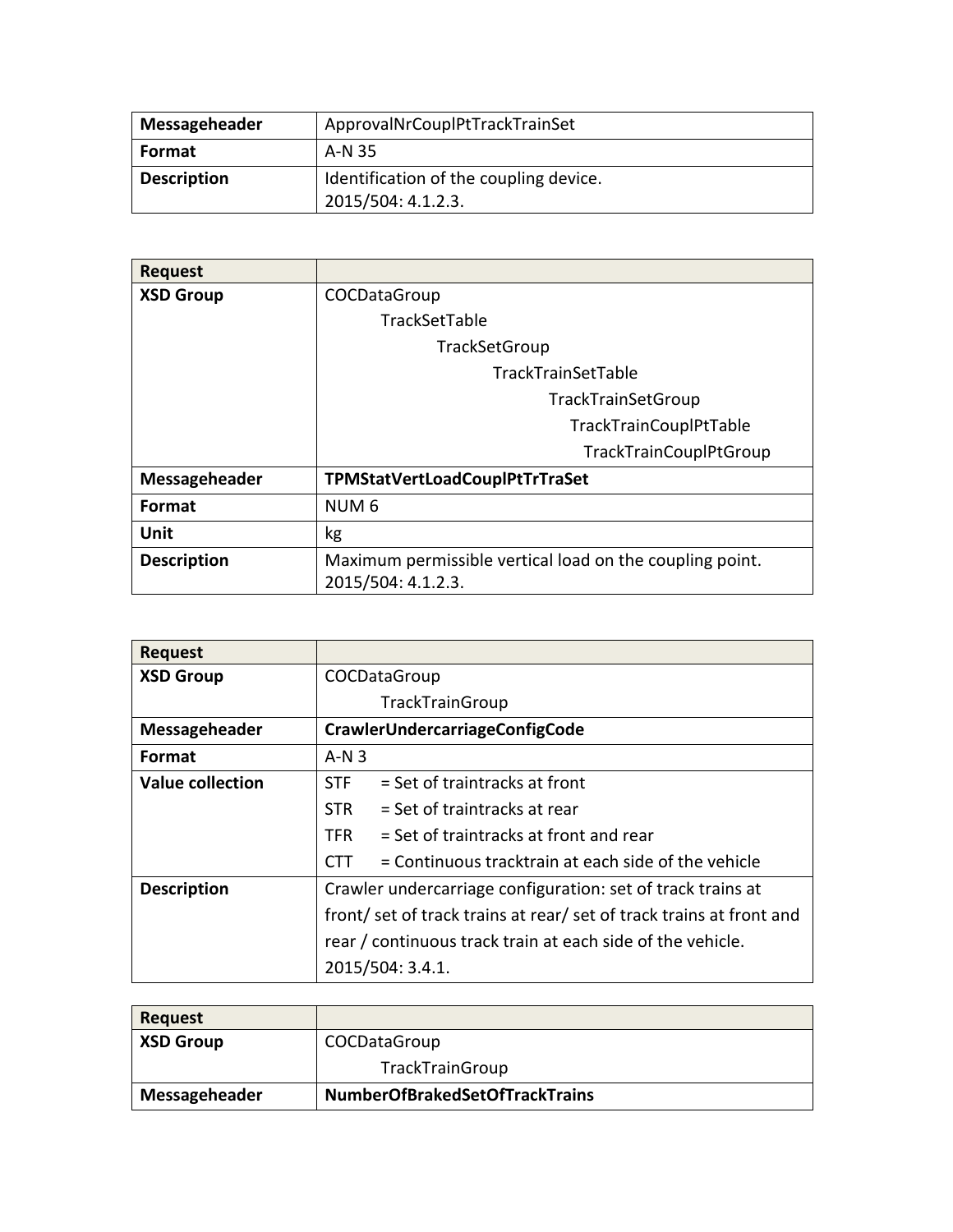| <b>Format</b>      | NUM <sub>2</sub>                      |
|--------------------|---------------------------------------|
| <b>Description</b> | Number of braked set of track trains. |
|                    | 2015/504: 3.4.3.                      |

| <b>Request</b>     |                                       |
|--------------------|---------------------------------------|
| <b>XSD Group</b>   | COCDataGroup                          |
|                    | <b>TrackTrainGroup</b>                |
| Messageheader      | NumberOfPoweredSetOfTrackTrain        |
| Format             | NUM <sub>2</sub>                      |
| <b>Description</b> | Number of powered set of track train. |
|                    | 2015/504: 3.4.2.                      |

| <b>Request</b>          |                                                                 |
|-------------------------|-----------------------------------------------------------------|
| <b>XSD Group</b>        | COCDataGroup                                                    |
|                         | <b>TrackTrainGroup</b>                                          |
| Messageheader           | SteerByArtCentrAxisDirTrTrInd                                   |
| Format                  | $A \cdot N$ 1                                                   |
| <b>Value collection</b> | Y/N                                                             |
| <b>Description</b>      | Articulation of the front and rear part of the vehicle around a |
|                         | central vertical axis and changing the direction of the wheels  |
|                         | on the wheeled axle: yes/no.                                    |
|                         | 2015/504: 3.4.4.                                                |

| <b>Request</b>          |                                                                 |
|-------------------------|-----------------------------------------------------------------|
| <b>XSD Group</b>        | COCDataGroup                                                    |
|                         | <b>TrackTrainGroup</b>                                          |
| Messageheader           | <b>SteerByArtCentrAxisTrTrainInd</b>                            |
| Format                  | <b>AN1</b>                                                      |
| <b>Value collection</b> | Y/N                                                             |
| <b>Description</b>      | Articulation of the front and rear part of the vehicle around a |
|                         | central vertical axis.                                          |
|                         | 2015/504: 3.4.4.                                                |

| <b>Request</b>   |                                |
|------------------|--------------------------------|
| <b>XSD Group</b> | COCDataGroup                   |
|                  | <b>TrackTrainGroup</b>         |
| Messageheader    | SteerByPivotingOpposTracTraInd |
| Format           | A-N 1                          |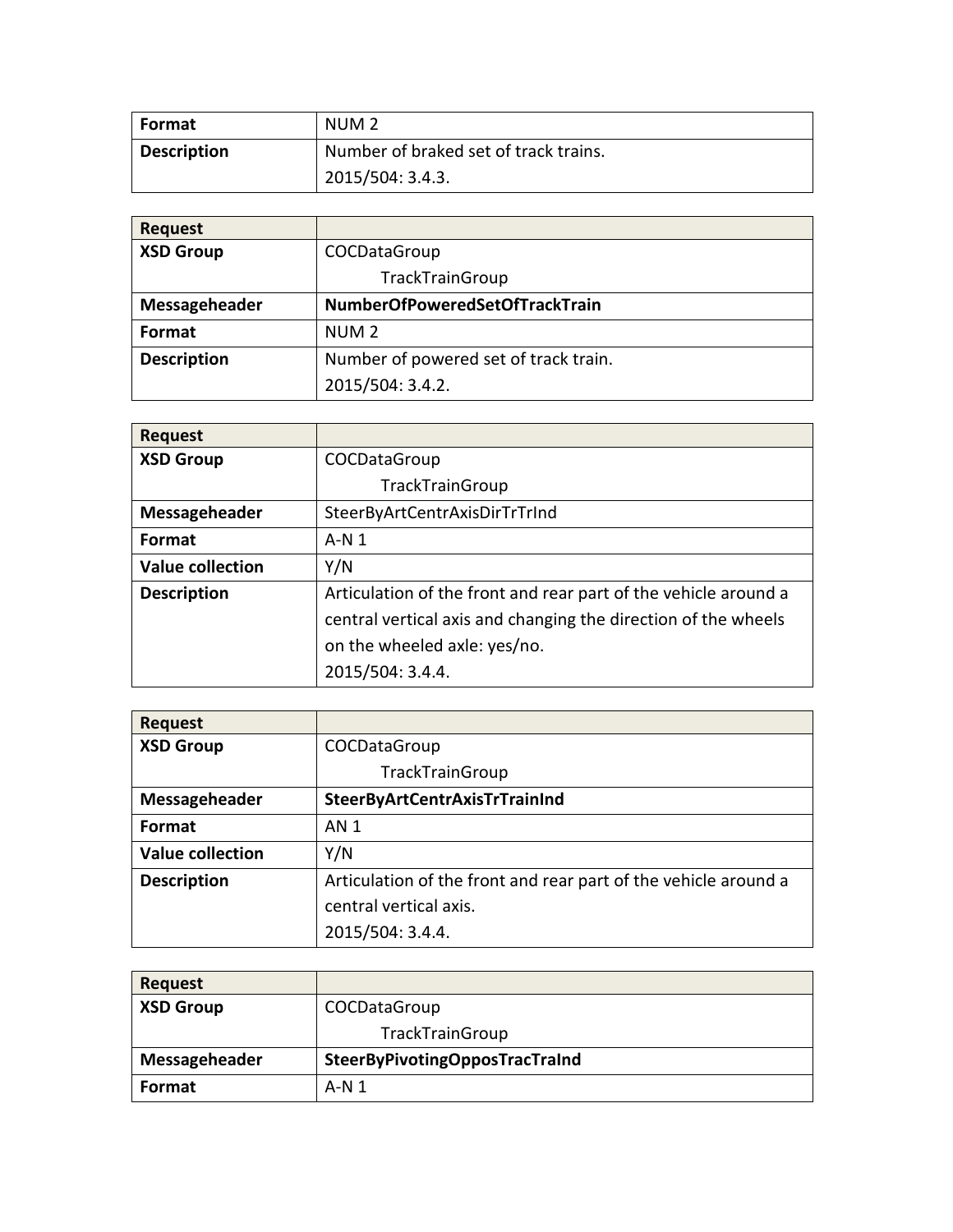| Unit                    |                                                   |
|-------------------------|---------------------------------------------------|
| <b>Value collection</b> | Y/N                                               |
| <b>Description</b>      | Pivoting of two opposite or all four track train. |
|                         | 2015/504: 3.4.4.                                  |

| <b>Request</b>          |                                                              |
|-------------------------|--------------------------------------------------------------|
| <b>XSD Group</b>        | COCDataGroup                                                 |
|                         | TrackTrainGroup                                              |
| Messageheader           | SteeringBySpeedSideTracTraInd                                |
| Format                  | $A-N1$                                                       |
| <b>Value collection</b> | Y/N                                                          |
| <b>Description</b>      | Changing the speed between the left-hand side and right-hand |
|                         | side track trains.                                           |
|                         | 2015/504: 3.4.4.                                             |

| <b>Request</b>     |                                   |
|--------------------|-----------------------------------|
| <b>XSD Group</b>   | COCDataGroup                      |
|                    | <b>TrailerBrakeTable</b>          |
|                    | TrailerBrakeGroup                 |
|                    | TrailerBrakeConnectTypeTable      |
|                    | TrailerBrakeConnectTypeGroup      |
| Messageheader      | <b>PressFeedLineBraking</b>       |
| Format             | <b>NUM 7,2</b>                    |
| Unit               | kPa                               |
| <b>Description</b> | Supply (Feedline) overpressure.   |
|                    | 2015/504: 43.6.4.1. and 43.6.4.2. |

| <b>Request</b>          |                              |
|-------------------------|------------------------------|
| <b>XSD Group</b>        | COCDataGroup                 |
|                         | <b>TrailerBrakeTable</b>     |
|                         | TrailerBrakeGroup            |
|                         | TrailerBrakeConnectTypeTable |
|                         | TrailerBrakeConnectTypeGroup |
| Messageheader           | TrailerBrakeConnectTechCode  |
| <b>Format</b>           | $A-N5$                       |
| <b>Value collection</b> | $=$ Flectric<br><b>FLFC</b>  |
|                         | $=$ Hydraulic<br><b>HYD</b>  |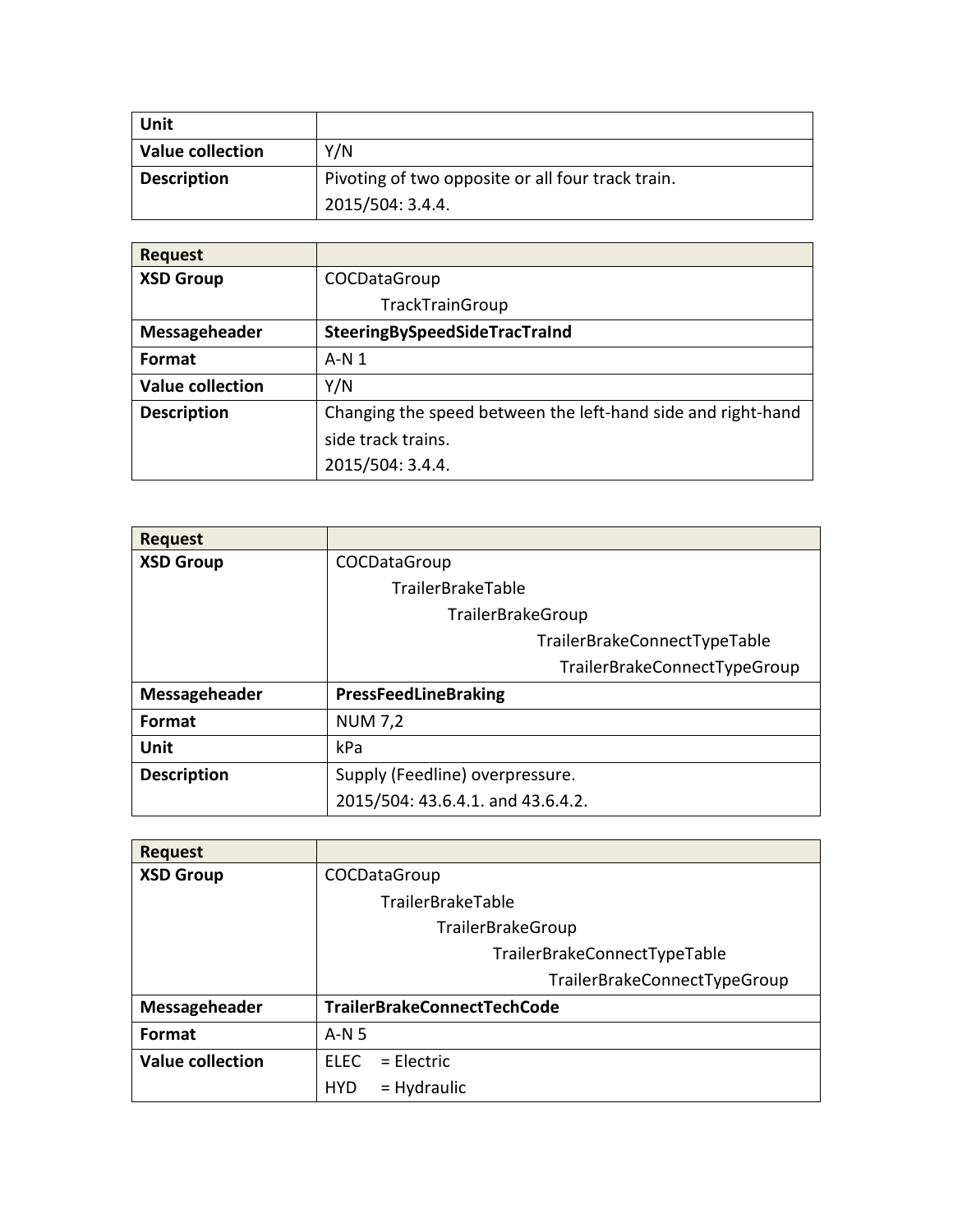|                    | $PNEU = Pneumatic$                              |
|--------------------|-------------------------------------------------|
|                    | $\mathsf{CPE}$ = Combination pneumatic-electric |
| <b>Description</b> | Supply (Feedline) overpressure.                 |
|                    | 2015/504: 43.6.4.1. and 43.6.4.2.               |

| <b>Request</b>          |                                          |
|-------------------------|------------------------------------------|
| <b>XSD Group</b>        | COCDataGroup                             |
|                         | <b>TrailerBrakeTable</b>                 |
|                         | TrailerBrakeGroup                        |
|                         | TrailerBrakeConnectTypeTable             |
|                         | TrailerBrakeConnectTypeGroup             |
| Messageheader           | TrailerBrakeConnectTypeCode              |
| <b>Format</b>           | $A-N3$                                   |
| <b>Value collection</b> | $=$ Single line<br>11                    |
|                         | 2 <sub>L</sub><br>= Two line             |
| <b>Description</b>      | Connections type: single line/two-lines. |
|                         | 2015/504: 43.6.4.1. and 43.6.4.2.        |

| <b>Request</b>          |                                                            |
|-------------------------|------------------------------------------------------------|
| <b>XSD Group</b>        | CocDataGroup                                               |
|                         | TypeOfChassisGroup                                         |
| Messageheader           | TypeOfChassisArticulatedInd                                |
| Format                  | $A-N1$                                                     |
| <b>Value collection</b> | Y/N                                                        |
| <b>Description</b>      | Type of chassis: backbone/central                          |
|                         | tube/ladder/articulated/chassis with side members/other(4) |
|                         | (if other: specify: )                                      |
|                         | 2015/504: 3.4.2.                                           |

| <b>Request</b>   |                          |
|------------------|--------------------------|
| <b>XSD Group</b> | CocDataGroup             |
|                  | TypeOfChassisGroup       |
| Messageheader    | TypeOfChassisBackboneInd |
| Format           | $A-N1$                   |
| Unit             |                          |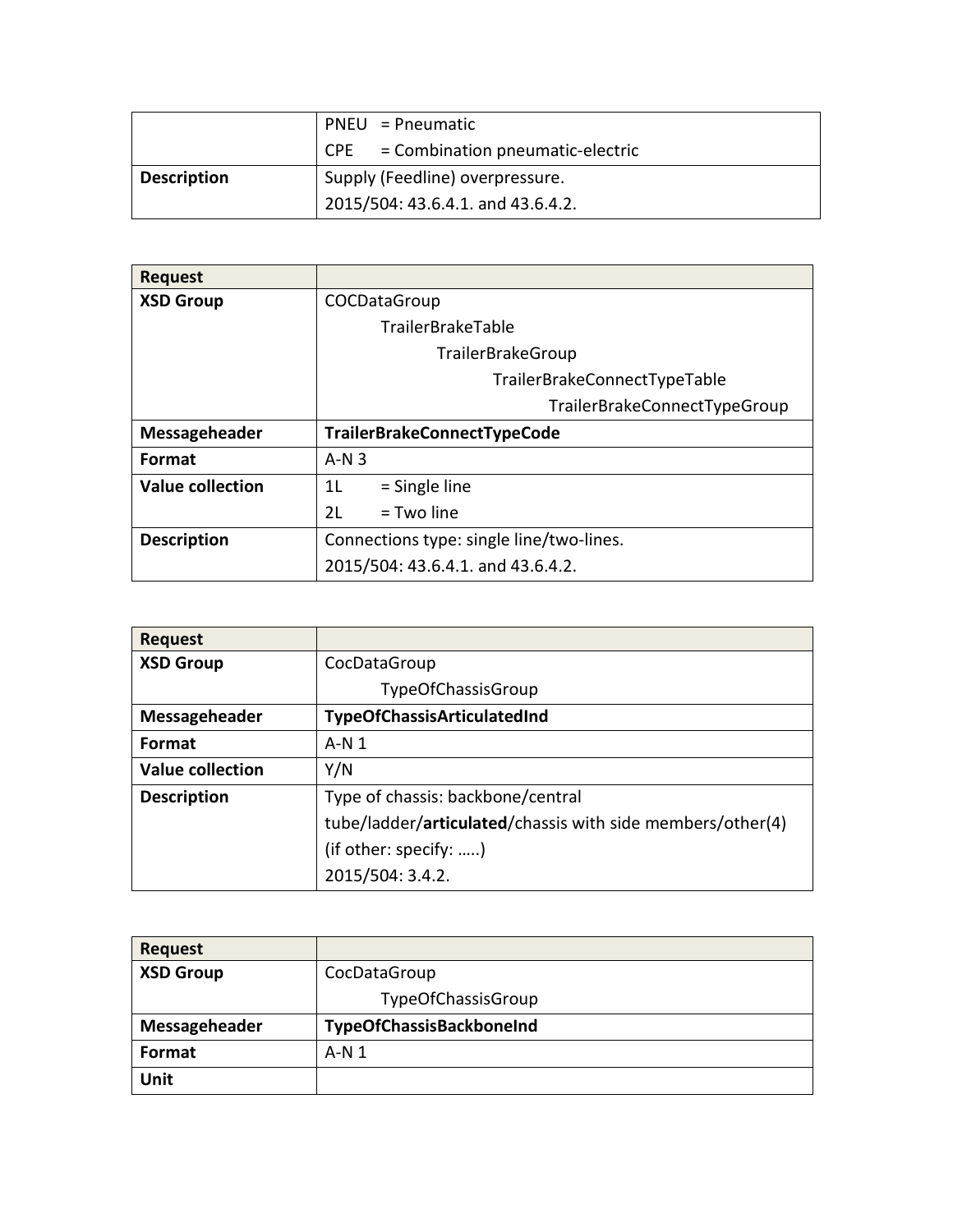| <b>Value collection</b> | Y/N                                                            |
|-------------------------|----------------------------------------------------------------|
| <b>Description</b>      | Type of chassis: backbone/central                              |
|                         | tube/ladder/articulated/chassis with side members/other(4) (if |
|                         | other: specify: )                                              |
|                         | 2015/504: 3.4.2.                                               |

| <b>Request</b>          |                                                            |
|-------------------------|------------------------------------------------------------|
| <b>XSD Group</b>        | CocDataGroup                                               |
|                         | TypeOfChassisGroup                                         |
| Messageheader           | <b>TypeOfChassisCentralTubeInd</b>                         |
| Format                  | $A \cdot N$ 1                                              |
| <b>Value collection</b> | Y/N                                                        |
| <b>Description</b>      | Type of chassis: backbone/central                          |
|                         | tube/ladder/articulated/chassis with side members/other(4) |
|                         |                                                            |
|                         | (if other: specify: )<br>2015/504: 3.4.2.                  |

| <b>Request</b>          |                                                            |
|-------------------------|------------------------------------------------------------|
| <b>XSD Group</b>        | CocDataGroup                                               |
|                         | TypeOfChassisGroup                                         |
| Messageheader           | TypeOfChassisChWithSideMembInd                             |
| Format                  | $A \cdot N$ 1                                              |
| <b>Value collection</b> | Y/N                                                        |
| <b>Description</b>      | Type of chassis: backbone/central                          |
|                         | tube/ladder/articulated/chassis with side members/other(4) |
|                         | (if other: specify: )                                      |
|                         | 2015/504: 3.4.2.                                           |

| <b>Request</b>          |                                   |
|-------------------------|-----------------------------------|
| <b>XSD Group</b>        | CocDataGroup                      |
|                         | TypeOfChassisGroup                |
| Messageheader           | TypeOfChassisLadderInd            |
| Format                  | $A-N1$                            |
| <b>Value collection</b> | Y/N                               |
| <b>Description</b>      | Type of chassis: backbone/central |